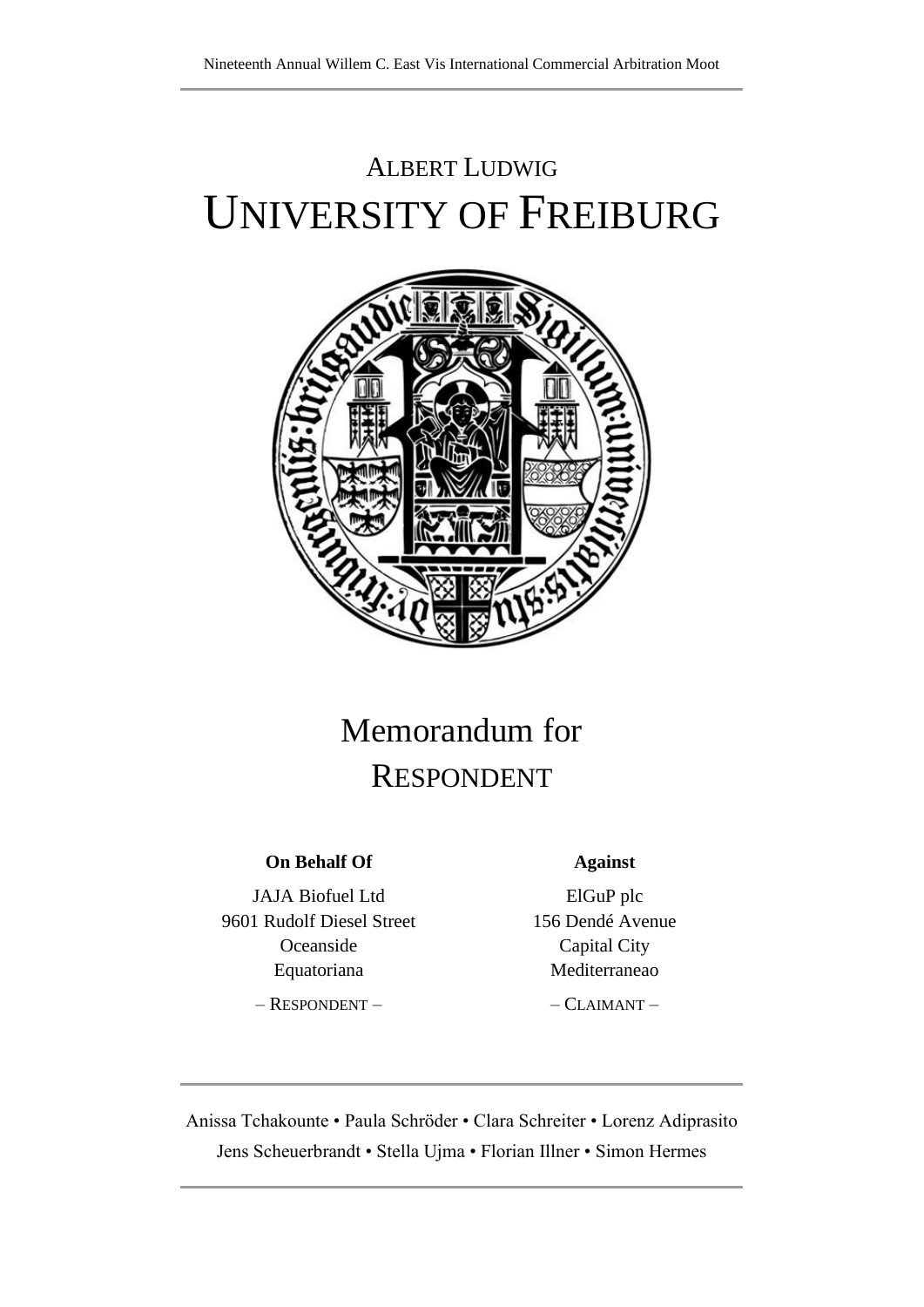

## **TABLE OF CONTENTS**

<span id="page-1-0"></span>

|    | ISSUE 1: THE ARBITRAL TRIBUNAL HAS NO JURISDICTION  4                              |
|----|------------------------------------------------------------------------------------|
|    | A. The Arbitration Agreement Is Governed by Mediterranean Law 5                    |
| I. | The Parties Did Not Expressly Choose Danubian Law to Govern the Formation of the   |
|    |                                                                                    |
| Π. | The Parties Impliedly Chose Mediterranean Law to Govern the Arbitration            |
|    |                                                                                    |
|    | The Parties' Choice of Law in Favour of Mediterranean Law for the Contract<br>1.   |
|    |                                                                                    |
|    | The Choice of the Seat of Arbitration Does Not Provide Any Indication to the<br>2. |
|    | Parties' Intention Regarding the Law Applicable to the Arbitration Agreement 9     |
|    | B. The Arbitration Agreement Was Not Validly Concluded Under the Law of            |
|    |                                                                                    |
| I. | The CISG Is Applicable to the Conclusion of the Arbitration Agreement 11           |
|    | The Scope of Application of the CISG Extends to Arbitration Agreements  11<br>1.   |
|    | Art. 81 (1) CISG Indicates That the Formation of the Arbitration Agreement<br>a)   |
|    |                                                                                    |
|    | Art. 19 (3) CISG Reveals That the Scope of the CISG Applies to the<br>b)           |
|    |                                                                                    |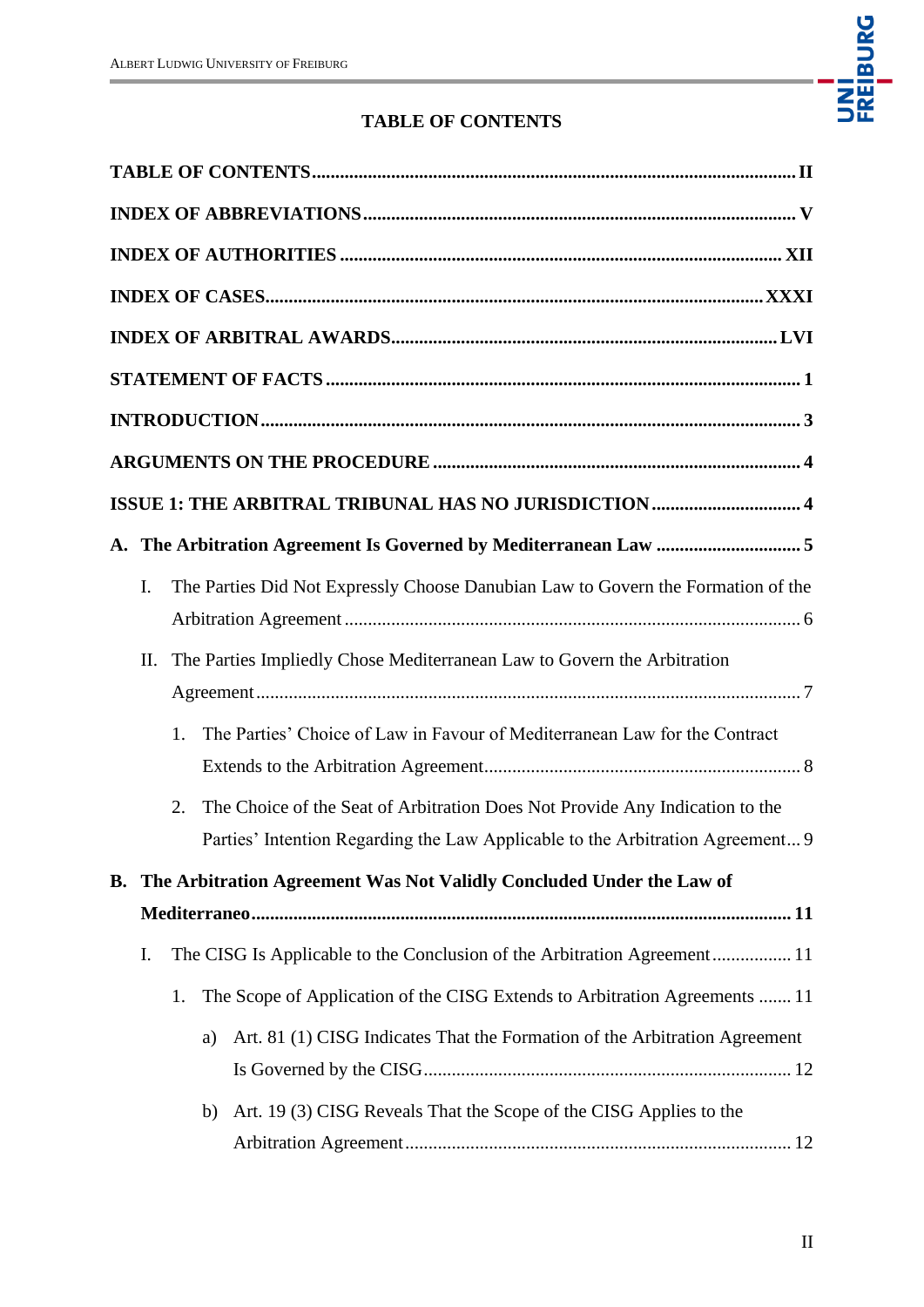

|                |                                                                            |    | The Procedural Nature of the Arbitration Agreement Does Not Preclude the<br>$\mathbf{c})$<br>Applicability of the CISG to the Formation of the Arbitration Agreement 13 |
|----------------|----------------------------------------------------------------------------|----|-------------------------------------------------------------------------------------------------------------------------------------------------------------------------|
|                |                                                                            |    | The Parties Did Not Exclude the Application of the CISG to the Formation of<br>$\rm d$                                                                                  |
|                |                                                                            | 2. | Even if the CISG Does Not Apply by Its Own Scope, the CISG Governs the                                                                                                  |
|                | П.                                                                         |    | Under the CISG the Arbitration Agreement Was Not Validly Concluded 15                                                                                                   |
|                |                                                                            |    | III. Even if the Mediterranean General Contract Law Were Applicable to the Arbitration                                                                                  |
|                |                                                                            |    |                                                                                                                                                                         |
|                |                                                                            |    | ISSUE 2: THE PARTIES DID NOT CONCLUDE A LEGALLY BINDING                                                                                                                 |
|                |                                                                            |    |                                                                                                                                                                         |
|                |                                                                            |    | A. RESPONDENT Showed No Intention to Be Bound at the Palm Oil Summit  18                                                                                                |
|                |                                                                            |    | B. RESPONDENT's Email on 1 <sup>st</sup> April 2020 Was Not a Binding Offer  19                                                                                         |
| $\mathbf{C}$ . | Even if the Arbitral Tribunal Were to Find the Email by RESPONDENT to Be a |    |                                                                                                                                                                         |
|                |                                                                            |    | Legally Binding Offer, CLAIMANT's Reply Constituted a Counter-Offer 20                                                                                                  |
|                |                                                                            |    |                                                                                                                                                                         |
|                | I.                                                                         |    | RESPONDENT Did Not Accept CLAIMANT's Offer Due to a Previous Record  22                                                                                                 |
|                | Π.                                                                         |    | RESPONDENT Did Not Accept CLAIMANT's Offer Due to a Business Practice 22                                                                                                |
|                |                                                                            | 1. | The Practice Between CLAIMANT and Southern Commodities Is Not Applicable                                                                                                |
|                |                                                                            |    |                                                                                                                                                                         |
|                |                                                                            |    | As RESPONDENT Is a Separate Legal Entity the Practice Cannot Be<br>a)                                                                                                   |
|                |                                                                            |    | CLAIMANT Cannot Legitimately Rely on the Application of the Practice Due<br>b)<br>to Previous Business Relationships Between Mr Chandra and Ms Bupati  24               |
|                |                                                                            | 2. |                                                                                                                                                                         |
|                |                                                                            |    | Even if the Practice Were Applicable, No Contract Was Concluded  25                                                                                                     |
|                |                                                                            |    |                                                                                                                                                                         |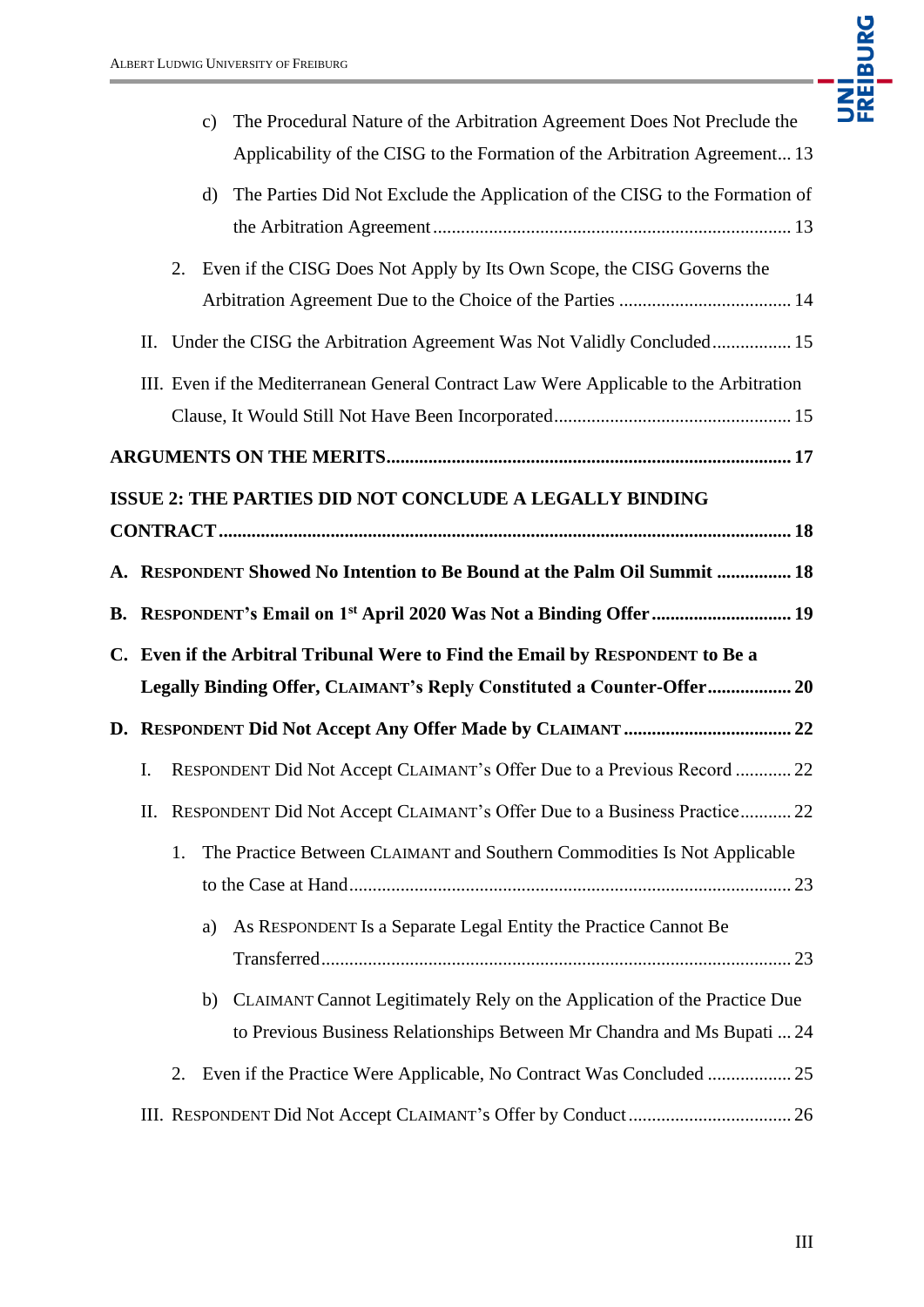ń



|                                                                     | <b>ISSUE 3: CLAIMANT'S GENERAL CONDITIONS OF SALE WOULD NOT HAVE</b>               |  |
|---------------------------------------------------------------------|------------------------------------------------------------------------------------|--|
|                                                                     |                                                                                    |  |
| A. CLAIMANT Did Not Validly Offer Its General Conditions of Sale 28 |                                                                                    |  |
| I.                                                                  | CLAIMANT Did Not Fulfil Its Obligation to Ensure RESPONDENT'S Knowledge of         |  |
|                                                                     | 1. CLAIMANT Could Not Have Assumed That Ms Bupati Still Had Knowledge of           |  |
|                                                                     | Even if Ms Bupati Still Had Knowledge of CLAIMANT's General Conditions of<br>2.    |  |
|                                                                     | II. CLAIMANT Did Not Provide RESPONDENT With the Reasonable Opportunity to Take    |  |
|                                                                     | B. Even if CLAIMANT Offered Its General Conditions of Sale Validly, RESPONDENT Did |  |
|                                                                     |                                                                                    |  |
|                                                                     |                                                                                    |  |
|                                                                     |                                                                                    |  |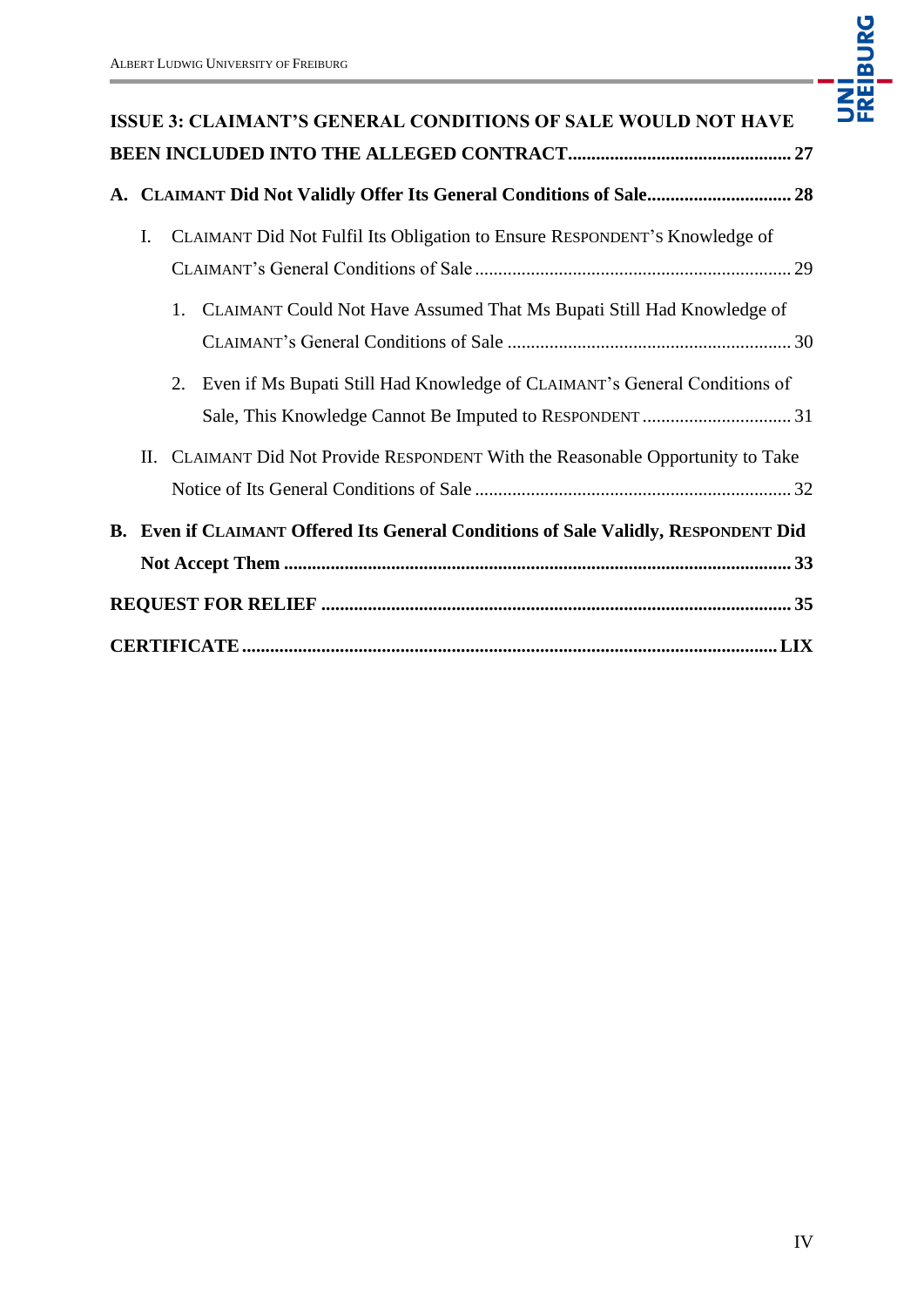

## **INDEX OF ABBREVIATIONS**

<span id="page-4-0"></span>

| AC           | <b>Advisory Council</b>                     |
|--------------|---------------------------------------------|
| Add          | Added                                       |
| AG           | Amtsgericht                                 |
| AGB          | Allgemeine<br>Geschäftsbedingungen<br>(see  |
|              | GTC)                                        |
| AI           | Arbitration International                   |
| <b>AIAC</b>  | Asian International Arbitration Center      |
| Apr          | April                                       |
| <b>ARIA</b>  | American<br>Review<br>of<br>International   |
|              | Arbitration                                 |
| Art          | Article                                     |
| Artt         | Articles                                    |
| <b>ASA</b>   | <b>Swiss Arbitration Association</b>        |
| Aug          | August                                      |
| <b>AYIA</b>  | International<br>Austrian<br>Yearbook<br>on |
|              | Arbitration                                 |
| <b>BGB</b>   | <b>Bürgerliches Gesetzbuch</b>              |
| <b>BGH</b>   | Bundesgerichtshof                           |
| <b>BLR</b>   | <b>Belgrade Law Review</b>                  |
| <b>BuLR</b>  | <b>Buffalo Law Review</b>                   |
| $\mathbf C$  | Claimant                                    |
| C.           | Claimant                                    |
| <b>CCITA</b> | Cubana de Arbitraje Comercial<br>Corte      |
|              | Internacional                               |
| <b>CEO</b>   | <b>Chief Executive Officer</b>              |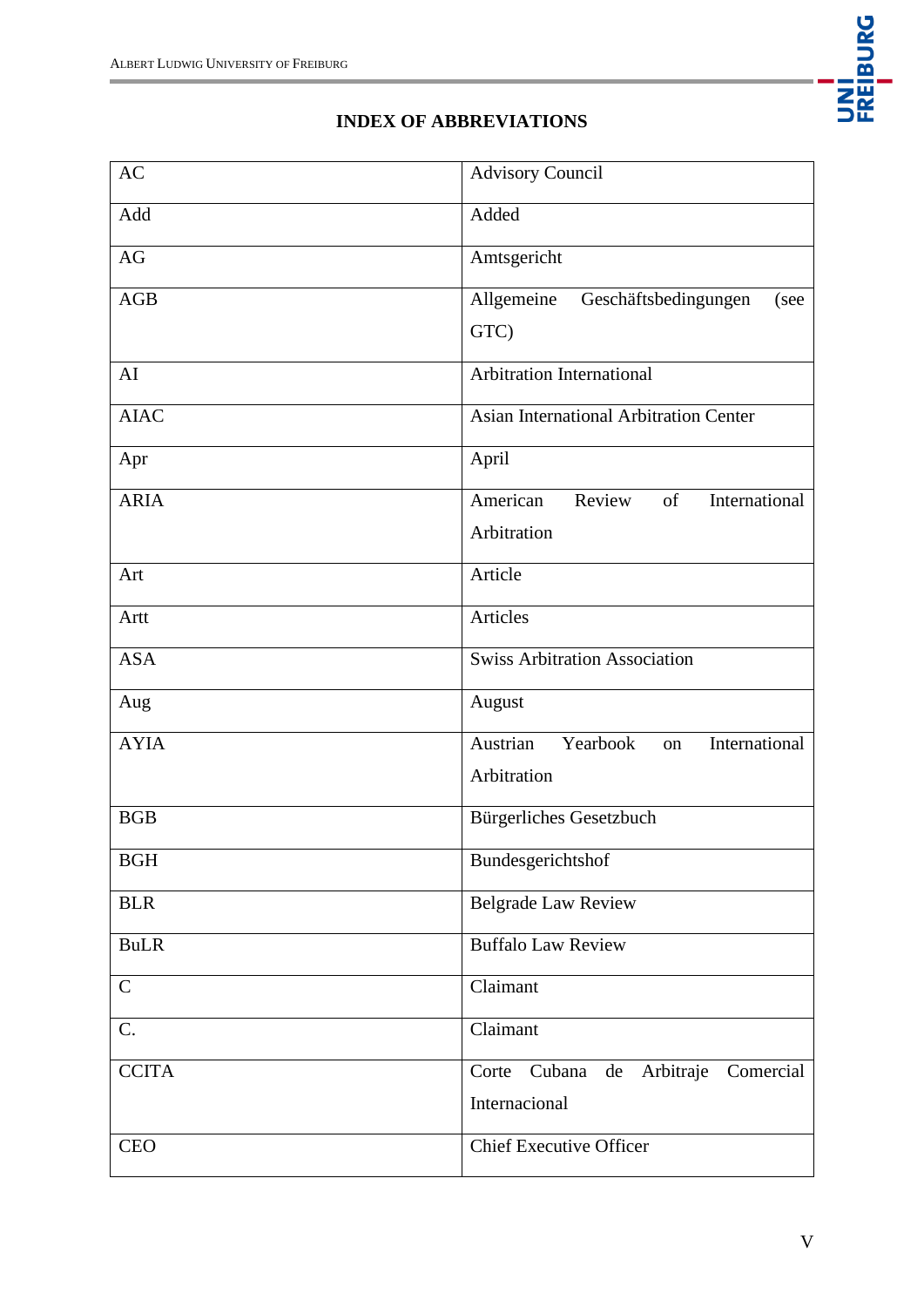

| <b>Cf</b>   | Confer                                              |
|-------------|-----------------------------------------------------|
| <b>CISG</b> | United<br><b>Nations</b><br>Convention<br>the<br>on |
|             | <b>International Sale of Goods</b>                  |
| Civ         | Civil                                               |
| Co          | Company                                             |
| Co.         | Compagnie                                           |
| Comm        | Commercial                                          |
| <b>COO</b>  | <b>Chief Operating Officer</b>                      |
| Corp        | Corporation                                         |
| D.          | Defendant                                           |
| Dec         | December                                            |
| e.g.        | Exempli gratia                                      |
| <b>EAG</b>  | Europäische Atomgemeinschaft                        |
| <b>EBLR</b> | <b>European Business Law Review</b>                 |
| Ed          | Edition                                             |
| <b>EKG</b>  | Einheitliches Gesetz über den internationalen       |
|             | Kauf beweglicher Sachen                             |
| ElGup       | <b>Elaeis Guineensis Products</b>                   |
| Emph        | Emphasis                                            |
| et al       | et alii                                             |
| Et seq      | Et sequens                                          |
| et.         | And                                                 |
| <b>EWCA</b> | England and Wales Court of Appeal                   |
| <b>EWHC</b> | High Court of England and Wales                     |
| Exhibit C   | Claimant Exhibit                                    |
| Exhibit R   | Respondent Exhibit                                  |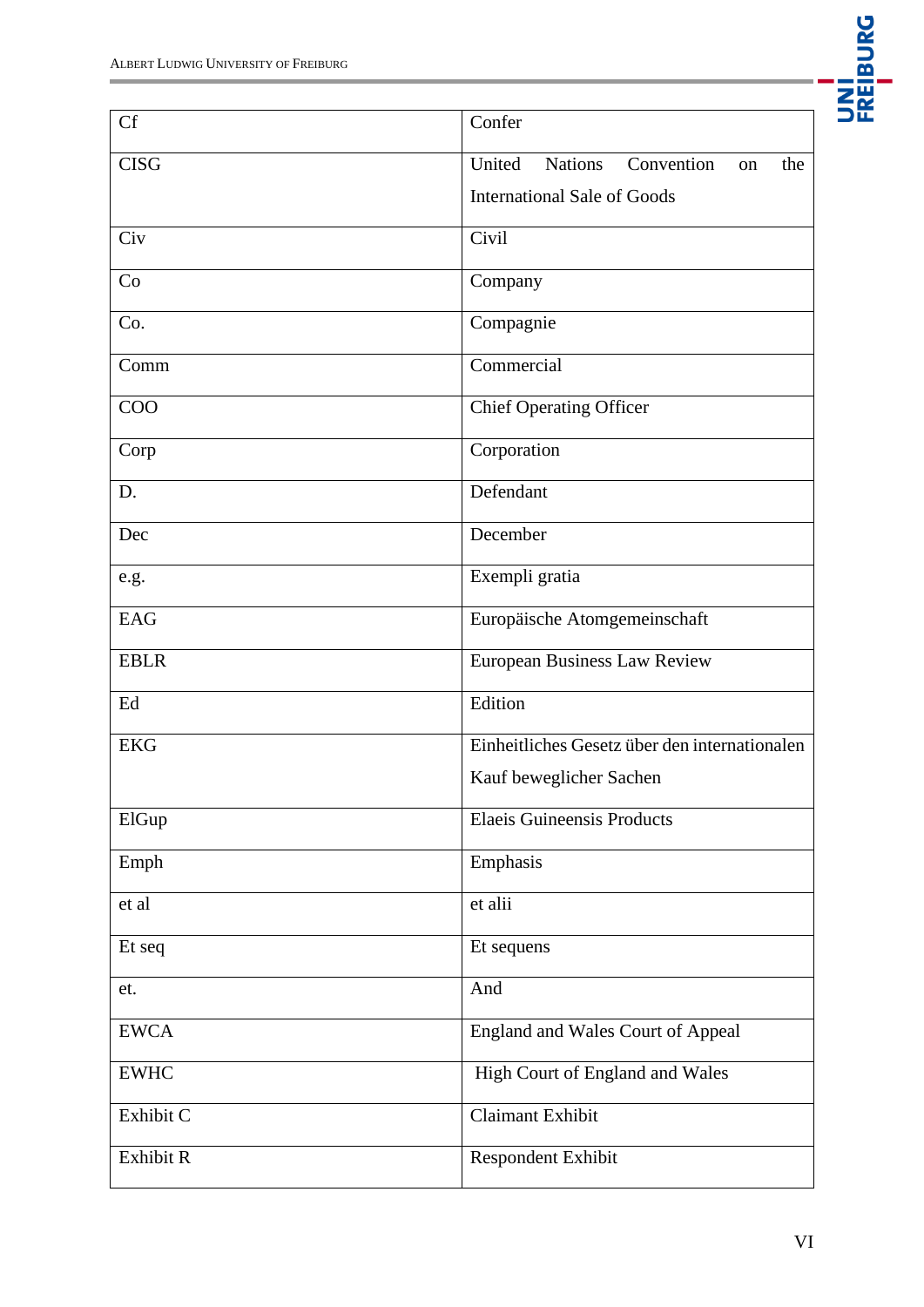

| Feb           | February                                      |
|---------------|-----------------------------------------------|
| <b>FS</b>     | Festschrift                                   |
| GmbH          | Gesellschaft mit beschränkter Haftung         |
| <b>GTC</b>    | <b>General Conditions of Sale</b>             |
| H.K.          | HongKong                                      |
| HG            | Handelsgericht                                |
| HGB           | Handelsgesetzbuch                             |
| I ZR          | Erster Zivilrechtssenat                       |
| i.e.          | id est                                        |
| IA            | <b>International Arbitration</b>              |
| Ibid          | Ibidem                                        |
| <b>IBLJ</b>   | <b>International Business Law Journal</b>     |
| <b>ICA</b>    | <b>International Commercial Arbitration</b>   |
| ICC           | <b>International Chambre of Commerce</b>      |
| <b>ICCA</b>   | Commercial<br>International<br>Council<br>for |
|               | Arbitration                                   |
| <b>ICLQ</b>   | International<br>Comparative<br>and<br>Law    |
|               | Quarterly                                     |
| <b>IERJ</b>   | International Education & Research Journal    |
| <b>IHR</b>    | Internationales Handelsrecht Zeitschrift für  |
|               | das Recht des internationalen Warenkaufs      |
|               | und Warenvertriebs                            |
| <b>IJA</b>    | The International Journal of Arbitration      |
| <b>IJAL</b>   | Indian Journal of Arbitration Law             |
| <b>IJAMDM</b> | The International Journal of Arbitration,     |
|               | <b>Mediation and Dispute Management</b>       |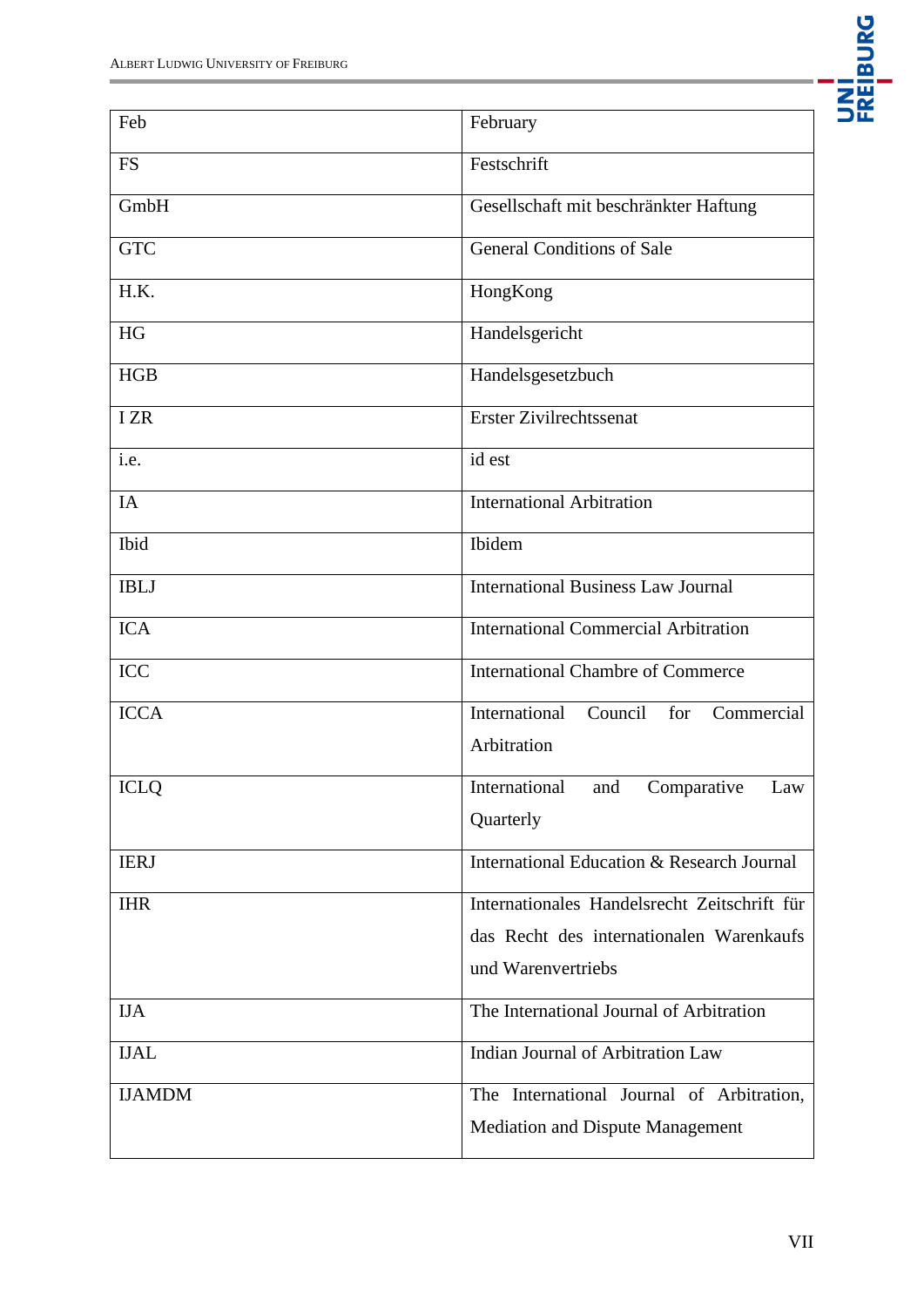

| <b>IJMAM</b>     | The International Journal of Arbitration       |
|------------------|------------------------------------------------|
|                  | Mediation and Dispute Management               |
| inc              | Incorporated                                   |
| Indus.           | Industries                                     |
| int.             | International                                  |
| <b>IPRax</b>     | Praxis des Internationalen Privat-<br>und      |
|                  | Verfahrensrechts                               |
| <b>IWRZ</b>      | Zeitschrift<br>Internationales<br>für          |
|                  | Wirtschaftsrecht                               |
| <b>JAL</b>       | Journal of Arbitration Law                     |
| Jan              | January                                        |
| <b>JIA</b>       | Journal of International Arbitration           |
| <b>JLC</b>       | Journal of Law and Commerce                    |
| <b>JSS</b>       | <b>Journal of Social Sciences</b>              |
| KG               | Kommanditgesellschaft                          |
| Lando            | Principles of European Contract Law            |
| lex loci arbitri | Law of the Seat of Arbitration                 |
| LG               | Landesgericht                                  |
| <b>LLC</b>       | <b>Limited Liability Company</b>               |
| ${\rm LM}$       | Lindenmaier-Möhring                            |
| Ltd              | <b>Limited Company</b>                         |
| Mar              | March                                          |
| Memo             | Memoranda                                      |
| <b>MKAC</b>      | Tribunal<br>International<br>Commercial<br>of  |
|                  | Arbitration<br>the Russian<br>Federation<br>at |
|                  | Chamber of Commerce and Industry               |
|                  |                                                |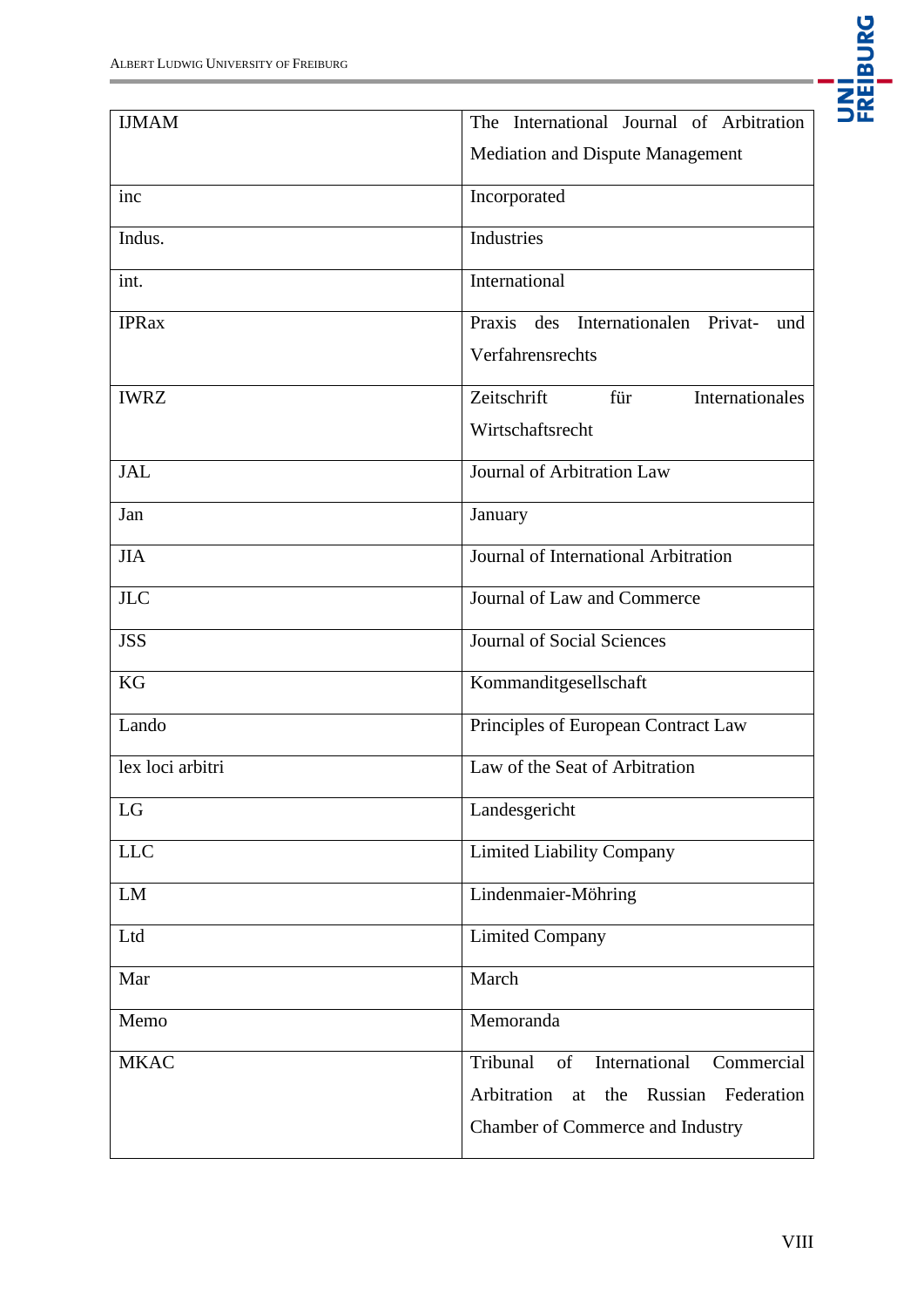

| MüKo                      | Münchner Kommentar                              |
|---------------------------|-------------------------------------------------|
| <b>NJCL</b>               | Nordic Journal of Commercial Law                |
| $\ensuremath{\text{NIW}}$ | Neue Juristische Wochenschrift                  |
| No                        | Number                                          |
| <b>NoA</b>                | Notice of Arbitration                           |
| <b>Nov</b>                | November                                        |
| <b>NYC</b>                | <b>New York Convention</b>                      |
| NZ                        | New Zealand                                     |
| Oct                       | October                                         |
| <b>OGH</b>                | <b>Oberster Gerichtshof</b>                     |
| OK                        | Online Kommentar                                |
| <b>OLG</b>                | Oberlandesgericht                               |
| ors.                      | Others                                          |
| $\mathbf{P}$              | Page                                            |
| p.a.                      | Per annum                                       |
| Para                      | Paragraph                                       |
| Paras                     | Paragraphs                                      |
| <b>PICC</b>               | Principles<br>of<br>International<br>Commercial |
|                           | Contracts                                       |
| Plc                       | <b>Public Limited Company</b>                   |
| plc.                      | public limited companz                          |
| PO                        | Procedural Order                                |
| Pp                        | Pages                                           |
| Pty                       | Proprietary limited                             |
| $\mathbf R$               | Respondent                                      |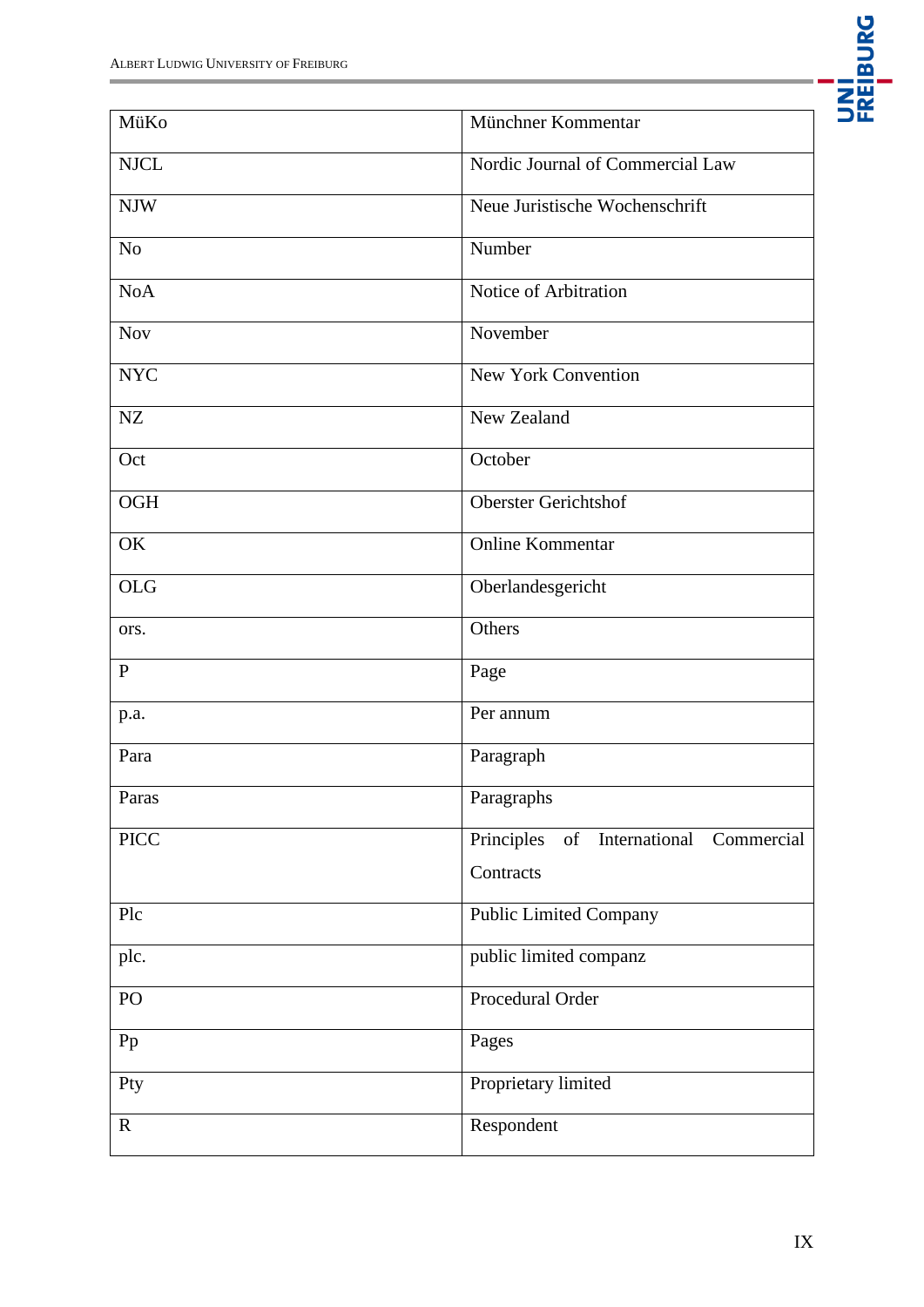ń

| RabelsZ         | Rabels Zeitschrift für ausländisches und     |
|-----------------|----------------------------------------------|
|                 | internationales Privatrecht                  |
| <b>RIW</b>      | Recht der Internationalen Wirtschaft         |
| <b>RNoA</b>     | Response to Notice of Arbitration            |
| <b>RSPO</b>     | Roundtable on Sustainable Palm Oil           |
| S.p.A.          | Società per azioni                           |
| <b>SAR</b>      | Spain Arbitration Review                     |
| SchiedsVZ       | Zeitschrift für Schiedsverfahren             |
| Sep             | September                                    |
| SG              | Singapore                                    |
| <b>SGHC</b>     | Singapore High Court                         |
| U.S.            | <b>United States of America</b>              |
| <b>UK</b>       | <b>United Kingdom</b>                        |
| <b>UKHL</b>     | United Kingdom House of Lords                |
| <b>UN</b>       | <b>United Nations</b>                        |
| <b>UNCITRAL</b> | United Nations Commission On International   |
|                 | <b>Trade Law</b>                             |
| <b>UNIDROIT</b> | Institut international pour l'unification du |
|                 | droit privé                                  |
| <b>US</b>       | <b>United States of America</b>              |
| <b>UVLA</b>     | University of Vienna Law Review              |
| <b>UVLR</b>     | University of Vienna Law Review              |
| $\mathbf{V}$    | Versus                                       |
| Vol             | Volume                                       |
| <b>VUWLR</b>    | Victoria University of Wellington Law        |
|                 | Review                                       |

UNI<br>FREIBURG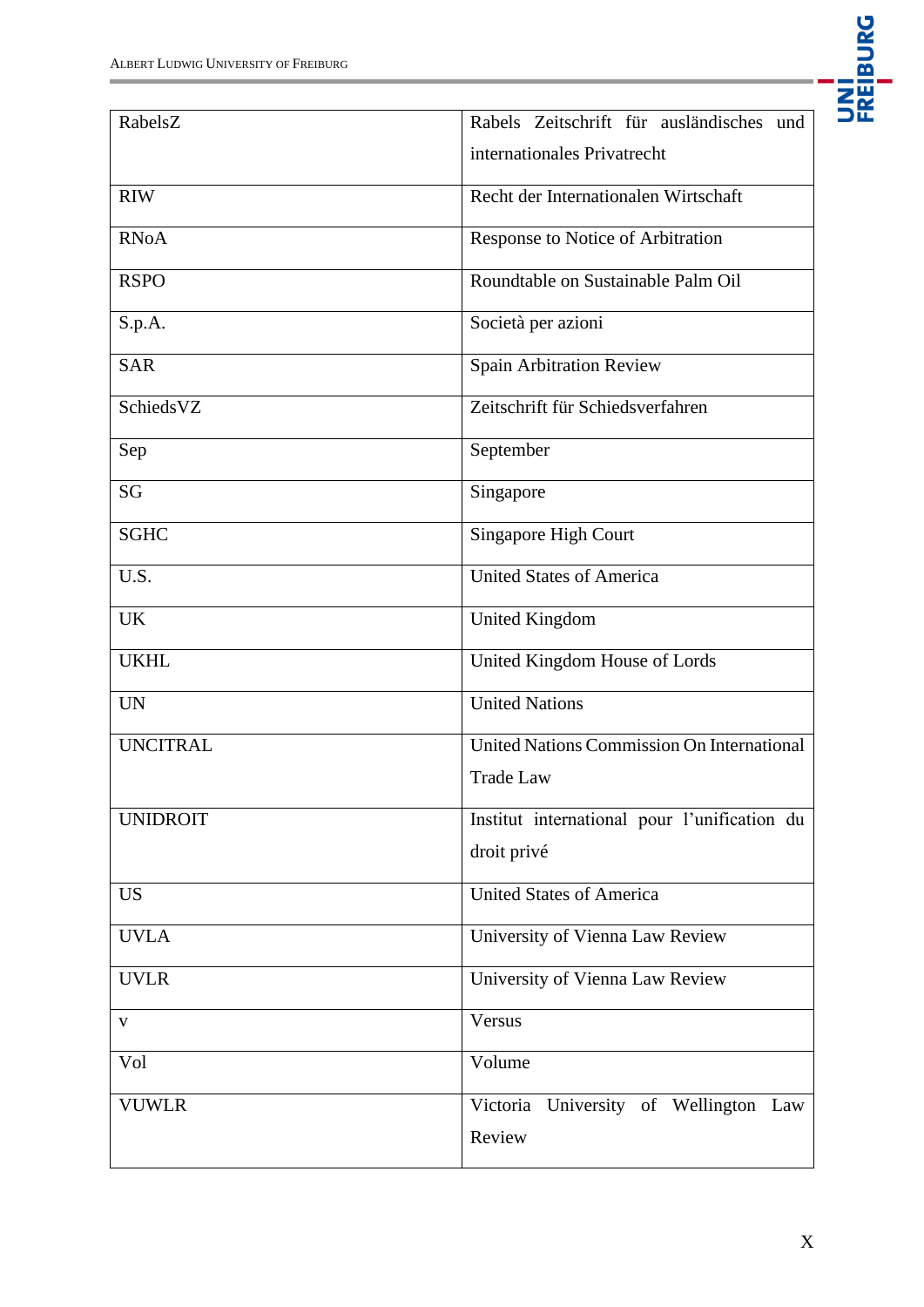

| W.S. | William Sydney                           |
|------|------------------------------------------|
| ZEuP | Zeitschrift für europäisches Privatrecht |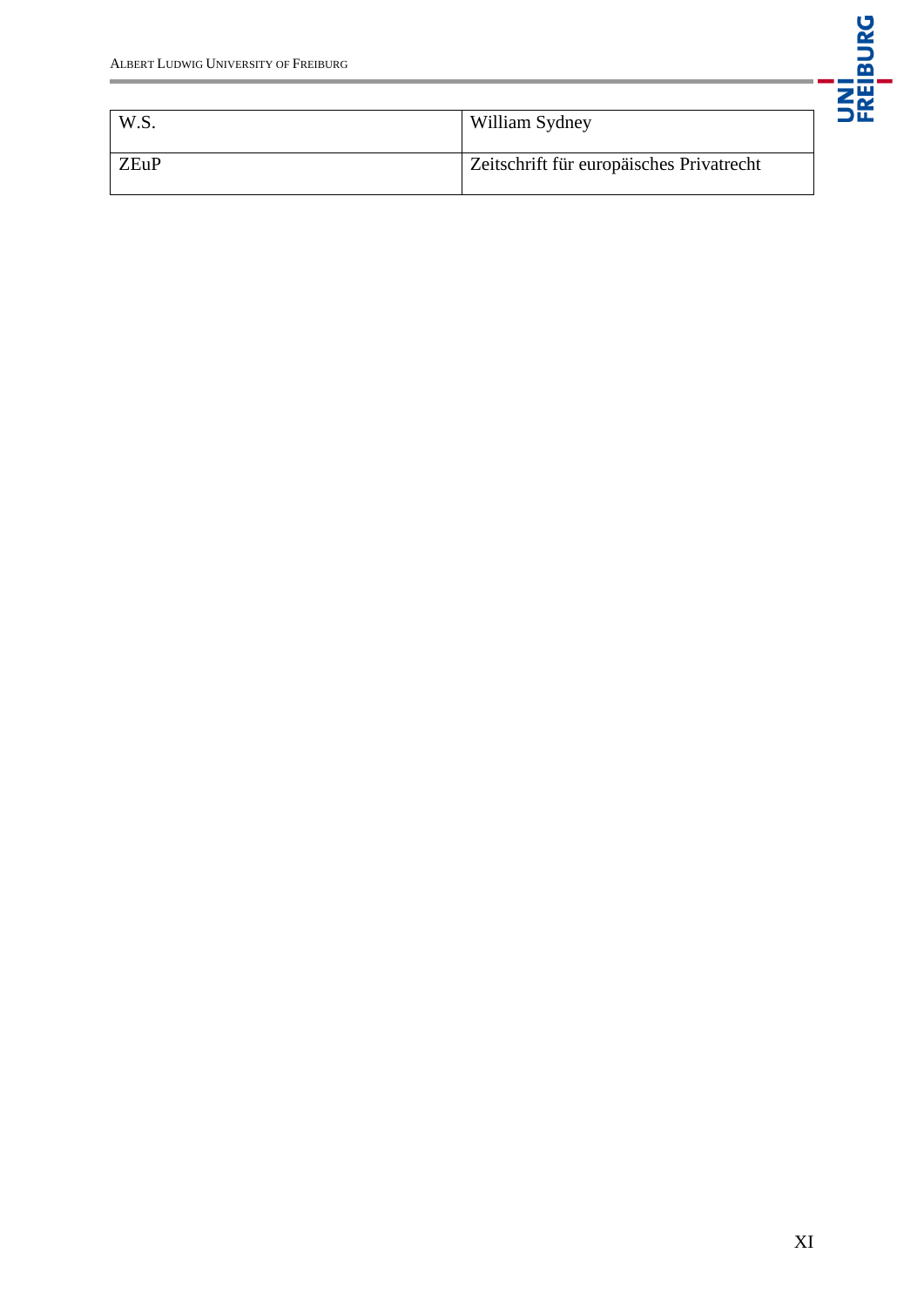

## **INDEX OF AUTHORITIES**

<span id="page-11-0"></span>

| <b>Achilles, Wilhelm-Albrecht</b> | Kommentar zum UN-Kaufrechtsübereinkommen (CISG)                                                                |
|-----------------------------------|----------------------------------------------------------------------------------------------------------------|
|                                   | Berlin (2000)                                                                                                  |
|                                   | cited as: ACHILLES                                                                                             |
|                                   | in para. 50                                                                                                    |
| Agarwal, Anisha                   | The Application of the CISG in the World of<br><b>International Commercial Arbitration</b>                     |
|                                   | in: International Education & Research Journal Vol. 6<br>(2020)                                                |
|                                   | pp. 37-41                                                                                                      |
|                                   | cited as: AGARWAL, in IERJ 2020                                                                                |
|                                   | in para. 34                                                                                                    |
| <b>Ashford, Peter</b>             | The Proper Law of the Arbitration Agreement                                                                    |
|                                   | in: Arbitration: The International Journal of Arbitration,<br>Mediation and Dispute Management, Vol. 85 (2019) |
|                                   | pp. 276-299                                                                                                    |
|                                   | cited as: ASHFORD, in IJAMDM 2019                                                                              |
|                                   | in para. 11, 15                                                                                                |
| <b>Blackaby</b> , Nigel           | Redfern and Hunter on International Arbitration                                                                |
| Partasides, Constantine           | $5th$ ed., Oxford (2009)                                                                                       |
| Redfern, Alan                     | cited as: REDFERN/HUNTER                                                                                       |
| Hunter, Martin                    | in para. 5                                                                                                     |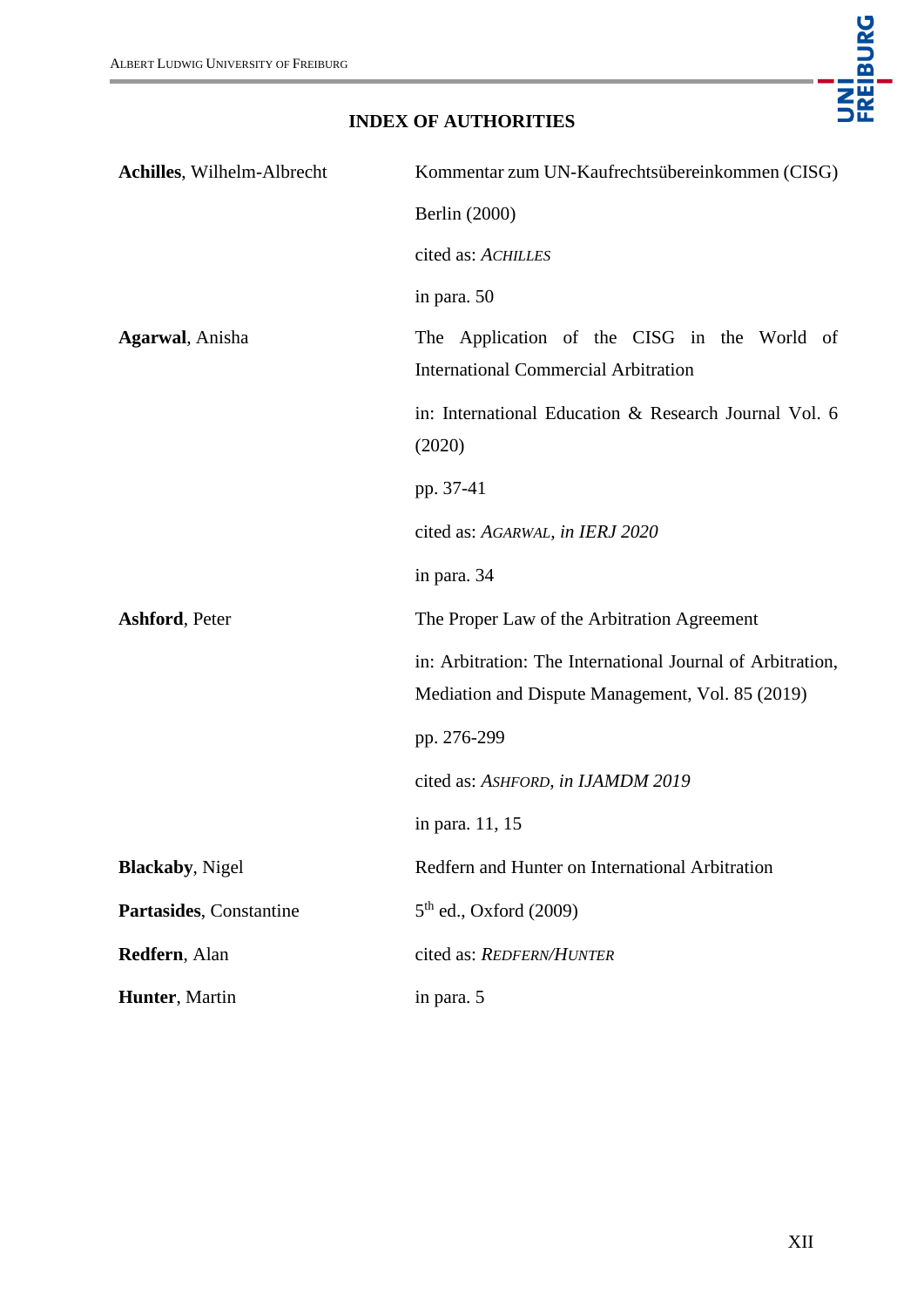| <b>Bonell</b> , Michael Joachim | Vertragsverhandlungen und culpa in contrahendo nach<br>dem Wiener Kaufrechtsübereinkommen                                                           |
|---------------------------------|-----------------------------------------------------------------------------------------------------------------------------------------------------|
|                                 | in: Recht der Internationalen Wirtschaft, Vol. 36 (1990)                                                                                            |
|                                 | pp. 693-702                                                                                                                                         |
|                                 | cited as: BONELL, in RIW 1990                                                                                                                       |
|                                 | in para. 50                                                                                                                                         |
| <b>Born</b> , Gary              | <b>International Arbitration: Cases and Materials</b>                                                                                               |
|                                 | $2nd$ ed., New York (2015)                                                                                                                          |
|                                 | cited as: BORN, Cases and Materials                                                                                                                 |
|                                 | in para. 5                                                                                                                                          |
| Born, Gary                      | <b>International Commercial Arbitration</b>                                                                                                         |
|                                 | $3rd$ ed., Alphen aan den Rijn (2021)                                                                                                               |
|                                 | cited as: BORN, ICA                                                                                                                                 |
|                                 | in paras. 6, 11                                                                                                                                     |
| <b>Bose</b> , Satyajit          | Evaluating the Express Choice Approach to Governing<br>Law: The End of the Sulamérica Presumption?                                                  |
|                                 | in: Spain Arbitration Review, Vol. 2020 (2020)                                                                                                      |
|                                 | pp. 53-63                                                                                                                                           |
|                                 | cited as: BOSE, in SAR 2020                                                                                                                         |
|                                 | in paras. 11, 17                                                                                                                                    |
| Bravo Abolafia, Luis            | Implied Choice of the Law Applicable to the Arbitration<br>Agreement:<br>The Effect on<br>Non-Signatories<br>in<br><b>International Arbitration</b> |
|                                 | in: ASA Bulletin, Vol. 37 (2019)                                                                                                                    |
|                                 | pp. 64-81                                                                                                                                           |
|                                 | cited as: BRAVO ABOLAFIA, in ASA Bulletin 2019                                                                                                      |
|                                 | in para. 5                                                                                                                                          |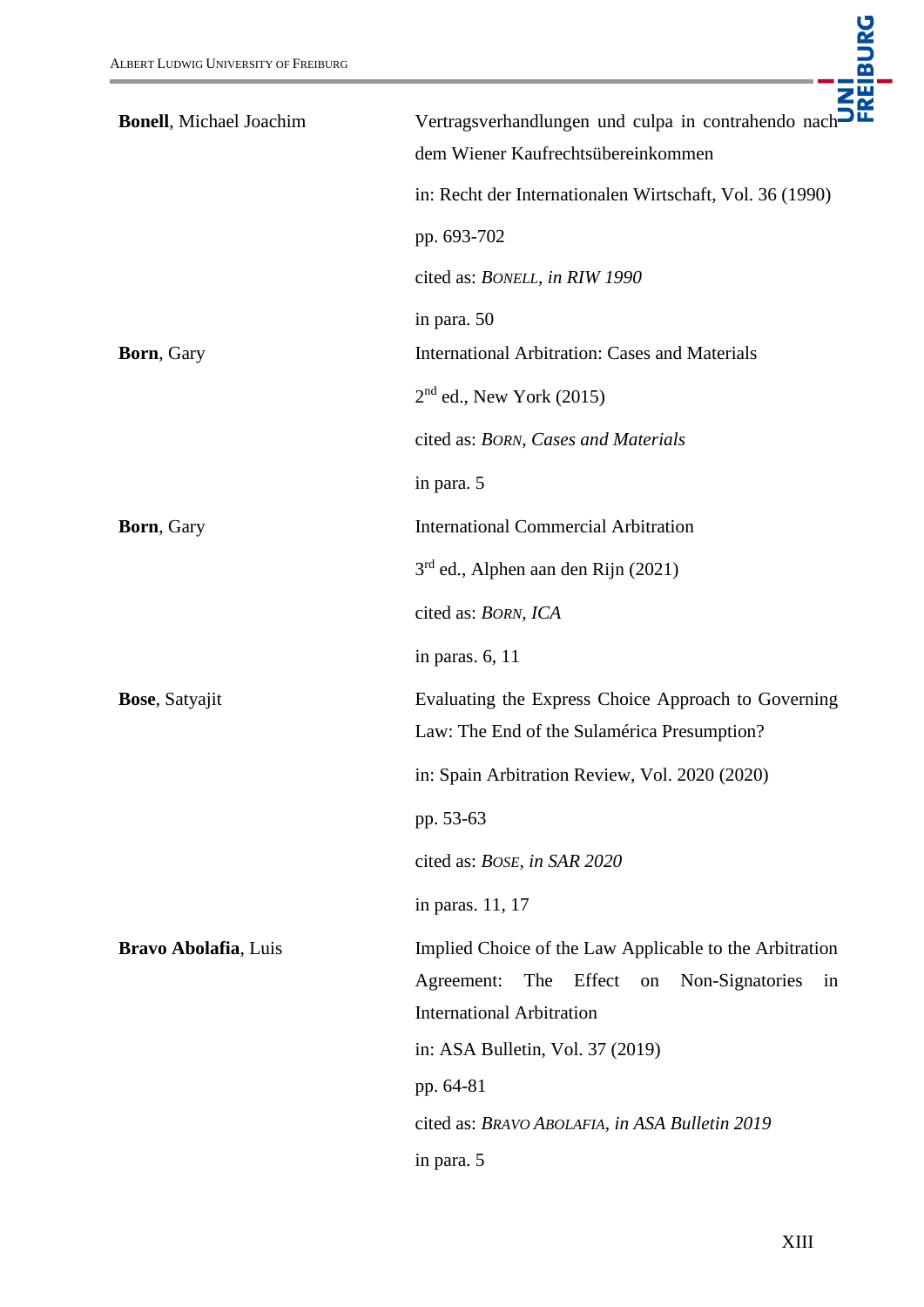| <b>Brunner</b> , Christoph | UNI<br>FREIBURG<br>Commentary on the UN Sales Law (CISG)                                        |
|----------------------------|-------------------------------------------------------------------------------------------------|
| Gottlieb, Benjamin         |                                                                                                 |
|                            | Alphen aan den Rijn (2019)                                                                      |
|                            | cited as: AUTHOR, in Brunner/Gottlieb                                                           |
|                            | in para. 28, 50                                                                                 |
| <b>Brunner</b> , Christoph | UN-Kaufrecht - CISG                                                                             |
|                            | $2nd$ ed., Bern (2014)                                                                          |
|                            | cited as: AUTHOR, in Brunner                                                                    |
|                            | in para. 92                                                                                     |
| Charles, Philippa          | The Proper Law of the Arbitration Agreement                                                     |
|                            | in: Arbitration: The International Journal of Arbitration,                                      |
|                            | Mediation and Dispute Management, Vol. 80 (2014)                                                |
|                            | pp. 55-61                                                                                       |
|                            | cited as: CHARLES, in IJAMDM 2014                                                               |
|                            | in para. 15                                                                                     |
| Czernich, Dietmar          | Österreich: Das auf die Schiedsvereinbarung anwendbare<br>Recht                                 |
|                            | in: Zeitschrift für Schiedsverfahren, Vol. 4 (2015)                                             |
|                            | pp. 181-187                                                                                     |
|                            | cited as: CZERNICH, in SchiedsVZ 2015                                                           |
|                            | in para. 18                                                                                     |
| Czernich, Dietmar          | The Arbitration Agreement and Arbitrability, The Law<br>Applicable to the Arbitration Agreement |
|                            | in: Austrian Yearbook on International Arbitration<br>(2015)                                    |
|                            | pp. 73-86                                                                                       |
|                            | cited as: CZERNICH, in AYIA 2015                                                                |
|                            | in para. 18                                                                                     |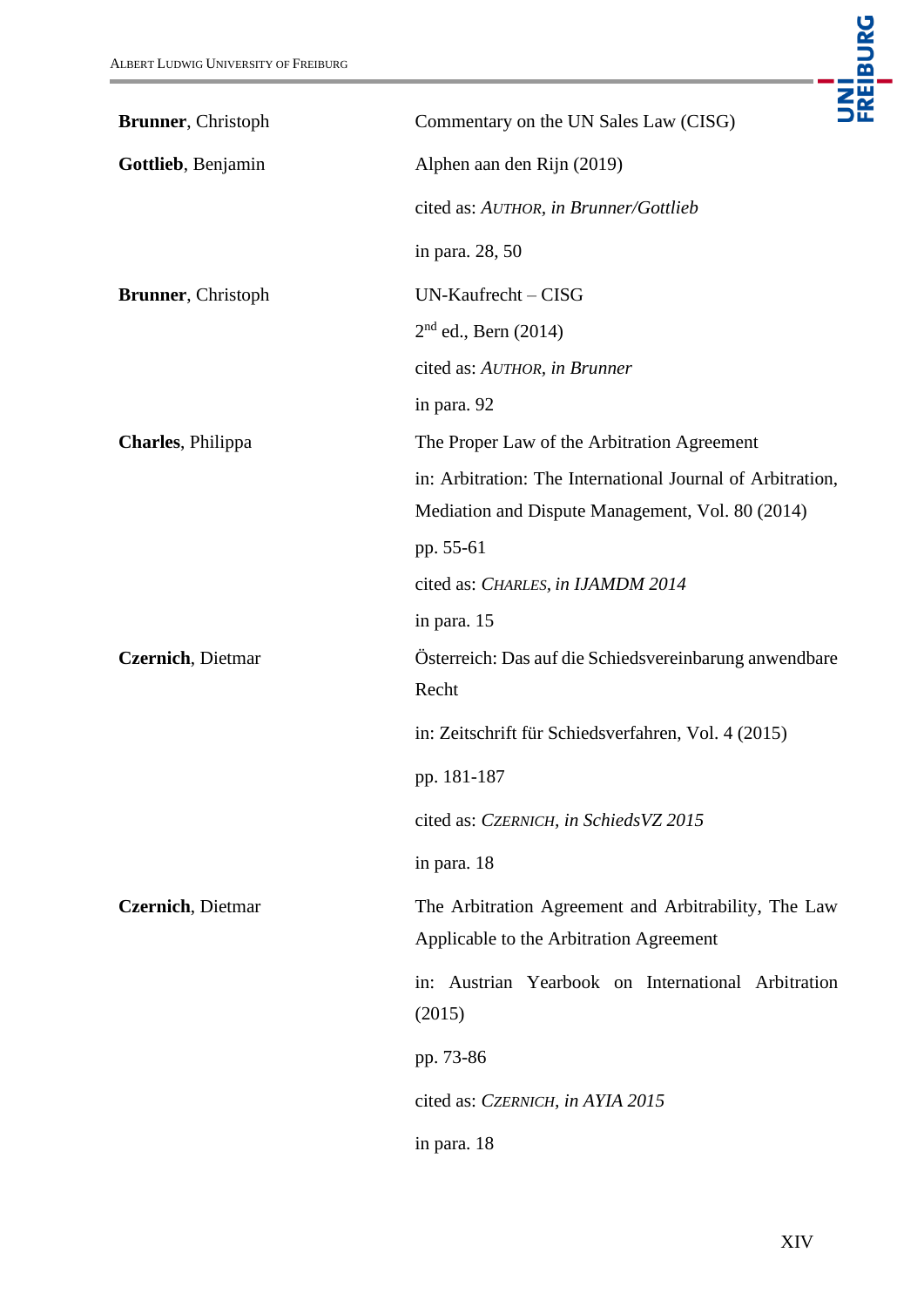| ALBERT LUDWIG UNIVERSITY OF FREIBURG | <b>JNI<br/>Freiburg</b>                                                                                                                              |
|--------------------------------------|------------------------------------------------------------------------------------------------------------------------------------------------------|
| Dicey, Albert Venn                   | The Conflict of Laws                                                                                                                                 |
| Morris, John H.C.                    | $15th$ ed., London (2018)                                                                                                                            |
| <b>Lord Collins of Mapesburry</b>    | cited as: DICEY/MORRIS/COLLINS                                                                                                                       |
|                                      | in paras. 5, 17                                                                                                                                      |
| <b>Drasch</b> , Wolfgang             | Einbeziehungs- und Inhaltskontrolle vorformulierter<br>Geschäftsbedingungen im Anwendungsbereich des UN-<br>Kaufrechts                               |
|                                      | in: Veröffentlichungen aus dem Nachdiplomstudium<br>Internationales Wirtschaftsrecht der Universität Zürich<br>und dem Europa Institut Zürich (1999) |
|                                      | cited as: DRASCH                                                                                                                                     |
|                                      | in para. 74                                                                                                                                          |
| Drescher, Ingo                       | Münchener Kommentar zum HGB                                                                                                                          |
| Fleischer, Holger                    | $5th$ ed., Munich (2021)                                                                                                                             |
| <b>Schmidt</b> , Karsten             | cited as: AUTHOR, in MüKo HGB                                                                                                                        |
|                                      | in paras. 29, 34, 76                                                                                                                                 |
| <b>Eiselen</b> , Sieg                | CISG-AC Opinion No. 13 Inclusion of Standard Terms<br>under the CISG                                                                                 |
|                                      | cited as: EISELEN, in CISG-AC Opinion No. 13                                                                                                         |
|                                      | in paras. 78, 80, 92                                                                                                                                 |
| Ferrari, Franco                      | Trade Usages and Practices Established between Parties<br>under the CISG                                                                             |
|                                      | in: International Business Law Journal, Vol. 5 (2003)                                                                                                |
|                                      | pp. 571-580                                                                                                                                          |
|                                      | cited as: FERRARI, in IBLJ 2003                                                                                                                      |
|                                      | in para. 60                                                                                                                                          |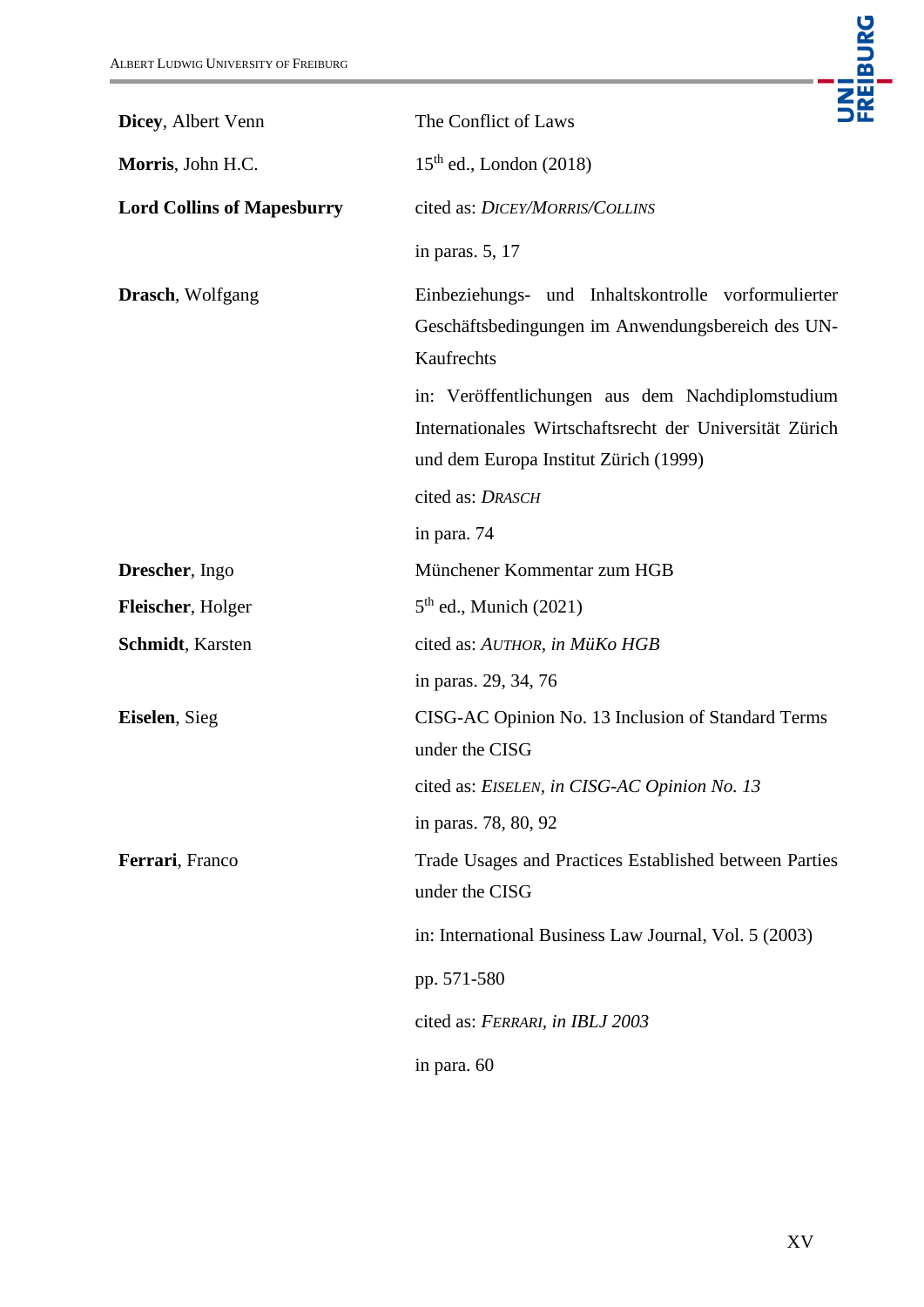| Ferrario, Pietro            | The Group of Companies Doctrine in International<br>Commercial Arbitration: Is There any Reason for this<br>Doctrine to Exist?<br>in: Journal of International Arbitration, Vol. 26 (2009)<br>pp. 647-673<br>cited as: FERRARIO, in JIA 2009<br>in para. 63 |
|-----------------------------|-------------------------------------------------------------------------------------------------------------------------------------------------------------------------------------------------------------------------------------------------------------|
| <b>Fillers</b> , Aleksandrs | Application of the CISG to Arbitration Agreements                                                                                                                                                                                                           |
|                             | in: European Business Law Review, Vol. 30 (2019)                                                                                                                                                                                                            |
|                             | pp. 663-693                                                                                                                                                                                                                                                 |
|                             | cited as: FILLERS, in EBLR 2019                                                                                                                                                                                                                             |
|                             | in paras. 29, 30 31                                                                                                                                                                                                                                         |
| Fogt, Morten M.             | The Interaction and Distinction Between the Sales and<br>Arbitration Agreements: The CISG and Agreements or<br><b>Binding Practice to Arbitrate</b>                                                                                                         |
|                             | in: American Review of International Arbitration Vol. 26<br>(2015)                                                                                                                                                                                          |
|                             | pp. 365-406                                                                                                                                                                                                                                                 |
|                             | cited as: FOGT, in ARIA 2015                                                                                                                                                                                                                                |
|                             | in paras. 32, 35                                                                                                                                                                                                                                            |
| Fouchard, Philippe          | <b>International Commercial Arbitration</b>                                                                                                                                                                                                                 |
| Gaillard, Emmanuel          | The Hague (1999)                                                                                                                                                                                                                                            |
| Goldman, Berthold           | cited as: FOUCHARD/GAILLARD/GOLDMAN                                                                                                                                                                                                                         |
| Savage, John                | in paras. $5, 22$                                                                                                                                                                                                                                           |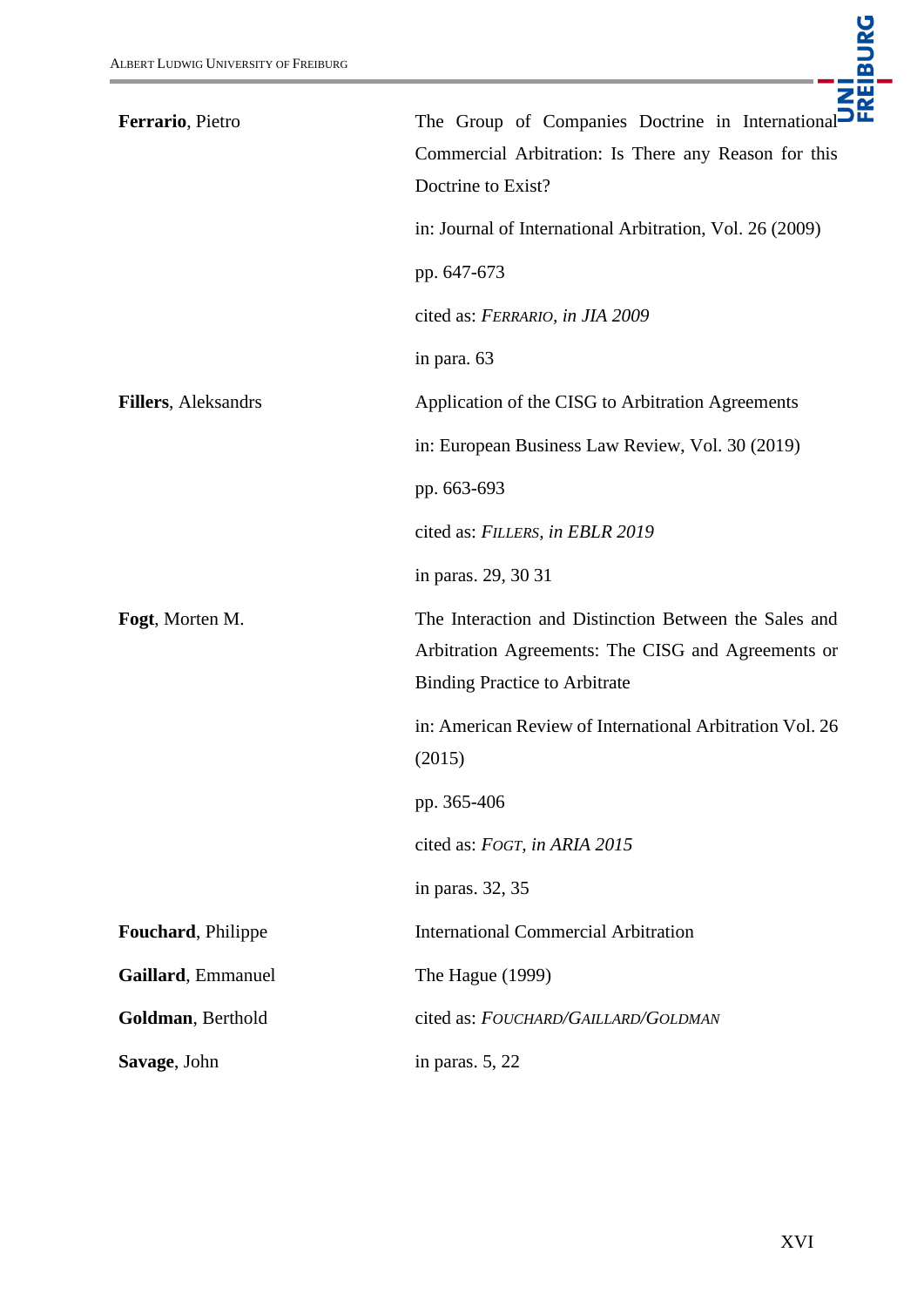| Garro, Alejandro     | CISG-AC Opinion No. 7 Exemption of Liability for-                                                                   |
|----------------------|---------------------------------------------------------------------------------------------------------------------|
|                      | Damages Under Article 79 of the CISG                                                                                |
|                      | cited as: GARRO, in CISG-AC Opinion No. 7                                                                           |
|                      | in para. 90                                                                                                         |
| Glick, Ian           | Choosing the Law Governing the Arbitration Agreement                                                                |
| Venkatesan, Niranjan | in: Jurisdiction, Admissibility and Choice of Law in<br>International Arbitration: Liber Amicorum Michael<br>Pryles |
|                      | Alphen aan den Rijn (2018)                                                                                          |
|                      | pp. 131-150                                                                                                         |
|                      | cited as: GLICK/VENKATESAN, in FS-Pryles 2018                                                                       |
|                      | in para. 15                                                                                                         |
| Graffi, Leonardo     | Remarks on Trade Usages and Business Practices in                                                                   |
|                      | <b>International Sales Law</b>                                                                                      |
|                      | in: Journal of Law and Commerce, Vol. 29 (2011)                                                                     |
|                      | pp. 274-295                                                                                                         |
|                      | cited as: GRAFFI, in JLC 2011                                                                                       |
|                      | in para. 60                                                                                                         |
| Hau, Wolfgang        | <b>BeckOK BGB</b>                                                                                                   |
| Poseck, Roman        | $60th$ ed., Munich (2021)                                                                                           |
|                      | cited as: AUTHOR, in BeckOK BGB                                                                                     |
|                      | in para. 55                                                                                                         |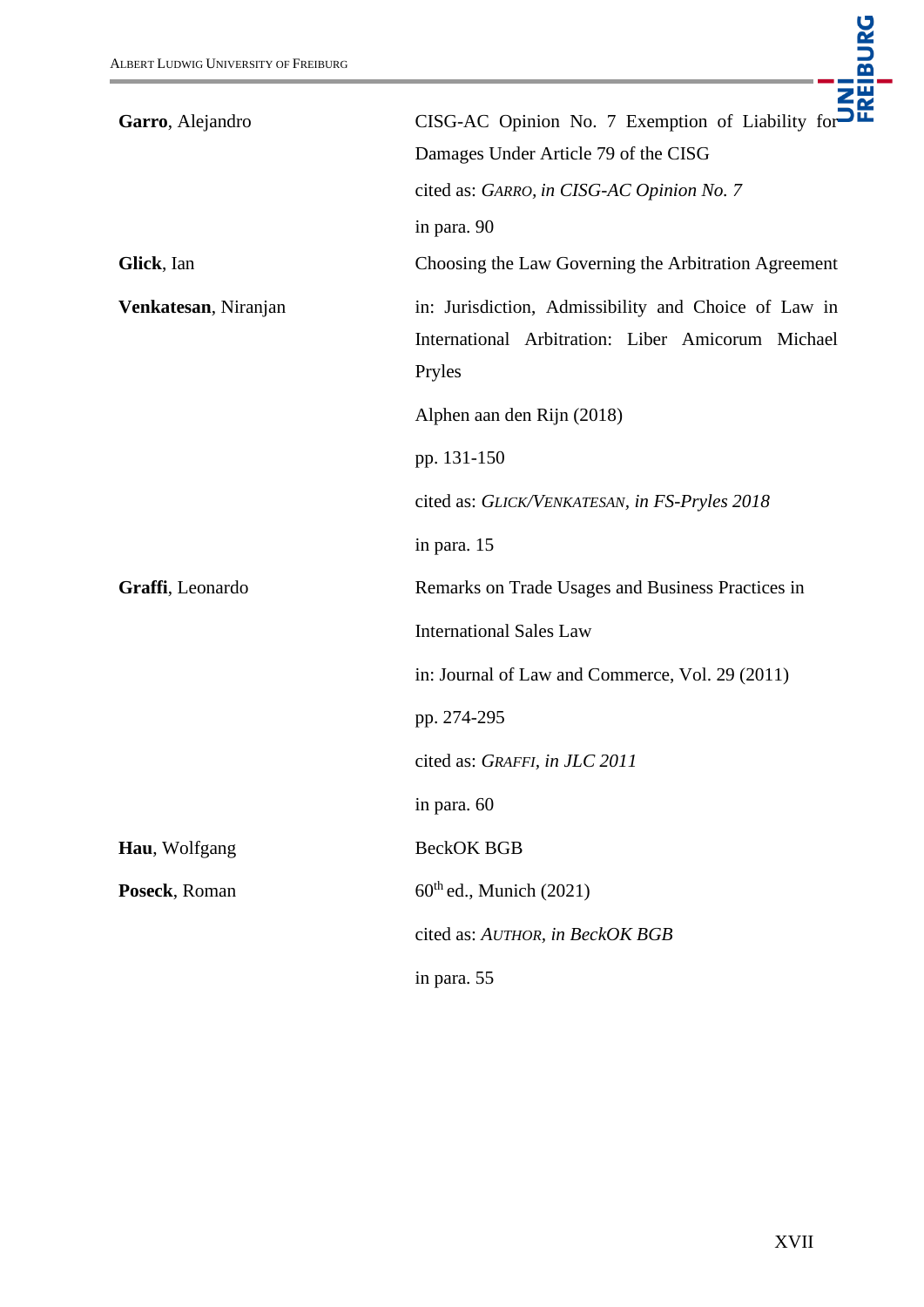| Hennemann, Marc Samuel   | AGB-Kontrolle im UN-Kaufrecht aus deutscher und<br>französischer Sicht                                                                                                                                                                                               |
|--------------------------|----------------------------------------------------------------------------------------------------------------------------------------------------------------------------------------------------------------------------------------------------------------------|
|                          | Tübingen (2001)                                                                                                                                                                                                                                                      |
|                          | cited as: HENNEMANN                                                                                                                                                                                                                                                  |
|                          | in para. 77                                                                                                                                                                                                                                                          |
| Herberger, Maximilian    | jurisPK-BGB Band 6                                                                                                                                                                                                                                                   |
| Martinek, Michael        | 9 <sup>th</sup> ed., Saarbrücken (2020)                                                                                                                                                                                                                              |
| Rüßmann, Helmuth         | cited as: AUTHOR, in jurisPK BGB                                                                                                                                                                                                                                     |
| Weth, Stephan            | in para.                                                                                                                                                                                                                                                             |
| Würdinger, Markus        |                                                                                                                                                                                                                                                                      |
| Janssen, André           | The Application of the CISG in the World of                                                                                                                                                                                                                          |
| <b>Spilker, Matthias</b> | <b>International Commercial Arbitration</b>                                                                                                                                                                                                                          |
|                          | Zeitschrift<br>in:<br>Rabels<br>für<br>ausländisches<br>und<br>internationales Privatrecht, Vol. 77 (2013)                                                                                                                                                           |
|                          | pp. 132-157                                                                                                                                                                                                                                                          |
|                          | cited as: JANSSEN/SPILKER, in RabelsZ 2013                                                                                                                                                                                                                           |
|                          | in para. 32                                                                                                                                                                                                                                                          |
| Janssen, André           | Die<br>Einbeziehung<br>Allgemeinen<br>von<br>Geschäftsbedingungen in internationale Kaufverträge<br>und die Bedeutung der UNIDROIT- und der Lando-<br>Principles<br>in: Internationales Handelsrecht, Vol. 5 (2004)<br>pp. 194-200<br>cited as: JANSSEN, in IHR 2004 |
|                          | in para. 77                                                                                                                                                                                                                                                          |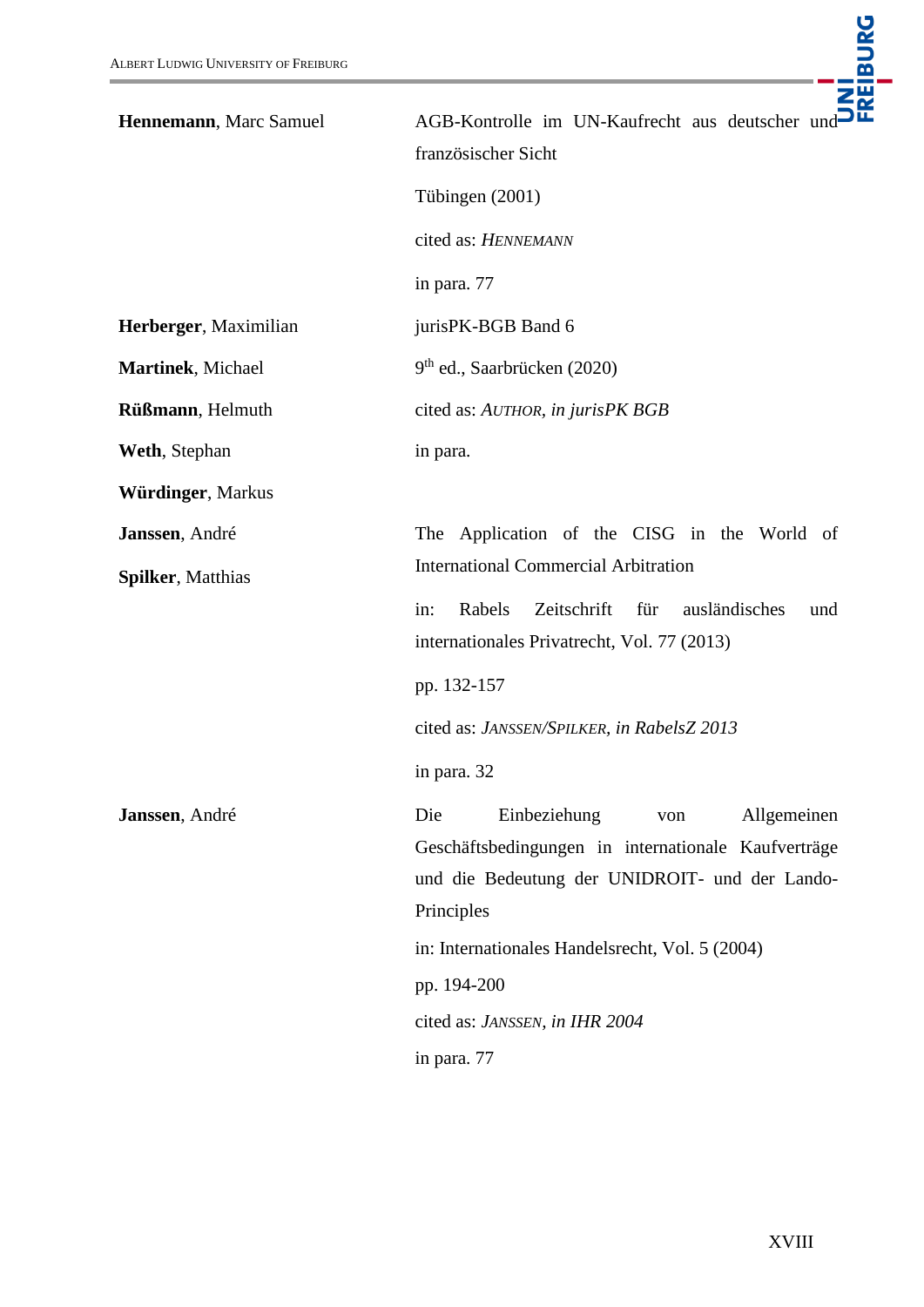| Johnson, William P.   | Understanding Exclusion of the CISG: A New Paradigm $\overline{\mathbf{B}}$ |
|-----------------------|-----------------------------------------------------------------------------|
|                       | of Determining Party Intent                                                 |
|                       | in: Buffalo Law Review Vol. 1 (2011)                                        |
|                       | pp. 213-292                                                                 |
|                       | cited as: JOHNSON, in BuLR 2011                                             |
|                       | in para. 35                                                                 |
| Juratowitch, Ben      | Agora: Thoughts on Fiona Trust – The Doctrine of                            |
| McNeill, Mark S.      | Separability and Consent to Arbitrate                                       |
|                       | in: Arbitration International, Vol. 24 (2008)                               |
|                       | pp. 499-502                                                                 |
|                       | cited as: JURATOWITCH/MCNEILL, in AI 2008                                   |
|                       | in para. 5                                                                  |
| Koch, Raphael         | CISG or German Law? Pros and Cons                                           |
|                       | in: Internationales Handelsrecht. Zeitschrift für das Recht                 |
|                       | des internationalen Warenkaufs und Warenvertriebs,                          |
|                       | (2015)                                                                      |
|                       | pp. 52-57                                                                   |
|                       | cited as: KOCH, in IHR 2015                                                 |
|                       | in para. 35                                                                 |
| <b>Kramer</b> , Ernst | Konsensprobleme im Rahmen des UN-Kaufrechts                                 |
|                       | in: Festschrift für Rudolf Welser zum 65. Geburtstag                        |
|                       | Vienna $(2004)$                                                             |
|                       | cited as: KRAMER, in FS-Welser 2004                                         |
|                       | in para. 94                                                                 |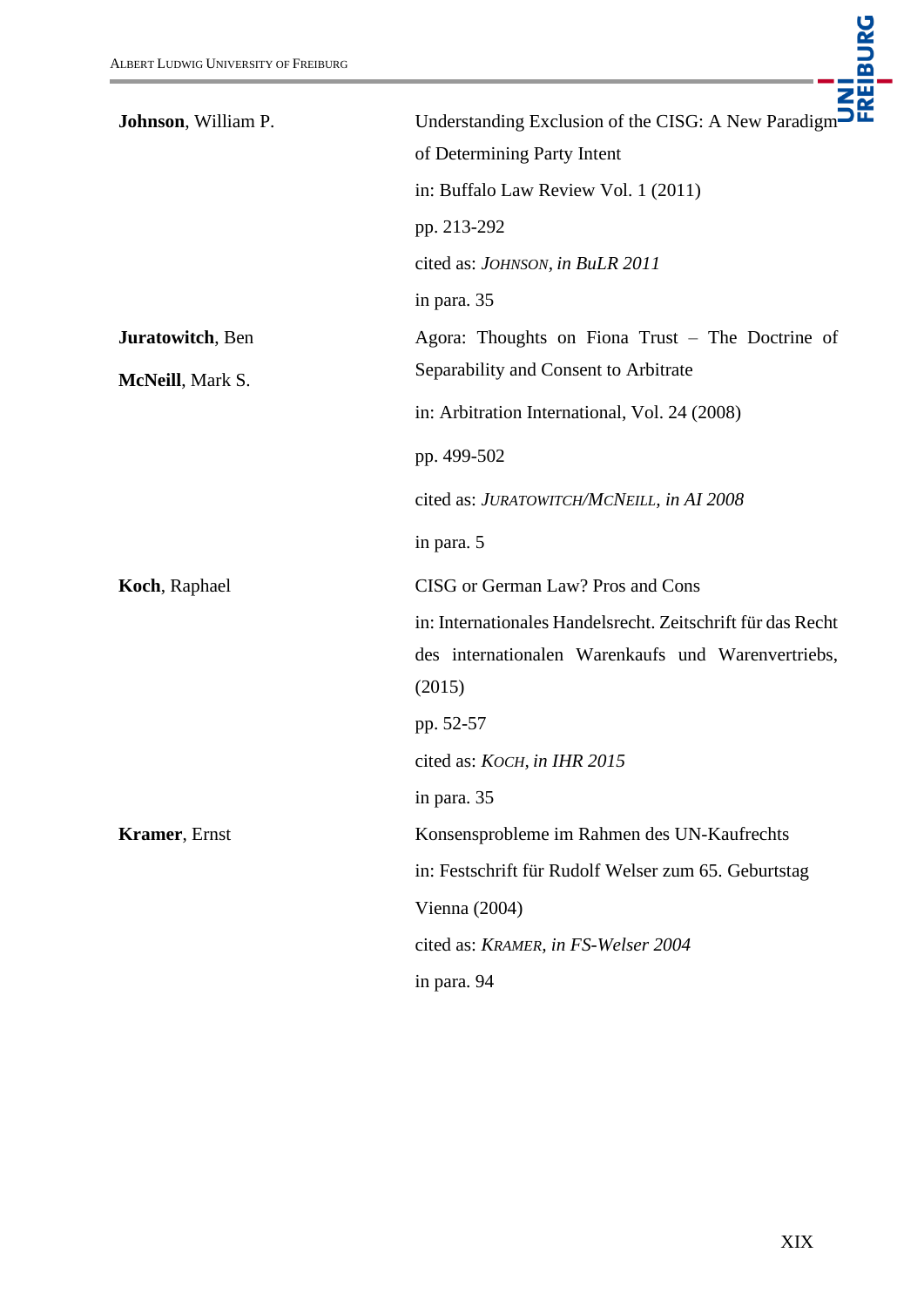| Kröll, Stefan              | UN Convention on Contracts for the International Sale of                                                             |
|----------------------------|----------------------------------------------------------------------------------------------------------------------|
| <b>Mistelis</b> , Loukas   | Goods (CISG)                                                                                                         |
| Perales Viscasillas, Pilar | $2nd$ ed., Munich (2018)                                                                                             |
|                            | cited as: AUTHOR, in Kröll/Mistelis/Perales Viscasillas                                                              |
|                            | in paras. 50, 55, 77, 78                                                                                             |
| Kröll, Stefan              | Selected Problems Concerning the CISG's Scope of<br>Application                                                      |
|                            | in: Journal of Law and Commerce, Vol. 25 (2005)                                                                      |
|                            | pp. 39-57                                                                                                            |
|                            | cited as: KRÖLL, in JLC 2005                                                                                         |
|                            | in paras. 28, 32                                                                                                     |
| Kuparadze, Anano           | The Consequences of the Separability Presumption for<br>the Choice of Law Applicable to the Arbitration<br>Agreement |
|                            | in: Journal of Social Sciences (2015)                                                                                |
|                            | cited as: KUPARADZE, in JSS 2015                                                                                     |
|                            | in para. 18                                                                                                          |
| Liebscher, Christoph       | Schiedsverfahrensrecht I                                                                                             |
| Oberhammer, Paul           | Vienna $(2011)$                                                                                                      |
| Rechberger, Walter H.      | cited as: LIEBSCHER/OBERHAMMER/RECHBERGER                                                                            |
|                            | in para. 18                                                                                                          |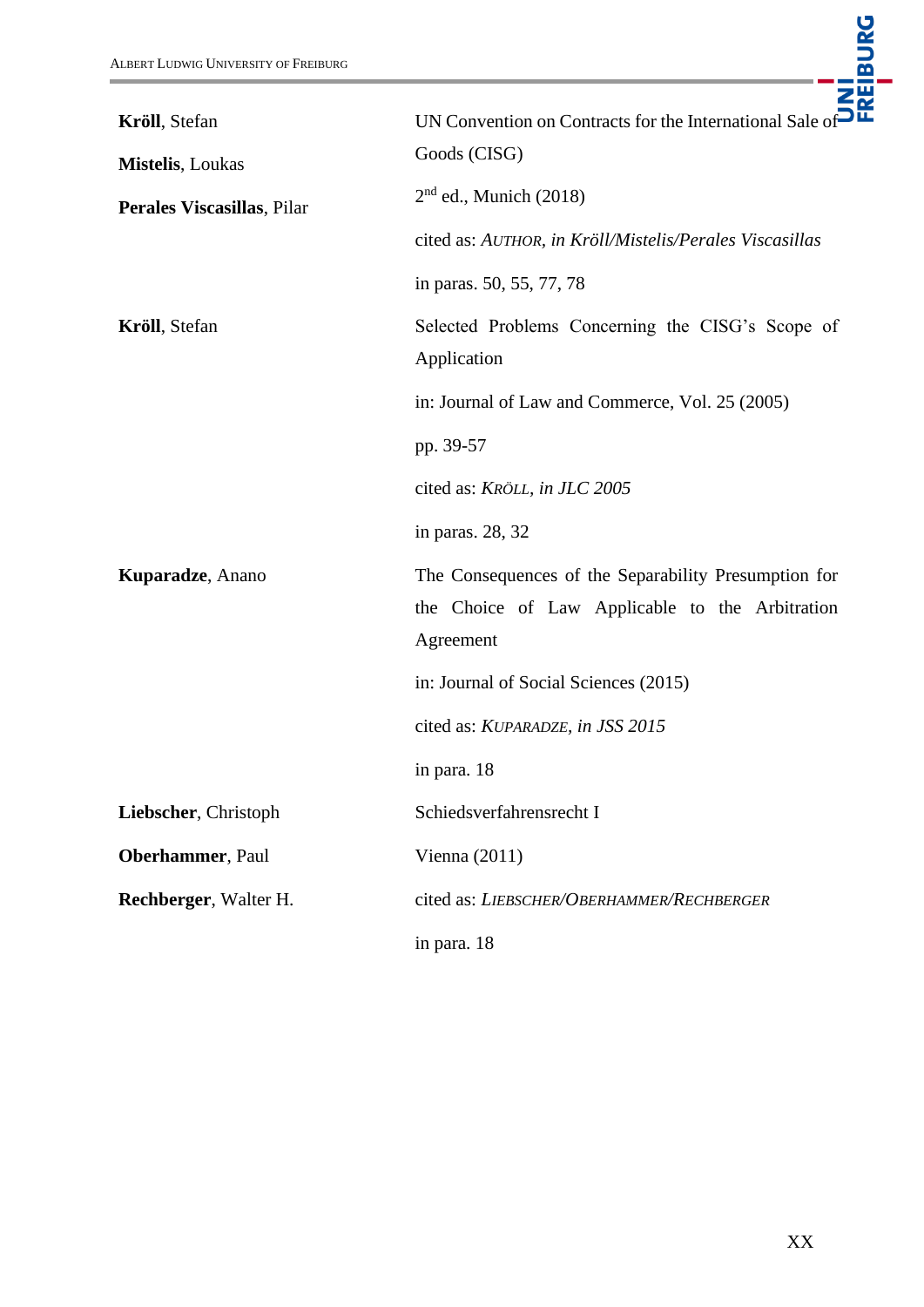

| Ludwig, Katharina S. | UN-Kaufrecht<br>Vertragsabschluß<br>nach<br>im<br>Der                                                                                                        |
|----------------------|--------------------------------------------------------------------------------------------------------------------------------------------------------------|
|                      | Spannungsverhältnis von Common Law und Civil Law,                                                                                                            |
|                      | dargestellt auf der Grundlage der Rechtsordnungen                                                                                                            |
|                      | <b>Englands und Deutschlands</b>                                                                                                                             |
|                      | Heidelberg (1994)                                                                                                                                            |
|                      | cited as: LUDWIG                                                                                                                                             |
|                      | in para. 77                                                                                                                                                  |
| Lutter, Marcus       | Der Letter of Intent. Zur rechtlichen Bedeutung von<br>Absichtserklärungen                                                                                   |
|                      | $3^{rd}$ ed., Köln (1997)                                                                                                                                    |
|                      | cited as: LUTTER                                                                                                                                             |
|                      | in para. 50                                                                                                                                                  |
| Magnus, Ullrich      | Opting in and Opting out: Can There Be Uniform<br>Interpretation or Does Variatio Delectat Govern?                                                           |
|                      | in: Journal of Law and Commerce Vol. 38 (2019)                                                                                                               |
|                      | pp. 359-386                                                                                                                                                  |
|                      | cited as: MAGNUS, in JLC 2019                                                                                                                                |
|                      | in para. 34                                                                                                                                                  |
| Magnus, Ulrich       | Incorporation of Standard Contract Terms under the<br><b>CISG</b>                                                                                            |
|                      | Sharing International Commercial Law<br>in:<br>across<br>National Boundaries: Festschrift for Albert H. Kritzer on<br>the occasion of his eightieth birthday |
|                      | London (2008)                                                                                                                                                |
|                      | pp. 303-325                                                                                                                                                  |
|                      | cited as: MAGNUS, in FS-Kritzer 2008                                                                                                                         |
|                      | in para. 81                                                                                                                                                  |
|                      |                                                                                                                                                              |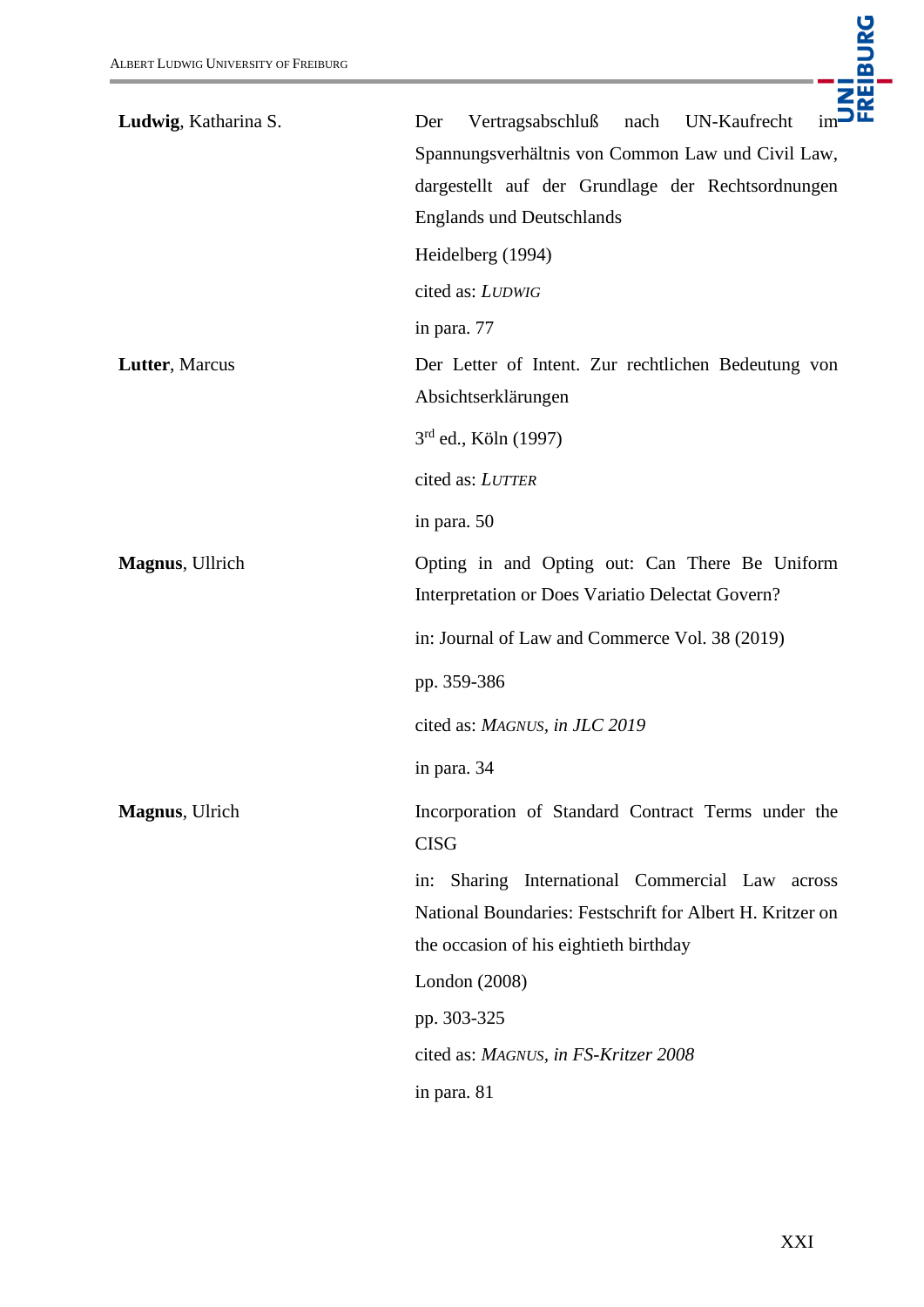| <b>ALBERT LUDWIG UNIVERSITY OF FREIBURG</b> | UNI<br>Freiburg                                                                                            |
|---------------------------------------------|------------------------------------------------------------------------------------------------------------|
| Magnus, Ulrich                              | Die allgemeinen Grundsätze im UN-Kaufrecht                                                                 |
|                                             | Rabels<br>Zeitschrift<br>für<br>ausländisches<br>in:<br>und<br>internationales Privatrecht, Vol. 45 (1995) |
|                                             | pp. 469-494                                                                                                |
|                                             | cited as: MAGNUS, in RabelsZ 1995                                                                          |
|                                             | in para. 90                                                                                                |
| Mustill, Michael J.                         | The law and practice of commercial arbitration in                                                          |
| Boyd, Steward C.                            | England                                                                                                    |
|                                             | $2nd$ ed., London (1989)                                                                                   |
|                                             | cited as: MUSTILL/BOYD                                                                                     |
|                                             | in para. 5                                                                                                 |
| Nazzini, Renato                             | The Law Applicable to the Arbitration Agreement:<br><b>Towards Transnational Principles</b>                |
|                                             | International and Comparative Law Quarterly,<br>in:<br>Vol. 65 (2016)                                      |
|                                             | pp. 681-703                                                                                                |
|                                             | cited as: NAZZINI, in ICLQ 2016                                                                            |
|                                             | in para. 18                                                                                                |
| Oviedo-Albán, Jorge                         | Usages and Practices in Contracts for the International<br>Sale of Goods                                   |
|                                             | in: Vniversitas, Vol. 135 (2017)                                                                           |
|                                             | pp. 225-282                                                                                                |
|                                             | cited as: OVIEDO-ALBÁN, in Vniversitas 2017                                                                |
|                                             | in para. 60                                                                                                |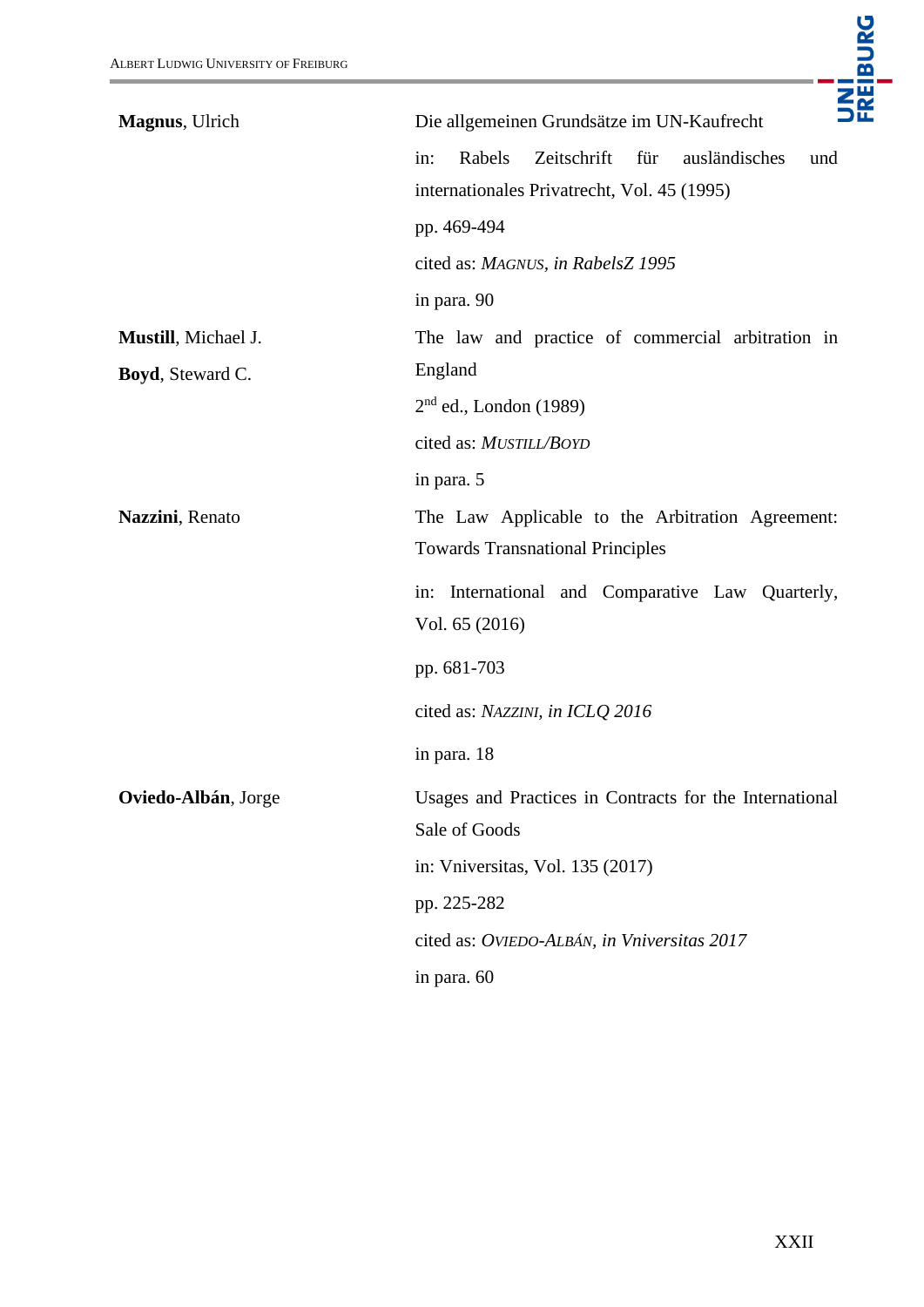| Pamboukis, Charalambos | The Concept and Function of Usages in the United           |
|------------------------|------------------------------------------------------------|
|                        | Nations Convention on the International Sale of Goods      |
|                        | in: Journal of Law and Commerce Vol. 25 (2005)             |
|                        | pp. 107-131                                                |
|                        | cited as: PAMBOUKIS, in JLC 2005                           |
|                        | in para. 60                                                |
| Parish, Matthew        | The Proper Law of an Arbitration Agreement                 |
|                        | in: Arbitration: The International Journal of Arbitration, |
|                        | Mediation and Dispute Management, Volume 76 (2010)         |
|                        | pp. 661 679                                                |
|                        | cited as: PARISH, in IJAMDM 2010                           |
|                        | in para. 20                                                |
| Piltz, Burghard        | Internationales Kaufrecht,                                 |
|                        | $2nd$ ed., Munich (2008)                                   |
|                        | cited as: PILTZ                                            |
|                        | in para. 60                                                |
| Piltz, Burghard        | Neue Entwicklungen im UN-Kaufrecht                         |
|                        | in: Neue Juristische Wochenschrift, Vol. 30 (2007)         |
|                        | pp. 2159-2163                                              |
|                        | cited as: PILTZ, in NJW 2007                               |
|                        | in para. 28                                                |
| Plavec, Katharina      | The Law Applicable to the Interpretation of Arbitration    |
|                        | <b>Agreements Revisited</b>                                |
|                        | in: University of Vienna Law Review, Vol. 4 (2021)         |
|                        | pp. 82-127                                                 |
|                        | cited as: PLAVEC, in UVLR 2020                             |
|                        | in para. 18                                                |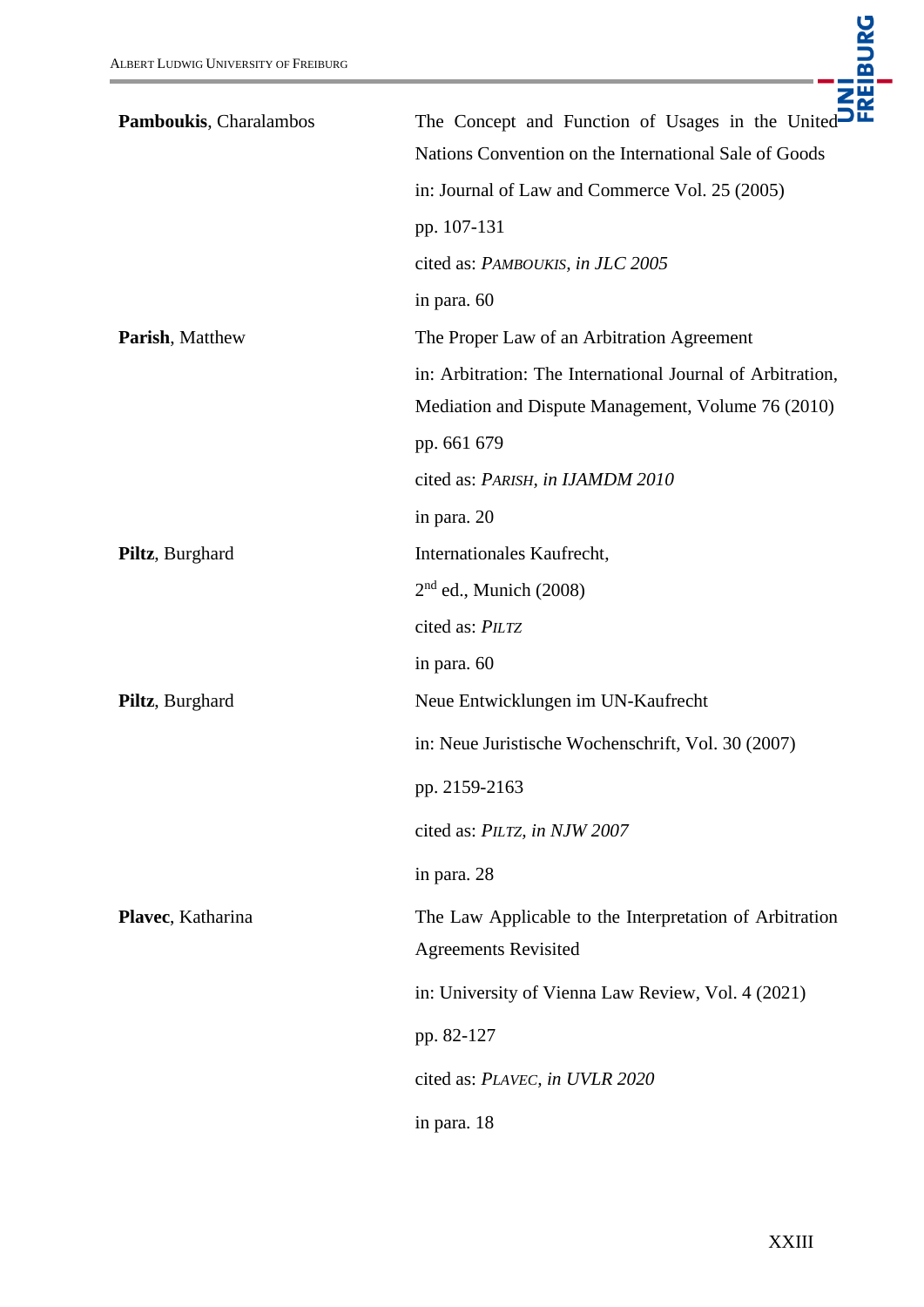

| Qiu, Diana             | A Comparative Analysis of the Approaches used to<br>determine the Four Laws of Commercial Arbitration                                                                                      |
|------------------------|--------------------------------------------------------------------------------------------------------------------------------------------------------------------------------------------|
|                        | in: Arbitration: The International Journal of Arbitration,<br>Mediation and Dispute Management, Vol. 86 (2020)                                                                             |
|                        | pp. 50-67                                                                                                                                                                                  |
|                        | cited as: QIU, in IJAMDM 2020                                                                                                                                                              |
|                        | in paras. 10, 13                                                                                                                                                                           |
| <b>Rudolph</b> , Helga | Kaufrecht<br>Export-<br>der<br>und<br>Importverträge.<br>UN-Übereinkommens<br>Kommentierung<br>des<br>über<br>internationale Warenverkaufsverträge mit Hinweisen für<br>die Vertragspraxis |
|                        | $1st$ ed., Freiburg/Berlin (1996)                                                                                                                                                          |
|                        | cited as: RUDOLPH                                                                                                                                                                          |
|                        | in para. 50                                                                                                                                                                                |
| Rukhana, Karan         | The Doctrine of Separability: Through the Lense of                                                                                                                                         |
| Bachhai, Saisha        | Darwinism                                                                                                                                                                                  |
|                        | in: Indian Journal of Arbitration Law Vol. 10 (2021)                                                                                                                                       |
|                        | pp. 123-143                                                                                                                                                                                |
|                        | cited as: RUKHANA/BACHHA, in IJAL 2021                                                                                                                                                     |
|                        | in para. 18                                                                                                                                                                                |
| Säcker, Franz Jürgen   | Münchener Kommentar zum Bürgerlichen Gesetzbuch                                                                                                                                            |
| Rixecker, Roland       | $8th$ ed., Munich (2019)                                                                                                                                                                   |
| Oetker, Hartmut        | cited as: AUTHOR, in MüKo BGB                                                                                                                                                              |
| Limperg, Bettina       | in paras. 49, 55, 56, 76, 81, 92                                                                                                                                                           |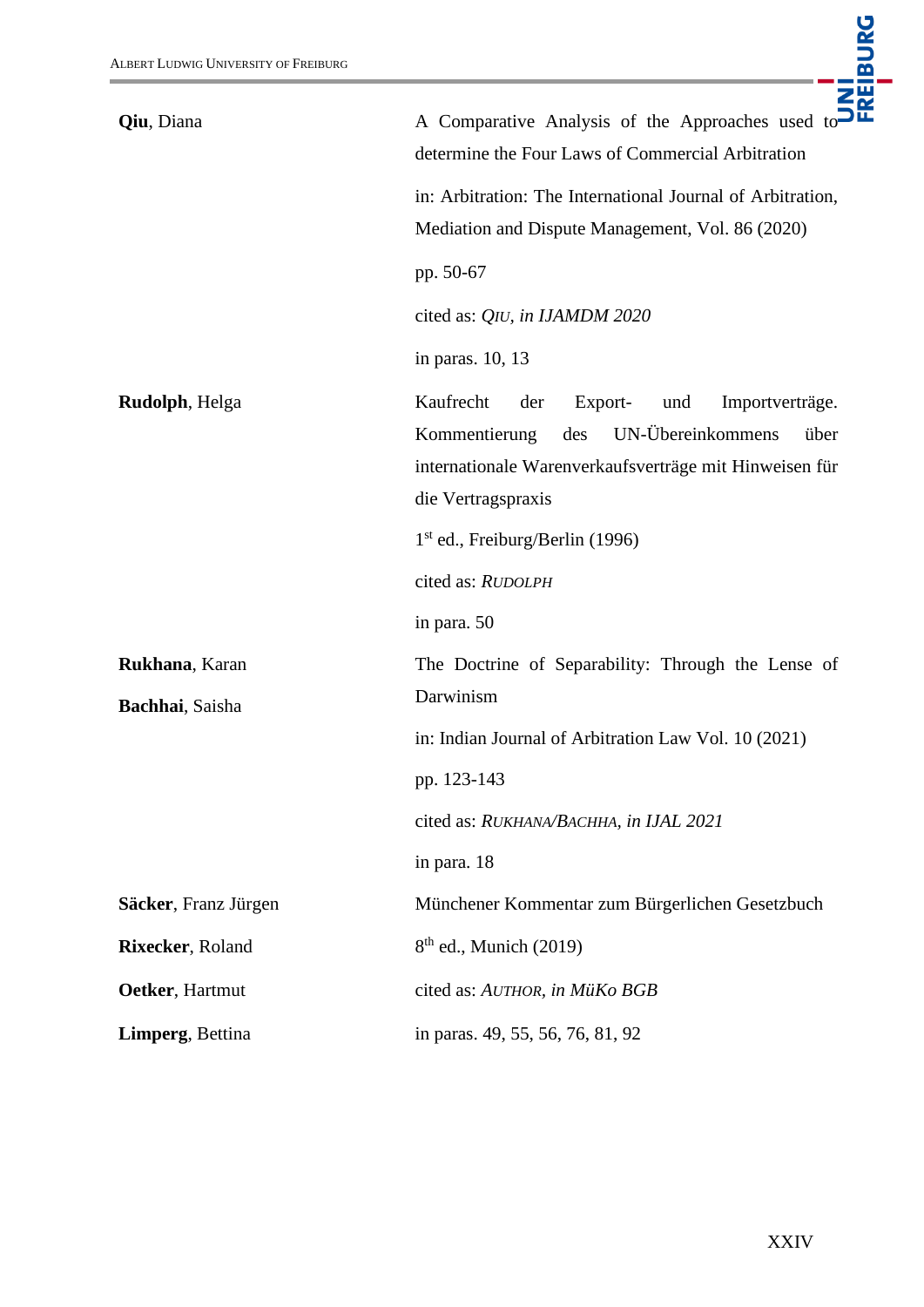| Sambugaro, Giulia                          | Incorporation of Standard Terms and the Battle of Forms <sup>56</sup><br>under the 1980 Vienna Sales Convention (CISG)<br>in: International Business Law Journal, Vol. 1 (2009)<br>pp. 69-79 |
|--------------------------------------------|----------------------------------------------------------------------------------------------------------------------------------------------------------------------------------------------|
|                                            | cited as: SAMBUGARO, in IBLJ 2009<br>in paras. 76, 77                                                                                                                                        |
| Scherer, Maxi<br>Jensen, Ole               | Towards a Harmonized Theory of the Law Governing the<br><b>Arbitration Agreement</b>                                                                                                         |
|                                            | in: Indian Journal of Arbitration Law, Vol. 10 (2021)<br>pp. 1-17                                                                                                                            |
|                                            | cited as: SCHERER/JENSEN, in IJAL 2021<br>in para. 5                                                                                                                                         |
| Schlechtriem, Peter<br>Schwenzer, Ingeborg | Commentary on the UN Convention on the International<br>Sale of Goods (CISG)<br>$7th$ ed., Munich (2019)                                                                                     |
|                                            | cited as: AUTHOR, in Schlechtriem/Schwenzer<br>in paras. 28, 33, 37, 49, 50, 55, 60, 64, 66, 70 78, 80, 81,<br>92, 93, 94                                                                    |
| Schlechtriem, Peter                        | Requirements of Application and Sphere of Applicability<br>of the CISG                                                                                                                       |
|                                            | in: Victoria University of Wellington Law Review,<br>Vol. 36 (2005)                                                                                                                          |
|                                            | pp. 781-794                                                                                                                                                                                  |
|                                            | cited as: SCHLECHTRIEM, in VUWLR 2005                                                                                                                                                        |
|                                            | in para. 34                                                                                                                                                                                  |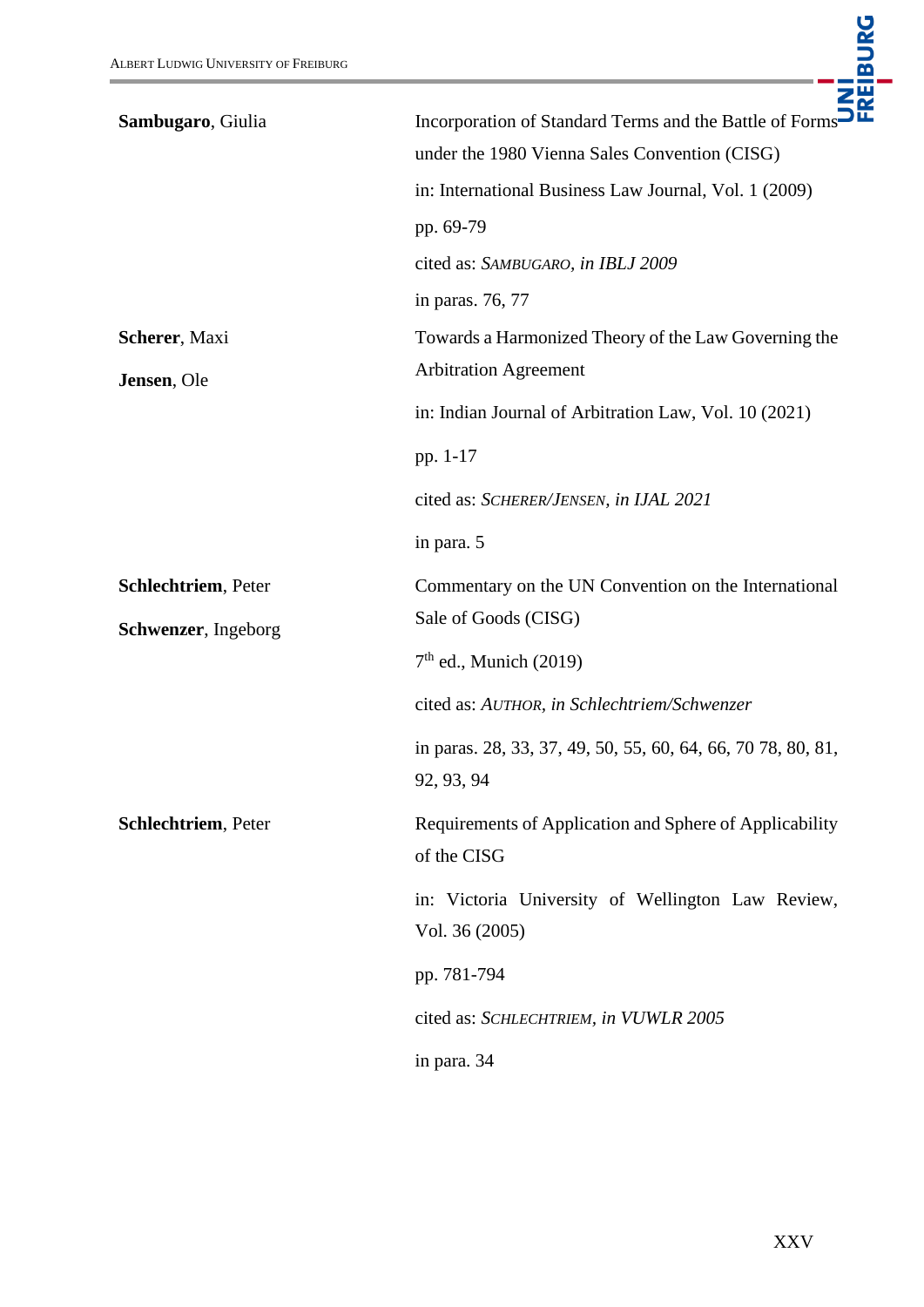| ALBERT LUDWIG UNIVERSITY OF FREIBURG | UNI<br>FREIBURG                                                                                     |
|--------------------------------------|-----------------------------------------------------------------------------------------------------|
| Schlechtriem, Peter                  | Internationales UN-Kaufrecht                                                                        |
| Schroeter, Ulrich                    | $5th$ ed., Tübingen (2013)                                                                          |
|                                      | cited as: SCHLECHTRIEM/SCHROETER                                                                    |
|                                      | in para. 30                                                                                         |
| <b>Schmidt-Ahrendts, Nils</b>        | <b>CISG</b> and Arbitration                                                                         |
|                                      | in: Annals of the Faculty of Law in Belgrade –<br>International Edition, 2011 (2011)                |
|                                      | pp. 211-223                                                                                         |
|                                      | cited as: SCHMIDT-AHRENDTS, in BLR 2011                                                             |
|                                      | in para. 28                                                                                         |
| Schmidt-Kessel, Martin               | Kollisionsrechtliche Behandlung der Einbeziehung<br>Allgemeiner Geschäftsbedingungen unter dem CISG |
|                                      | in: Zeitschrift für Europäisches Privatrecht, Vol. 3<br>(2008)                                      |
|                                      | pp. 605-617                                                                                         |
|                                      | cited as: SCHMIDT-KESSEL, in ZEuP 2008                                                              |
|                                      | in para. 74                                                                                         |
| Schroeter, Ulrich G.                 | UN - Kaufrecht und Europäisches Gemeinschaftsrecht;                                                 |
|                                      | Verhältnis und Wechselwirkungen                                                                     |
|                                      | <b>Munich</b> (2005)                                                                                |
|                                      | cited as: SCHROETER                                                                                 |
|                                      | in para. 30                                                                                         |
| Schwebel, Stephen M.                 | <b>International Arbitration: Three Salient Problems</b>                                            |
|                                      | $1st$ ed., Cambridge (1987)                                                                         |
|                                      | cited as: SCHWEBEL                                                                                  |
|                                      | in para. 5                                                                                          |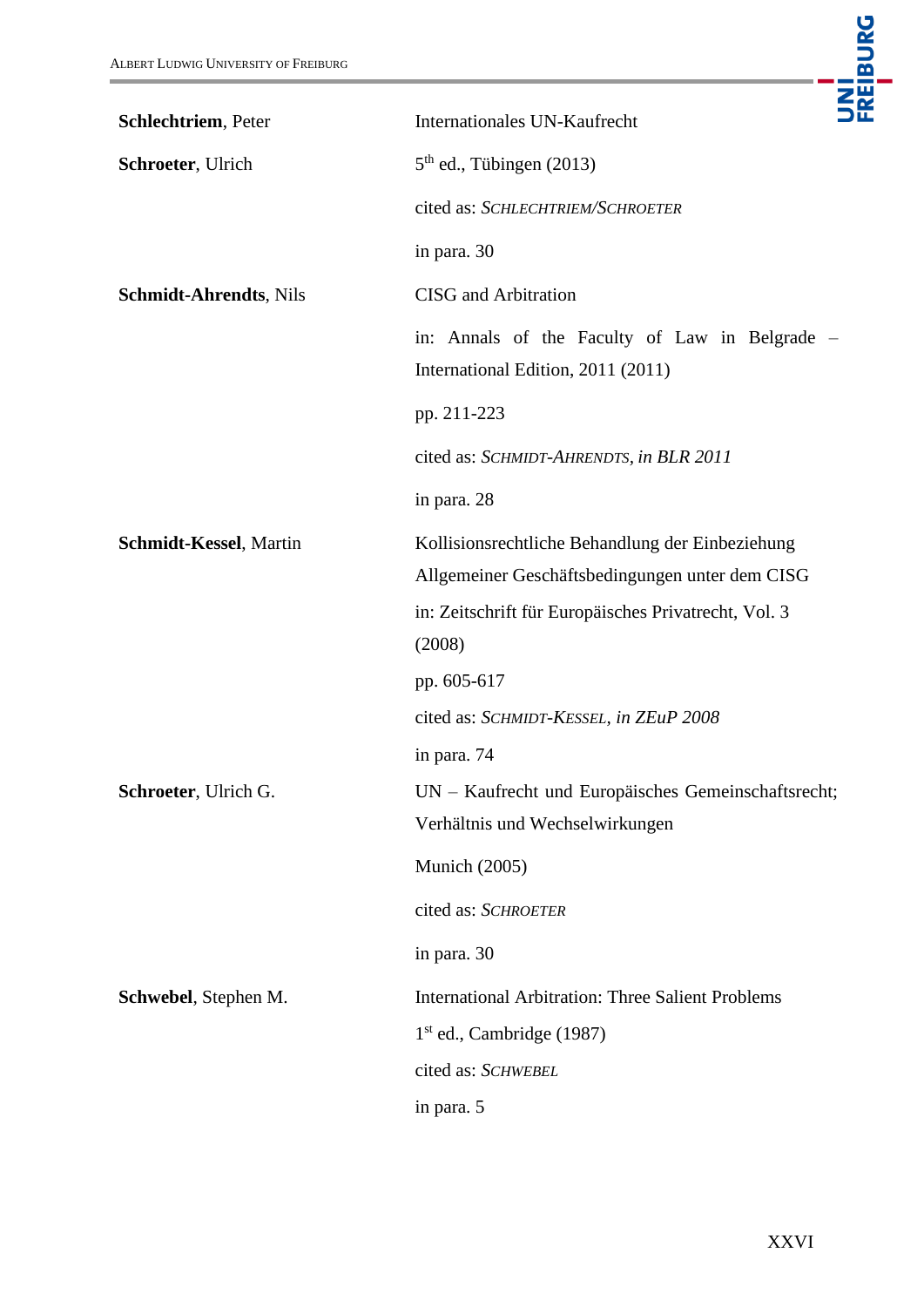| Schwenzer, Ingeborg                             | UNI<br>Freiburg<br>The Word is not Enough - Arbitration, Choice of Forum                                                      |
|-------------------------------------------------|-------------------------------------------------------------------------------------------------------------------------------|
| Tebel, David                                    | and Choice of Law Clauses Under the CISG                                                                                      |
|                                                 | in: ASA Bulletin Vol. 31 (2013)                                                                                               |
|                                                 | pp. 740-755                                                                                                                   |
|                                                 | cited as: SCHWENZER/TEBEL, in ASA Bulletin 2013                                                                               |
|                                                 | in para. 29, 32                                                                                                               |
| Schwenzer, Ingeborg<br>Beimel, Ilka H.          | Das auf die Schiedsvereinbarung anwendbare Recht -<br>Zugleich: Anmerkung zu BGH, Urteil vom 26.11.2020 -<br>I ZR 245/19      |
|                                                 | in: Zeitschrift für Internationales Wirtschaftsrecht, Vol. 2<br>(2021)                                                        |
|                                                 | pp. 51-56                                                                                                                     |
|                                                 | cited as: SCHWENZER/BEIMEL, in IWRZ 2021                                                                                      |
|                                                 | in para. 28                                                                                                                   |
| <b>Staudinger von, Julius</b><br>Kaiser, Dagmar | Kommentar<br>Bürgerlichen<br>Gesetzbuch<br>mit<br>zum<br>Einführungsgesetz und Nebengesetzen, Wiener UN-<br>Kaufrecht (CISG), |
|                                                 | $16th$ ed., Berlin (2018)                                                                                                     |
|                                                 | cited as: AUTHOR, in Staudinger                                                                                               |
|                                                 | in paras. 28, 50, 60, 66, 74, 80                                                                                              |
| Stürner, Michael                                | Schiedsvereinbarungsstatut bei<br>vertraglichen<br>Das                                                                        |
| Wendelstein, Christoph                          | Streitigkeiten                                                                                                                |
|                                                 | in:<br>Praxis<br>Internationalen<br>des<br>Privat-<br>und<br>Verfahrensrechts (2014)                                          |
|                                                 | pp. 473-480                                                                                                                   |
|                                                 | cited as: STÜRNER/WENDELSTEIN, in IPRax 2014                                                                                  |
|                                                 | in para. 22                                                                                                                   |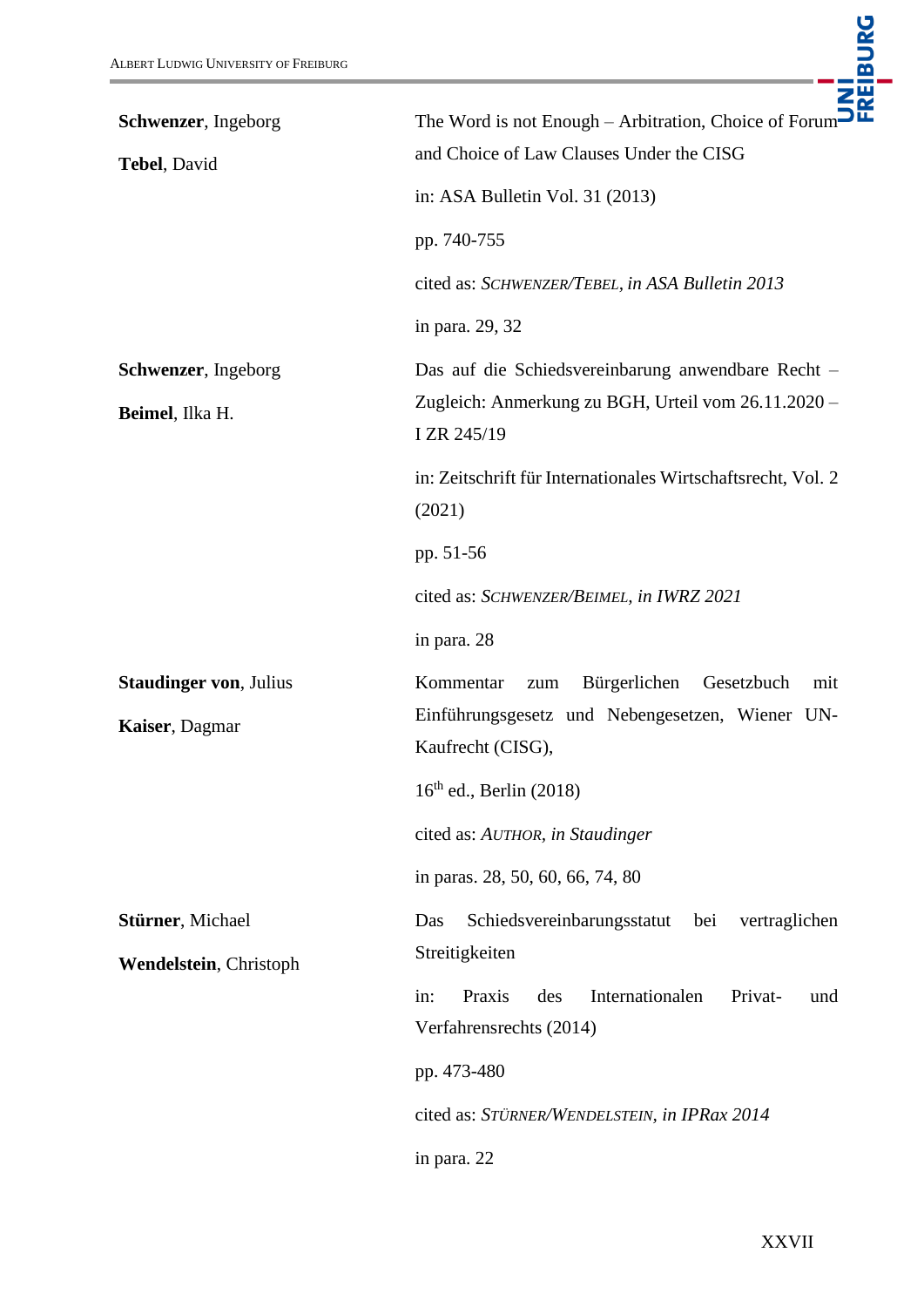| Teklote, Stephan        | Die Einheitlichen Kaufgesetze und das deutsche AGB-<br>Gesetz - Probleme bei der Verwendung Allgemeiner<br>Geschäftsbedingungen im CISG und im EKG/EAG<br>Baden-Baden (1994) |
|-------------------------|------------------------------------------------------------------------------------------------------------------------------------------------------------------------------|
|                         | cited as: TEKLOTE                                                                                                                                                            |
|                         | in paras. 77, 81                                                                                                                                                             |
| Van Alstine, Michael P. | Fehlender Konsens beim Vertragsabschluß nach dem<br>einheitlichen UN-Kaufrecht                                                                                               |
|                         | Baden-Baden (1995)                                                                                                                                                           |
|                         | cited as: VAN ALSTINE                                                                                                                                                        |
|                         | in para. 77                                                                                                                                                                  |
| Ventsch, Verena         | Die<br>Einbeziehung<br>Allgemeinen<br>von                                                                                                                                    |
| <b>Kluth, Peter</b>     | Geschäftsbedingungen im Rahmen des UN-Kaufrechts                                                                                                                             |
|                         | in: Internationales Handelsrecht, Vol. 2 (2003)                                                                                                                              |
|                         | pp. 61-66                                                                                                                                                                    |
|                         | cited as: VENTSCH/KLUTH, in IHR 2003                                                                                                                                         |
|                         | in para. 77                                                                                                                                                                  |
| Vischer, Frank          | <b>Internationales Vertragsrecht</b>                                                                                                                                         |
| Huber, Lucius           | $2nd$ ed., Bern (2000)                                                                                                                                                       |
| Oser, David             | cited as: VISCHER/HUBER/OSER                                                                                                                                                 |
|                         | in para. 32                                                                                                                                                                  |
| Vogenauer, Stefan       | Commentary<br><b>UNIDROIT</b><br>the<br>Principles<br>on<br>on<br><b>International Commercial Contracts (PICC)</b>                                                           |
|                         | $2nd$ ed., Oxford (2015)                                                                                                                                                     |
|                         | cited as: AUTHOR, in Vogenauer                                                                                                                                               |
|                         | in paras. 37, 39                                                                                                                                                             |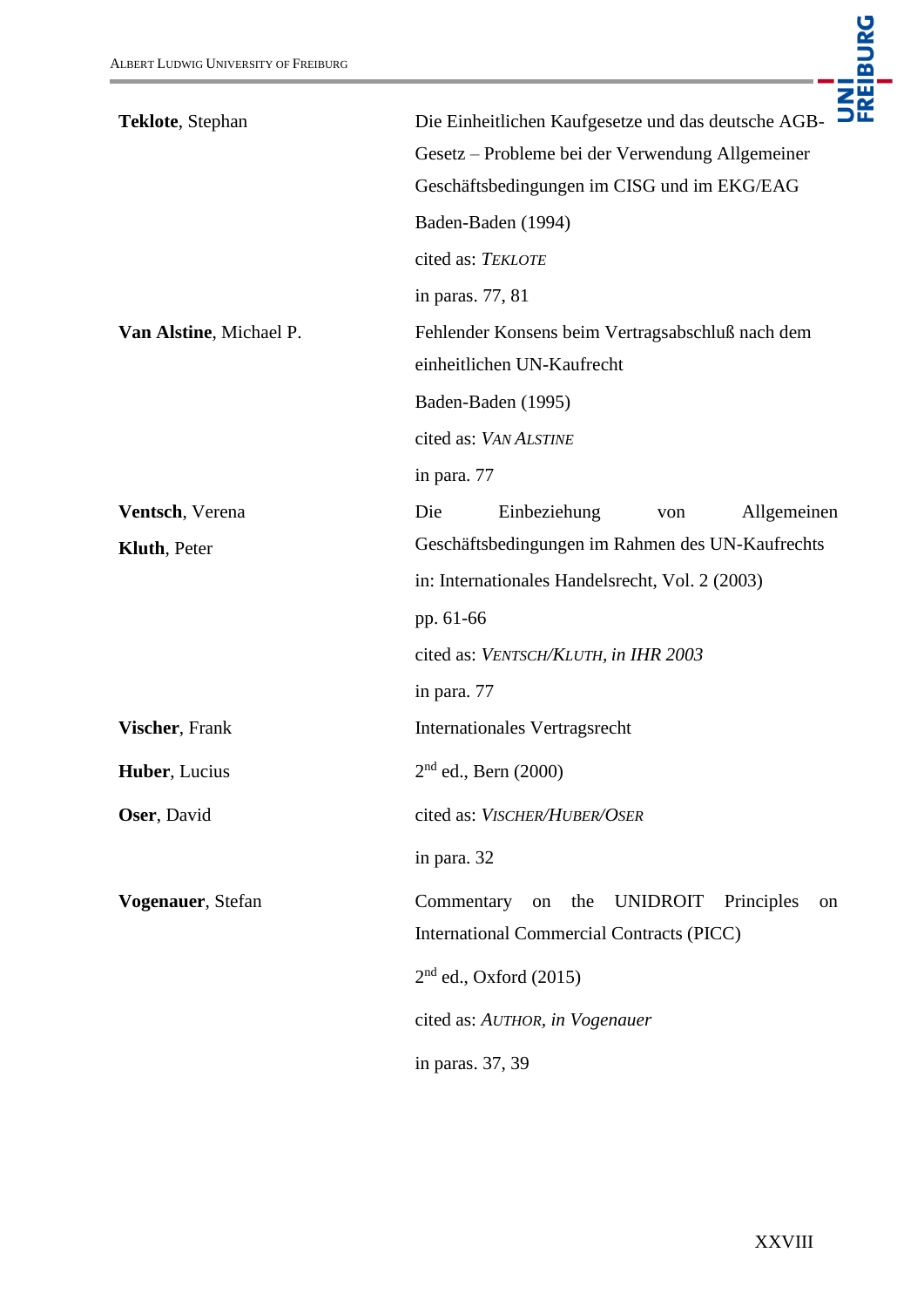| ALBERT LUDWIG UNIVERSITY OF FREIBURG        | UNI<br>FREIBURG                                                                                                                                         |
|---------------------------------------------|---------------------------------------------------------------------------------------------------------------------------------------------------------|
| von Caemmerer, Ernst<br>Schlechtriem, Peter | Kommentar zum Einheitlichen Kaufrecht<br>$2nd$ ed., Munich (1995)                                                                                       |
|                                             | cited as: AUTHOR, in von Caemmerer/Schlechtriem<br>in para. 74                                                                                          |
| Vorobey, Dmytro                             | CISG and Arbitration Clauses: Issues of Intent and<br>Validity                                                                                          |
|                                             | in: Journal of Law and Commerce Vol. 31 (2012)                                                                                                          |
|                                             | pp. 135-161                                                                                                                                             |
|                                             | cited as: VOROBEY, in JLC 2012                                                                                                                          |
|                                             | in para. 32                                                                                                                                             |
| Waincymer, Jeffrey                          | Procedure and Evidence in International Arbitration                                                                                                     |
|                                             | Alphen aan den Rijn (2012)                                                                                                                              |
|                                             | cited as: WAINCYMER                                                                                                                                     |
|                                             | in para. 5                                                                                                                                              |
| Winship, Peter                              | The U.N. Sales Convention and the emerging Caselaw                                                                                                      |
|                                             | in: Karl Heinz Neumayer: Emptio - venditio inter<br>Convention<br>de Vienne<br>nationes;<br>la Vente<br>sur<br>Internationale de Marchandises; mélanges |
|                                             | <b>Basel</b> (1997)                                                                                                                                     |
|                                             | pp. 227-237                                                                                                                                             |
|                                             | cited as: WINSHIP, in FS-Neumayer 1997                                                                                                                  |
|                                             | in para. 30                                                                                                                                             |
| Witz, Wolfgang                              | <b>International Einheitliches Kaufrecht</b>                                                                                                            |
| Salger, Hanns-Christian                     | Heidelberg (2000)                                                                                                                                       |
| Lorenz, Manuel                              | cited as: AUTHOR, in Witz/Salger/Lorenz                                                                                                                 |
|                                             | in paras. 66, 81                                                                                                                                        |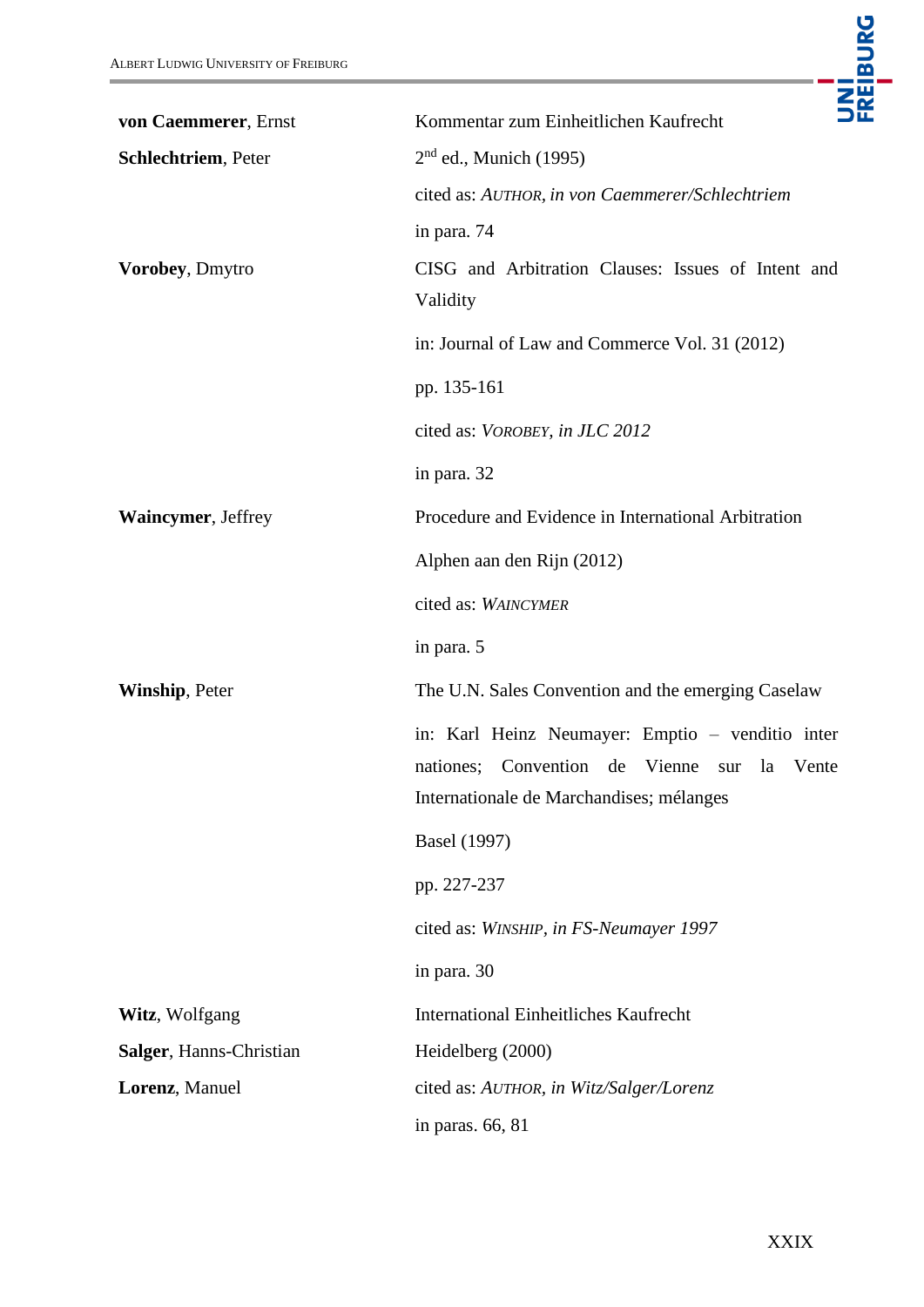| <b>ALBERT LUDWIG UNIVERSITY OF FREIBURG</b> | UNI<br>Freiburg                                                                       |
|---------------------------------------------|---------------------------------------------------------------------------------------|
| <b>Wolff</b> , Rainmar                      | New York Convention, Article-by-Article Commentary                                    |
|                                             | $1st$ ed., Munich (2012)                                                              |
|                                             | cited as: AUTHOR, in Wolff NYC                                                        |
|                                             | in para. 14                                                                           |
| <b>Zeller</b> , Bruno                       | Interpretation of Article $74 - Zapata$ Hermanos v<br>Hearthside Baking – Where Next? |
|                                             | in: Nordic Journal of Commercial Law Vol. 1 (2004)                                    |
|                                             | pp.1-11                                                                               |
|                                             | cited as: ZELLER, in NJCL 2004                                                        |
|                                             | in para. 29                                                                           |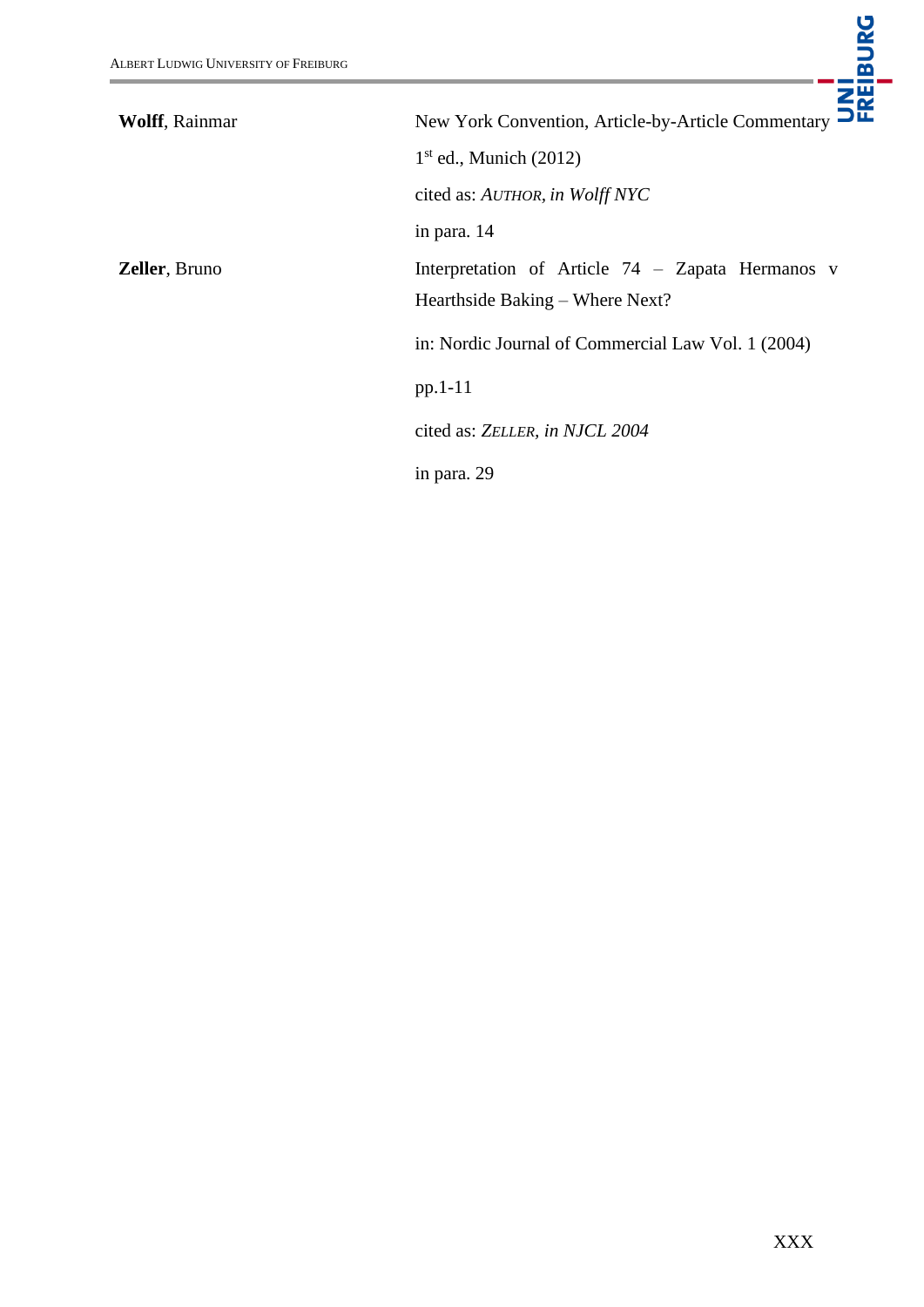### **INDEX OF CASES**

#### <span id="page-30-0"></span>**Austria**

Oberster Gerichtshof

29th June 2017

Case No: 8 Ob 104/16a

CISG-online: 2845

cited as: *OGH, 29th June 2017*

in para. 77

Oberster Gerichtshof

15th May 2019

Case No: OGH 18 OZG /18h

cited as: *OGH, 15th May 2019*

in para. 18

Oberster Gerichtshof

13th December 2012

Case No: 1 Ob 215/12t

CISG-online: 2438

cited as: *OGH, 13th Dec 2012*

in para. 70

UNI<br>Freiburg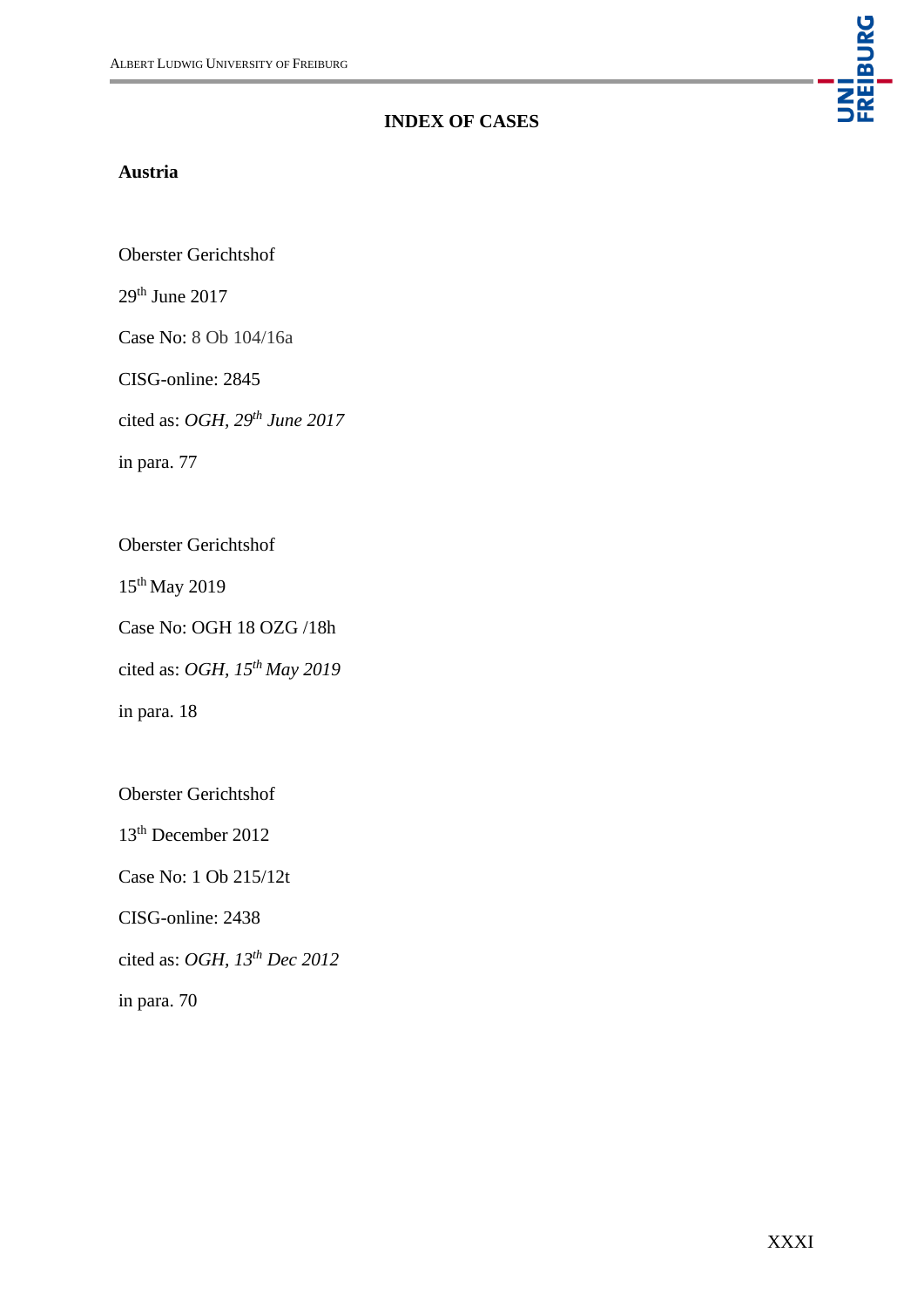

Oberster Gerichtshof

2 nd April 2009

Case No: 8 Ob 125/08b

CISG online: 1889

cited as: *OGH, 2nd Apr 2009*

in para. 33

Oberster Gerichtshof

29th November 2005

Case No: 4 Ob 205/05h

CISG-online: 1227

cited as: *OGH, 29th Nov 2005*

in para. 81

Oberster Gerichtshof

31st August 2005

Case No: 7 Ob 175/05v

CISG-online: 1093

cited as: *OGH, 31st Aug 2005*

in para. 94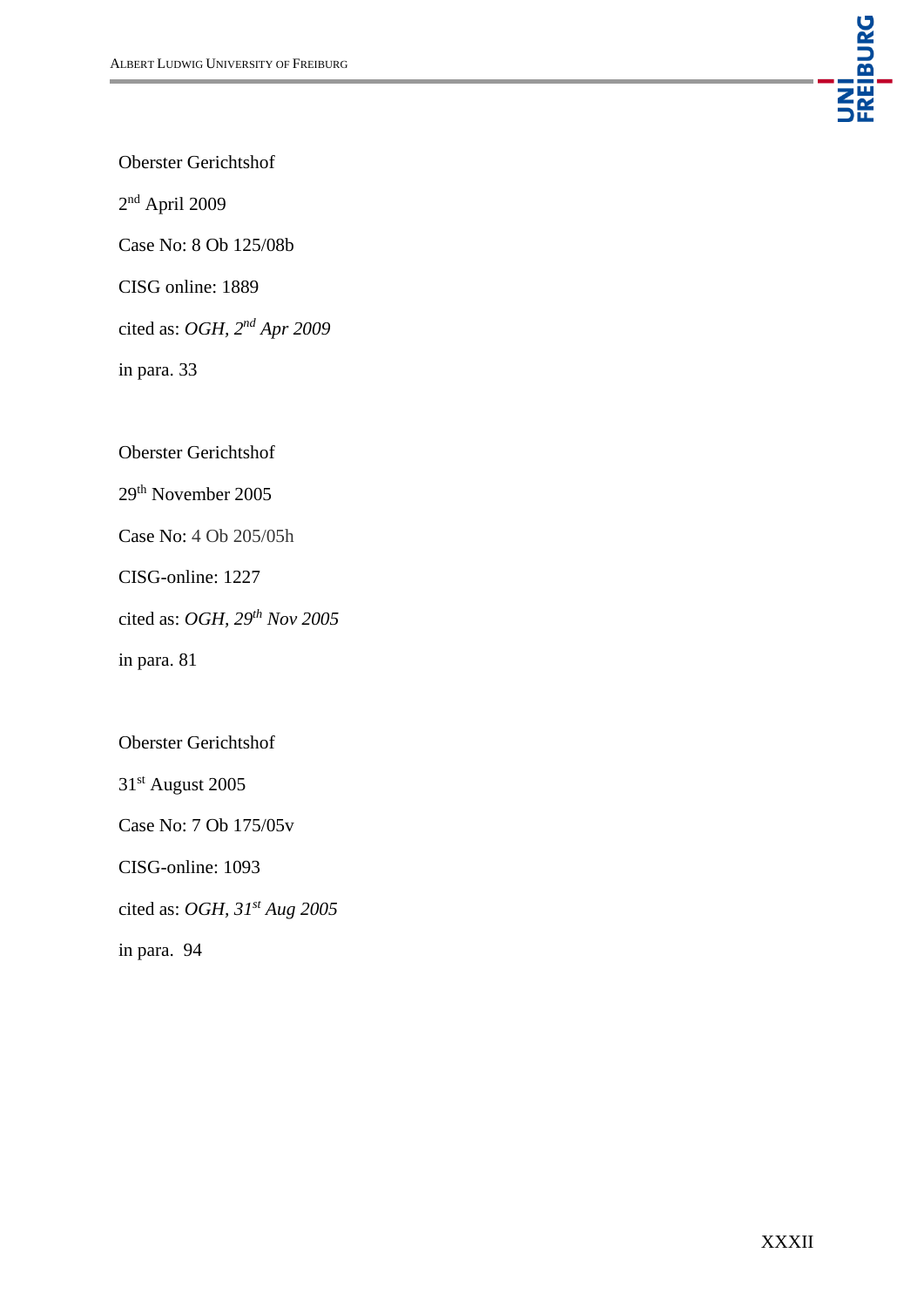

Oberster Gerichtshof

17th December 2003

Case No: 7 Ob 275/03x

CISG-online: 828

cited as: *OGH, 17th Dec 2003*

in para. 77

Oberster Gerichtshof

20<sup>th</sup> March 1997

Case No: 2 Ob 58/97m

CISG-online: 269

cited as: *OGH, 20th Mar 1997*

in para. 55

Oberster Gerichtshof

6<sup>th</sup> February 1996

Case No: 10 Ob 518/95

CISG-online: 224

cited as: *OGH, 6th Feb 1996*

in para. 94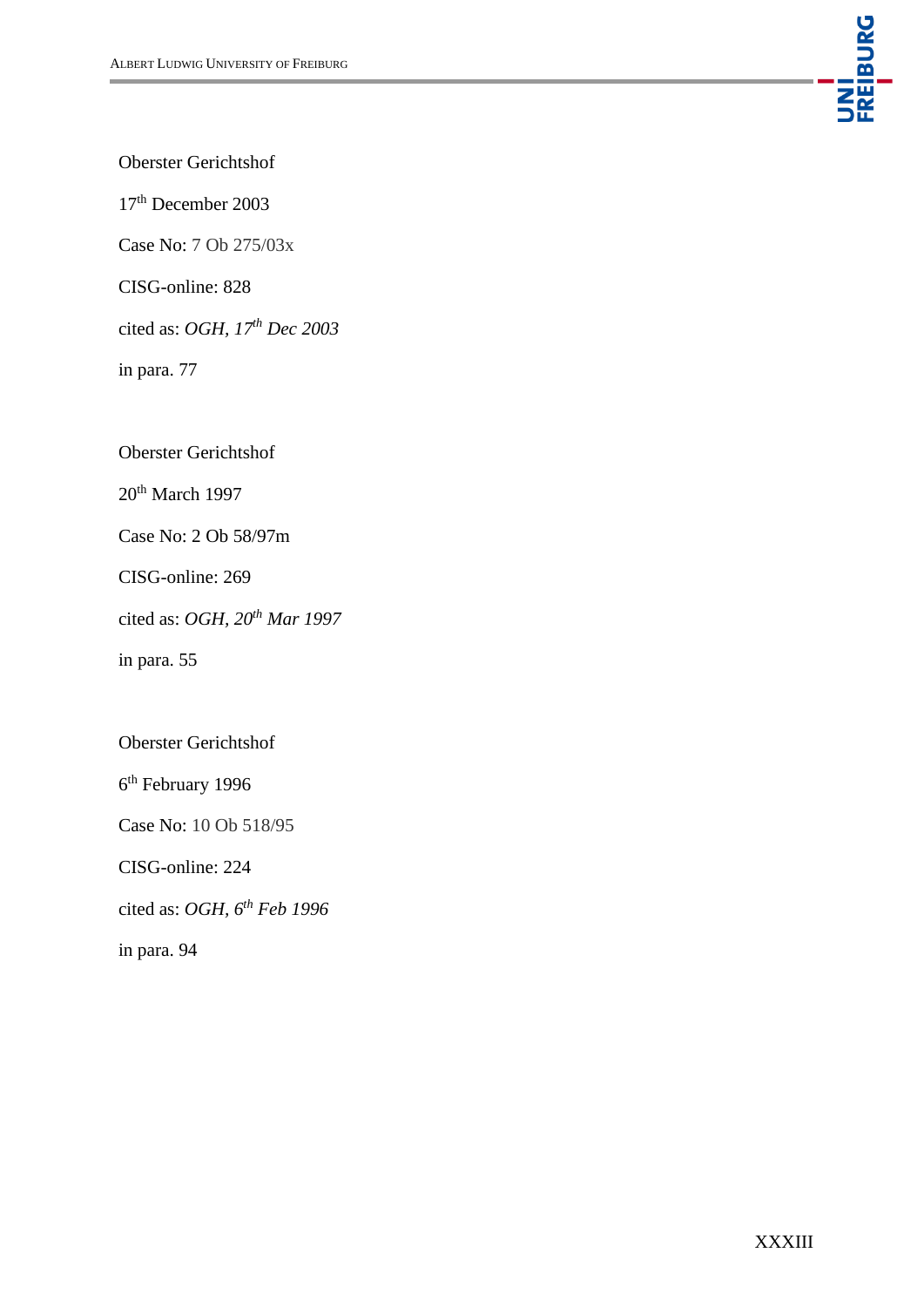

Oberlandesgericht Wien

27<sup>th</sup> February 2017

Case No.: 1 R 207/16t

CISG-online: 2814

cited as: *OLG WIEN, 27th Feb 2017*

in para. 74

Oberlandesgericht Linz

8<sup>th</sup> August 2005

Case No: 3 R 57/05f

CISG-online: 1087

cited as: *OLG LINZ, 8th Aug 2005*

in para. 94

## **Canada**

Carter v. Gugliuzzi Supreme Court of Vermont 22nd May 1998 Case No: 97-094 cited as: *Carter v. Gugliuzzi, SUPREME COURT OF VERMONT, 22nd May 1998* in para. 91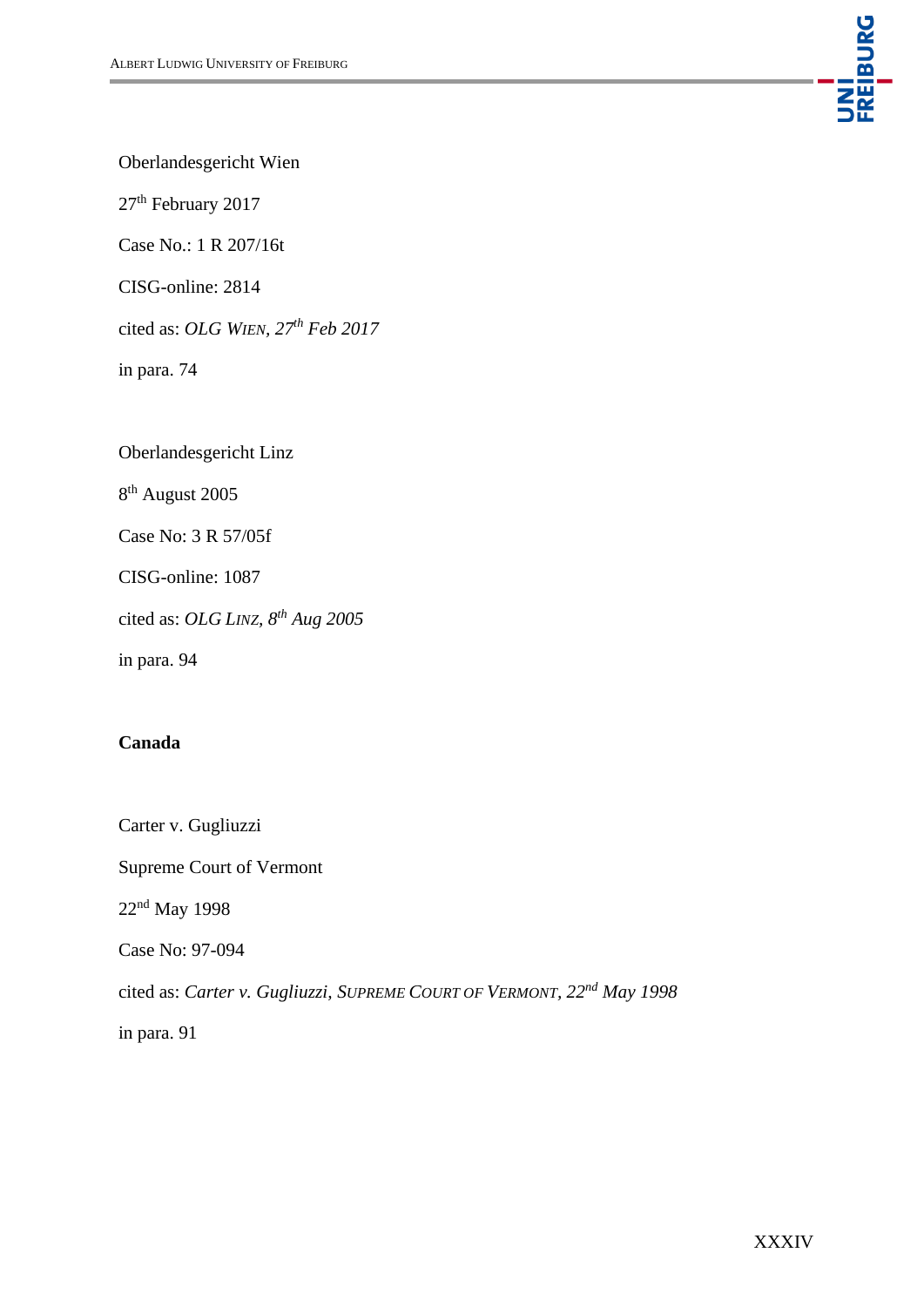#### **France**

UNI<br>FREIBURG

Cour d'appel de Paris

13th December 1995

Case No: 95-018179

CISG-online: 312

cited as: *COUR D'APPEL DE PARIS, 13th Dec 1995*

in para. 74

## **Germany**

Bundesgerichtshof

26th November 2020

Case No: I ZR 245/19

CISG online: 5488

cited as: *BGH, 26th Nov 2020*

in para. 28

Bundesgerichtshof

 $25<sup>th</sup>$  March 2015

Case No: VIII ZR 125/14

CISG-online: 2588

cited as: *BGH, 25th Mar 2015*

in para. 49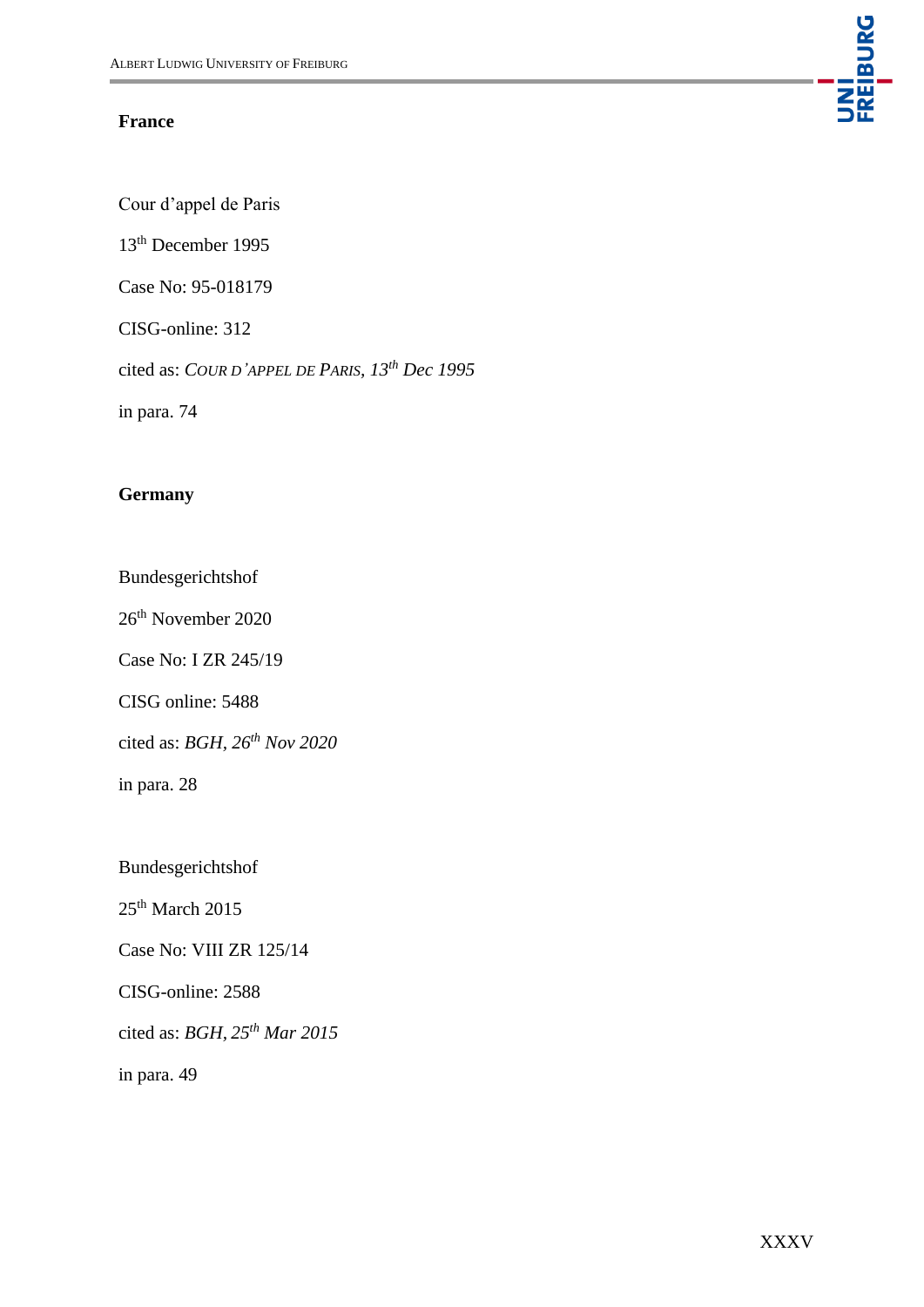

Bundesgerichtshof

3rd May 2011

Case No: XI ZR 373/08

cited as: *BGH, 3rd May 2011*

in para. 32

Bundesgerichtshof

31st October 2001

Case No: VIII ZR 60/01

CISG-online: 617

cited as: *BGH, 31st Oct 2001*

in paras. 77, 80, 94

Bundesgerichtshof

15th April 1997

Case No: XI ZR 105/96

cited as: *BGH, 15th Apr 1997*

in para. 91

Bundesgerichtshof

2<sup>nd</sup> February 1996

Case No: V ZR 239/94

cited as: *BGH, 2nd Feb 1996*

in para. 91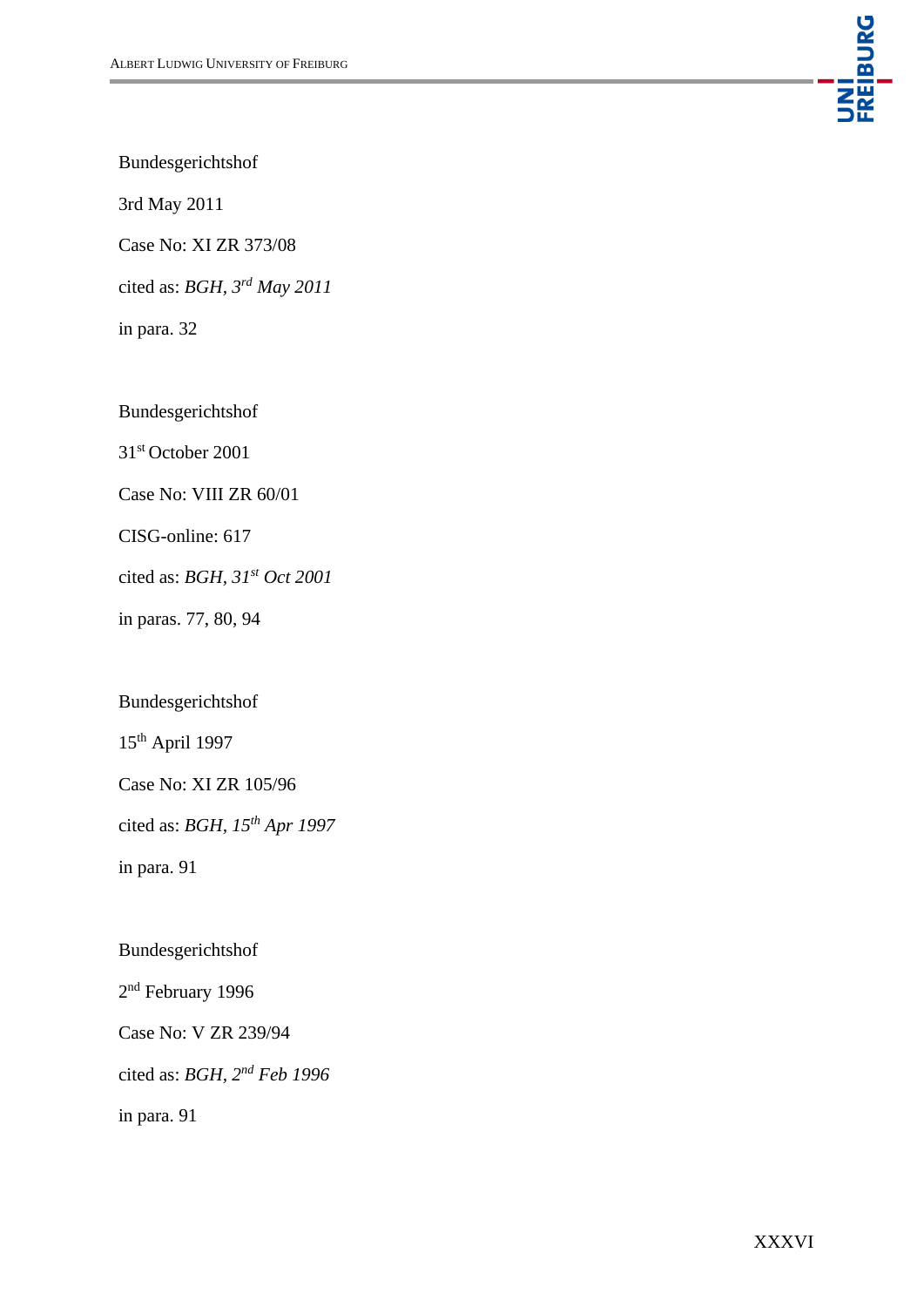

Bundesgerichtshof

12th February 1976

Case No: III ZR 42/74

cited as: *BGH, 12th Feb 1976*

in para. 17

Oberlandesgericht Naumburg

13<sup>th</sup> February 2013

Case No: 12 U 153/12

CISG-online: 2455

cited as: *OLG NAUMBURG, 13th Feb 2013* 

in para. 74

Oberlandesgericht Hamburg 19th December 2012 Case No: 6 Sch 18/12 CISG-online: 2410 cited as: *OLG HAMBURG, 19th Dec 2012* in para. 77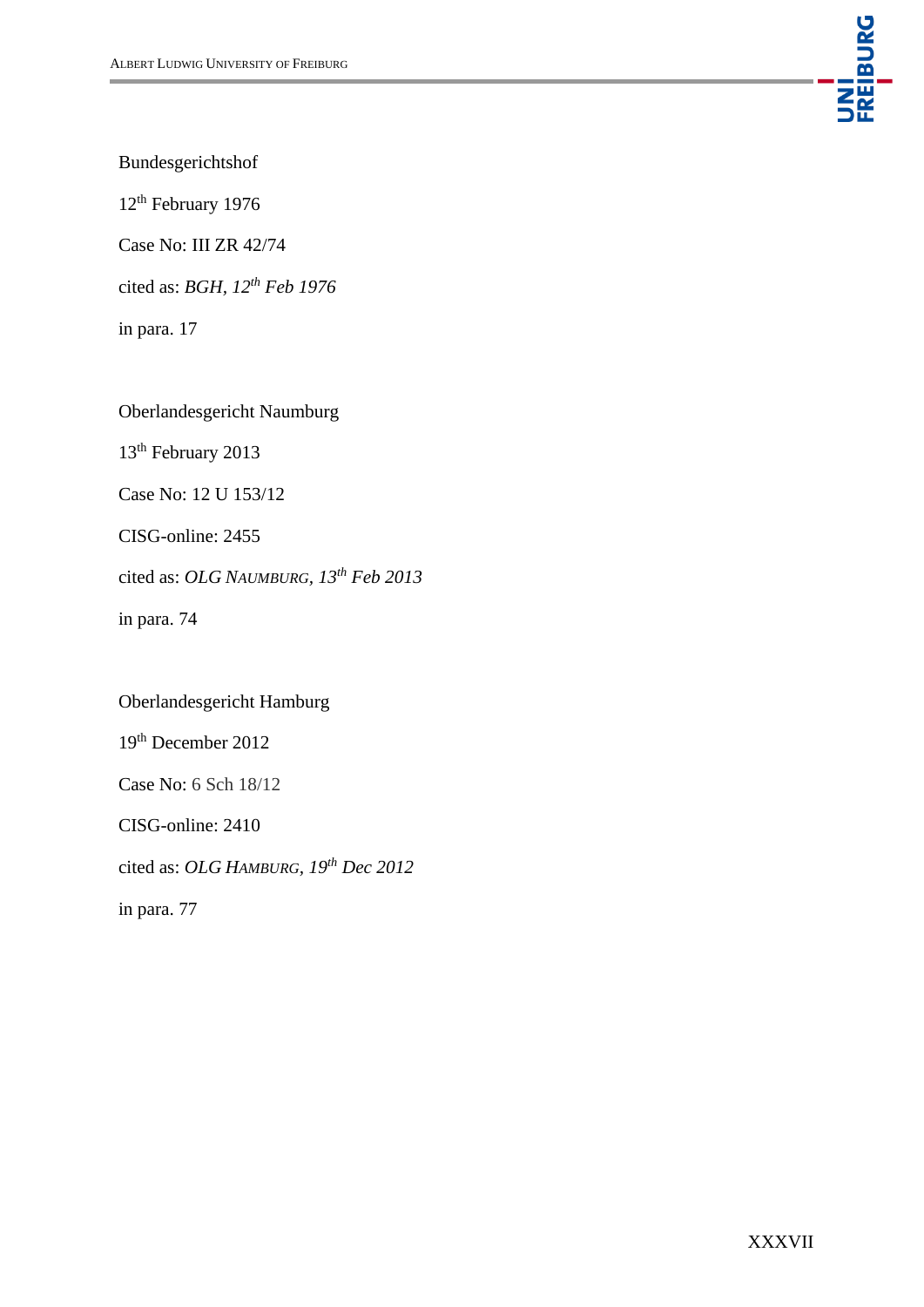

Oberlandesgericht Celle

24th July 2009

Case No.: 13 W 48/09

CISG-online: 1906

cited as: *OLG CELLE, 24th July 2009*

in para. 74

Oberlandesgericht München

17th November 2006

Case No.: 24 U 501/06

CISG-online: 1395

cited as: *OLG MÜNCHEN, 17th Nov 2006*

in para. 74

#### Oberlandesgericht Köln

21st December 2005

Case No: 16 U 47/05

CISG-online: 1201

cited as: *OLG KÖLN, 21st Dec 2005*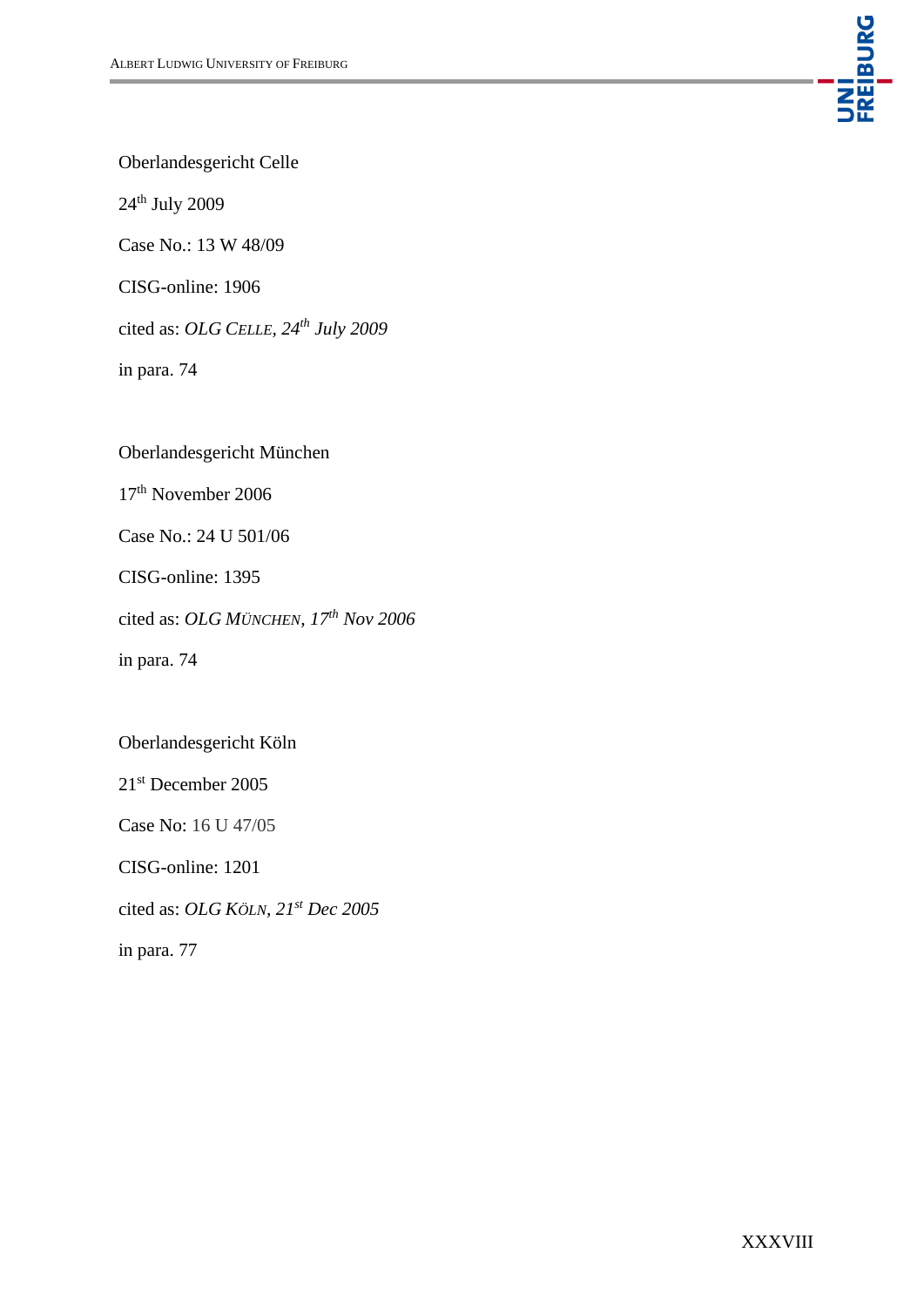

Oberlandesgericht Düsseldorf

25th July 2003

Case No: I-17 U 22/03

CISG-online: 919

cited as: *OLG DÜSSELDORF, 25th July 2003*

in para. 77

Oberlandesgericht Koblenz

4 th October 2002

Case no: 8 U 1909/01

CISG-online: 716

cited as: *OLG KOBLENZ, 4 th Oct 2002*

in para. 56

#### Oberlandesgericht Frankfurt

30th August 2000

Case No: 9 U 13/00

CISG-online: 594

cited as: *OLG FRANKFURT, 30th Aug 2000*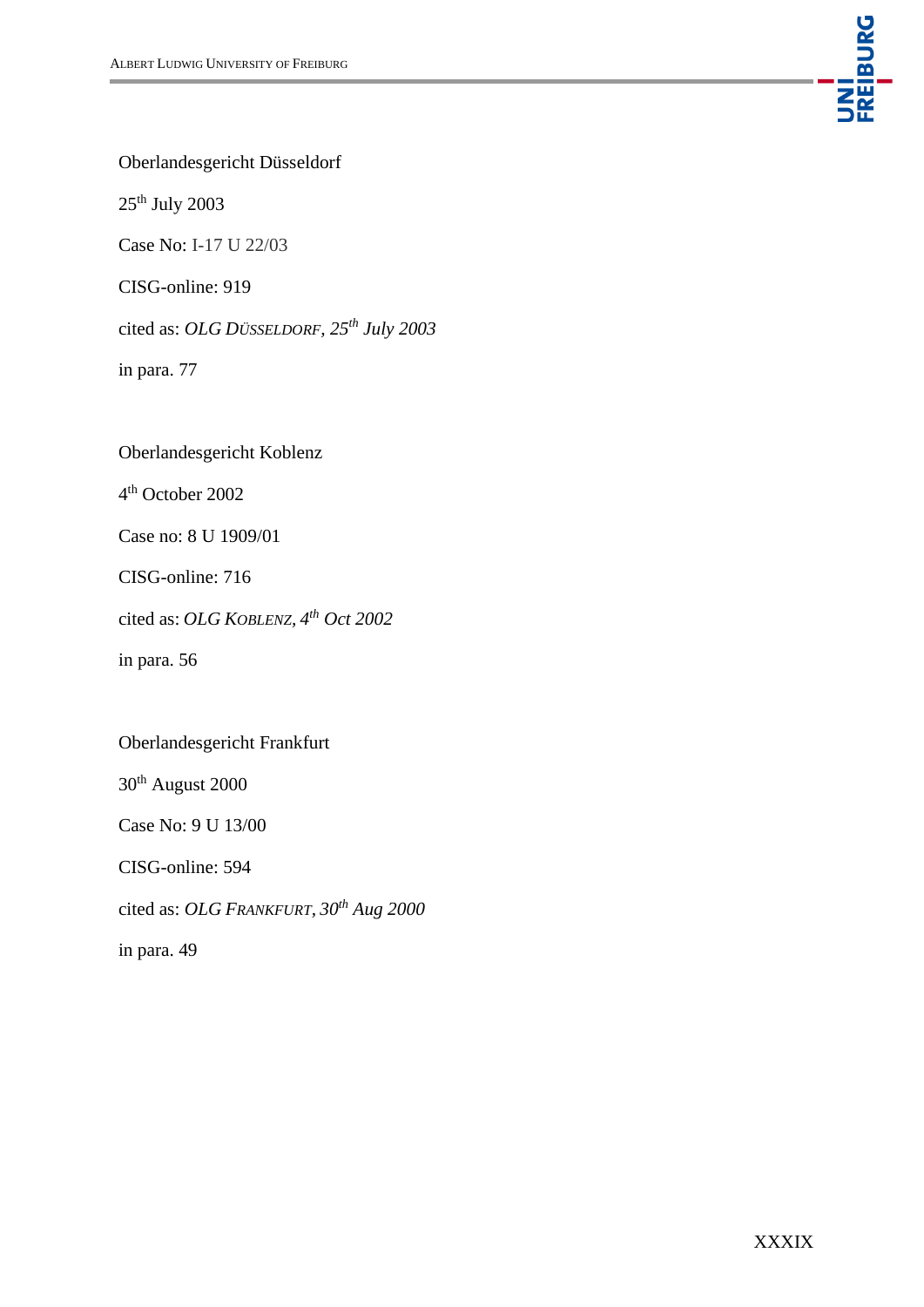

Oberlandesgericht Naumburg

27th April 1999

Case no: 9 U 146/98

CISG-online: 512

cited as: *OLG NAUMBURG, 27th Apr 1999*

in para. 55

Oberlandesgericht München

7<sup>th</sup> April 1989

Case No: 23 U 6310/88

cited as: *OLG MÜNCHEN, 7th Apr 1989*

in para. 17

Landgericht Neubrandenburg 3<sup>rd</sup> August 2005 Case No: 10 O 74/04 CISG-online: 1190

cited as: *LG NEUBRANDENBURG, 3rd Aug 2005*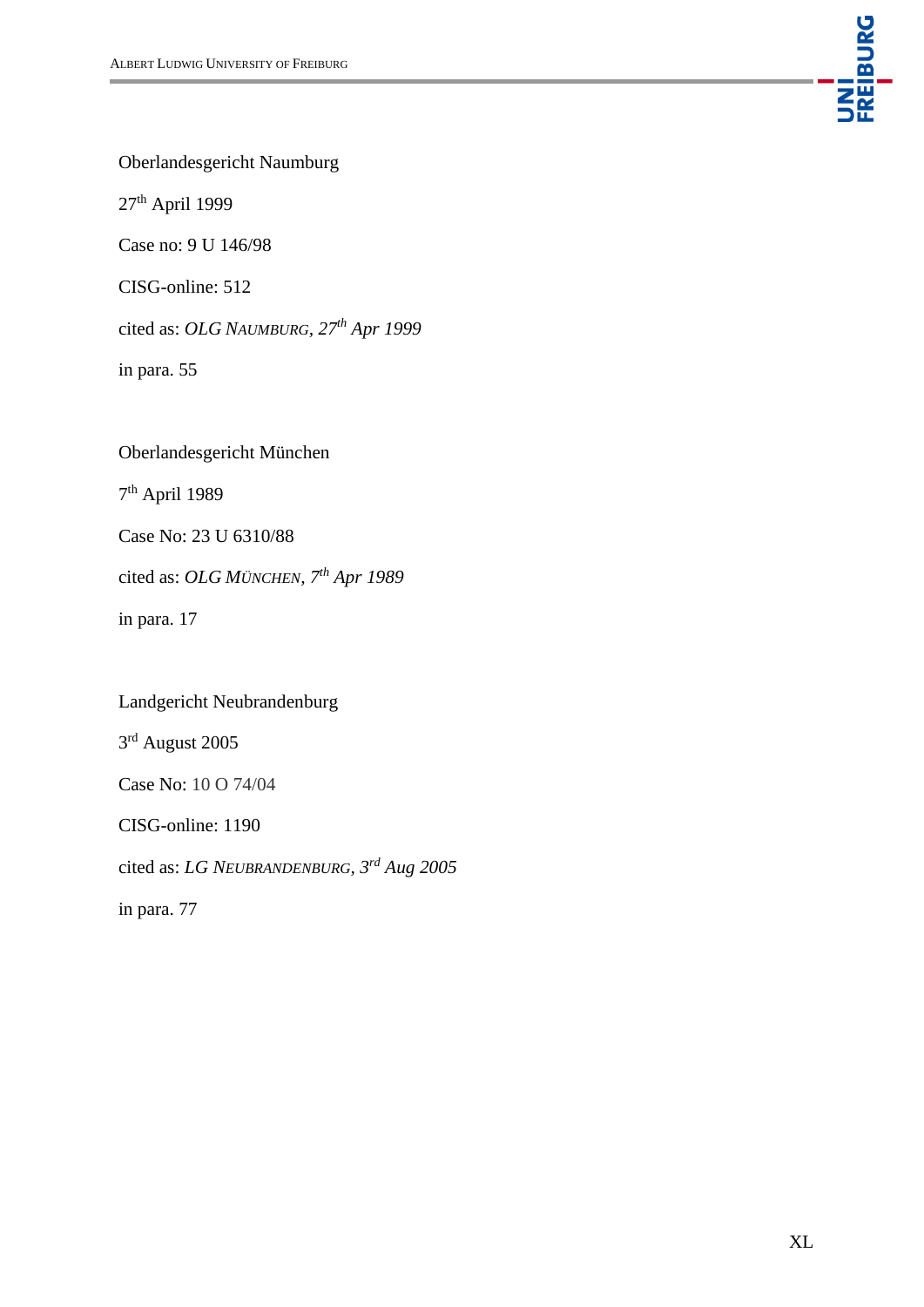

Landgericht Frankenthal

17th April 1997

Case No: 8 O 1995/95

CISG-online: 479

cited as: *LG FRANKENTHAL, 17th Apr 1997*

in para. 60

Amtsgericht Duisburg 13th April 2000 Case No: 49 C 502/00 CISG-online: 659 cited as: *AG DUISBURG, 13th Apr 2000* in para. 60

## **India**

M/S. Indtel Technical Services Pvt. Ltd. v. W.S. Atkins Plc.

Supreme Court of India

25th August 2008

Case No: 10 SCC 308

cited as: *M/S. Indtel Technical Services v. W.S. Atkins, INDIAN SUPREME COURT, 25th Aug 2008*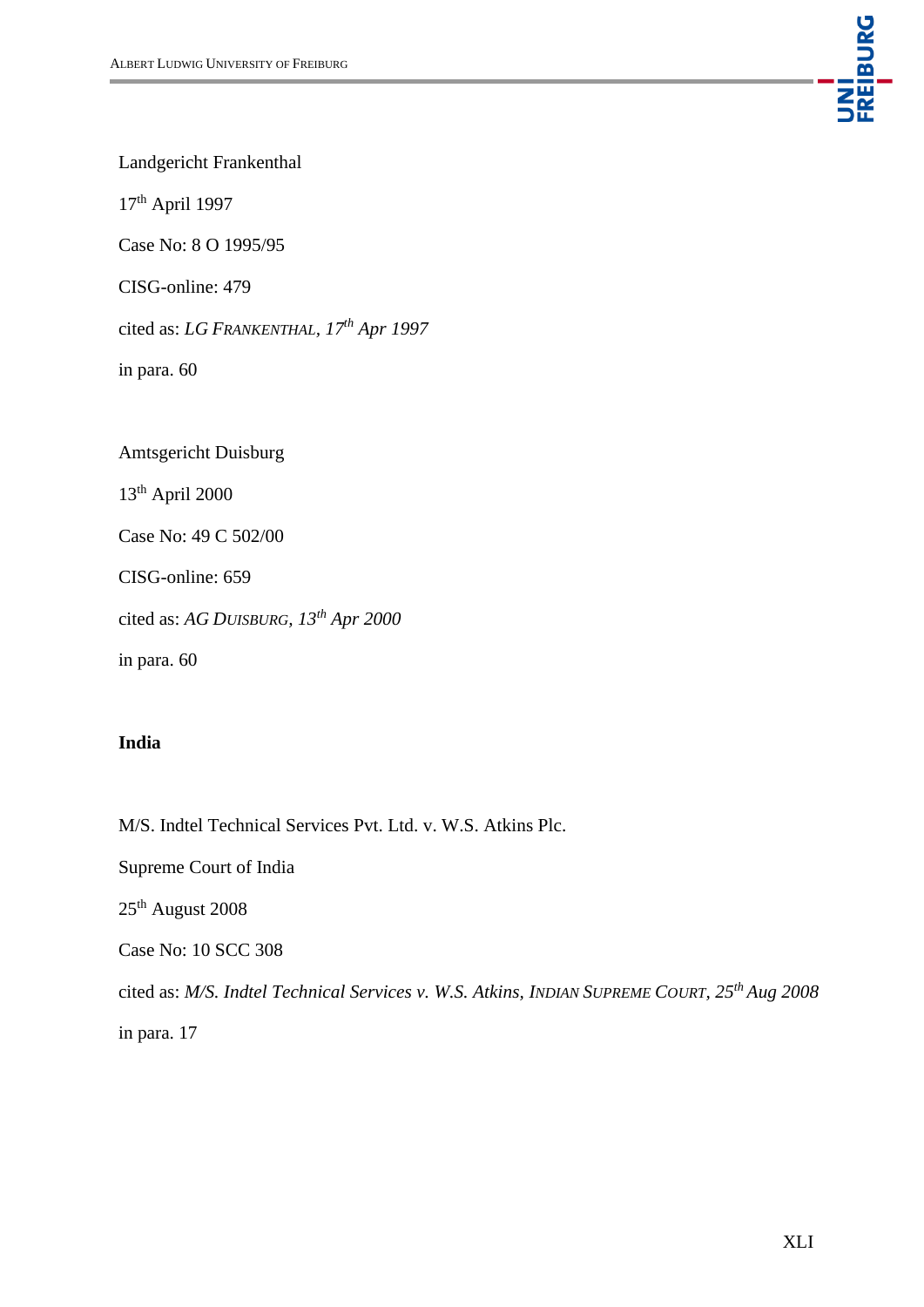

National Thermal Power Corporation v. Singer Company and ors.

Supreme Court of India

7<sup>th</sup> May 1992

Case No: 1993 Air 998

cited as: *National Thermal Power v. Singer, INDIAN SUPREME COURT, 7th May 1992*

in para. 17

## **Italy**

Tribunale di Rovereto

24th August 2006

CISG-online: 1374

cited as: *TRIBUNALE DI ROVERTO, 24th Aug 2006*

in para. 93

Tribunale di Padova

11<sup>th</sup> January 2005

CISG-online: 967

cited as: *TRIBUNALE DI PADOVA, 11th Jan 2005*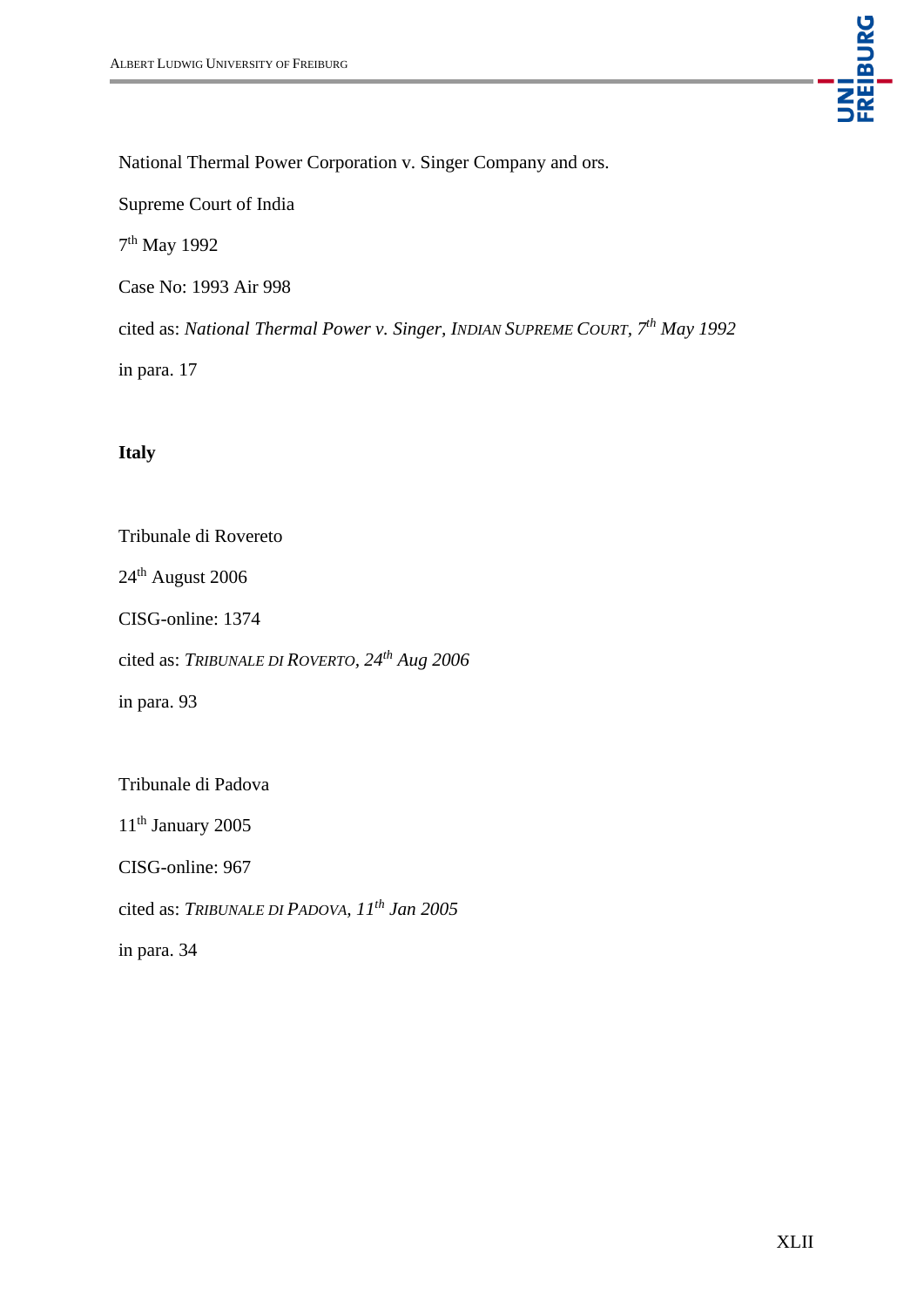#### **Kenya**

Kundan Singh Construction Limited v. Tanzania National Roads Agency

High Court

18th Dec 2012

Case No: Civil cause 248 of 2012

cited as: *Kundan Singh Construction v. Tanzania National Roads Agency, KENYA HIGH COURT, 18th Dec 2012*

in para. 10

#### **Netherlands**

Hoge Raad

28<sup>th</sup> January 2005

Case No: C03/290HR

CISG-online: 1002

cited as: *HOGE RAAD, 28th Jan 2005*

in para. 74

Gerechthof's Hertogenbosch

29th September 2015

Case No: HD 200.164.623\_01

CISG-online: 2655

cited as: *GERECHTSHOF'S HERTOGENBOSCH, 29th Sep 2015* 

in para. 74

UNI<br>FREIBURG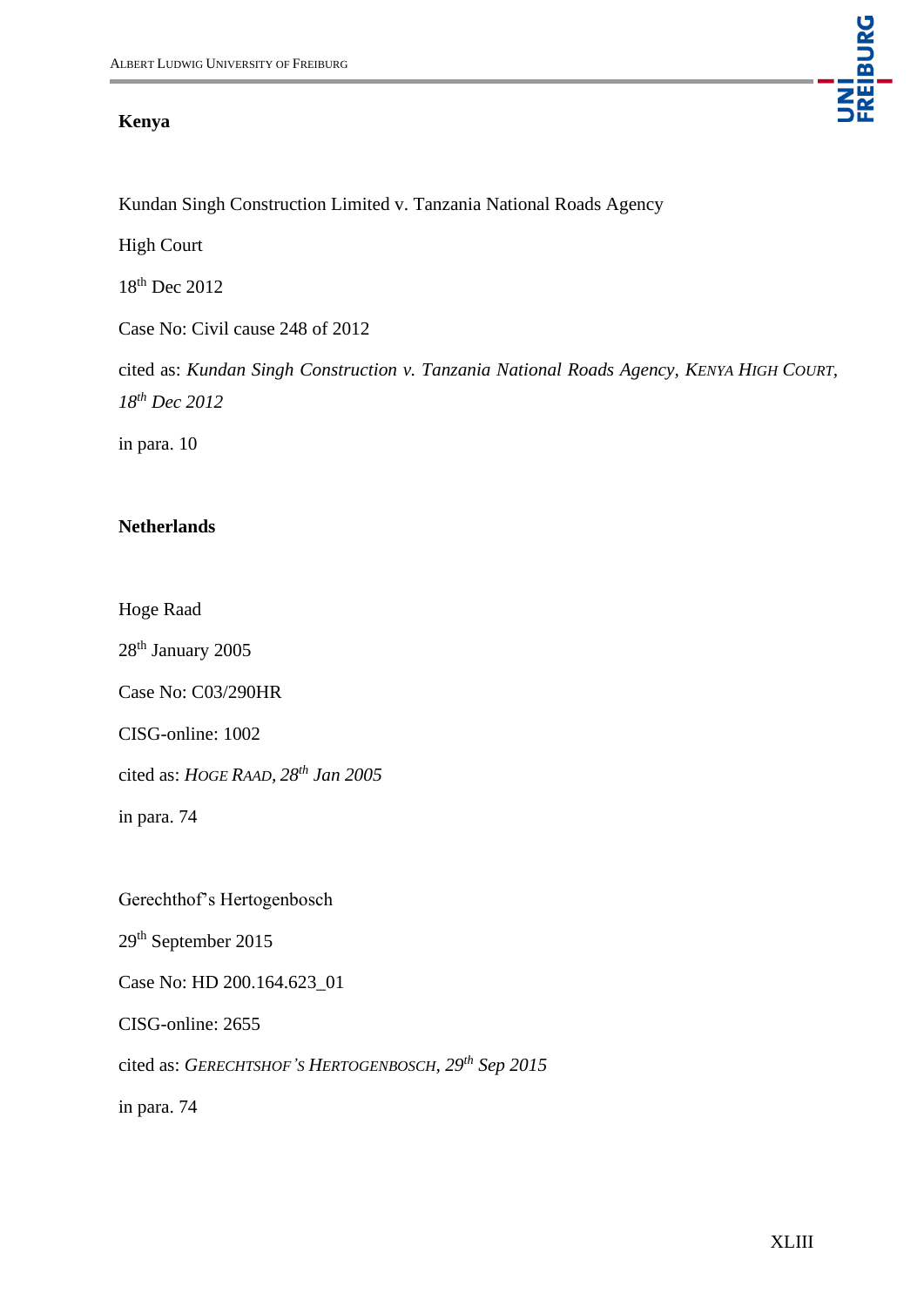

Gerechthof's-Hertogenbosch

24<sup>th</sup> February 2015

Case No.: HD 200.134.009\_01

CISG-online: 2582

cited as: *GERECHTHOF'S-HERTOGENBOSCH, 24th Feb 2015*

in para. 74

Gerechtshof Den Haag

22nd April 2014

Case No: 200.127.516-01

CISG-online: 2515

cited as: *GERECHTSHOF DEN HAAG, 22nd Apr 2014*

in para. 77

Gerechtshof's Gravenhage

4<sup>th</sup> August 1993

Case No: 19 YBCA 703-7

cited as: *GERECHTSHOF'S GRAVENHAGE, 4 th Aug 1993*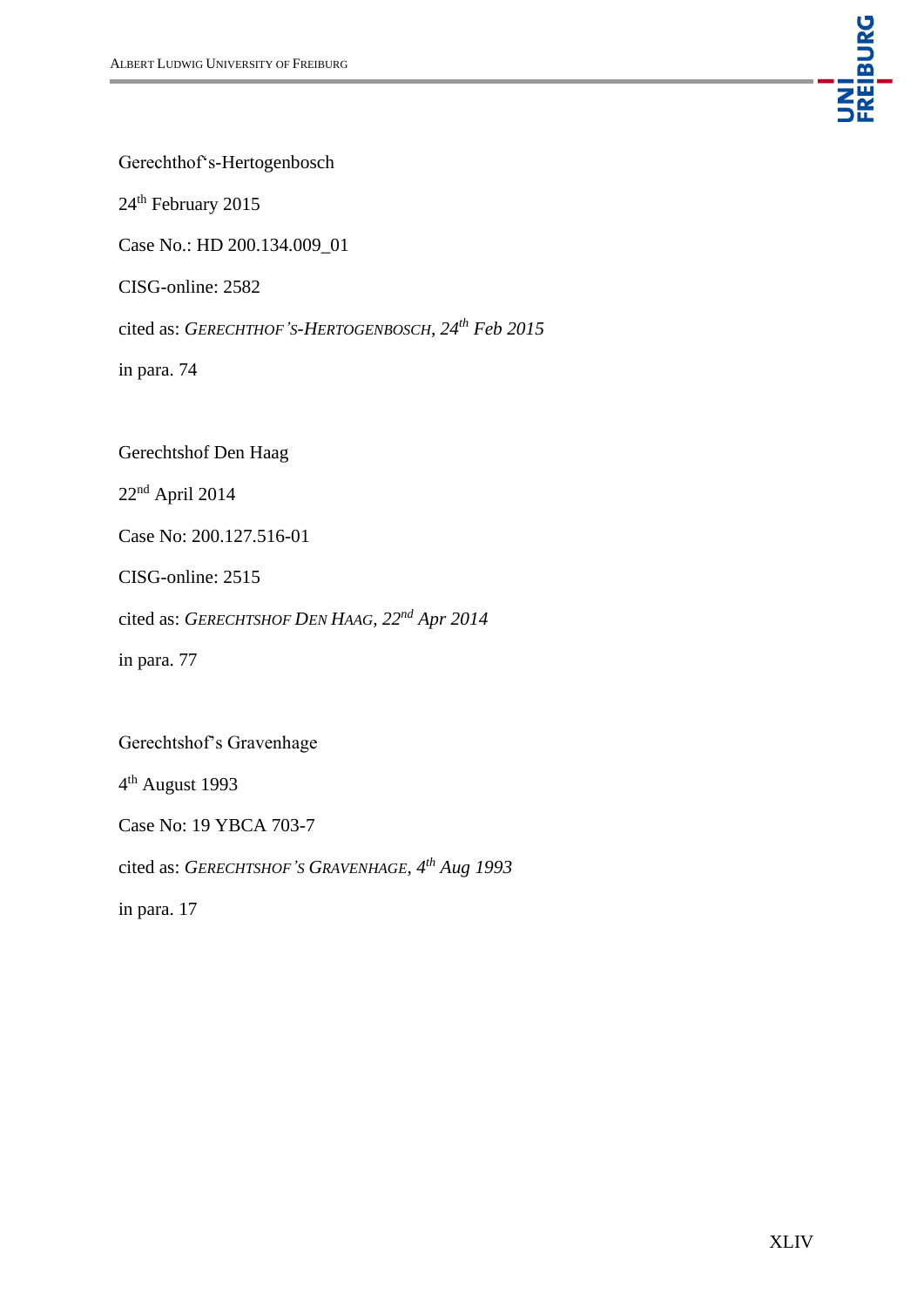

Rechtbank Midden-Nederland

16th November 2016

Case No: C/16/412611 / HA ZA 16-252

CISG-online: 2790

cited as: *RECHTBANK MIDDEN-NEDERLAND, 16th Nov 2016*

in para. 92

Rechtbank Rotterdam

 $29<sup>th</sup>$  June 2016

Case No: C/10/478957 / HA ZA 15-711

CISG-online: 2739

cited as: *RECHTBANK ROTTERDAM, 29th June 2016* 

in para. 74

Rechtbank Midden-Nederland

20<sup>th</sup> January 2016

Case No: C/16/333272 / HA ZA 12-1274

CISG-online: 2685

cited as: *RECHTBANK MIDDEN-NEDERLAND, 20th Jan 2016*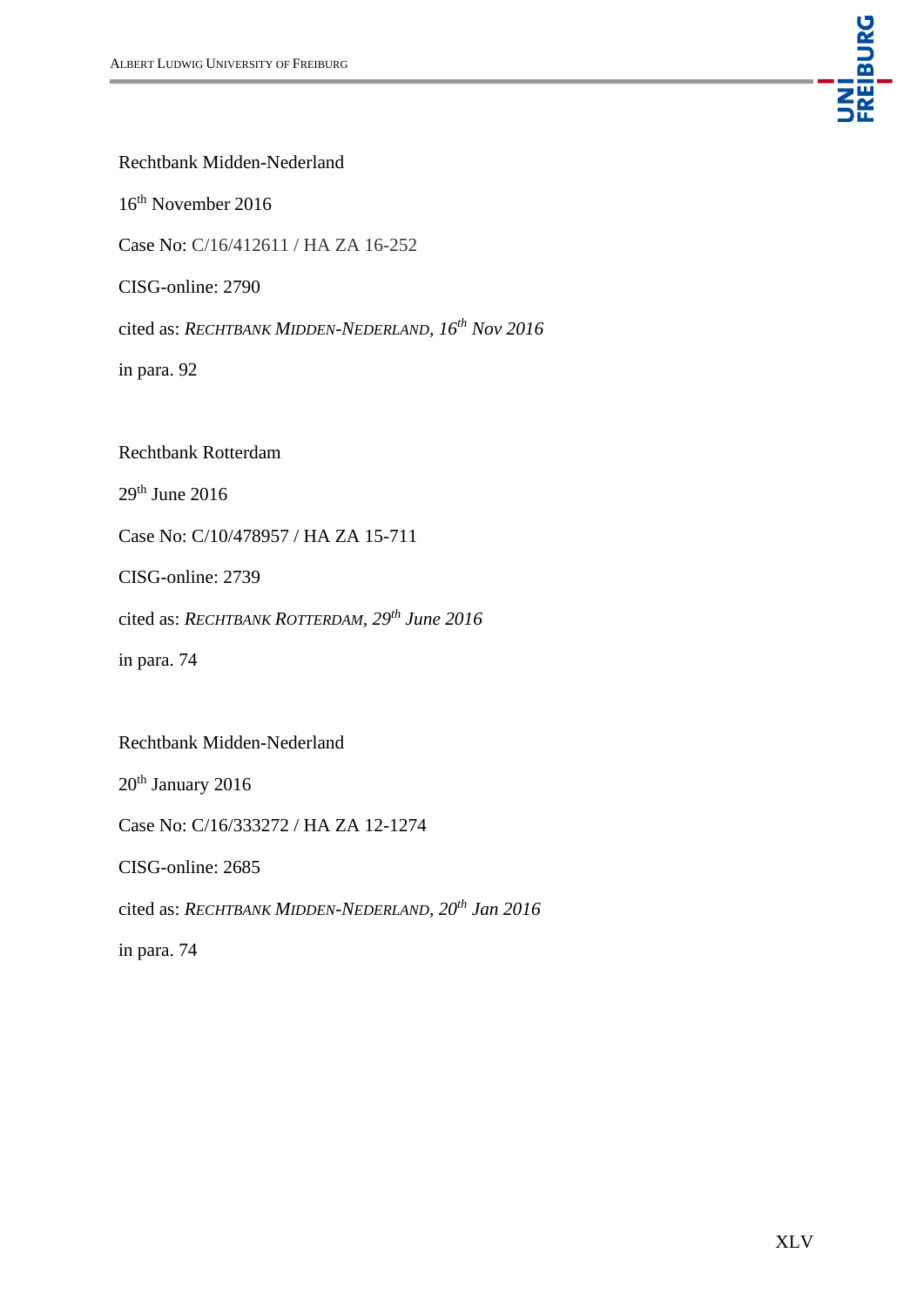

Rechtbank Utrecht

21st January 2009

Case No: 253099 / HAZA 08-1624

CISG-online: 1814

cited as: *RECHTBANK UTRECHT, 21st Jan 2009*

in para. 74

## **New Zealand**

Welch v. Jess

New Zealand District Court

1976

cited as: *Welch v. Jess, NZ DISTRICT COURT, 1976*

in para. 47

#### **Poland**

Supreme Court of Poland

 $25<sup>th</sup>$ June 2015

Case No.: V CSK 528/14

CISG online: 2782

cited as: *SUPREME COURT OF POLAND, 25thJune 2015*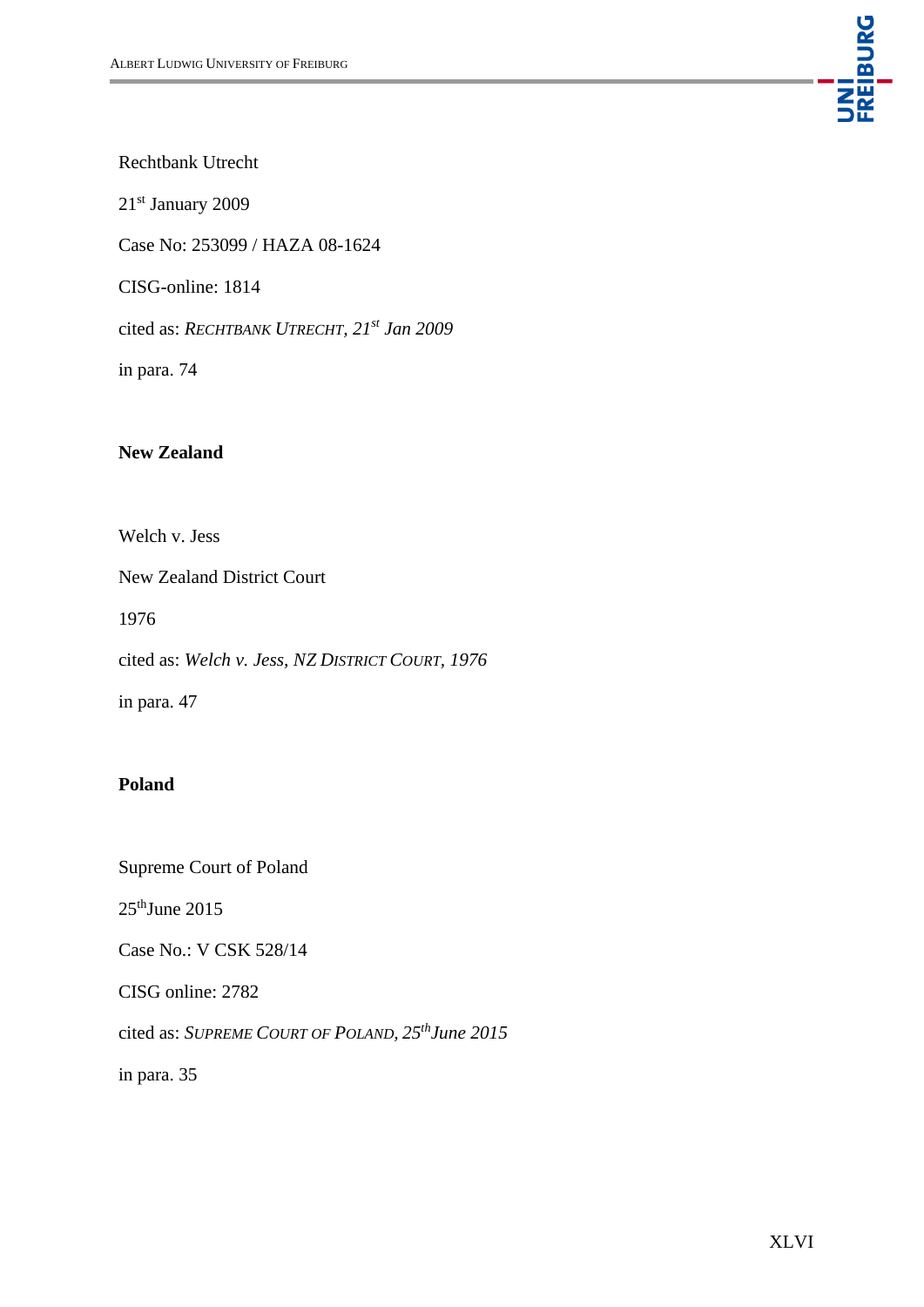#### **Singapore**



BMO v. BMP

High Court of the Republic of Singapore

26<sup>th</sup> May 2017

Case No: [2017] SGHC 127

cited as: *BMO v. BMP, SINGAPORE HIGH COURT, 26th May 2017*

in para. 10

BCY v. BCZ

High Court of the Republic of Singapore

9<sup>th</sup> November 2016

Case No: [2016] SGHC 249

cited as: *BCY v. BCZ, SINGAPORE HIGH COURT, 9th Nov 2016*

in paras. 5, 17

ARS v ART and another

High Court of the Republic of Singapore

[2915] SGHC 78

8 th April 2015

cited as: *ARS v. ART, SINGAPORE HIGH COURT, 8th April 2015*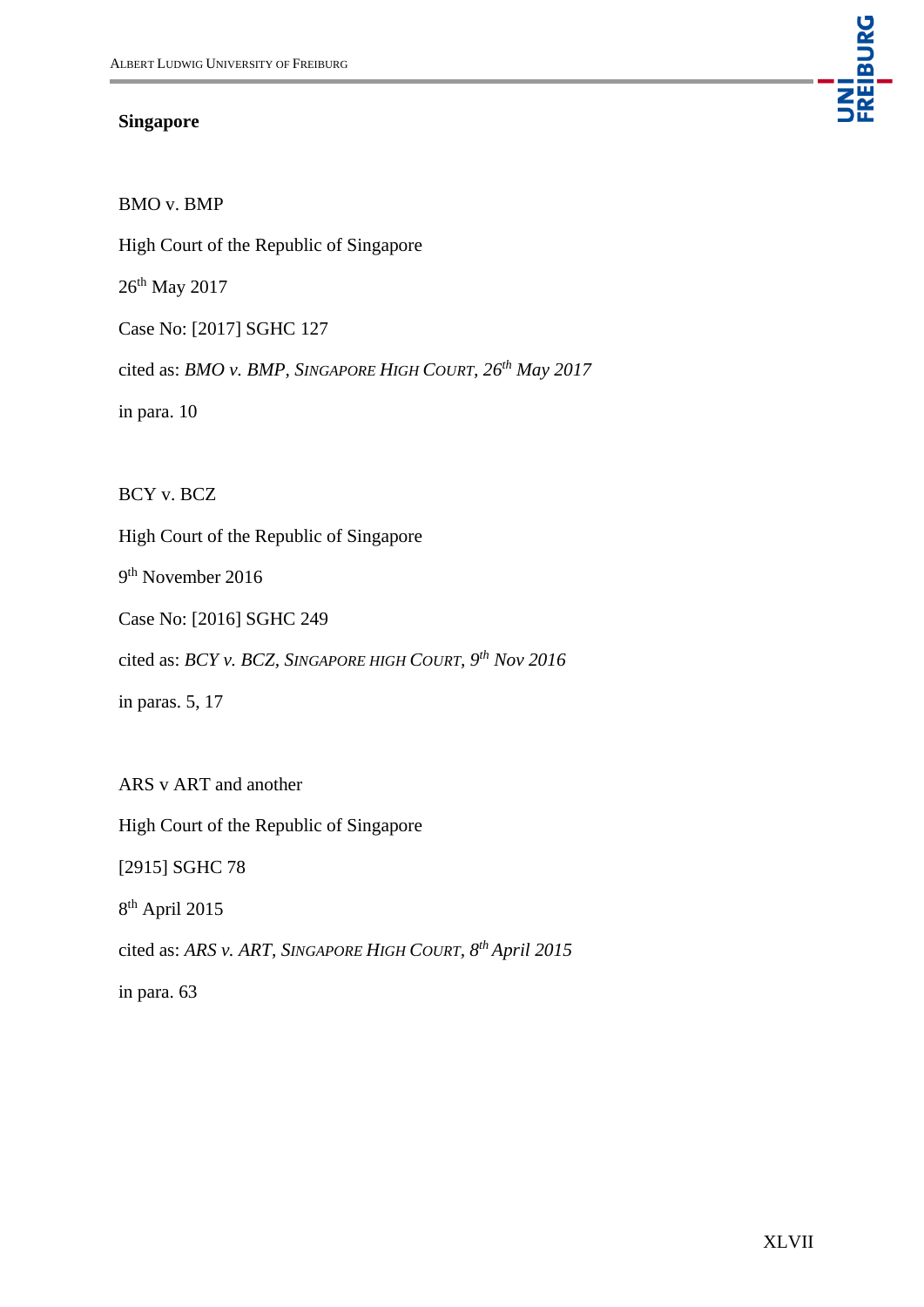

FirstLink Investments Corp Ltd v GT Payment Pte Ltd and others

High Court of the Republic of Singapore

19th June 2014

Case no.: [2014] SGHCR 12

cited as: *FirstLink Investments v. GT Payment, SINGAPORE HIGH COURT, 19th June 2014*

in para. 15

#### **Switzerland**

Handelsgericht Aargau

26th September 1997

Case no: OR.96.00013

CISG-online: 329

cited as: *HG AARGAU, 26th Sep 1997*

in para. 60

## **United Kingdom**

Kabab-Ji SAL v. Kout Food Group Supreme Court of the United Kingdom 27th October 2021 Case No: [2021] UKSC 48 cited as: *Kabab-Ji SAL v. Kout Food Group, UK SUPREME COURT, 27th Oct 2021* in paras. 13, 17, 22, 34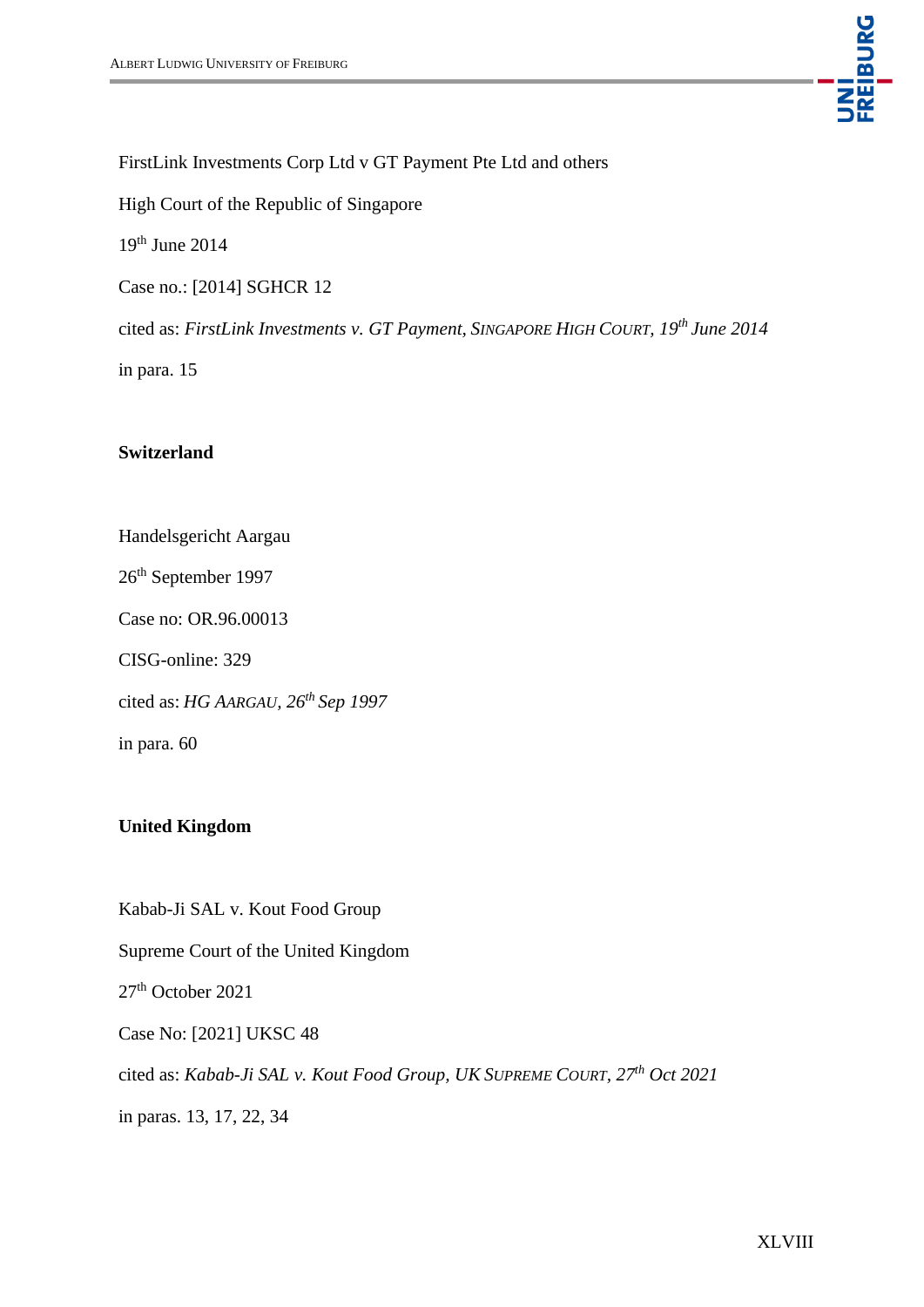

Enka Insaat Ve Sanayi AS v. OOO Insurance Company Chubb

Supreme Court

9<sup>th</sup> October 2020

Case No: [2020] UKSC 38

cited as: *Enka v. Chubb, UK SUPREME COURT, 9th Oct 2020*

in paras. 10, 13, 15, 17

Premium Nafta Products Limited v. Fili Shipping Company Limited and others

House of Lords

17<sup>th</sup> October 2007

Case No: [2007] UKHL 40

cited as: *Premium Nafta v. Fili Shipping, HOUSE OF LORDS, 17th Oct 2007*

in para. 5

Compagnie d'Armement Maitume SA v. Compagnie Tunisienne de Navigation S

House of Lords

14th July 1971

Case No: [1971] A.C. 572

cited as: *Compagnie d'Armement Maritime SA v. Compagnie Tunisienne de Navigation S, UK HOUSE OF LORDS, 14th July 1971*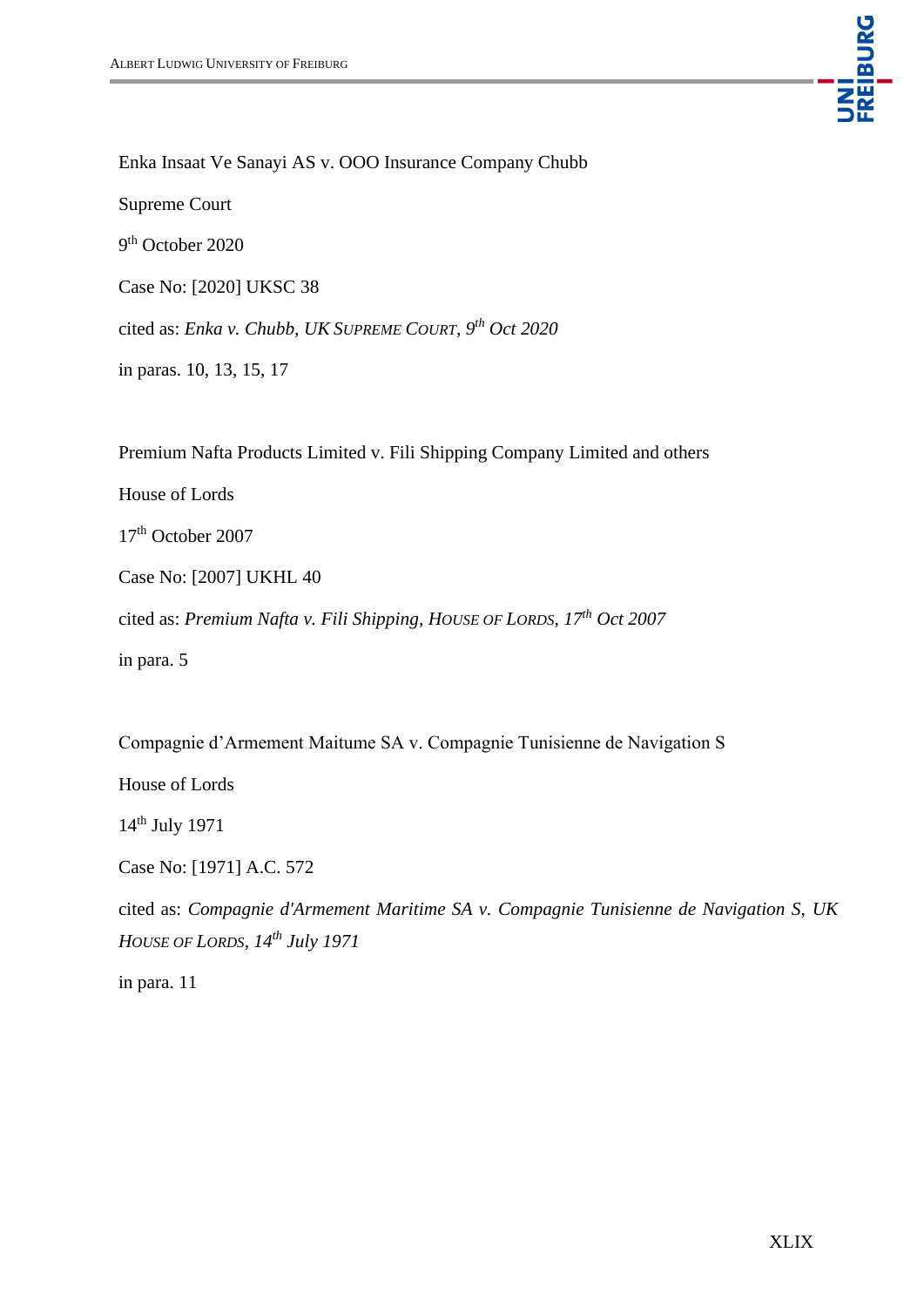

Salomon v. Salomon & Co. Ltd

House of Lords

16th November 1897

Case no. [1897] AC 22

cited as: *Salomon v. Salomon & Co., HOUSE OF LORDS, 16th Nov 1897*

in para. 63

Blackburn, Low & Co. v. Thomas Vigors

House of Lords

9<sup>th</sup> August 1887

Case No: 12 App. Case

cited as: *Blackburn, Low & Co. v. Vigors, HOUSE OF LORDS, 9th Aug 1887*

in para. 91

Sulamérica Cia Nacional de Seguros S.A. and others v. Enesa Engenharia S.A. Court of Appeal 16th May 2012 Case No: [2012] EWCA Civ 638 cited as: *Sulamérica v. Enesa, UK COURT OF APPEAL, 16th May 2012* in paras. 9, 13, 17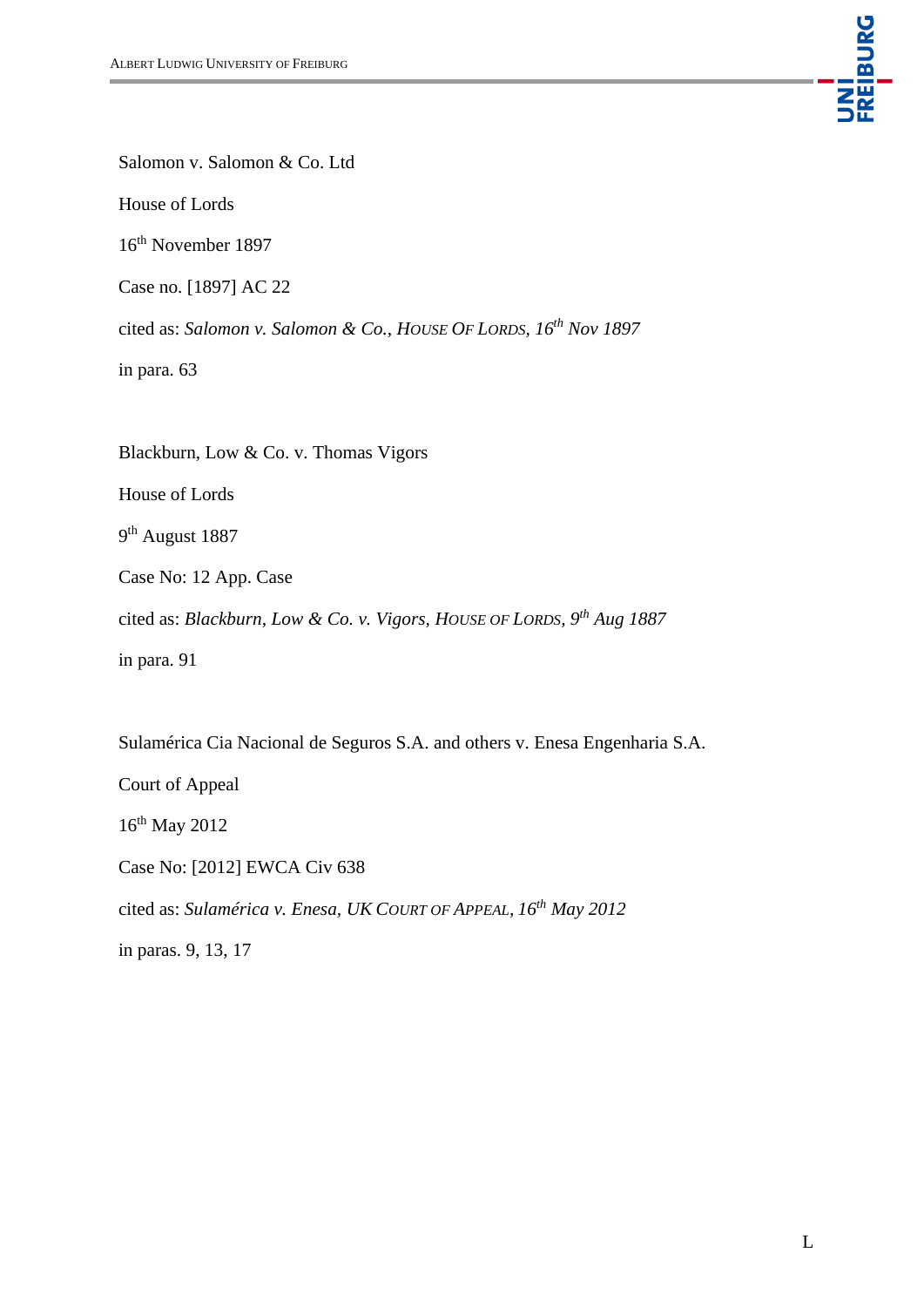

Adams v. Cape Indus. Plc

Court of Appeal

27th July 1990

Case no: [1990] Ch 433

cited as: *Adams v. Cape Indus., ENGLISH COURT OF APPEAL, 1989*

in para. 63

Carpatsky Petroleum Corporation v. PJSC Ukrnafta

High Court

31<sup>st</sup> March 2020

Case no: [2020] EWHC 769

cited as: *Carpatsky Petroleum v. PJSC Ukrnafta, UK HIGH COURT, 31st Mar 2020*

in para. 10

Habas Sinai Ve Tibbi Gazlar Istihsal Endustrisi v. VSC Steel Company

High Court

19th December 2013

Case No: [2013] EWHC 4071 (Comm)

cited as: *Habas Sinai v. VSC Steel, UK HIGH COURT, 19th Dec 2013*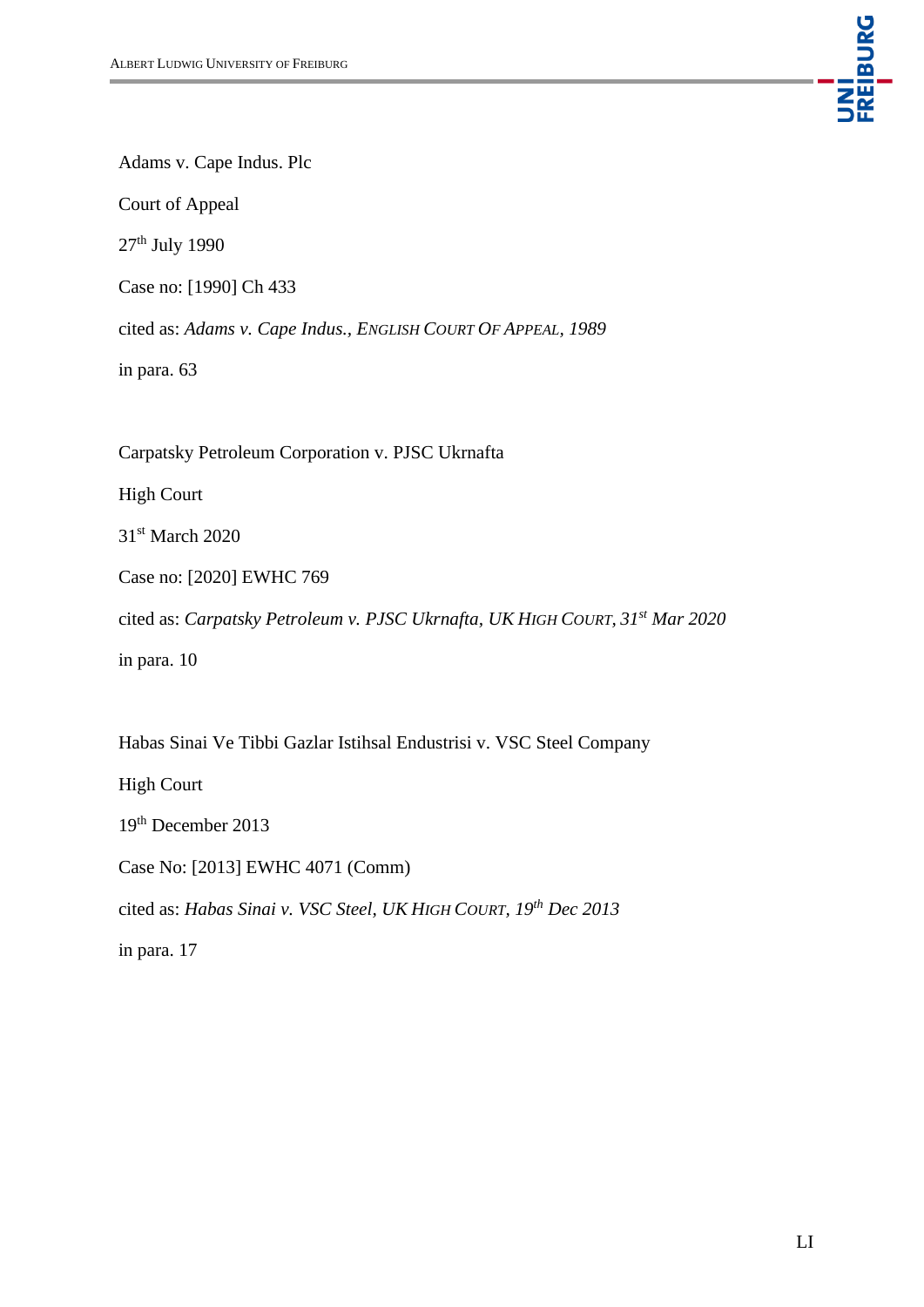

Arsanovia Ltd and others v. Cruz City 1 Mauritius Holdings

High Court

20th December 2012

Case No: [2012] EWHC 3702 (Comm)

cited as: *Arsanovia v. Cruz City, UK HIGH COURT, 20th Dec 2012*

in para. 17

Sonatrach Petroleum Corp (BVI) v. Ferrell International Ltd.

4 th October 2001

High Court

Case No: [2002] 1 All ER 627

cited as: *Sonatrach Petroleum v. Ferrell International, UK HIGH COURT, 4th Oct 2001*

in para. 28

Ayrey v. British Legal and United Provident Assurance Co. Ltd.

High Court

23rd Nov 1917

Case No: 1 K.B. 136

cited as*: Ayrey v. British Legal and United Provident Assurance, UK HIGH COURT, 23rd Nov 1917*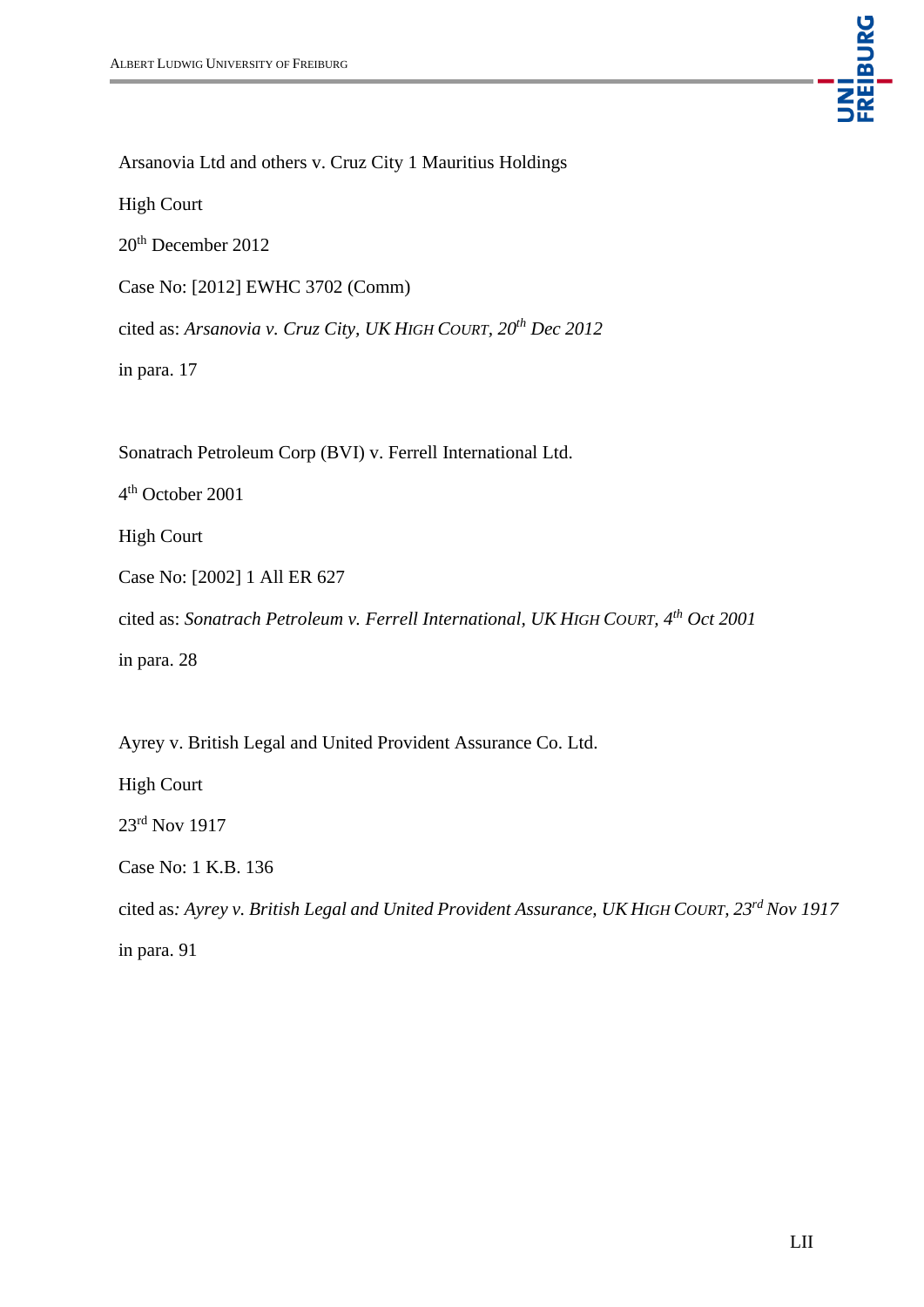

#### **United States of America**

Prima Paint Corporation v. Flood & Conklin MFG. Co.

Supreme Court of the United States

 $12<sup>th</sup>$  June 1967

Case No: 388 U.S. 395

cited as: *Prima Paint Corp. v. Flood & Conklin, US SUPREME COURT, 12th June 1967*

in para. 5

Harrington v. Unites States (The Distilled Spirits)

Supreme Court

1870

Case No: 78 U.S. 356

cited as: *Harrington v. United States, US SUPREME COURT, 1870*

in para. 91

Chateau de Charmes Wines Ltd. v. Sabaté USA, Inc. et al.

U.S. Court of Appeals  $(9<sup>th</sup> Circuit)$ 

5<sup>th</sup> May 2003

Case No.: 02 – 15727

CISG online: 767

cited as: *Chateau de Charmes Wines v. Sabaté USA, US COURT OF APPEALS, 5th May 2003*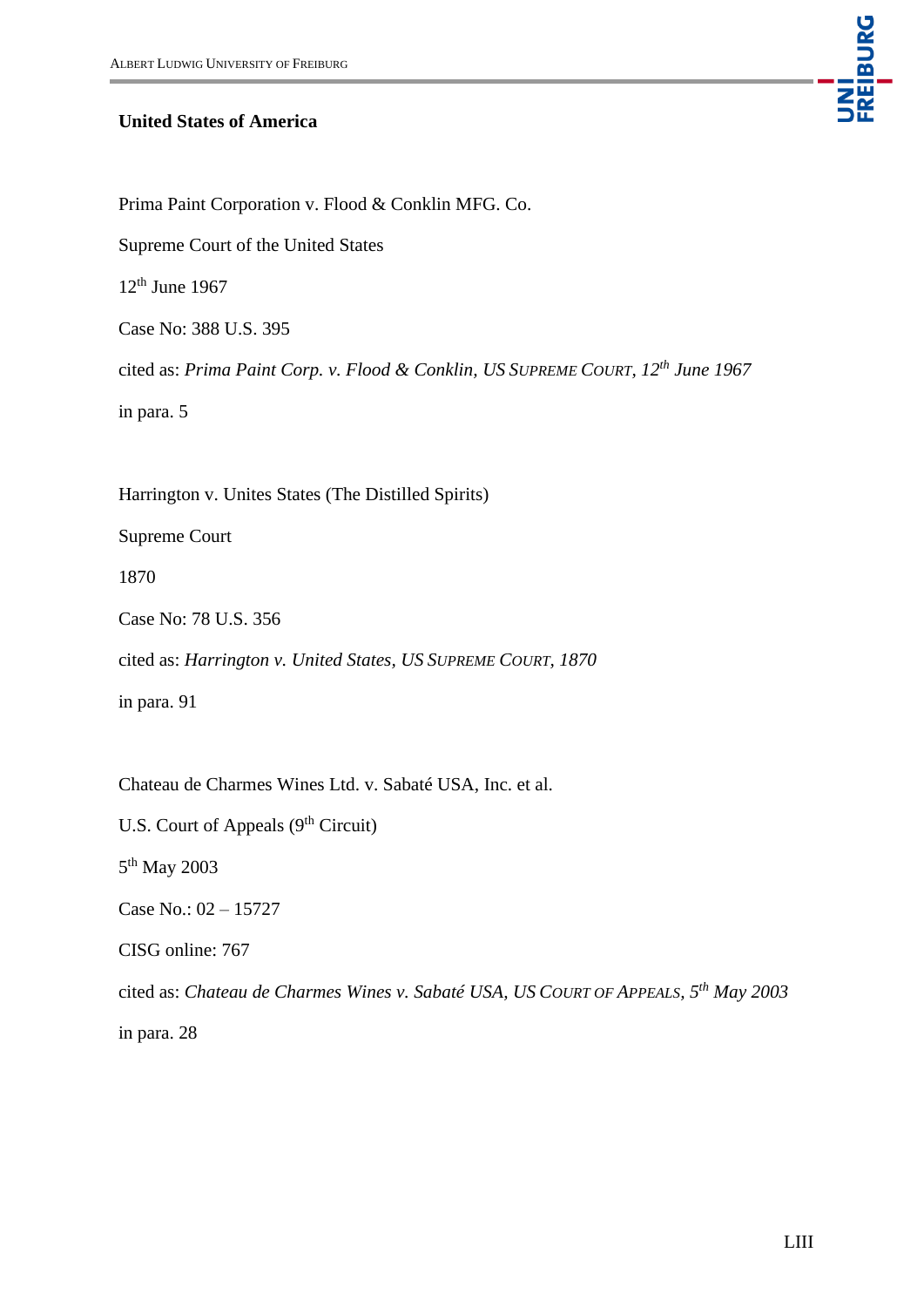

Lease America. org, Inc v. Rowe International Corporation

United States District Court for the Western District of Michigan, Southern Division

26<sup>th</sup> September 2016

Case No. 1:15-cv-348

cited as: *Lease America v. Rowe International, UNITED STATES DISTRICT COURT FOR THE WESTERN DISTRICT OF MICHIGAN, 26th Sep 2016*

in para. 59

Roser Technologies, Inc. v. Carl Schreiber GmbH

U.S. District Court for the Western District of Pennsylvania

10<sup>th</sup> September 2013

Case No: 11cv302 ERIE

CISG-online: 2490

cited as: *Roser Technologies v. Carl Schreiber, US DISTRICT COURT FOR THE WESTERN DISTRICT OF PENNSYLVANIA, 10th Sep 2013* 

in para. 77

Golden Valley Grape Juice, LLC v. Centrisys Corp. et. al.

U.S. District Court for the Eastern District of California

21st January 2010

Case No: CV F 09-1424 LJO GSA

CISG-online: 2089

cited as: *Golden Valley Grape Juice v. Centrisys, US DISTRICT COURT FOR THE EASTERN DISTRICT OF CALIFORNIA, 21st Jan 2010*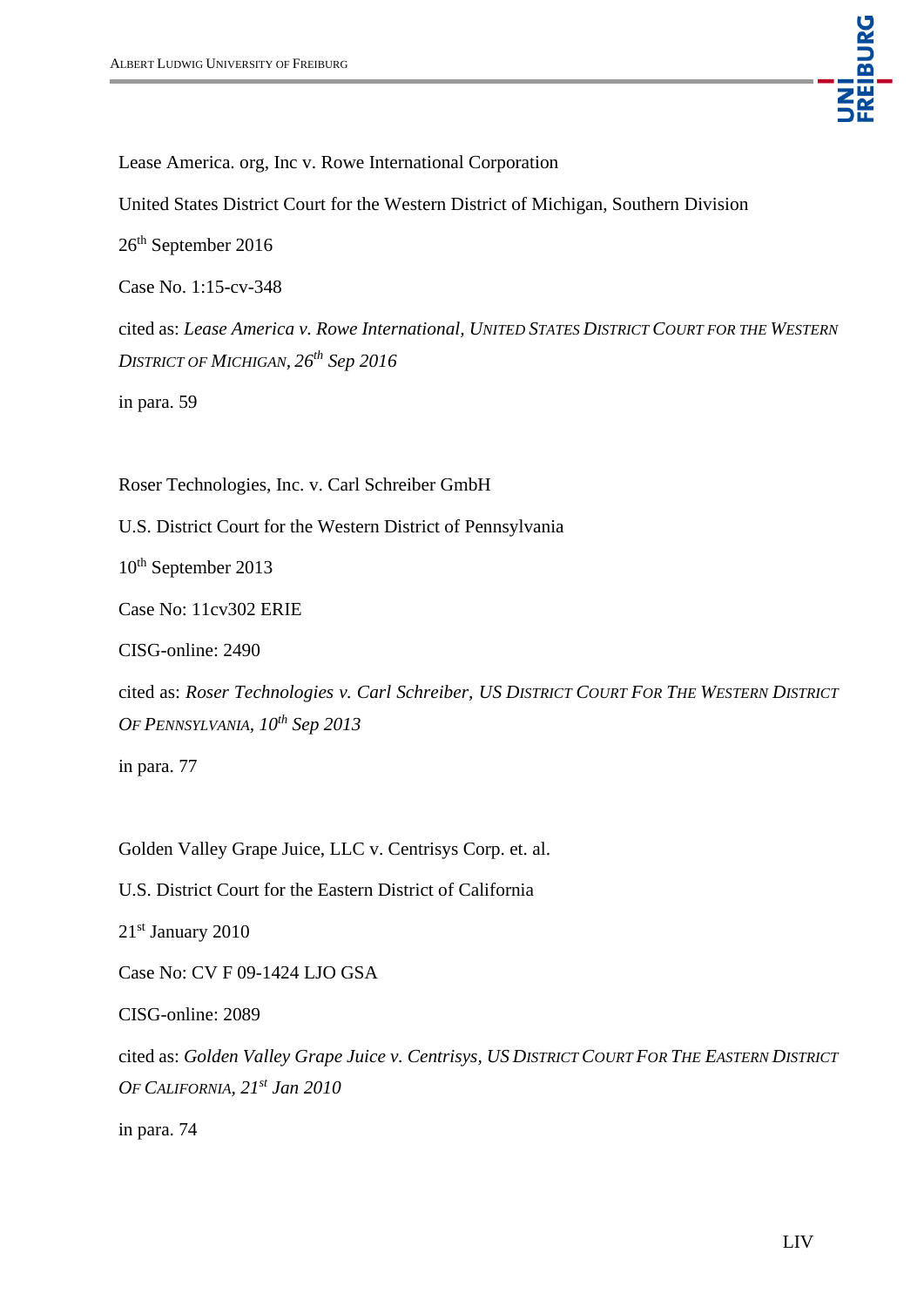

TeeVee Toons, Inc. v. Gerhard Schubert GmbH

US District Court for the Southern District of New York

23rd August 2006

Case No: 00 Civ. 5189 (RCC)

CISG-online: 1272

cited as: *TeeVee Toons v. Gerhard Schubert GmbH, US DISTRICT COURT FOR THE SOUTHERN DISTRICT OF NEW YORK, 23rd Aug 2006*

in para. 80

Filanto S.p.A. v. Chilewich Int'l Corp.

U.S. District Court for the Southern District of New

14th April 1992

Case No.: 91 CIV. 3253 (CLB)

CISG online: 45

cited as: *Filanto v. Chilewich, U.S. DISTRICT COURT FOR THE SOUTHERN DISTRICT OF NEW YORK, 14th April 1992*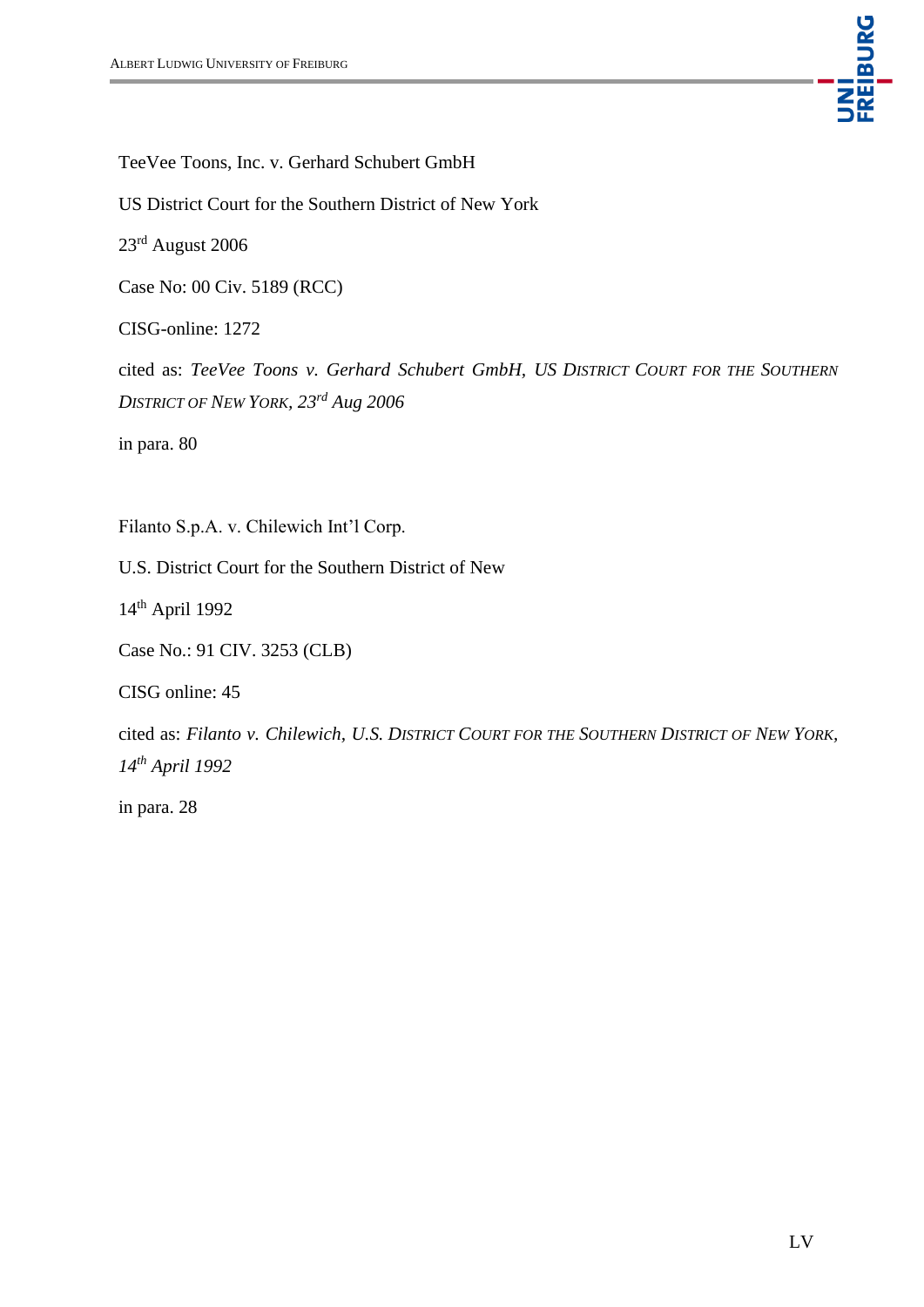#### **INDEX OF ARBITRAL AWARDS**

### **CCICA**

Cuban Court of International Trade Arbitration

12th December 2014

Case No: 21/2014

CISG online: 2611

cited as: *CCICA No. 21/2014*

in para. 35

## **MKAC**

Tribunal of International Commercial Arbitration at the Russian Federation Chamber of Commerce and Industry 24<sup>th</sup> January 2000 Case No: 54/1999 CISG online: 1042 cited as: *MKAC No. 54/1999* in para. 35

#### **ICC (International Chamber of Commerce)**

July 2015

Case No: 20686/RD

cited as: *ICC No. 20686/RD*

in paras. 5, 18

UNI<br>FREIBURG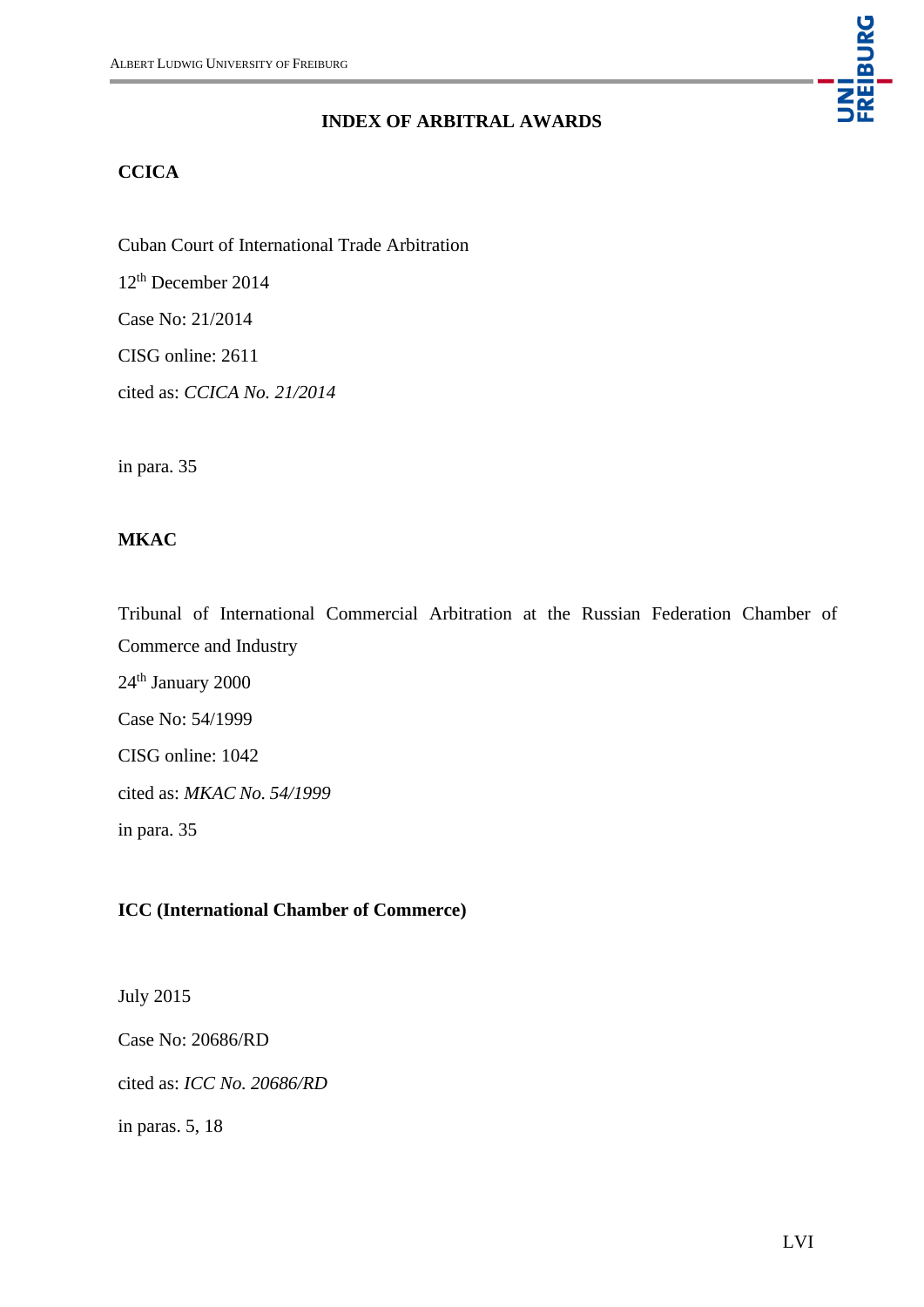

2003

Case No: 11849

CISG-online: 1421

cited as: *ICC No. 11849*

in para. 34

23rd January 1997

Case No: 8611/HV/JK

CISG-online: 236

cited as: *ICC No. 8611*

in para. 94

1992

Case No: 6850

cited as: *ICC No. 6850*

in para. 17

1991

Case No: 6480

cited as: *ICC No. 6840*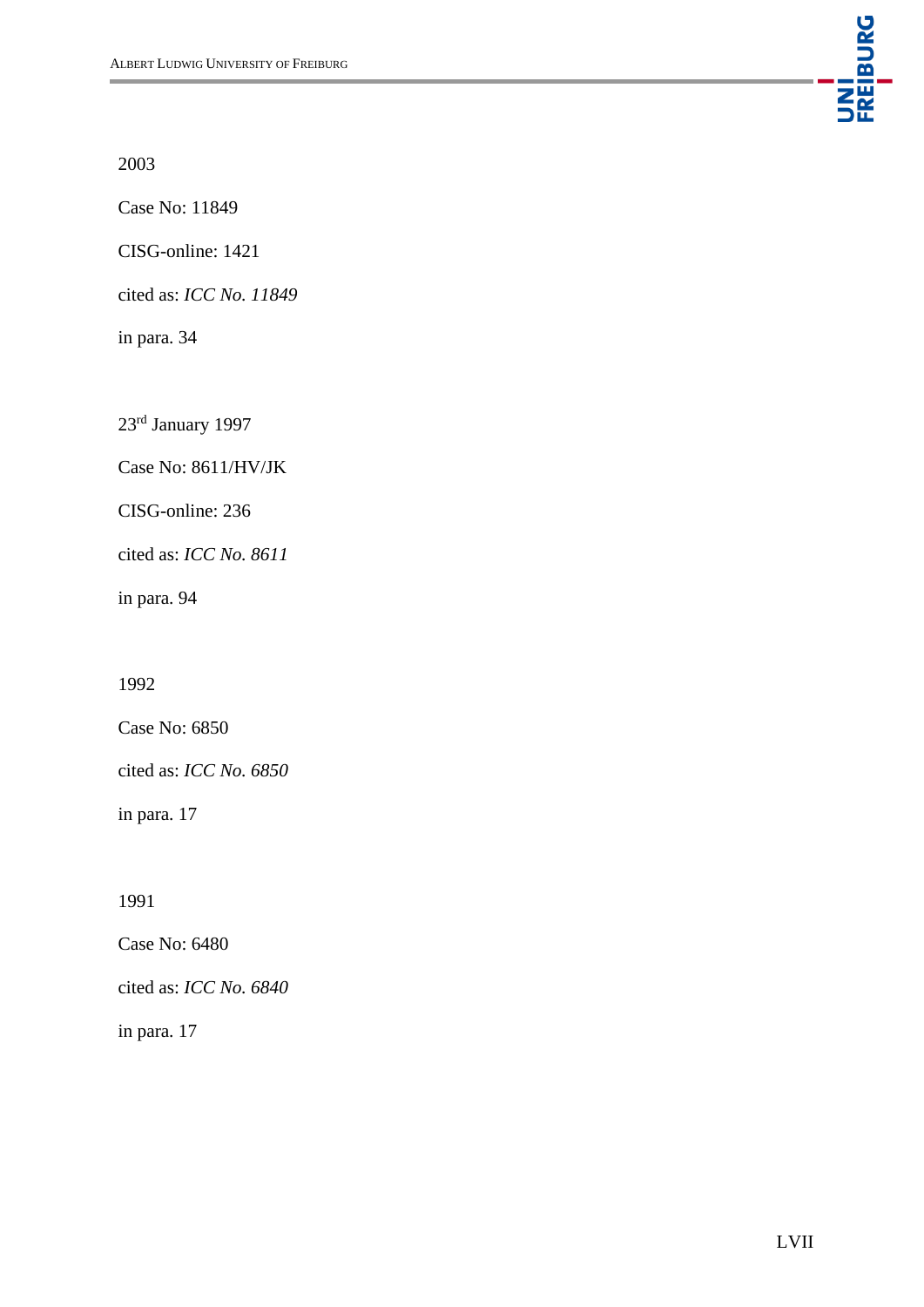

1990

Case No. 6379

cited as: *ICC No. 6379*

in para. 17

1982

Case No: 3572

cited as: *ICC No. 3572*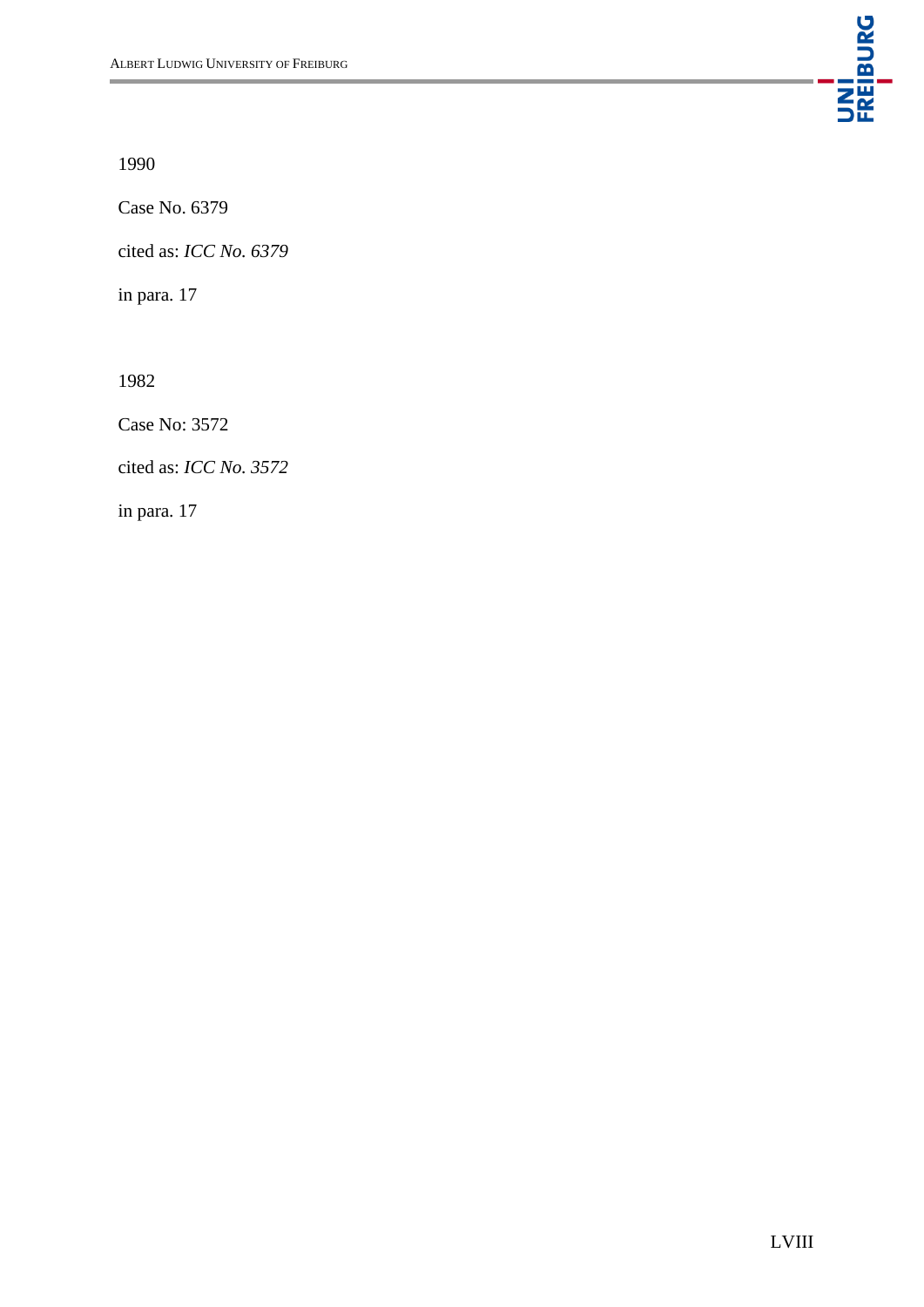

## **STATEMENT OF FACTS**

The parties to this arbitration (hereafter: the Parties) are *ElGuP plc* (hereafter: CLAIMANT) and *JaJa Biofuel Ltd* (hereafter: RESPONDENT). CLAIMANT is one of the largest producers of palm oil in Mediterraneo with an annual production of around 30,000t. RESPONDENT is one of the pioneers in the production of sustainable biofuels in Equatoriana.

| 2010-2018        | Mr Chandra, CLAIMANT's Head of Purchasing, and Ms          | EXHIBIT R3,      |
|------------------|------------------------------------------------------------|------------------|
|                  | Bupati, responsible for the purchase of palm kernel oil at | p. 31 para. 2    |
|                  | Southern Commodities, conclude 40 contracts between        | EXHIBIT C1,      |
|                  | <b>CLAIMANT</b> and Southern Commodities.                  | p. 9 para. 2     |
| <b>Oct 2011</b>  | CLAIMANT sends its General Conditions of Sale              | RNOA,            |
|                  | (hereafter: CLAIMANT's GTC) to Southern Commodities.       | p. 27, para. 11  |
|                  | They contain an arbitration clause providing for           |                  |
|                  | arbitration under the PORAM Rules.                         |                  |
|                  |                                                            |                  |
| 2016             | CLAIMANT replaces the PORAM arbitration clause             | EXHIBIT C1,      |
|                  | (hereafter: Arbitration Clause) with a Model Clause of the | p. 9 para. 4     |
|                  | Asian International Arbitration Centre (hereafter: AIAC).  | PO No. 2, p. 48  |
|                  | Mr Chandra informs Ms Bupati about the change during       | para. 7          |
|                  | a phone call. It remains unclear whether Southern          |                  |
|                  | Commodities received a copy of the revised General         |                  |
|                  | Conditions of Sale.                                        |                  |
| <b>Late 2018</b> | Southern Commodities acquires RESPONDENT.                  | NOA,             |
|                  |                                                            | p. 4, para. 2    |
| 19th Dec 2019    | RESPONDENT's CEO, Ms Lever, ensures in a public            | EXHIBIT R1,      |
|                  | statement that RESPONDENT will only use RSPO-certified     | p. 29 para. 3    |
|                  | palm oil.                                                  |                  |
| <b>Jan 2020</b>  | CLAIMANT's customer, to whom it sold 2/3 of its annual     | EXHIBIT C1,      |
|                  | production, terminates the long-term contract. CLAIMANT    | p. 9<br>para. 6, |
|                  | initiates arbitration proceedings against this customer.   | p. 10 para. 7    |
| <b>Jan 2020</b>  | CLAIMANT changes its policy regarding the law              | EXHIBIT C1,      |
|                  | applicable to its contracts to the Law of Mediterraneo.    | p. 10 para. 13   |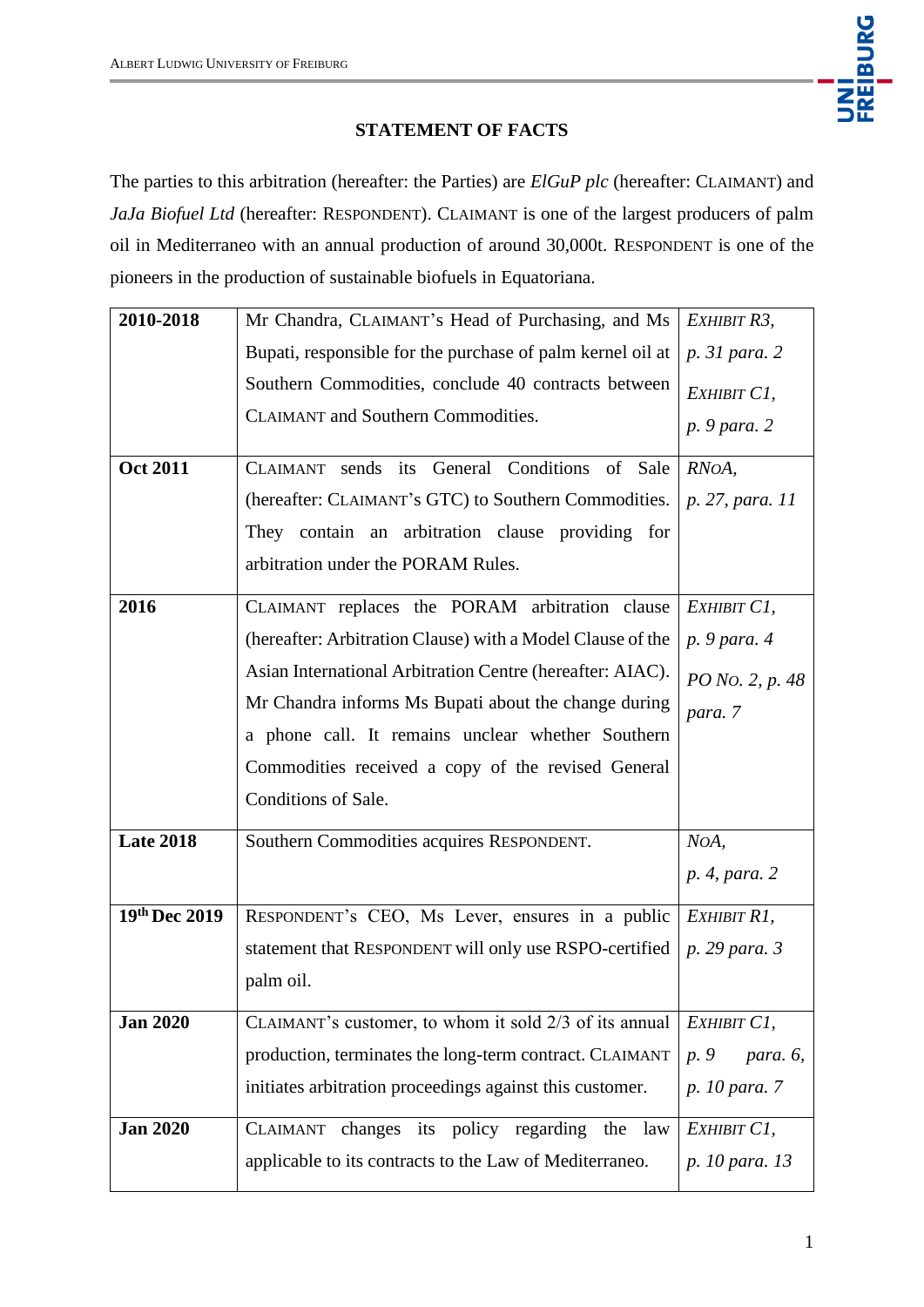

| 28th Mar 2020            | Mr Chandra and Ms Bupati, now RESPONDENT's Head of   EXHIBIT C1,    |                            |
|--------------------------|---------------------------------------------------------------------|----------------------------|
|                          | Purchase, meet at the Palm Oil Summit in Mediterraneo.              | p. 10                      |
|                          | They discuss a potential long-term supply for $2/3$ of              | <i>paras.</i> 7, 11        |
|                          | CLAIMANT's annual production. Ms Bupati addresses                   |                            |
|                          | concerns regarding the dispute resolution mechanism due             |                            |
|                          | to widespread hostility to arbitration in Equatoriana.              |                            |
| $1st$ Apr 2020           | Ms Bupati sends an email to Mr Chandra containing the               | EXHIBIT C2,                |
|                          | discussed commercial terms.                                         | p. 12                      |
| 9 <sup>th</sup> Apr 2020 | Mr Rain, Mr Chandra's assistant, sends an email to Ms               | ЕХНІВІТ СЗ,                |
|                          | Bupati. The email is accompanied by contractual                     | p. 13-16                   |
|                          | documents.                                                          | ЕХНІВІТ С4,                |
|                          |                                                                     | p. 17                      |
| $3rd$ May 2020           | Ms Fauconnier, Ms Bupati's assistant, sends an email to             | EXHIBIT R2,                |
|                          | Mr Rain suggesting changes to the contractual terms.                | p. 30                      |
| <b>June 2020</b>         | The film "Saving Lucy" is released in Equatoriana. It               | ЕХНІВІТ Сб,                |
|                          | reveals that one of CLAIMANT's employees gave out                   | <i>p.</i> 19 <i>paras.</i> |
|                          | RSPO-certificates against payment of a bribe to products            | 1, 5                       |
|                          | that did not meet the necessary requirements.                       |                            |
| 3rd Oct 2021             | CLAIMANT loses the arbitration against its previous                 | PO No. 2, p. 49            |
|                          | customer. The tribunal considered the termination to be $ para. 14$ |                            |
|                          | justified due to problems with CLAIMANT's RSPO-                     |                            |
|                          | certificates.                                                       |                            |
| 28th Oct 2020            | Ms Lever announces publicly that RESPONDENT stopped                 | <b>EXHIBIT</b><br>C6,      |
|                          | negotiations with CLAIMANT for a long-term supply                   | p. 19 para. 5              |
|                          | contract.                                                           |                            |
| 14th July 2021           | Several rounds of mediation between CLAIMANT and                    | $N$ OA $p$ .4              |
|                          | RESPONDENT are unsuccessful. CLAIMANT submits a                     |                            |
|                          | notice for arbitration against RESPONDENT.                          |                            |
| 8th Oct 2021             | The arbitral tribunal (hereafter: the Arbitral Tribunal)            | PO No. 1, p. 46            |
|                          | issues the Procedural Order NO. 1.                                  |                            |
|                          |                                                                     |                            |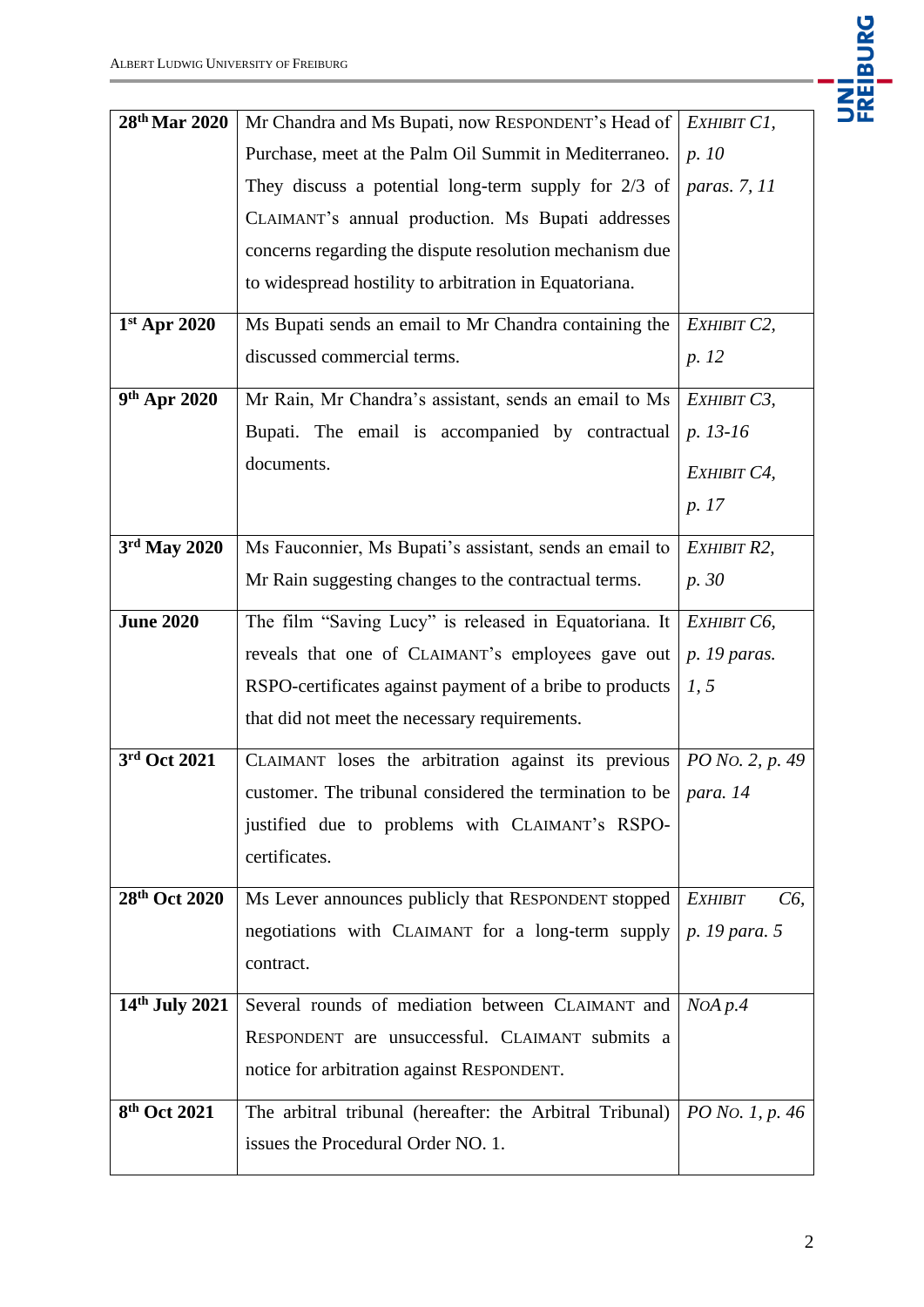

#### **INTRODUCTION**

*"Lasting change is a series of compromises. And compromise is alright, as long your values don't change" – Jane Goodall*

- 1 The palm oil industry is a business sector with an undeniable impact on the environment. Therefore, it is crucial to conduct business in a conscious and responsible manner. As a pioneer in the production of sustainable biofuels, RESPONDENT is well aware of its responsibility towards the environment. Therefore, RESPONDENT aimed to comply with its own high sustainability standards when entering the palm oil market. In order to fulfil these standards, RESPONDENT is dependent on the reliability of its suppliers. Any compromise in this respect would seriously contravene against RESPONDENT's fundamental values.
- 2 As the availability of RSPO-certified palm oil is limited, RESPONDENT was very pleased when CLAIMANT offered a long-term supply at the Palm Oil Summit in 2020. On this occasion, RESPONDENT informed CLAIMANT of its strict sustainability standards and that compliance with these standards would be crucial to conclude a long-term contract. CLAIMANT assured that its palm oil would be of highest quality and fulfil all sustainability requirements. RESPONDENT relied on these affirmations and was content with the thought of having found a business partner with the same values. Before the Parties could enter into a binding contract, RESPONDENT found out that CLAIMANT was at the center of one of the biggest greenwashing scandals in the palm oil industry. In 2018, CLAIMANT failed to monitor its supply chain and supervisors had falsely confirmed RSPO-conformity against bribes. Deeply concerned by these revelations, RESPONDENT immediately withdrew from all negotiations with CLAIMANT.
- 3 CLAIMANT now desperately tries to chain RESPONDENT to a contract it did not enter into, as the Parties never left the stage of negotiations [**Issue 2**]. It is important to note that due to CLAIMANT's previous behaviour, any compromises on this matter would be an abandonment of RESPONDENT's fundamental values and therefore not acceptable. Even if a contract had been concluded, RESPONDENT would be entitled to terminate the contract due to CLAIMANT's involvement in the scandal. In an attempt to avoid termination, CLAIMANT refers to Clause 4 of its GTC, which would grant CLAIMANT a period of two months to remedy the breach of contract. However, CLAIMANT's GTC were not validly included into a possible contract [**Issue 3**]. As a last resort, fearing severe repercussions of a public hearing, CLAIMANT now tries to submit this dispute to the Arbitral Tribunal. However, the Parties did not conclude a valid arbitration agreement. Thus, the Arbitral Tribunal has no jurisdiction to hear this case [**Issue 1**].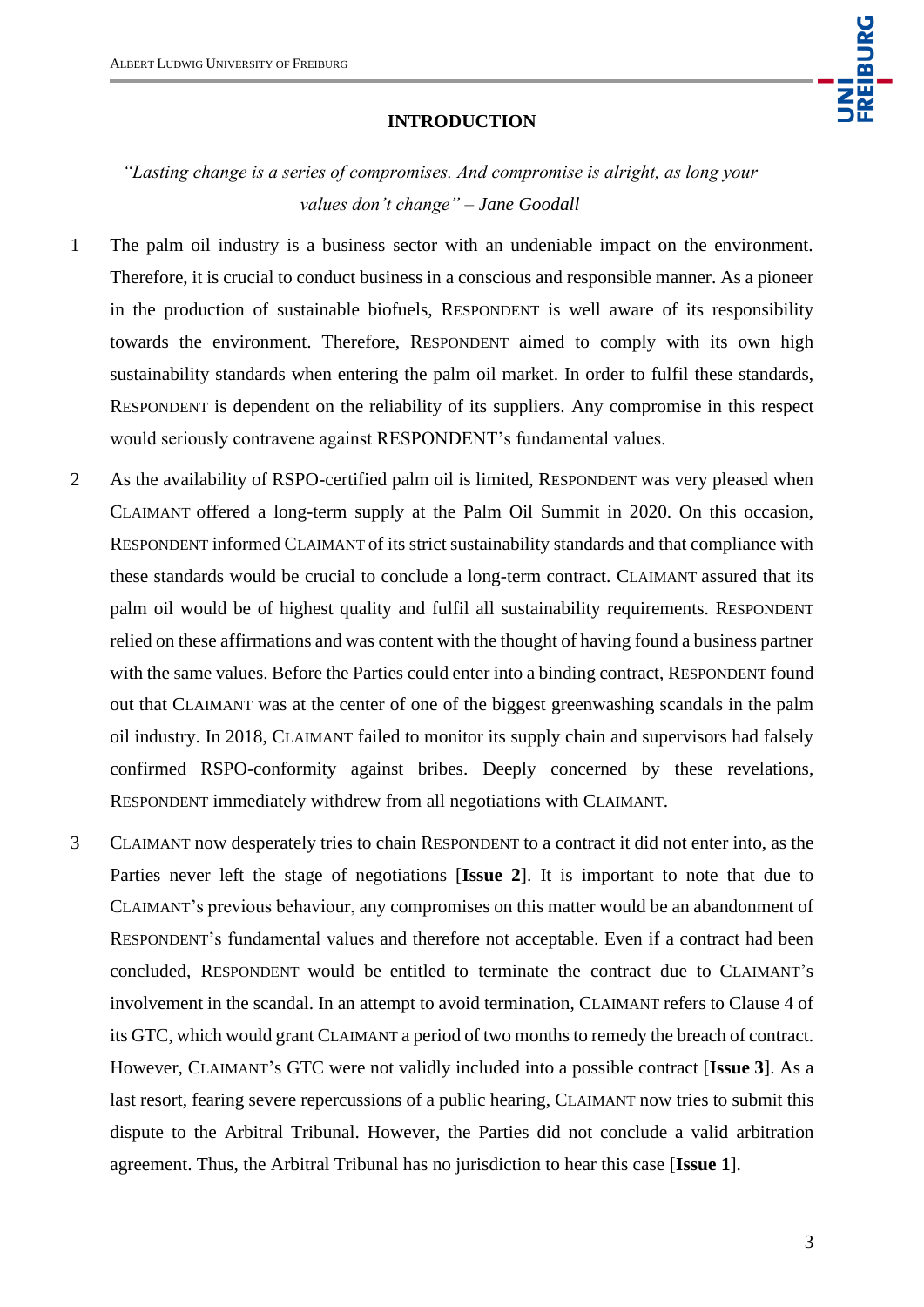#### **ARGUMENTS ON THE PROCEDURE**

#### **ISSUE 1: THE ARBITRAL TRIBUNAL HAS NO JURISDICTION**

- 4 The Arbitral Tribunal has no jurisdiction to hear this case, as the Parties did not conclude an arbitration agreement. CLAIMANT asserts that the Arbitration Clause contained in CLAIMANT's GTC was validly incorporated into the alleged contract (hereafter: the Contract). Thus, the Arbitral Tribunal has to decide on the validity of the alleged arbitration agreement (hereafter: Arbitration Agreement) and thereby rule on its own jurisdiction. It has the power to do so due to the principle of *Kompetenz-Kompetenz* which follows from Rule 20.1. AIAC Arbitration Rules 2021 – Global Solutions (hereafter: AIAC Rules), on which the Parties agreed upon to conduct the arbitration [*PO NO. 1, p. 46 II bullet point 1*].
- 5 As will be established, the Parties did not conclude a contract [*see Issue 2*]. Nevertheless, it is undisputed that due to the doctrine of separability an arbitration agreement can remain valid even if the underlying contract is void [*WAINCYMER, p. 979; Premium Nafta v. Fili Shipping, HOUSE OF LORDS, 17th Oct 2007; Prima Paint v. Flood & Conklin, US SUPREME COURT, 12th June 1967; BORN, Cases and Materials, p. 190; REDFERN/HUNTER, para. 2.103; FOUCHARD/GAILLARD/GOLDMAN, pp. 198 et seq.; DICEY/MORRIS/COLLINS, para. 16-011; MUSTILL/BOYD, p. 62*]. Further, it follows from the doctrine of separability that the law governing the underlying contract and the law governing the conclusion of the arbitration agreement have to be identified separately [*BRAVO ABOLAFIA, in ASA Bulletin 2019, p. 65; SCHWEBEL, p. 5; JURATOWITCH/MCNEILL, in AI 2008, p. 481; BCY v. BCZ, SINGAPORE HIGH COURT, 9 th Nov 2016; ICC No. 20686/RD; SCHERER/JENSEN, in Indian JAL 2021, p. 8*].
- 6 Thus, when determining whether the Arbitration Agreement was validly concluded, the Arbitral Tribunal must answer the question which law governs the Arbitration Agreement. However, the framing of this question is inherently unclear, as there is no such thing as 'the law' applicable to the Arbitration Agreement. Instead, there are various aspects to an arbitration agreement, e.g. the capacity of the parties, the means of enforcement, the interpretation, the termination, the formation etc., which in turn can be governed by different laws. As a matter of fact, at least thirteen sub questions have been identified which could be governed by differing laws [*BORN, ICA, p. 489*]. The Parties in the case at hand are in dispute whether the Arbitration Agreement was validly concluded. Thus, the Arbitral Tribunal must identify the law applicable to the formation of the Arbitration Agreement.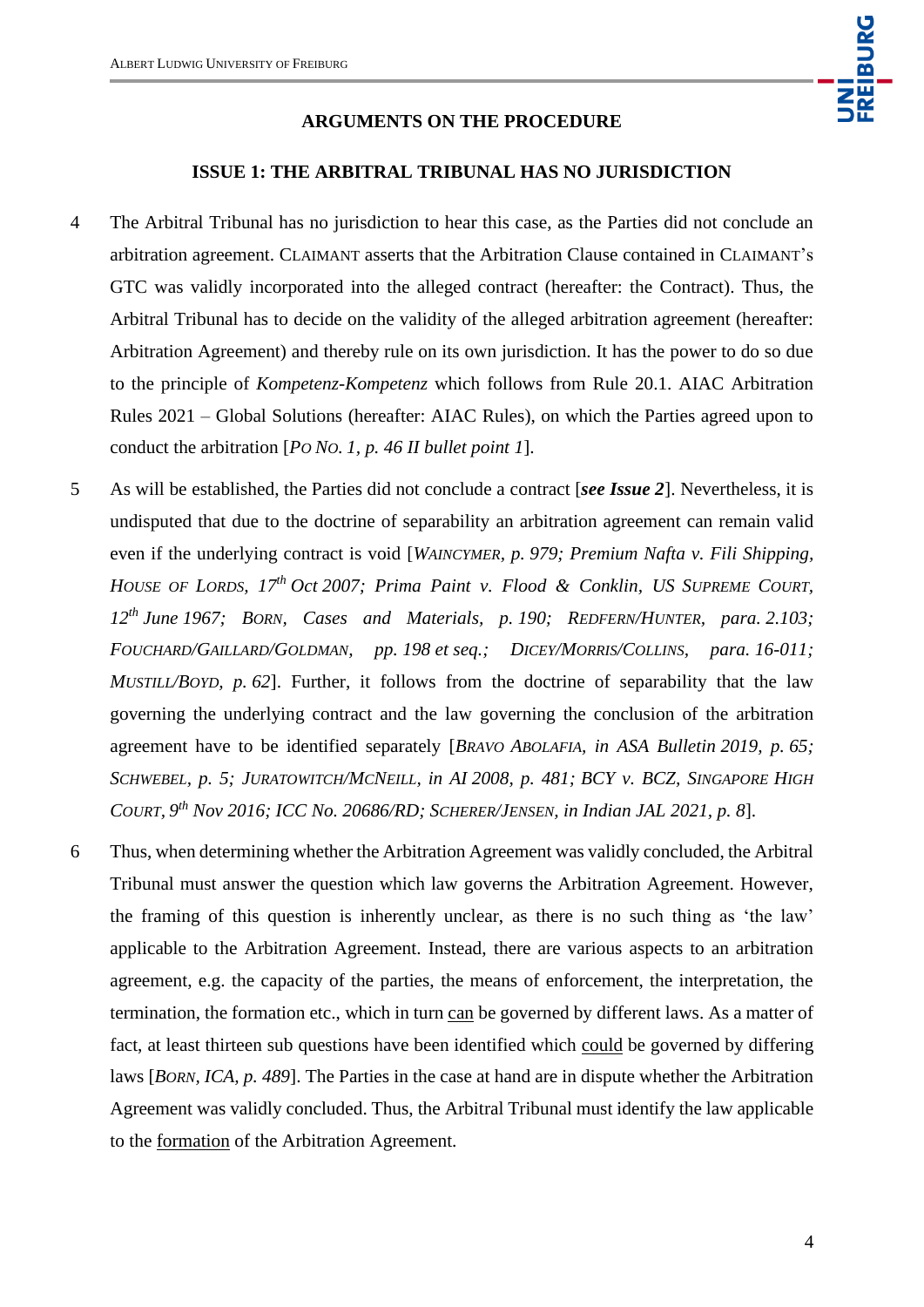

- 7 The Arbitral Tribunal will have to approach this question in two increments. First, the Arbitral Tribunal must determine which national law applies to the formation of the Arbitration Agreement. For this purpose, CLAIMANT attempts to apply the Law of Danubia as it is the law of the seat*.* While it is undisputed that the law of the seat as *lex loci arbitri* may apply to certain aspects of the Arbitration Agreement, the circumstances of the case reveal that the Parties intended Mediterranean Law to apply to the formation of the Arbitration Agreement [**A**].
- 8 Second, under the premise that Mediterranean Law was chosen, the Arbitral Tribunal must identify, which national statute of Mediterranean Law applies to the formation of the Arbitration Agreement. In the case at hand, the United Nations Convention on Contracts for the International Sale of Goods (hereafter: CISG) applies due to its own scope of application. This is further reflected by the intent of the Parties [**B**]. The Arbitration Clause was not validly incorporated under the CISG. Thus, in lack of a valid arbitration agreement, the Arbitral Tribunal has no jurisdiction to hear this case.

#### **A. The Arbitration Agreement Is Governed by Mediterranean Law**

- 9 The formation of the Arbitration Agreement is governed by Mediterranean Law. In order to determine the law applicable to the formation of the Arbitration Agreement, the Arbitral Tribunal should follow Rule 13.5 (a) of the AIAC Rules. Pursuant to Rule 13.5 (a), the arbitral tribunal is entitled to determine the law governing the arbitration agreement in the absence of any agreement by the parties. Hence, the Arbitral Tribunal shall first consider any intention of the Parties regarding the applicable law to the Arbitration Agreement. Only if the Parties did not agree on the law governing the Arbitration Agreement, the Arbitral Tribunal is empowered to apply the law which it considers the most appropriate. This is in line with the approach established by the Court in *Sulamérica v. Enesa* (hereafter: *Sulamérica*). According to *Sulamérica* one should follow three steps in order to determine the law applicable to the arbitration agreement:
	- 1. one shall recognize and give effect to the parties' express choice of law
	- 2. absent an express choice the parties' implied choice of law shall apply

3. only in absence of any choice, the system of law with which the contract has the closest and most real connection is applicable

[*Sulamérica v. Enesa, UK COURT OF APPEAL, 16th May 2012*].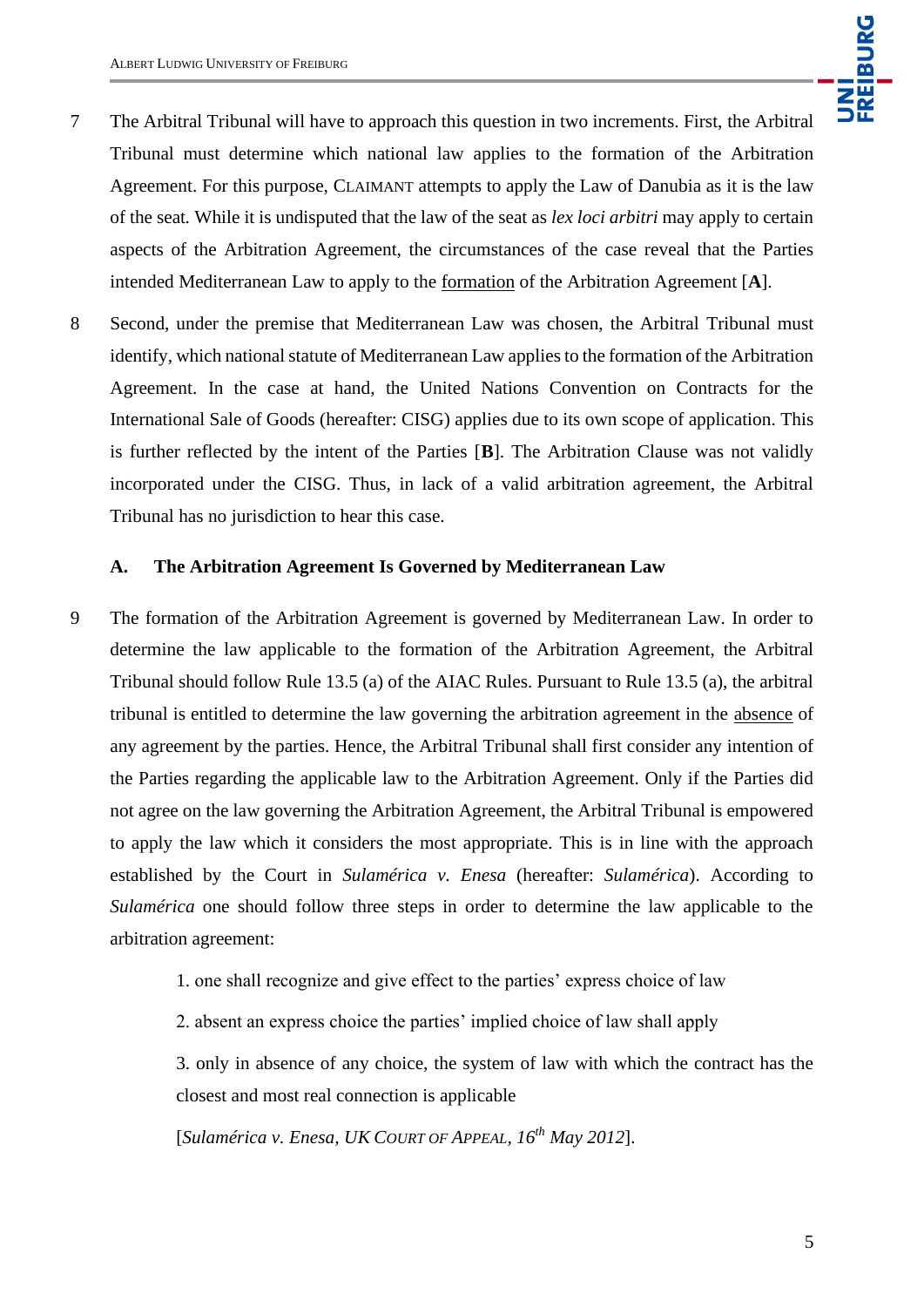10 This three-step-method is generally acknowledged in international commercial arbitration regarding the determination of the law applicable to the arbitration agreement [*QIU, in IJAMDM 2020, p. 53; BMO v. BMP, SINGAPORE HIGH COURT, 26th May 2017; Kundan Singh Construction v. Tanzania National Roads Agency, KENYA HIGH COURT, 18th Dec 2012; Enka v. Chubb, UK SUPREME COURT, 9th Oct 2020; Carpatsky Petroleum v. PJSC Ukrnafta UK HIGH COURT 31st Mar 2020*]. CLAIMANT ignores the second step of this method and only refers to the first and third step. Contrary to CLAIMANT's allegation [*MEMO CLAIMANT, p. 6 para. 14*], the Parties did not make an express choice of law regarding the law applicable to the Arbitration Agreement [**I**]. Instead, the Arbitral Tribunal must respect the Parties' implied choice that Mediterranean Law should govern the Arbitration Agreement [**II**]. Therefore, contrary to CLAIMANT's allegations [*MEMO CLAIMANT, p. 6 paras. 15 et seq.*] the closest connection test does not apply in the case at hand.

# **I. The Parties Did Not Expressly Choose Danubian Law to Govern the Formation of the Arbitration Agreement**

- 11 The Parties did not expressly choose Danubian Law to govern the formation of the Arbitration Agreement. The Arbitration Clause contains a choice of law clause referring to the Law of Danubia. CLAIMANT alleges that this choice constitutes an express choice of law for the Arbitration Agreement [*MEMO CLAIMANT, p. 6 para. 14*]. However, an express choice of law requires that a specific stipulation of the law governing the arbitration agreement is made [*BOSE, in SAR 2020, p. 63; ASHFORD, in IJAMDM 2019, p. 292; cf. Compagnie d'Armement Maritime SA v. Compagnie Tunisienne de Navigation S, UK HOUSE OF LORDS, 14th July 1971*]. Thus, an express choice of law for the arbitration agreement requires explicit phrases such as "*this arbitration agreement*". An example can for instance be found in the recommendations for the Model Clause contained in the 2021 AIAC Rules which state, "*the law governing the arbitration clause shall be …*". By contrast, phrases referring to "*this contract*" or "*this agreement*" constitute a general choice of law for the whole contract [*BORN, ICA, p. 526*]. Art. 9 of CLAIMANT's GTC stipulates that "*[t]his contract shall be governed by the substantive law of Danubia*". Hence, as the wording does not specifically refer to the Arbitration Clause, this clause does not constitute an express choice for the law governing the formation Arbitration Agreement in favour of Danubian Law.
- 12 It is important to note that the Parties chose to overrule the choice of law contained in CLAIMANT's GTC, by individually agreeing that Mediterranean Law would govern the Contract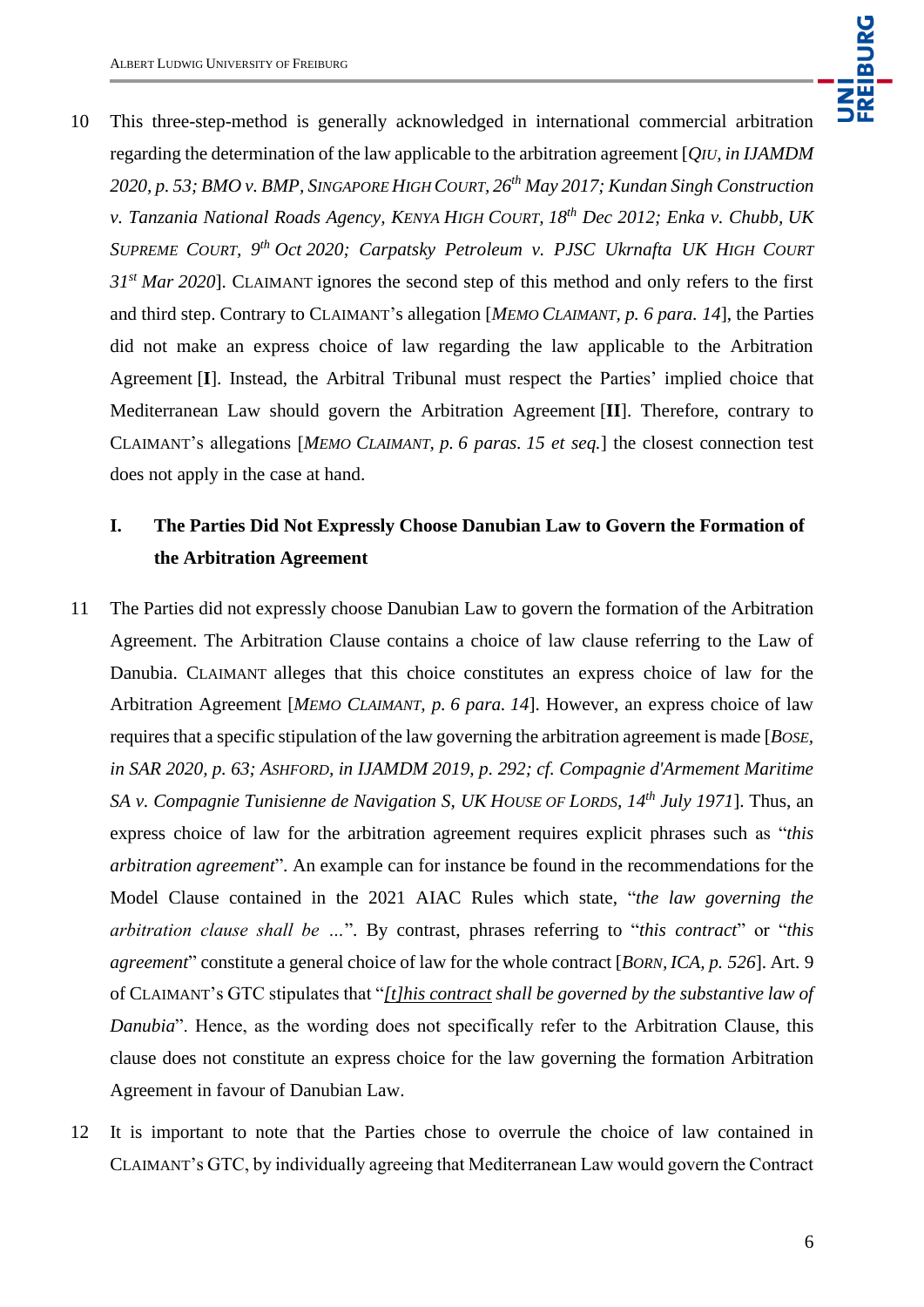UNI<br>Freiburg

[NOA, p. 5 para. 7; EXHIBIT C1, p. 10 para. 13; EXHIBIT C2, p. 12 para. 5; EXHIBIT C4 p. 17 *para. 2; EXHIBIT C5, p. 18 para. 2; RNOA, p. 26 para. 10*]. Thus, the choice of law in Art. 9 of CLAIMANT's GTC does not apply in the case at hand.

# **II. The Parties Impliedly Chose Mediterranean Law to Govern the Arbitration Agreement**

- 13 The individual agreement of the Parties that Mediterranean Law would govern the Contract extends to the Arbitration Agreement. CLAIMANT argues that the Arbitral Tribunal should disregard the Parties' implied intent regarding the law applicable to the Arbitration Agreement [*MEMO CLAIMANT, p. 6 para. 16*]. However, as party autonomy is a central principle in international arbitration the Arbitral Tribunal has to acknowledge any implied choice made by the Parties [*Enka v. Chubb, UK SUPREME COURT, 9th Oct 2020; Sulamérica v. Enesa, UK COURT OF APPEAL, 16th May 2012; Kabab-Ji SAL v. Kout Food Group, UK SUPREME COURT, 27th Oct 2021; QIU, in IJAMDM 2020, p. 62*].
- 14 CLAIMANT refers to Art. V(1)(a) of the New York Arbitration Convention on the Recognition and Enforcement of Foreign Arbitral Awards (hereafter: NYC) to justify the application of the law of the Seat of Arbitration to the Arbitration Agreement as default rule [*MEMO CLAIMANT, p. 6 para. 16*]. However, Art. V (1)(a) NYC, which is the relevant conflict-of-law provision a court would apply at the stage of enforcement [*WILSKE/FOX, in Wolff NYC, Art. 5 para. 113*], supports that one must first regard the implied choice of the parties when determining the law applicable to the arbitration agreement. Art.  $V(1)(a) NYC$  states that only if the parties fail to make "*any indication*" to the law applicable to the arbitration agreement, the law of the seat applies by default. Hence, both an arbitral tribunal and a court would consider an implied choice for the law applicable to the arbitration agreement before applying the law of the seat.
- 15 In general, when identifying the implied will of the parties regarding the law applicable to the arbitration agreement, both scholars and courts will have a closer look at whether the parties expressly chose the law governing the underlying contract and the choice of the seat of arbitration [*Enka v. Chubb, UK SUPREME COURT, 9 th Oct 2020; FirstLink Investments v GT Payment, SINGAPORE HIGH COURT, 19th June 2014; GLICK/VENKATESAN, in FS-Pryles 2016, p. 133; CHARLES, in IJAMDM 2014, p. 56; ASHFORD, in IJAMDM 2019, p. 280; PLAVEC, in UVLA 2020, p. 97*].
- 16 An analysis of the choice of law for the contract reveals that the Parties intended Mediterranean Law to also apply to the Arbitration Agreement [**1**]. By contrast, in the case at hand the choice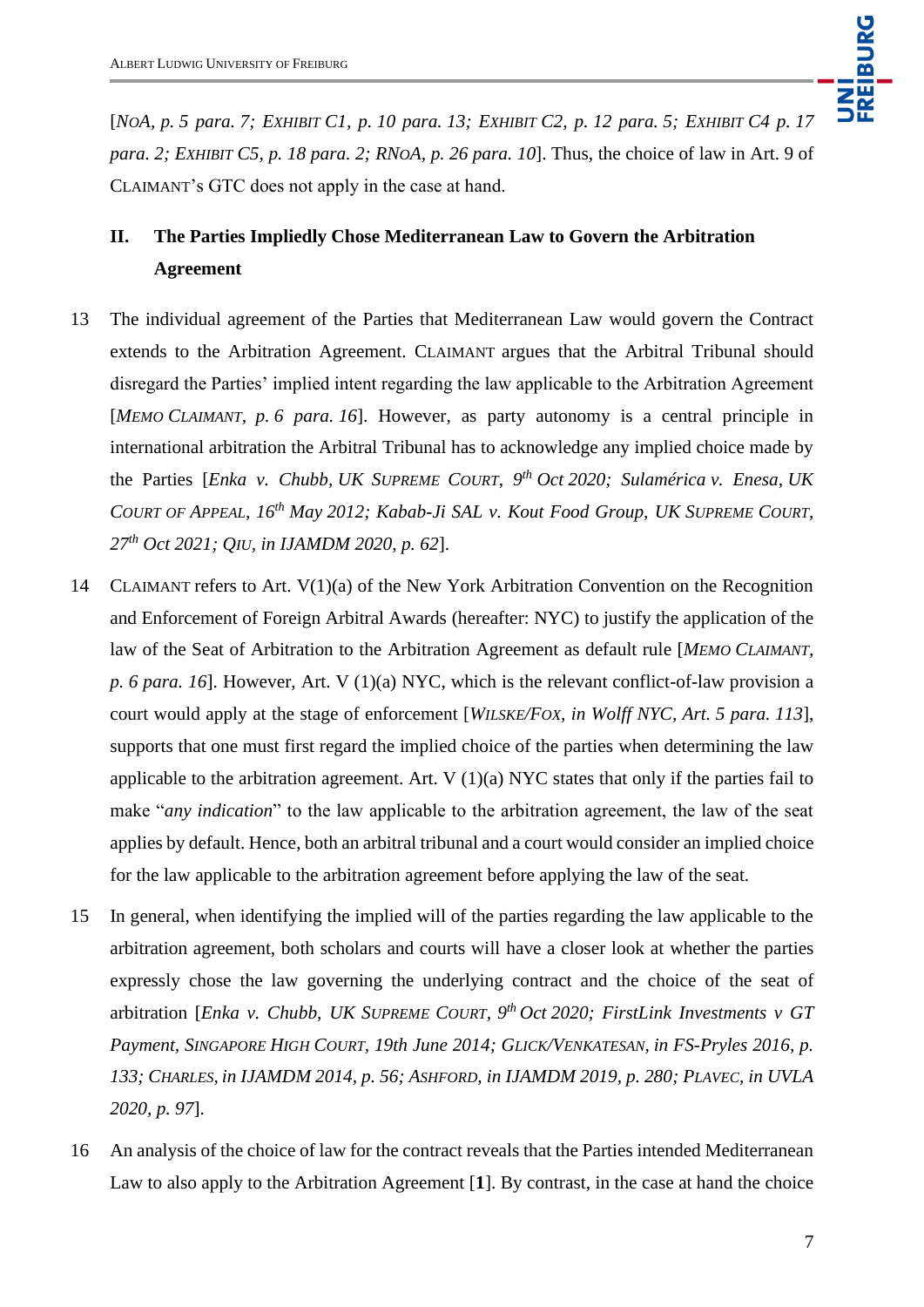UNI<br>Freiburg

of the Seat of Arbitration does not contain any indication of the Parties' will to the law applicable to the formation of the Arbitration Agreement [**2**].

# **1. The Parties' Choice of Law in Favour of Mediterranean Law for the Contract Extends to the Arbitration Agreement**

- 17 The Parties' choice of law that Mediterranean Law would govern the contract also applies to the Arbitration Agreement. It is well established in international arbitration that the implied choice of law for the arbitration agreement will in many cases be found in the choice of law for the main contract [*BCY v. BCZ, SINGAPORE HIGH COURT, 9th Nov 2016; Arsanovia v. Cruz City 1 Mauritius Holdings, UK HIGH COURT, 20th Dec 2012; Habas Sinai v. VSC Steel, UK HIGH COURT, 19th Dec 2013; DICEY/MORRIS/COLLINS, para. 16–017; BOSE, in SAR 2020, p. 58; M/S. Indtel Technical Services v. W.S. Atkins Plc, INDIAN SUPREME COURT, 25th Aug 2008; Nat'l Thermal Power v. Singer, INDIAN SUPREME COURT, 7 th May 1992; ICC No. 3572; ICC No 6379; ICC No 6850; ICC No 6840; GERECHTSHOF'S GRAVENHAGE, 4 th Aug 1993; BGH, 12th Feb 1976; OLG MÜNCHEN, 7th Apr 1989*]. This is in line with the fundamental decisions made by courts in the past few years. In *Sulamérica* the Court decided that "*in the absence of any indication to the contrary, the parties intended the whole of their relationship to be governed by the same system of law*" [*Sulamérica v. Enesa, UK COURT OF APPEAL, 16th May 2012*]*,* e.g. the law of the underlying contract. This assumption has recently been reinforced in the cases *Enka v. Chubb* in 2020 [*Enka v. Chubb, UK SUPREME COURT, 9 th Oct 2020*] and *Kabab-Ji SAL v. Kout Food Group* in 2021 [*Kabab-Ji SAL v. Kout Food Group, UK SUPREME COURT, 27th Oct 2021*]. Thus, the general assumption is that where the parties made an express choice of law for the main contract, they intend the arbitration agreement to be governed by the same law.
- 18 This assumption does not contradict the doctrine of separability. The doctrine of separability as a concept of legal theory demands that the law applicable to the contract and the law applicable to arbitration agreement must be determined separately [*RUKHANA/BACHA, IJAL 2021, p. 123; OGH, 15th May 2019; BORN, in ICA, p. 498, KUPARADZE, in JSS 2015, p. 71; ICC No. 20686/RD; CZERNICH, in SchiedsVZ 2015, pp. 182, 184; PLAVEC, in UVLR 2020, p. 101; NAZZINI, in ICLQ 2016, p. 684; CZERNICH, in AYIA 2015, p. 79; LIEBSCHER/OBERHAMMER/RECHBERGER, p. 52 para. 21*]. However, as legal theory and commercial reality can fall apart, the Arbitral Tribunal should not uphold legal theory where this would disregard the actual intent of the Parties. Therefore, when determining the Parties'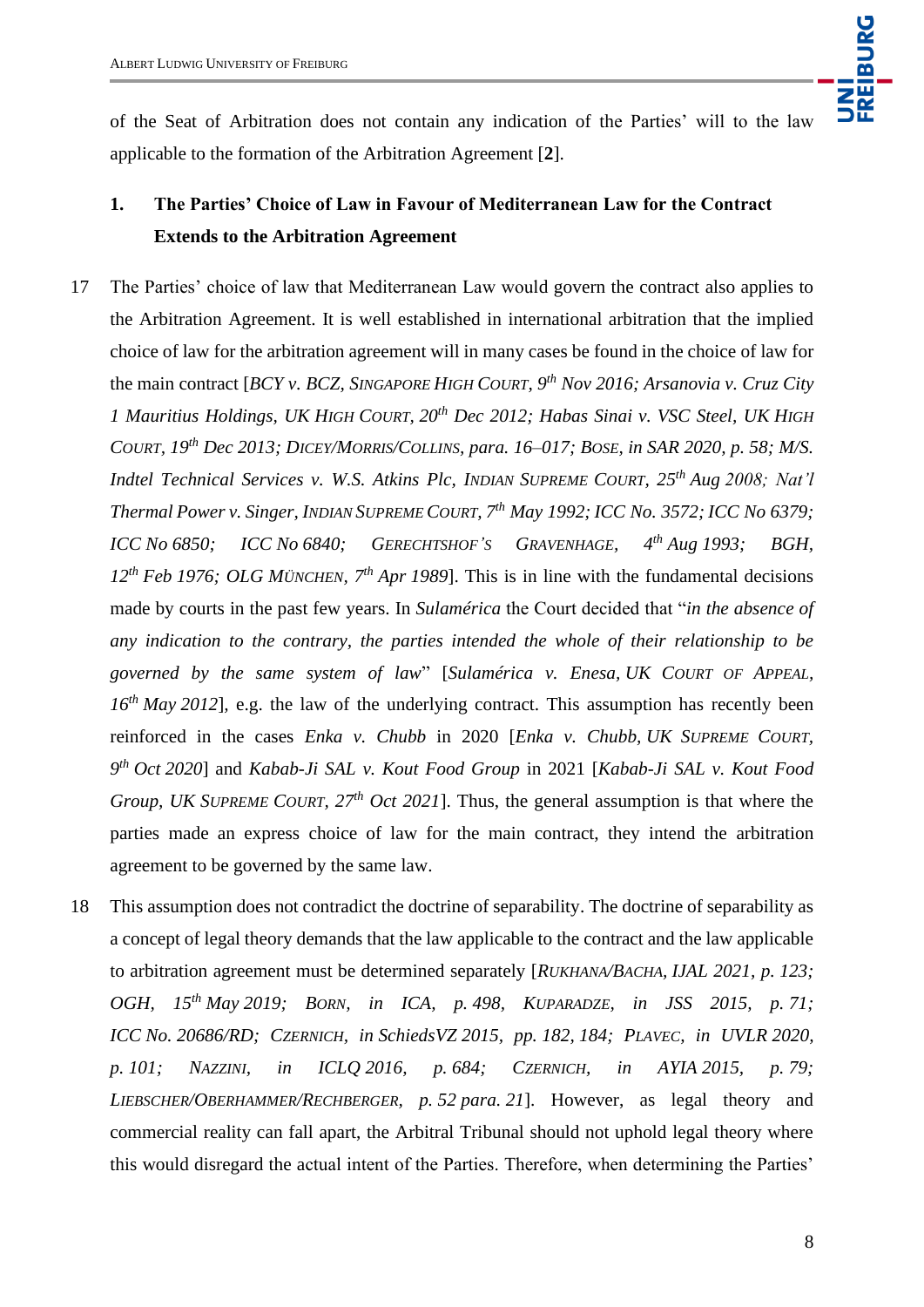intent regarding the law applicable to the arbitration agreement, it is crucial to consider that in commercial reality the parties themselves are regularly not aware of the doctrine of separability. Under this premise it poses no contradiction to the doctrine of separability to consider the law applicable to the contract when determining the law applicable to the arbitration agreement.

- 19 In the case at hand, the potential issues regarding the Arbitration Clause were discussed several times during the negotiations for the potential contract [*EXHIBIT C1, p. 10 para. 11; EXHIBIT C2, p. 12 paras. 6 et seq.; EXHIBIT C5, p. 18 para. 5; RNOA, p. 27 para. 12*]. Hence, the Parties knew that certain aspects in arbitration need regulation exceeding the determinations for the Contract. However, the idea that a separate law could be chosen for the Arbitration Agreement was never even considered. By contrast, the Parties extensively discussed and defined the law applicable to the Contract [*NOA, p. 5 para. 7; EXHIBIT C1, p. 10 para. 13; EXHIBIT C2, p. 12 para. 5; EXHIBIT C4, p. 17 para. 2; EXHIBIT C5, p. 18 para. 2; RNOA, p. 26 para. 10*]. This displays that the Parties did not assume that the law applicable to the Arbitration Clause was a separate matter.
- 20 Further, the structure of CLAIMANT's Arbitration Clause reveals that CLAIMANT itself was not aware of the doctrine of separability when it drafted the Clause. If the choice of law clause for the underlying contract is contained in the arbitration clause itself, the parties intend the whole contract to be governed by this law including the arbitration agreement [*PARISH, in IJAMDM 2010, p. 667*]. CLAIMANT's Arbitration Clause contained a choice of law clause for the Contract [*see Issue 1, p. 6 para. 11*], but no explicit regulation for the law applicable to the formation of the Arbitration Clause itself. Thus, placing the choice of law clause in the Arbitration Clause without making an explicit choice for the Arbitration Clause itself reveals that CLAIMANT was not aware of the doctrine of separability when drafting the clause.
- 21 In conclusion, the Parties did not assume that the law applicable to the Arbitration Clause was a separate matter. Instead, they regarded the Arbitration Clause as just one of many clauses of the Contract. Thus, it follows from the general assumption that by choosing the law applicable to the Contract, the parties impliedly intended to also apply Mediterranean Law to the formation of the Arbitration Agreement.

# **2. The Choice of the Seat of Arbitration Does Not Provide Any Indication to the Parties' Intention Regarding the Law Applicable to the Arbitration Agreement**

22 By contrast, the choice of the Seat of Arbitration provides no indication for the intention of the Parties regarding the law applicable to the Arbitration Agreement. If the parties place the seat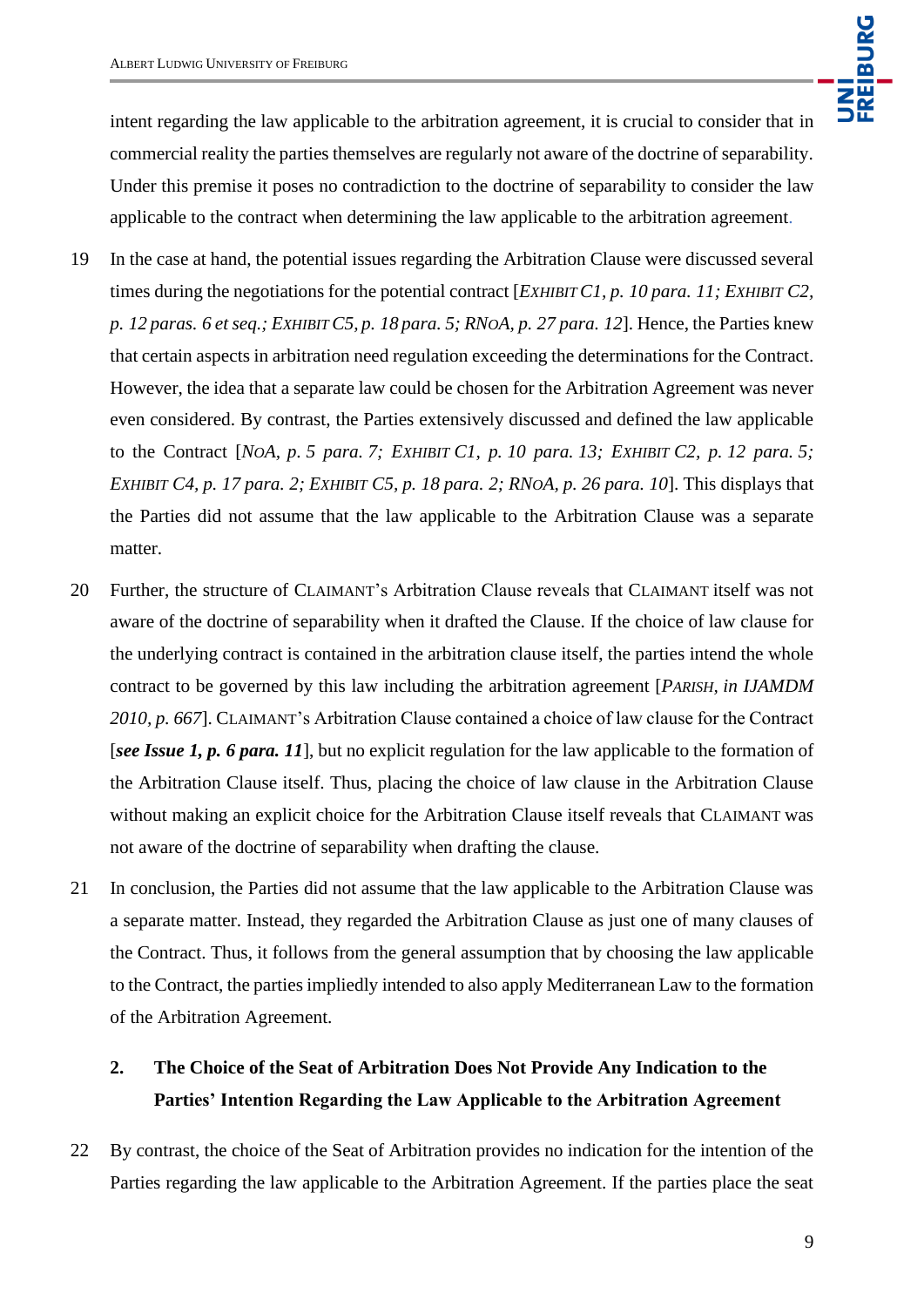of arbitration in a different country from the country of the law applicable to the main contract, the law of the seat itself does not supersede the law of the main contract [*Kabab-JI SAL v. Kout Food Group, UK SUPREME COURT, 27th Oct 2021; FOUCHARD/GAILLARD/GOLDMAN, p. 788*]. This is only the case if there are circumstances that demonstrate that the seat of arbitration was supposed to constitute an implied choice for the applicable law to the arbitration agreement [*ibid*.]. In any case, an implied choice can only be derived from the seat of arbitration, if the seat was chosen by both parties [*cf. STÜRNER/WENDELSTEIN, in IPrax 2014, p. 479*].

- 23 The Seat of Arbitration is stipulated in the Arbitration Clause. As the Arbitration Clause is part of CLAIMANT's GTC, the Seat was not negotiated by the Parties, but was instead dictated by CLAIMANT. Hence, one should not refer to it as the mutual intention of the Parties regarding the applicable law to the Arbitration Agreement but rather as a unilateral provision on the venue of the arbitration proceedings. Further, it is undisputed that the Arbitration Clause was never sent to RESPONDENT [*RNOA, p. 27 para. 13*]. Therefore, no intent for the Parties' choice of law for the Arbitration Agreement can be derived from the choice of the Seat of Arbitration.
- 24 CLAIMANT argues that the seat of arbitration indicates the law applicable to the Arbitration Agreement as the seat is usually chosen as a neutral forum [*MEMO CLAIMANT, p. 7 para. 28; MEMO CLAIMANT, p. 5 et seq., para. 13*]. By the submission to arbitration, parties ensure that their dispute is decided by a neutral forum, the arbitral tribunal. However, a law by its own nature is meant to be neutral. There is no indication that Danubian Law would be more neutral than the Law of Mediterraneo. In fact, the Law of Mediterraneo was mutually agreed upon by both Parties [*NOA, p. 5 para. 7; EXHIBIT C1, p. 10 para. 13; EXHIBIT C2, p. 12 para. 5; EXHIBIT C4, p. 17 para. 2; EXHIBIT C5, p. 18 para. 2*]. Further, CLAIMANT itself proposed the application of Mediterranean Law deviating to the choice of law clause in its GTC [*EXHIBIT C1, p. 10, para. 13; EXHIBIT C2, p. 12, para. 5*]. Thus, the fact that the Parties wanted a neutral forum has no implication to which law should apply to the Arbitration Agreement.
- 25 In conclusion, the Parties neither expressly nor impliedly chose Danubian Law as law applicable to the formation of the Arbitration Agreement. To the contrary, the circumstances and the intentions of the Parties demonstrate that they wanted Mediterranean Law to also apply to formation of the Arbitration Agreement. Therefore, the formation of the Arbitration Agreement is governed by the Law of Mediterraneo.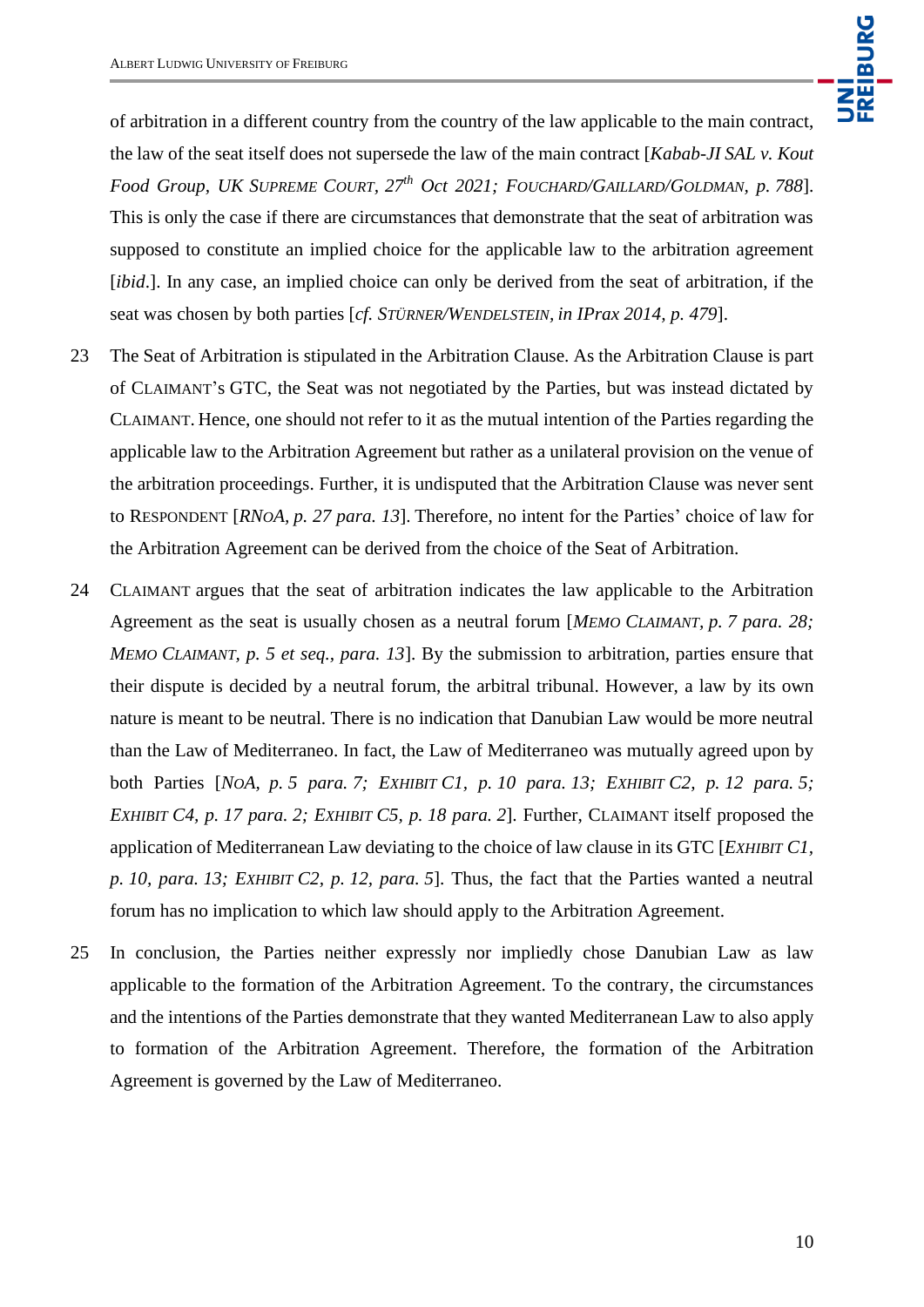

# **B. The Arbitration Agreement Was Not Validly Concluded Under the Law of Mediterraneo**

26 Under Mediterranean Law, the Arbitration Agreement was not validly concluded. In Mediterraneo, there are two legal sources which could be applied to the Arbitration Agreement: Mediterranean General Contract Law, which is a verbatim adoption of the UNIDROIT Principles of International Commercial Contracts (hereafter: UNIDROIT Principles) [*PO NO. 1, p. 47 III 3 bullet point 2*] and, as Mediterraneo is a contracting state, the CISG [*PO NO. 1, p. 46 III 3 bullet point 1*]. CLAIMANT argues that if Mediterranean Law governs the Arbitration Agreement, the UNIDROIT Principles must apply [*NOA, p. 7 para. 17*]. Further, CLAIMANT states that regardless of whether the UNIDROIT Principles or the CISG apply, the Arbitration Agreement was validly concluded [*NOA, p. 7 para. 17*]. However, not the UNIDROIT Principles but the CISG applies to the Arbitration Agreement [**I**]. Under the CISG the Arbitration Agreement was not validly concluded [**II]**. Even if the UNIDROIT Principles governed the Arbitration Agreement, it would still not have been validly concluded [**III**].

#### **I. The CISG Is Applicable to the Conclusion of the Arbitration Agreement**

27 The CISG is applicable to the formation of the Arbitration Agreement. This is the case as the Arbitration Agreement falls within the scope of application defined by the CISG [**1**]. Even if the scope does not extend to the Arbitration Agreement, the CISG would nevertheless be applicable as the Parties chose the CISG to apply to the Arbitration Agreement [**2**].

#### **1. The Scope of Application of the CISG Extends to Arbitration Agreements**

28 Contrary to CLAIMANT's assessment [*MEMO CLAIMANT, p. 8 para. 32*] the scope of the CISG is not limited to sales contracts, but also extends to arbitration agreements. It has been argued that the CISG is not applicable to arbitration agreements due to the doctrine of separability [*KRÖLL, in JLC 2005, p. 45*]. According to the doctrine of separability the law for the main contract and the law governing the arbitration agreement have to be determined separately [*Sonatrach Petroleum v. Ferrell International, UK HIGH COURT, 4 th Oct 2001*]. However, the doctrine does not require that the laws have to differ [*SCHROETER, in Schlechtriem/Schwenzer, Pre. Artt. 14- 24 para. 53*]. In fact, the majority of courts and scholars have held that the CISG is applicable to govern both the conclusion of an arbitration agreement and the underlying contract [*BGH, 26th Nov 2020*; *MAGNUS, in Staudinger Pre. Artt. 14 et seq. para. 8*; *Chateau de Charmes Wines v. Sabaté USA, U.S. COURT OF APPEALS (9TH CIRCUIT), 5th May 2003; PILTZ, in NJW 2007,*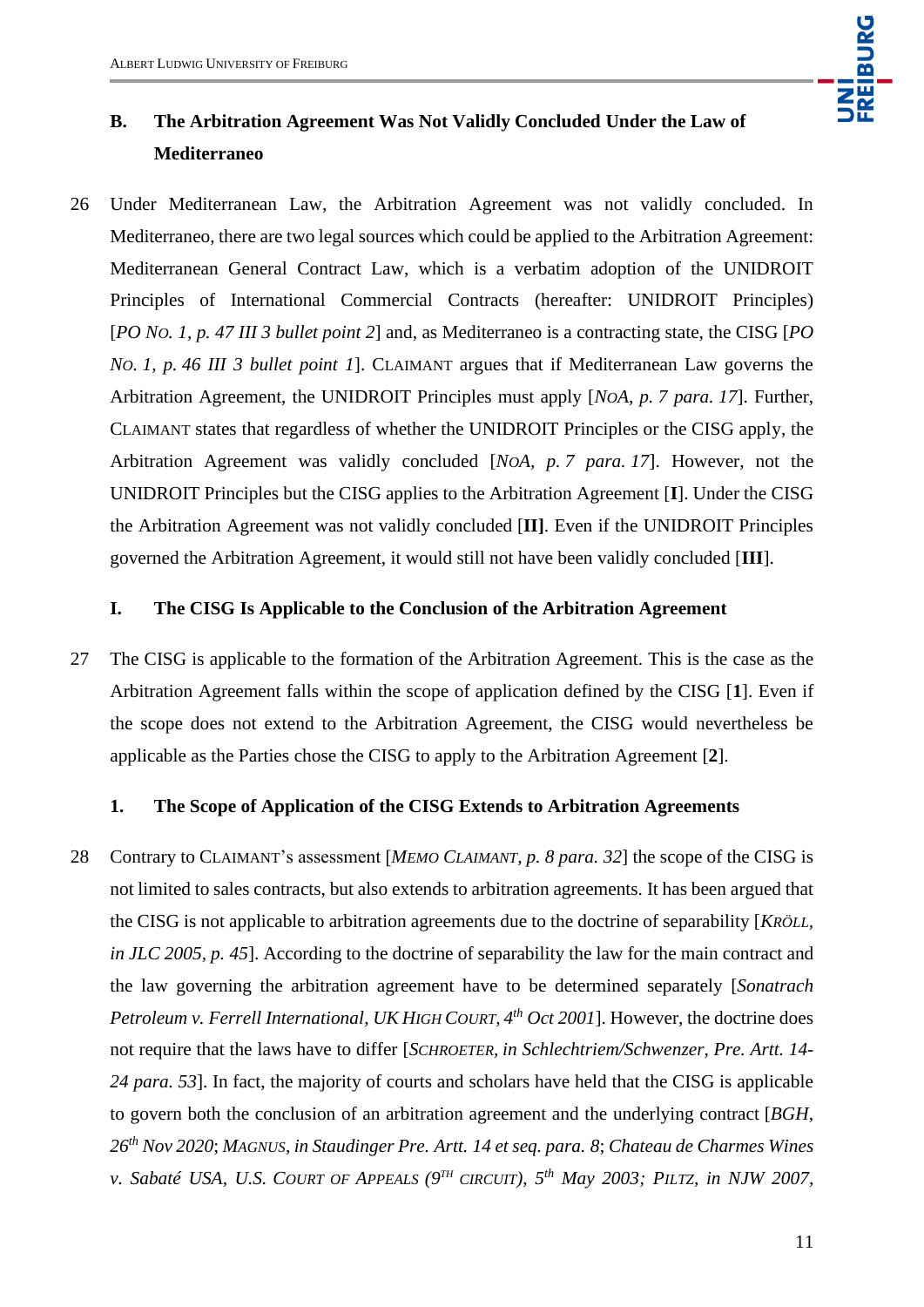*p. 2160; Filanto v. Chilewich, U.S. DISTRICT COURT FOR THE SOUTHERN DISTRICT OF NEW YORK, 14th Apr 1992; SCHMIDT-AHRENDTS, in BLR 2011, p. 217; BRUNNER/MURMANN/STUCKI, in Brunner/Gottlieb, p. 63 para. 36; SCHWENZER/BEIMEL, in IWRZ 2021, p. 56*].

29 In any case, it is widely acknowledged that the CISG autonomously decides whether a matter is covered by its scope [*MANKOWSKI, in MüKo HGB, Art. 4 para. 1; SCHWENZER/TEBEL, in ASA Bulletin 2013, p. 747; ZELLER, in NJCL 2004, p. 7; FILLERS, in EBLR 2019, p. 679*]. Thus, when determining the scope of the CISG only the internal reasoning of the CISG should be taken into consideration [*ibid.*]. References to principles outside of the CISG, such as the doctrine of separability, are of no help when identifying the scope of application of the CISG [*FILLERS, in EBLR 2019, p. 679*]. Instead, it is only for the CISG itself to decide what clauses fall within its scope. An interpretation of the Art. 81 (1) CISG [**a**] and Art. 19 (3) CISG [**b**] shows that the CISG governs the formation of the Arbitration Agreement. Further, the procedural nature of the Arbitration Agreement does not preclude the applicability of the CISG to the formation of the Arbitration Agreement [**c**]. Last, the Parties did not exclude the applicability of the CISG [**d**].

# **a) Art. 81 (1) CISG Indicates That the Formation of the Arbitration Agreement Is Governed by the CISG**

30 An analysis of Art. 81 (1) CISG reveals that the formation of the Arbitration Agreement is governed by the CISG. The second sentence of Art. 81 (1) CISG states that avoidance of the contract of sale does not affect any provision of the contract for the settlement of disputes, i.e. arbitration agreements. Under the premise that the CISG applies to both the sales contract and the arbitration agreement, Art. 81 (1) CISG ensures that the validity of the arbitration agreement is determined separately under the CISG. By contrast, if the validity of the arbitration agreement were to be governed by domestic law, the invalidity of the contract under the CISG would not affect the arbitration agreement in any case. Thus, Art. 81 (1) CISG would merely be an unnecessary clarification [*SCHLECHTRIEM/SCHROETER, p. 99 para. 208; WINSHIP, in FS-Neumayer 1997, p. 234; SCHROETER, § 6 para. 37*; *FILLERS, in EBLR 2019, p. 683*]. Hence, Art. 81 (1) CISG suggests that the CISG applies to the formation of the Arbitration Agreement.

## **b) Art. 19 (3) CISG Reveals That the Scope of the CISG Applies to the Arbitration Agreement**

31 Further, Art. 19 (3) CISG supports the application of the CISG to the formation of the Arbitration Agreement. Pursuant to Art. 19 (3) CISG additional or different terms relating,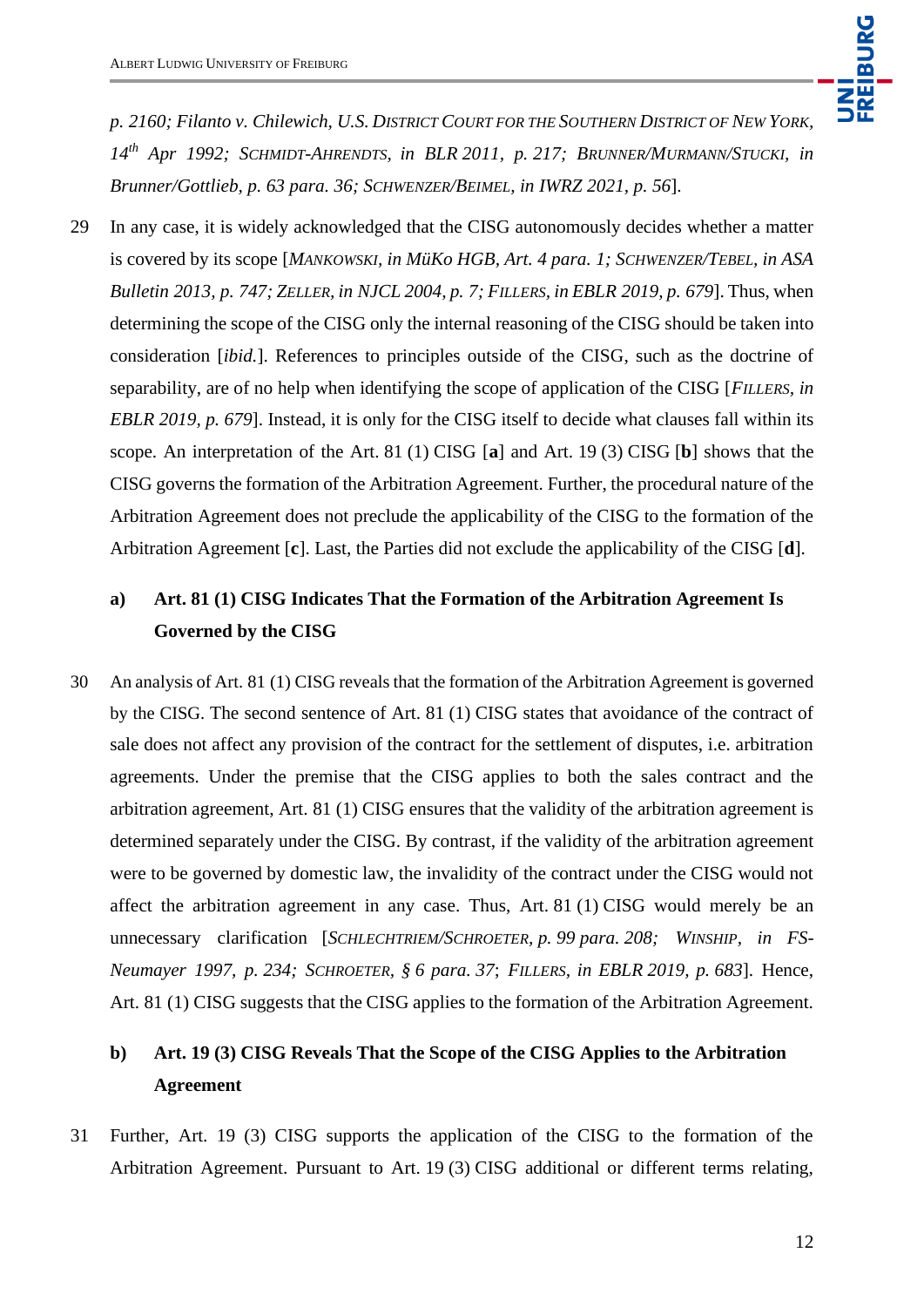among other things, to the price, payment, quality and quantity of the goods, place and time of delivery, extent of one party's liability to the other or the settlement of disputes are considered to alter the terms of the offer materially. The wording "*among others*" implies that Art. 19 (3) CISG is not limited to additions or alterations that only fall within the scope of the CISG [*FILLERS, in EBLR 2019, p. 681*]. However, all of the terms mentioned in Art. 19 (3) CISG except for the settlement of disputes are explicitly regulated by the CISG. This indicates that as the settlement of disputes is mentioned in this context, the CISG intends to also apply to the formation of the arbitration agreement. Therefore, the mentioning of the settlement of disputes in Art. 19 (3) CISG reveals that the formation of the Arbitration Agreement falls within the scope of the CISG.

## **c) The Procedural Nature of the Arbitration Agreement Does Not Preclude the Applicability of the CISG to the Formation of the Arbitration Agreement**

32 Further, the procedural nature of the Arbitration Agreement does not preclude the applicability of the CISG to its formation. CLAIMANT might have argued that arbitration agreements are of a procedural nature, while the CISG is concerned with substantive matters [*KRÖLL, in JLC 2005, pp. 42 et seq.*]*.* RESPONDENT does not deny that concerning its procedural nature the specific provisions regarding arbitration have to be considered [*SCHWENZER/TEBEL, in ASA Bulletin 2013, p. 747*]. Nevertheless, even though arbitration agreements are often regarded to be of a procedural nature [*KRÖLL, in JLC 2005, pp. 42 et seq.*], the formation of the agreement itself is a question of substantive law as the provisions concerning the procedural elements of arbitration agreements do not contain mechanisms on contract formation [VISCHER/HUBER/OSER, p. 619 para. 1354; FOGT, in ARIA 2015, p. 381; JANSSEN/SPILKER, in *RabelsZ 2013, p. 153; BGH, 3rd May 2011; SCHWENZER/TEBEL, in ASA Bulletin 2013, p. 747; VOROBEY, in JLC 2012, p. 138*]. Thus, the procedural nature of the Arbitration Agreement does not preclude the applicability of the CISG to its formation.

## **d) The Parties Did Not Exclude the Application of the CISG to the Formation of the Arbitration Agreement**

33 Finally, contrary to CLAIMANT's allegation [*MEMO CLAIMANT, p. 8 para. 34*], the Parties did not exclude the applicability of the CISG to the Arbitration Agreement. In accordance with Art. 6 CISG, parties may either explicitly or impliedly exclude the application of the CISG [*OGH, 2nd Apr 2009; FERRARI, in Schlechtriem/Schwenzer, Art. 6 paras. 15 et seq.*].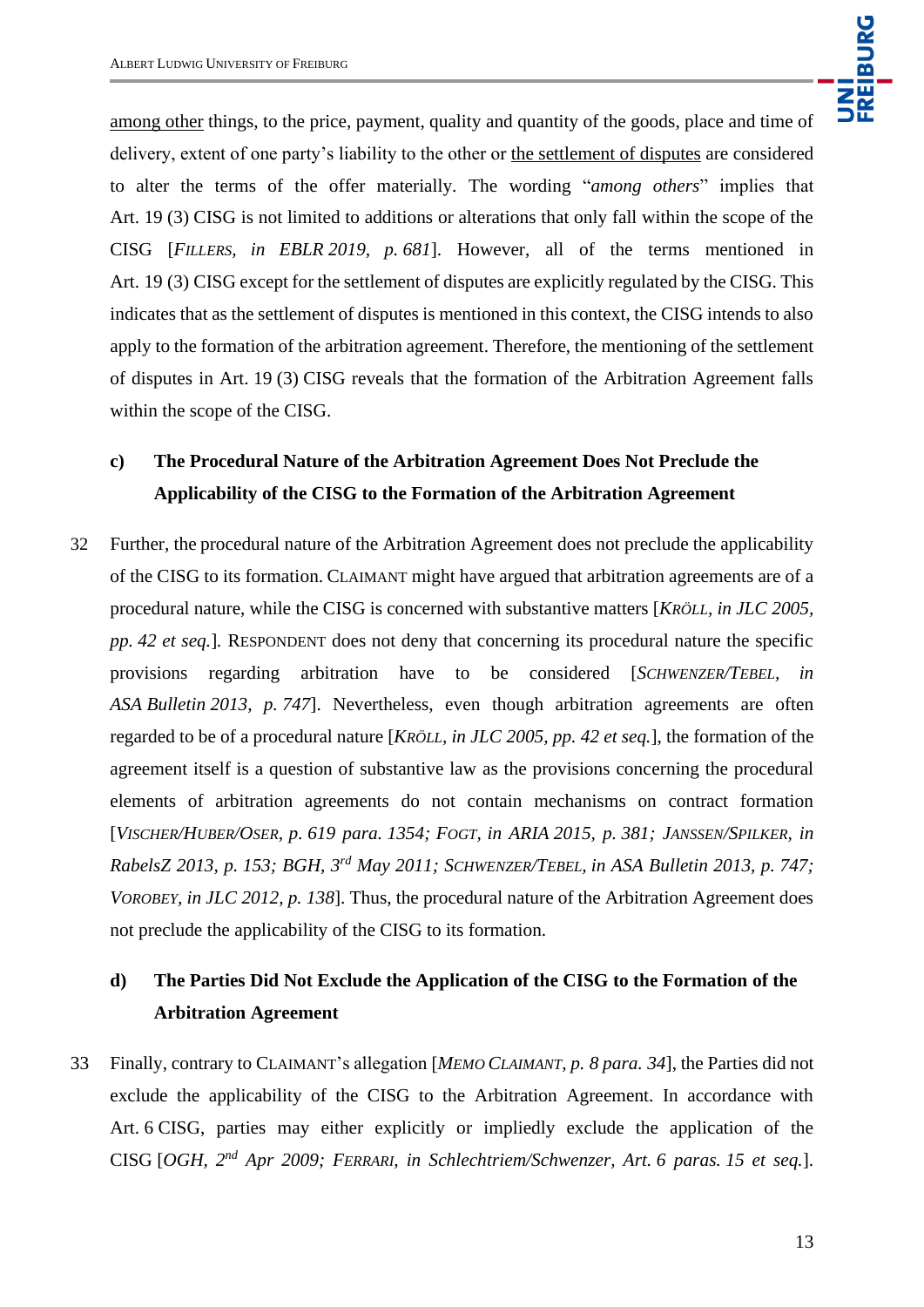

When parties choose the law of a non-contracting state of the CISG, the CISG is excluded impliedly [*FERRARI, in Schlechtriem/Schwenzer, Art. 6 para. 20*]. However, opposite to CLAIMANT's assumption [*MEMO CLAIMANT, p. 8 para. 34*], the Parties agreed that the Contract is not governed by the substantive Law of Danubia, which is a non-contracting state of the CISG, but by Mediterranean Law. Further, contrary to the common usage in the palm oil industry, CLAIMANT's contract template does not explicitly exclude the application of the CISG [*PO NO. 2, p. 49 para. 11*]. Hence, the Parties did not exclude the applicability of the CISG to the formation of the Arbitration Agreement.

# **2. Even if the CISG Does Not Apply by Its Own Scope, the CISG Governs the Arbitration Agreement Due to the Choice of the Parties**

- 34 As the Parties submitted the formation of the Arbitration Agreement to the CISG, the Convention applies regardless of its own scope. As set out in Rule 13.5. (a) of the AIAC Rules, the parties are free to choose the law governing the arbitration agreement. Due to the nonexhaustive scope of the CISG, the fundamental principle of party autonomy allows parties to extend the application of the CISG [*ICC No. 11849; TRIBUNALE DI PADOVA, 11th Jan 2005; XIAMEN INTERMEDIATES PEOPLE'S COURT, 5th Sep 1994; SCHLECHTRIEM, in VUWLR 2005, pp. 784 et seq.; MANKOWSKI, in MüKo HGB, Art. 6 paras. 16 et seq.; MAGNUS, in JLC 2019, p. 378; AGARWAL, in IERJ 2020, p. 37*]. Whether the parties chose a law is to be decided by applying the law that would govern the agreement if it were valid [*Kabab-Ji SAL v. Kout Food Group, UK SUPREME COURT, 27th Oct 2021*]. Therefore, the question whether the Parties agreed on the applicability of the CISG to the formation of the Arbitration Agreement has to be determined by applying the provision of the CISG itself. Pursuant to Art. 8 (2) CISG, statements made by and other conduct of a party are to be interpreted according to the understanding that a reasonable person of the same kind as the other party would have had in the same circumstances. The conduct of the Parties while negotiating the Contract shows that they wanted the CISG to apply to the Arbitration Agreement:
- 35 The Parties chose the CISG to govern all clauses of the Contract including the Arbitration Agreement. When Parties choose the law of a contracting state of the CISG the Convention is applicable prior to domestic law [*MKAC No. 54/1999; KOCH, in IHR 2015, p. 53; CCICA No. 21/2014; JOHNSON, in BuLR 2011, p. 285; SUPREME COURT OF POLAND, 25thJune 2015*]. It can be expected of Parties engaged in the field of international sales transactions to know about the applicability of the CISG when choosing the law of a contracting state [*FOGT, in ARIA 2015,*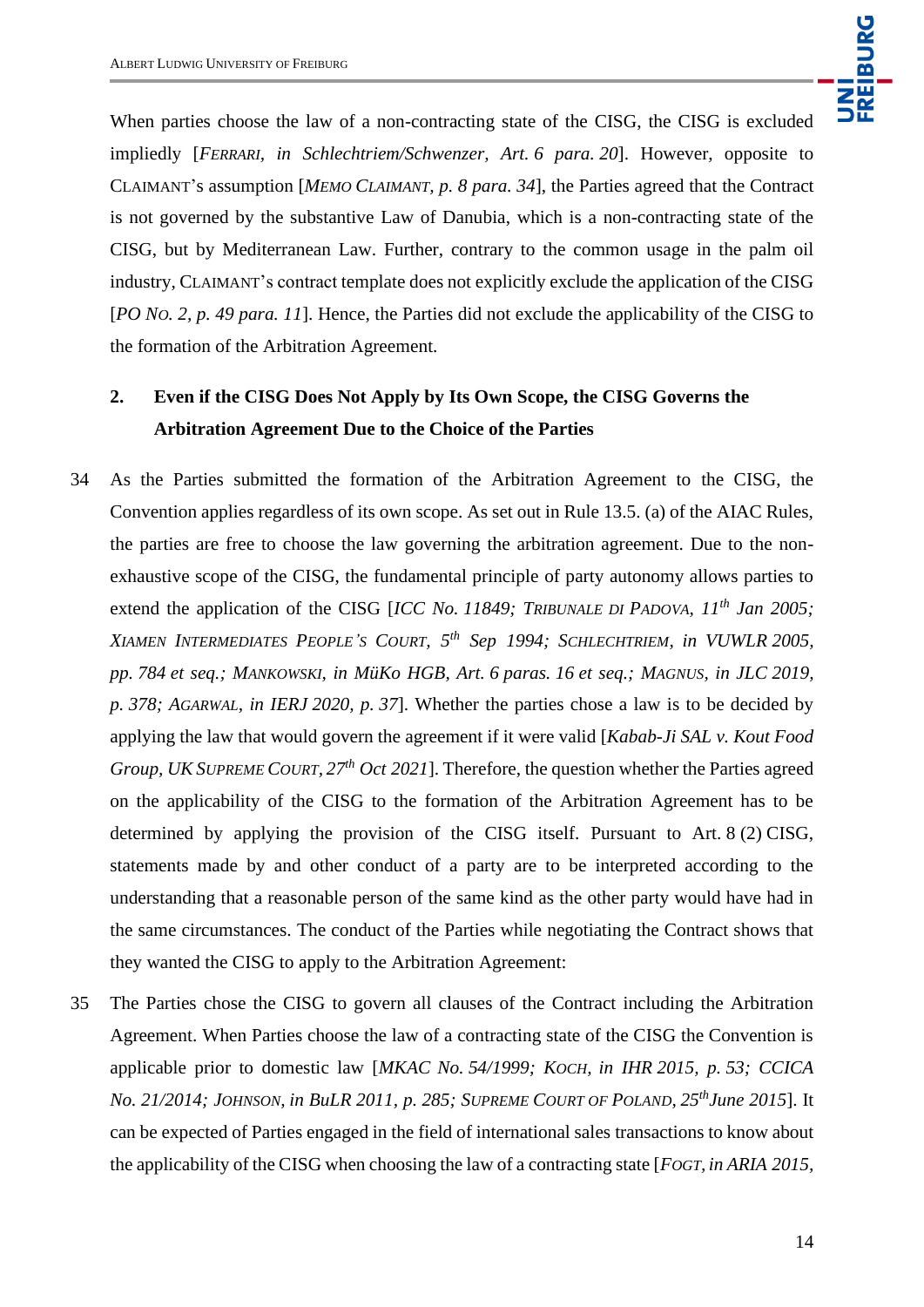*p. 372*]. This choice can be seen as an implied consent to the applicability of the Convention to all the terms in the sales contract including an arbitration agreement [*FOGT, in ARIA 2015, p. 373*]. As a matter of fact, CLAIMANT's counsel assumed that the reference to the Law of Mediterraneo would include the CISG and that thus the CISG would be the applicable law [*PO NO. 2, p. 50 para. 16*]. During the contractual negotiations the Parties regarded the Arbitration Clause as part of the potential Contract [*see Issue 1, p. 9 paras. 19 et seqq***.**]. Consequently, when the Parties chose Mediterranean Law, they intended the CISG to apply to all clauses of the Contract, in particular also the Arbitration Clause.

### **II. Under the CISG the Arbitration Agreement Was Not Validly Concluded**

36 As the Arbitration Clause was contained in CLAIMANT's GTC [*EXHIBIT R4, p. 32 (after changes in 2016)*], the valid formation of the Arbitration Agreement depends on the incorporation of the clause as a standard term into the Contract under the CISG. The question of the incorporation of CLAIMANT's GTC will be addressed below [*see Issue 3*]. It will be demonstrated that the Arbitration Clause was not validly incorporated into the Contract. Thus, as the Arbitration Agreement is invalid under the CISG, the Arbitral Tribunal has no jurisdiction to hear this case.

## **III. Even if the Mediterranean General Contract Law Were Applicable to the Arbitration Clause, It Would Still Not Have Been Incorporated**

- 37 Even if the Mediterranean General Contract Law, which is a verbatim adoption of the UNIDROIT Principles, were applicable to the formation of the Arbitration Agreement, the latter would not have been validly concluded. CLAIMANT argues that under these principles the Arbitration Clause would have been validly incorporated [*NOA, p. 7 para. 17*]. In principle, the incorporation of standard terms under the UNIDROIT Principles has the same requirements as under the CISG [*SCHROETER, in Schlechtriem/Schwenzer, Art. 14 para. 120; NAUDÉ, in Vogenauer, Art. 2.1.19 paras. 7 et seq.*]. As will be shown [*see Issue 3*], the requirements for an incorporation of the Arbitration Clause were not fulfilled under the CISG by CLAIMANT.
- 38 Further, CLAIMANT cannot argue that the Arbitration Clause was incorporated by way of written confirmation. In contrast to the CISG, the UNIDROIT Principles expressly provide for the concept of a 'written confirmation' in Art. 2.1.12 UNIDROIT Principles. According to Art. 2.1.12 UNIDROIT Principles, if a writing which is sent within a reasonable time after the conclusion of the contract and which purports to be a confirmation of the contract contains additional [*…*] terms, such terms become part of the contract, unless they materially alter the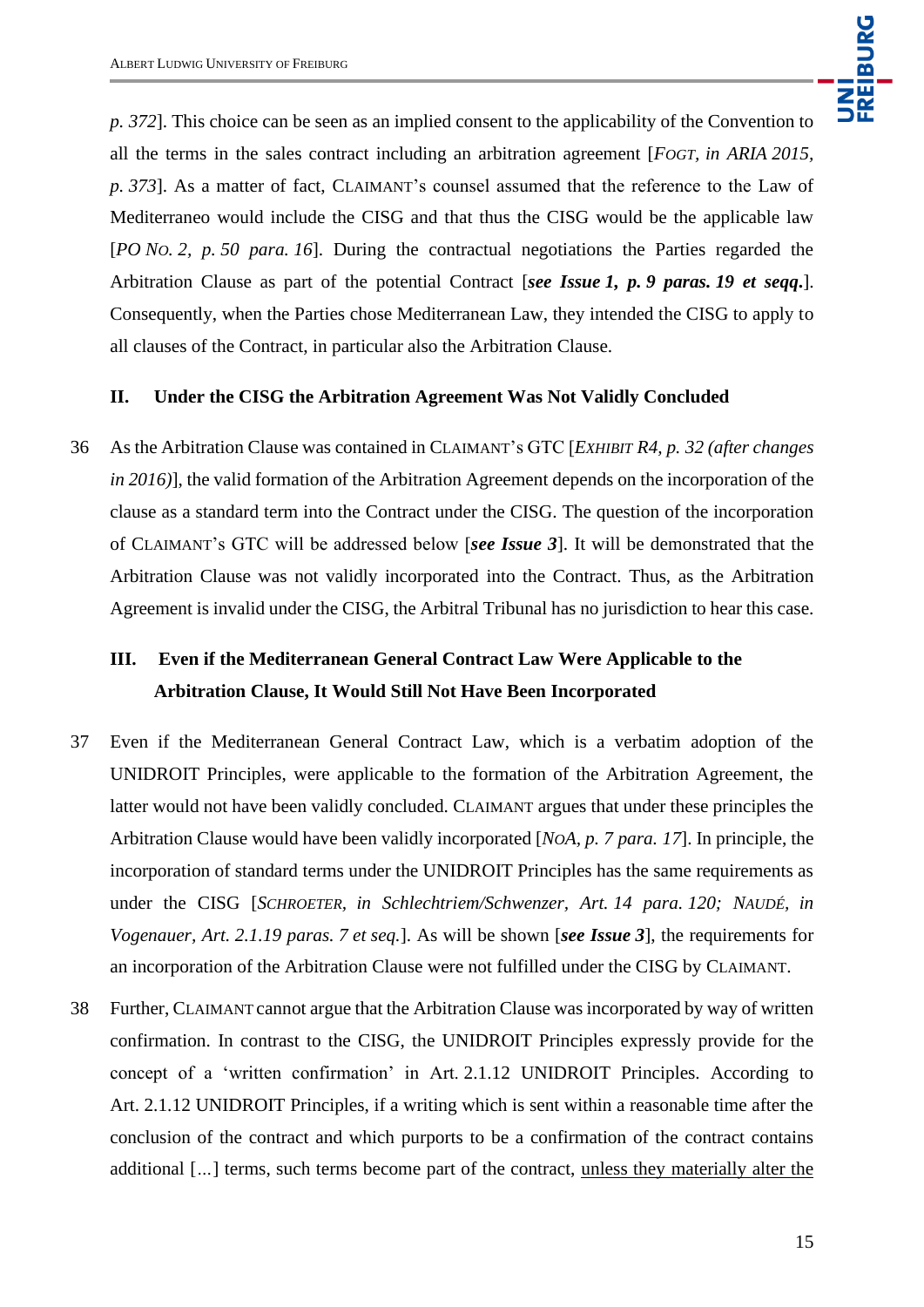contract or the recipient, without undue delay, objects to the discrepancy. As the Parties did not conclude a contract [*see Issue 2*], the Arbitration Clause could not be incorporated by means of 'written confirmation'.

- 39 Even if a contract had been concluded, the Arbitration Clause would not have been incorporated, as its inclusion would constitute a material alteration. Under the UNIDROIT Principles, alterations are material if the offeror could not reasonably expect the offeree to agree to them [*ANDERSON, in Vogenauer, Art. 2.1.11 para. 9*]. The reasonable expectations of the offeror must be determined in accordance with Art. 4.2 (2) UNIDROIT Principles. Pursuant to Art. 4.2 (2) UNIDROIT Principles, statements and other conduct shall be interpreted according to the understanding of a reasonable person of the same kind as the other party.
- 40 Ms Bupati expressed her concerns regarding the arbitration critical atmosphere in Equatoriana to CLAIMANT. In her email, Ms Bupati stated: "*At least, we should select a non-industry related arbitration institution* [*…*]" [*EXHIBIT C2, p. 12 para. 7 emph. add.*]. By the wording "*at least*", it had to be apparent to CLAIMANT that RESPONDENT had further requirements concerning the choice of the arbitration institution. Furthermore, the wording "*we*" indicates that RESPONDENT wanted to be involved in the process of drafting the content of the Arbitration Clause. Hence, CLAIMANT could not reasonably expect that RESPONDENT would agree to the addition of the Post-2016 Arbitration Clause without further discussion. Therefore, the addition of the Arbitration Clause constitutes a material alteration.
- 41 As the incorporation of standard terms under the UNIDROIT Principles has the same requirements as under the CISG, the Arbitration Clause was not incorporated as a standard term. Further, it was not incorporated by means of 'written confirmation', as the Parties did not conclude a contract and the inclusion of the Arbitration Clause would in any case constitute a material alteration. Hence, even if the Tribunal were to apply the UNIDROIT Principles to the incorporation of the Arbitration Clause, no Arbitration Agreement was concluded.
- 42 **Conclusion of the First Issue:** The Parties impliedly chose Mediterranean law to govern the formation of the Arbitration Agreement. Under Mediterranean Law the CISG applies both by its own scope and by will of the Parties. The Arbitration Agreement was not validly concluded under the CISG. Even if the UNIDROIT Principles were to govern the Arbitration Agreement, it would not have been validly concluded. Consequently, the Arbitral Tribunal has no jurisdiction to hear the case, as the Parties did not conclude a valid Arbitration Agreement.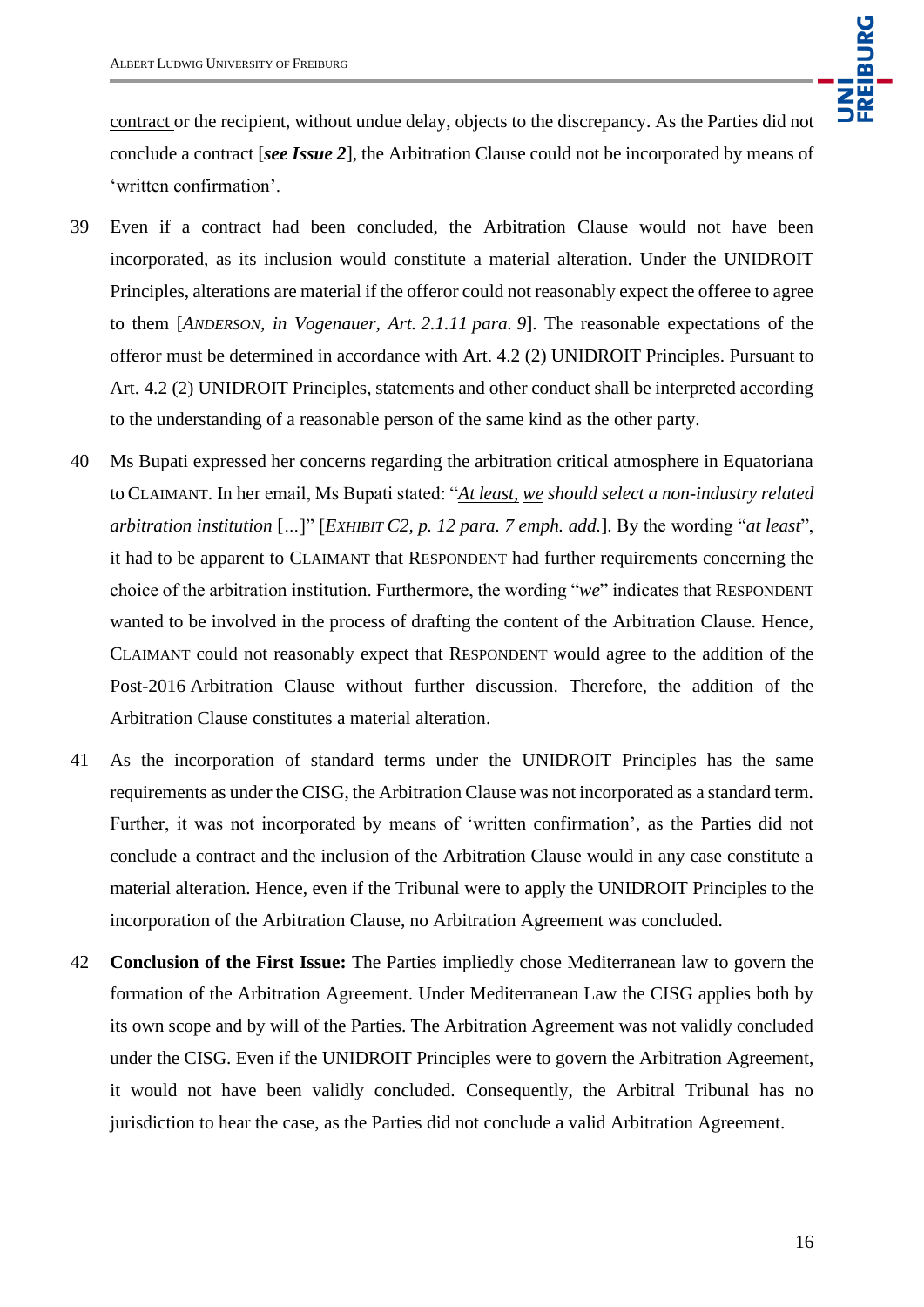

#### **ARGUMENTS ON THE MERITS**

- 43 At the Palm Oil Summit on 28<sup>th</sup> March 2020 in Mediterraneo, CLAIMANT's COO, Mr Chandra approached RESPONDENT's Head of Purchase, Ms Bupati and gave her a quotation for a longterm supply of RSPO-certified palm oil at a favourable price [*NOA, p. 5 paras. 4 et seq.*]. Ms Bupati and Mr Chandra were familiar with each other from previous business relations, where Ms Bupati had concluded numerous contracts with CLAIMANT in her function at Southern Commodities, RESPONDENT's parent company [*EXHIBIT R3, p. 31 para. 2; EXHIBIT C1, p. 9 para. 2*]. At the Palm Oil Summit, Ms Bupati informed Mr Chandra that in contrast to Southern Commodities, RESPONDENT had higher sustainability standards which would have to be met in order for RESPONDENT and CLAIMANT to enter into a contract [*EXHIBIT C1, p. 10 para. 10; RNOA, p. 26 para. 5*].
- 44 As CLAIMANT had just lost a major customer, Mr Chandra seemed eager to secure a long-term contract with RESPONDENT and assured Ms Bupati the possibility of a long-term supply of RSPO-certified palm oil [*NOA, p. 4 paras. 3 et seq.; EXHIBIT R3, p. 31 para. 6*]. In light of the limited supply of RSPO-certified palm oil [*EXHIBIT R3*, *p. 31 para. 5*], Ms Bupati was pleased with this opportunity [*EXHIBIT R3, p. 31 para. 6*]. Nevertheless, Ms Bupati wanted to get approval from RESPONDENT's management before entering into such a long-term commitment for palm oil [*NOA, p. 5 para. 5*].
- 45 However, before making a final decision on whether or not RESPONDENT wanted to enter into a long-term contract, the movie "Saving Lucy" was released in Equatoriana in June 2020 [*EXHIBIT C6, p. 19 para. 1*], which uncovered suppliers of CLAIMANT breaching their sustainability requirements [*EXHIBIT C1, p. 9 para. 5*]. Subsequently, RESPONDENT stopped all negotiations with CLAIMANT. Thus, no contract was concluded between the Parties [**Issue 2**].
- 46 Further, even if a contract between the Parties had been concluded, RESPONDENT would have rightfully terminated the Contract due to a fundamental breach. CLAIMANT alleges that clause 4 of its GTC prevents a termination without further remedial actions [*NOA, p. 7 para. 28*]. However, CLAIMANT's GTC would not have been validly incorporated into the Contract [**Issue 3**].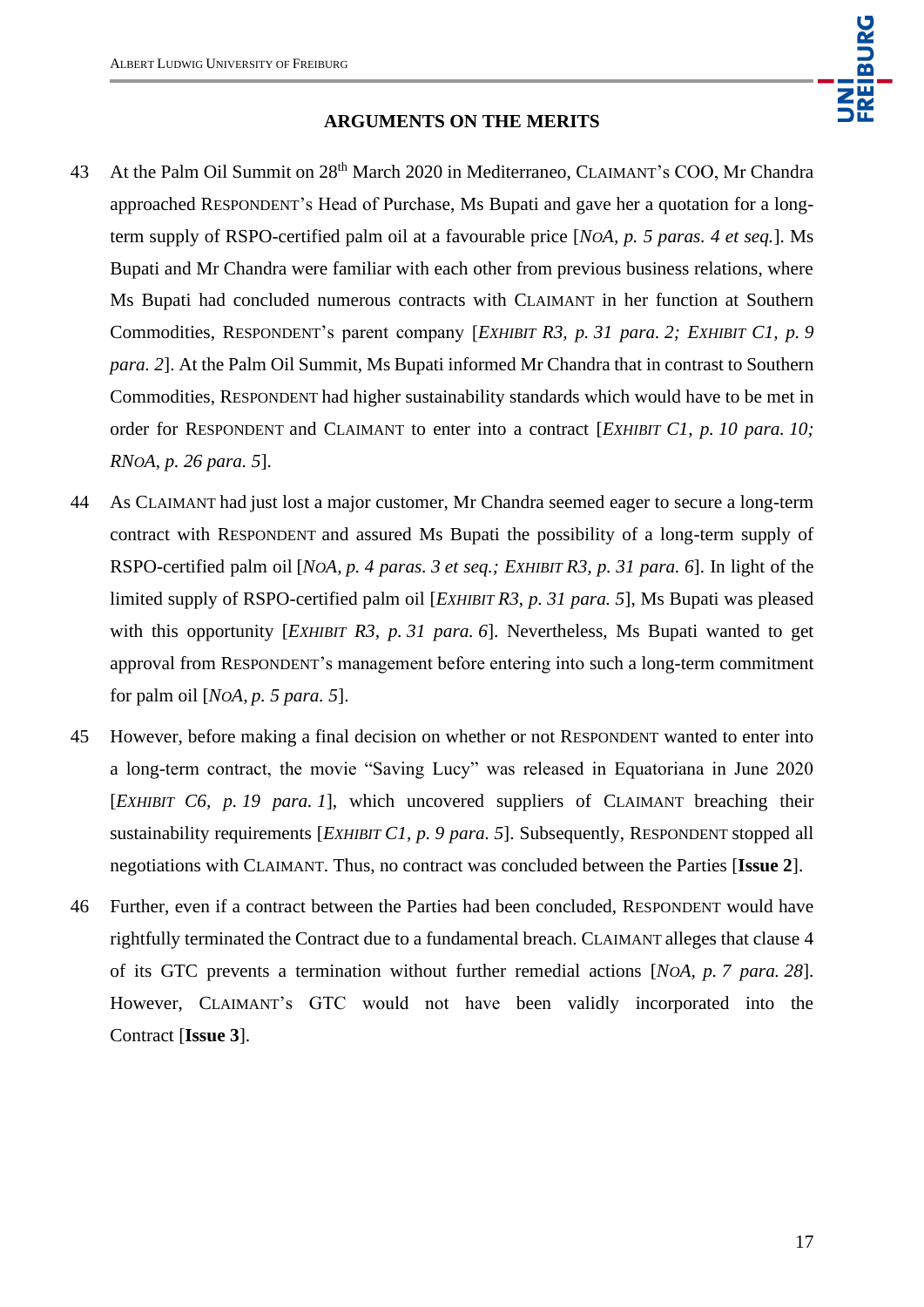

# **ISSUE 2: THE PARTIES DID NOT CONCLUDE A LEGALLY BINDING CONTRACT**

- 47 Following the negotiations at the Palm Oil Summit, the Parties exchanged emails regarding the conclusion of a contract, however, the Parties never left the stage of negotiations. In determining whether a contract was concluded, the Arbitral Tribunal must apply the law agreed upon by the parties to the substance of the dispute pursuant to Rule 13.5. (a) of the AIAC Rules. In the present case, the Parties agreed that the formation of a contract would be governed by Mediterranean Law, including the CISG [*PO NO. 2, p. 52 para. 33*]. Following Artt. 14 et seq*.*  CISG, the conclusion of a contract requires an offer and an acceptance. Both an offer and an acceptance presuppose an intention to be bound [*Welch v. Jess, NZ DISTRICT COURT, 1976*]. CLAIMANT argues that RESPONDENT displayed such an intention to be bound. For this purpose, CLAIMANT specifically points out the Palm Oil Summit [*MEMO CLAIMANT, p. 12 para. 52*] and the email sent by RESPONDENT's Head of Purchase, Ms Bupati, on 1st April 2020 [*MEMO CLAIMANT, p. 16 para. 73*]. Further, CLAIMANT asserts that RESPONDENT accepted CLAIMANT's offer, yet again showing an intention to be bound [*MEMO CLAIMANT, p. 12 para. 49*]. However, RESPONDENT at no point in time showed an intention to be bound or entered into a legally binding contract.
- 48 First,RESPONDENT did not display an intention to be bound at the Palm Oil Summit [**A**]. Second, the email sent by Ms Bupati on 1st April 2020 does not constitute a binding offer [**B**]. Even if the Arbitral Tribunal were to classify the email by RESPONDENT as a legally binding offer, CLAIMANT's reply would not have been an acceptance but rather constituted a counter-offer [**C**]. Regardless of whether or not CLAIMANT's reply constituted an offer or a counter-offer, neither would have been accepted by RESPONDENT [**D**].

### **A. RESPONDENT Showed No Intention to Be Bound at the Palm Oil Summit**

49 RESPONDENT did not show an intention to be bound at the Palm Oil Summit on 28<sup>th</sup> March 2020. By contrast, CLAIMANT argues that RESPONDENT displayed an intention to be bound at the Palm Oil Summit by showing great interest in a quotation given by CLAIMANT's COO Mr Chandra concerning a five-year supply of RSPO-certified palm oil [*MEMO CLAIMANT, p. 12 para. 52*; *EXHIBIT C1, p. 10 para. 11*]. However, mere interest alone does not indicate an intention to be bound, as an intention to be bound draws the distinguishing line between contract negotiations and the will to enter a legally binding contract [*SCHROETER, in Schlechtriem/Schwenzer, Art. 14 para. 91*]*.* Whether or not a party intended to enter into a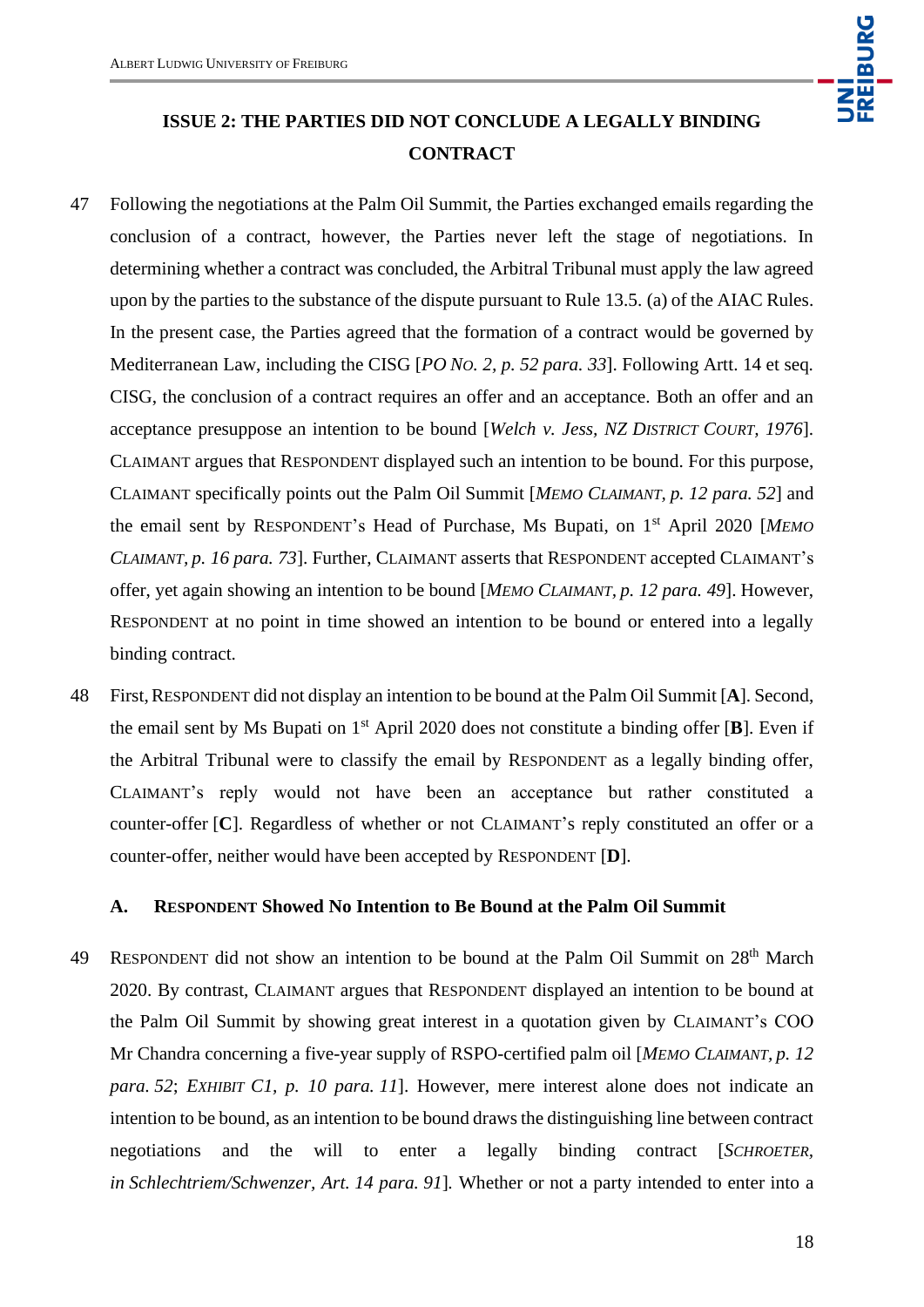

legally binding contract has to be determined in line with Art. 8 CISG [*SCHROETER, in Schlechtriem/Schwenzer, Art. 14 para. 7*; *GRUBER, in MüKo BGB, Art. 14 para. 6; BGH, 25th Mar 2015; OLG FRANKFURT, 30th Aug 2000*]. According to Art. 8 (1) CISG statements made by and other conduct of a party are to be interpreted according to its intent where the other party knew or could not have been unaware what that intent was. CLAIMANT itself recognises that Ms Bupati insisted on further discussions as she wanted "*to get approval from Respondent's management first, before entering into such a long-term commitment of a considerable size*" [*NOA, p. 5 para. 5*]*.* Thus, Ms Bupati clearly communicated to CLAIMANT that RESPONDENT did not intend to enter into a legally binding contract at this point in time. Consequently, CLAIMANT could not have been unaware of RESPONDENT's lack of an intention to be bound at the Palm Oil Summit.

### **B. RESPONDENT's Email on 1st April 2020 Was Not a Binding Offer**

50 Contrary to CLAIMANT's understanding [*EXHIBIT C4, p. 17 para. 2*] the email sent by Ms Bupati [*EXHIBIT C2, p. 12*] was not a binding offer. Instead, the email in question rather constituted a non-binding letter of intent. According to Art. 14 (1) CISG an offer is sufficiently definite and indicates the intention of the offeror to be bound in case of acceptance. By contrast, a letter of intent constitutes a mere fixation of an interim result achieved in the course of the contract negotiations, which does not oblige the parties to conclude a final contract [*BRUNNER/PFISTERER/KÖSTER, in Brunner/Gottlieb, Art. 14 para. 7; SCHROETER, in Schlechtriem/Schwenzer, Art. 14 para. 97*]. While a letter of intent can be as sufficiently definite as an offer regarding the description of goods, quantity, delivery terms and price [*FERRARI, in Kröll/Mistelis/Perales Viscasillas, Art. 14 para. 14; SCHROETER, in Schlechtriem/Schwenzer, Art. 14 para. 97*], the distinguishing characteristic between the two options is whether the party had an intention to be bound [*BONELL, in RIW 1990, p. 696 et seq.; MAGNUS, in Staudinger, Art. 14 para. 15; BRUNNER/PFISTERER/KÖSTER, in Brunner/Gottlieb, Art. 14 para. 7; RUDOLPH, Art. 14 para. 2; ACHILLES, Art. 14 para. 3; LUTTER, p. 18 et seq.*]*.* Such an intention to be bound has to be determined according to Art. 8 (2) (3) CISG [*FERRARI, in Kröll/Mistelis/Perales Viscasillas, Art. 14 para. 12*]. In her email Ms Bupati addressed that the Parties still had topics open for debate [*EXHIBIT C2, p. 12*]. Herein she stated that "*the submission of the sales contract to Mediterranean law […] is less a problem for us than the submission to arbitration, in particular if we submit to an institution which exclusively deals with palm oil*" [*EXHIBIT C2, p. 12 para. 6*]. Even CLAIMANT acknowledges [*EXHIBIT C1, p. 10 para. 11*] that RESPONDENT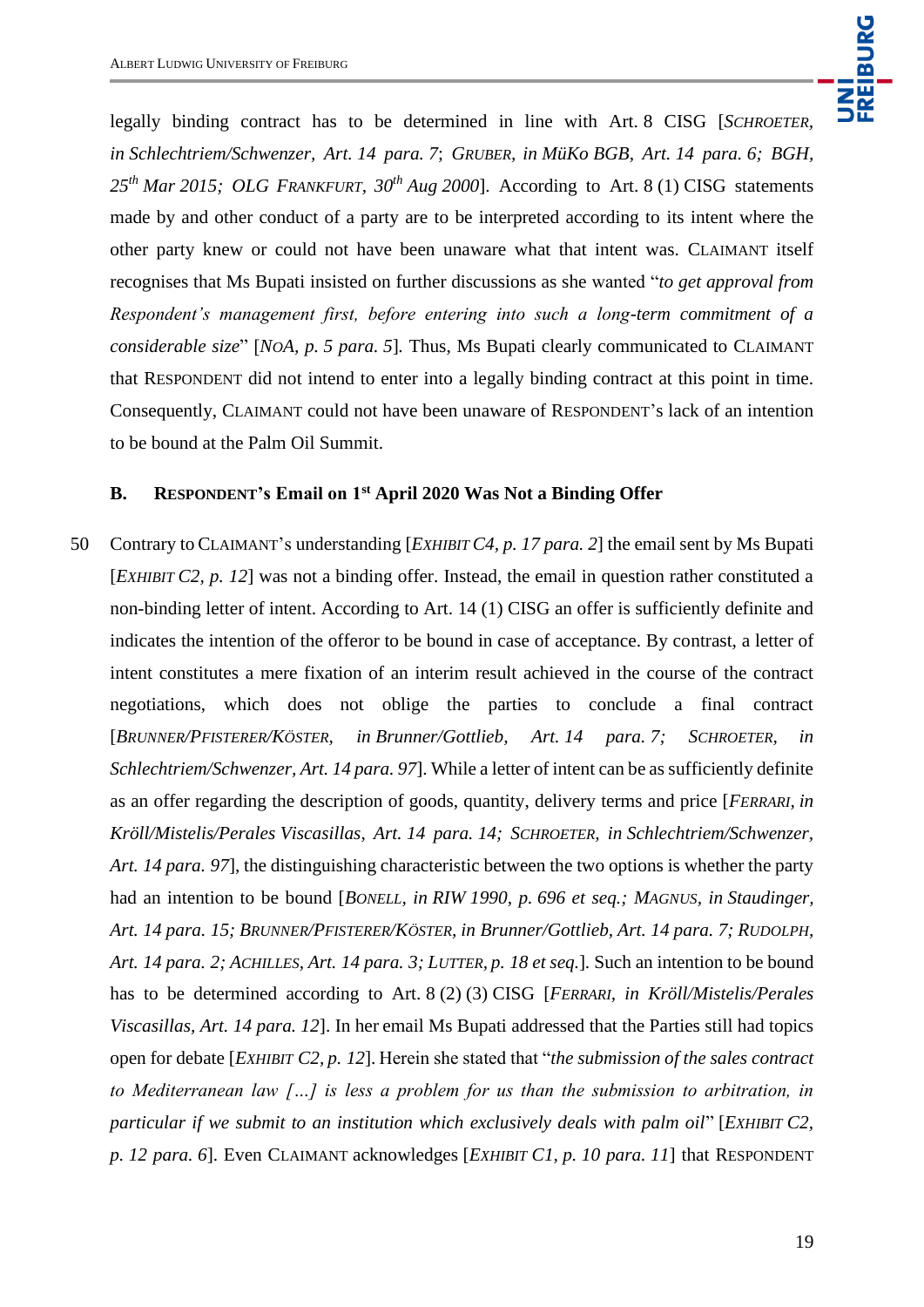had concerns regarding the submission to arbitration. The importance of dispute resolution settlement for the conclusion of contracts is also emphasised in Art. 19 (3) CISG, wherein dispute resolution clauses are listed as terms which alter an offer materially. Thus, taking the significant size and the long duration of the Contract into account, a reasonable person would have concluded that RESPONDENT would not want to enter into a long-term contract without having agreed upon any form of dispute resolution.

51 Further, Ms Bupati informed CLAIMANT that her assistant, Ms Fauconnier, would "*take care of the further discussions, if any*" [*EXHIBIT C2, p. 12 para. 5*]. This shows that RESPONDENT anticipated that issues might arise which would have to be resolved before a contract could be concluded. Therefore, a reasonable person would have concluded that Ms Bupati merely wanted to reassure the fixation of the commercial terms agreed upon at the Summit. Thus, the email in lack of an intention to be bound does not constitute an offer, but rather can only be seen as a letter of intent.

# **C. Even if the Arbitral Tribunal Were to Find the Email by RESPONDENT to Be a Legally Binding Offer, CLAIMANT's Reply Constituted a Counter-Offer**

- 52 Even if the email sent by Ms Bupati [*EXHIBIT C2, p. 12*] constitutes a legally binding offer, CLAIMANT's reply [*EXHIBIT C3, p. 13; EXHIBIT C4, p. 17*] containing the contractual documents would be a counter-offer. Contrary to CLAIMANT's perception [*EXHIBIT C4, p. 17 para. 2*] due to its insistence on the application of its GTC, CLAIMANT did not accept the terms set out in Ms Bupati's email. According to Art. 19 (1) CISG a reply to an offer which purports to be an acceptance but contains additions, limitations or other modifications is a rejection of the offer and constitutes a counter-offer. This is restricted by Art. 19 (2) CISG, which states that a reply containing immaterial additions or alterations still constitutes an acceptance if the offeror does not object to these. To determine whether an alteration is material or not, Art. 19 (3) CISG provides a list of terms which are considered material alterations of an offer.
- 53 In its reply, CLAIMANT incorporated a clause which stated that CLAIMANT's GTC would apply [*EXHIBIT C3, p. 13; EXHIBIT C4, p. 17 para. 4*]. By contrast, the email written by Ms Bupati [*EXHIBIT C2, p. 12*] did not contain any reference to GTC. Thus, the incorporation of CLAIMANT's GTC would constitute an alteration to RESPONDENT's offer.
- 54 This alteration is also material in terms of Art. 19 (2), (3) CISG for the following reasons: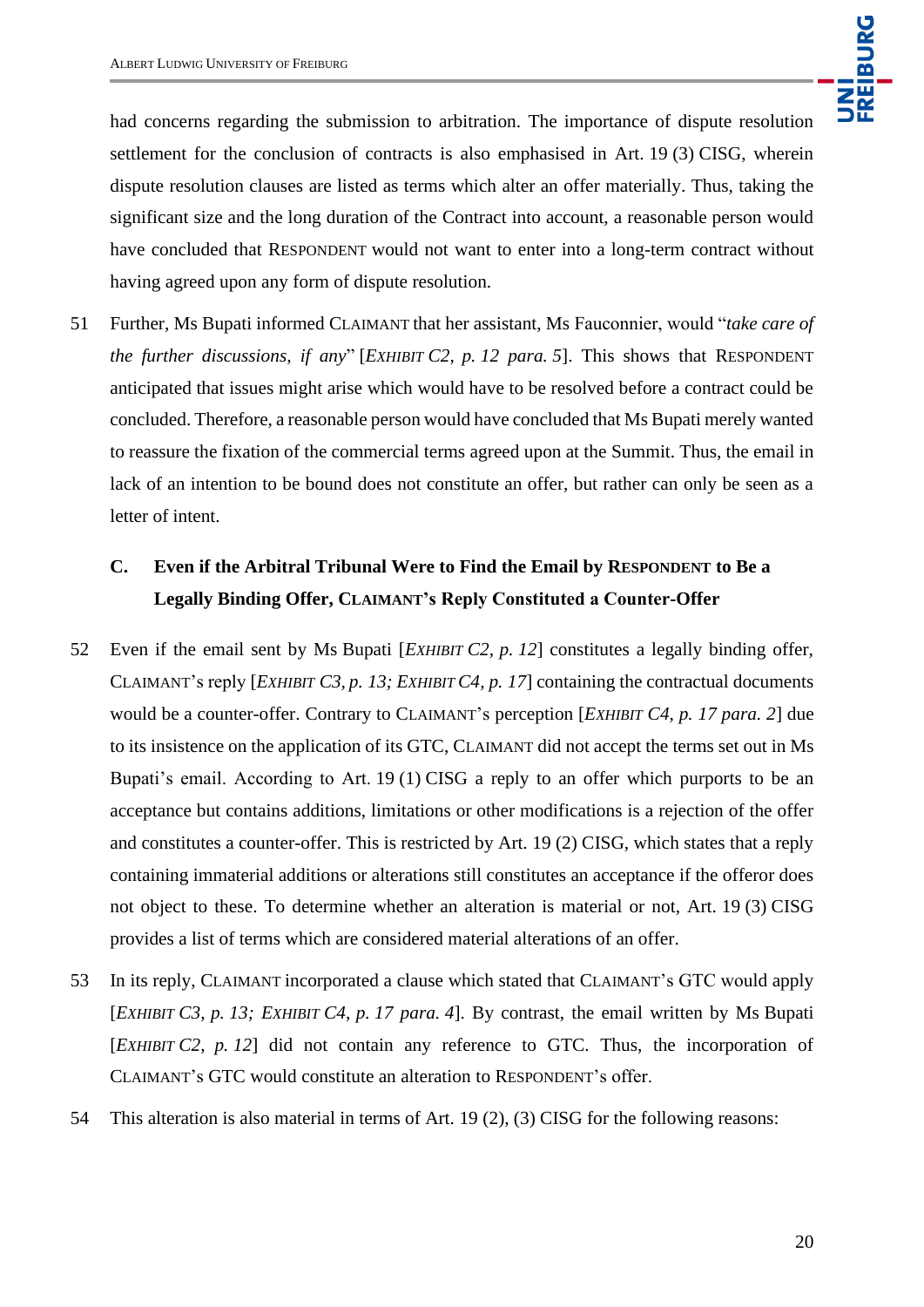

- 55 First, the alteration is material as CLAIMANT's GTC include an arbitration clause. Pursuant to Art. 19 (3) CISG an additional term relating to the settlement of disputes is considered to alter the terms of the offer materially. CLAIMANT might argue that Art. 19 (3) CISG merely constitutes a rebuttable presumption. However, the presumption that the terms listed in Art. 19 (3) CISG materially alter the offer can only be rebutted, if the amendments are favourable to the opposing party [*SCHROETER, in Schlechtriem/Schwenzer, Art. 19 para. 37; GRUBER, in MüKo BGB, Art. 19 para. 8; SAENGER, in BeckOK BGB, Art. 19 para. 5; OGH, 20th Mar 1997; OLG NAUMBURG, 27th Apr 1999*] or if the opposing party was familiar with them due to previous negotiations [*SCHROETER, in Schlechtriem/Schwenzer Art. 19 para. 35; FERRARI, in Kröll/Mistelis/Perales Viscasillas, Art. 19 para. 10; HLAWON, in jurisPK BGB, Art. 19 para. 24*]*.* As the Arbitration Clause in CLAIMANT's GTC relates to the settlement of disputes, it falls within the scope of Art. 19 (3) CISG. The Arbitration Clause was neither favourable for RESPONDENT nor was RESPONDENT familiar with it, as can be seen in the email sent by Ms Bupati [*EXHIBIT C2, p. 12 para. 6*]. In her email Ms Bupati stated that the Parties should select a non-industry related arbitration institution [*EXHIBIT C2, p. 12 para. 6*], thus demonstrating that she was not aware of CLAIMANT's revised non-industry related AIAC Arbitration Clause. Therefore, the presumption that CLAIMANT's attempt to incorporate its Arbitration Clause constitutes a material alteration is not rebutted.
- 56 Second, the alteration is material as CLAIMANT's GTC include a clause that impacts RESPONDENT's right to terminate the contract in the event of fundamental breach on the basis of Art. 49 (a) CISG. The partial exclusion or amendment of provisions of the CISG are also to be regarded as material [*GRUBER, in MüKo BGB, Art. 19 para. 9; OLG KOBLENZ, 4 th Oct 2002*]. Clause 4 of CLAIMANT's GTC states that "*[i]n case of any breach of contract, in particular concerning the conformity of the goods, the seller is given two months after being notified by the buyer to remedy such breach. Only if the remedial actions were not successful may the buyer terminate the contract*." [*PO NO. 2, p. 52 para. 31*]. This restricts RESPONDENT's right to avoid a contract in case of a fundamental breach pursuant to Art. 49 (a) CISG. Thus, the attempt of the inclusion of this clause would also constitute a material alteration to RESPONDENT's offer in terms of Art. 19 CISG.
- 57 Therefore, even if the email sent by Ms Bupati constitutes an offer, CLAIMANT's reply cannot be considered an acceptance but would rather constitute a counter-offer, as it materially altered the terms of RESPONDENT's email.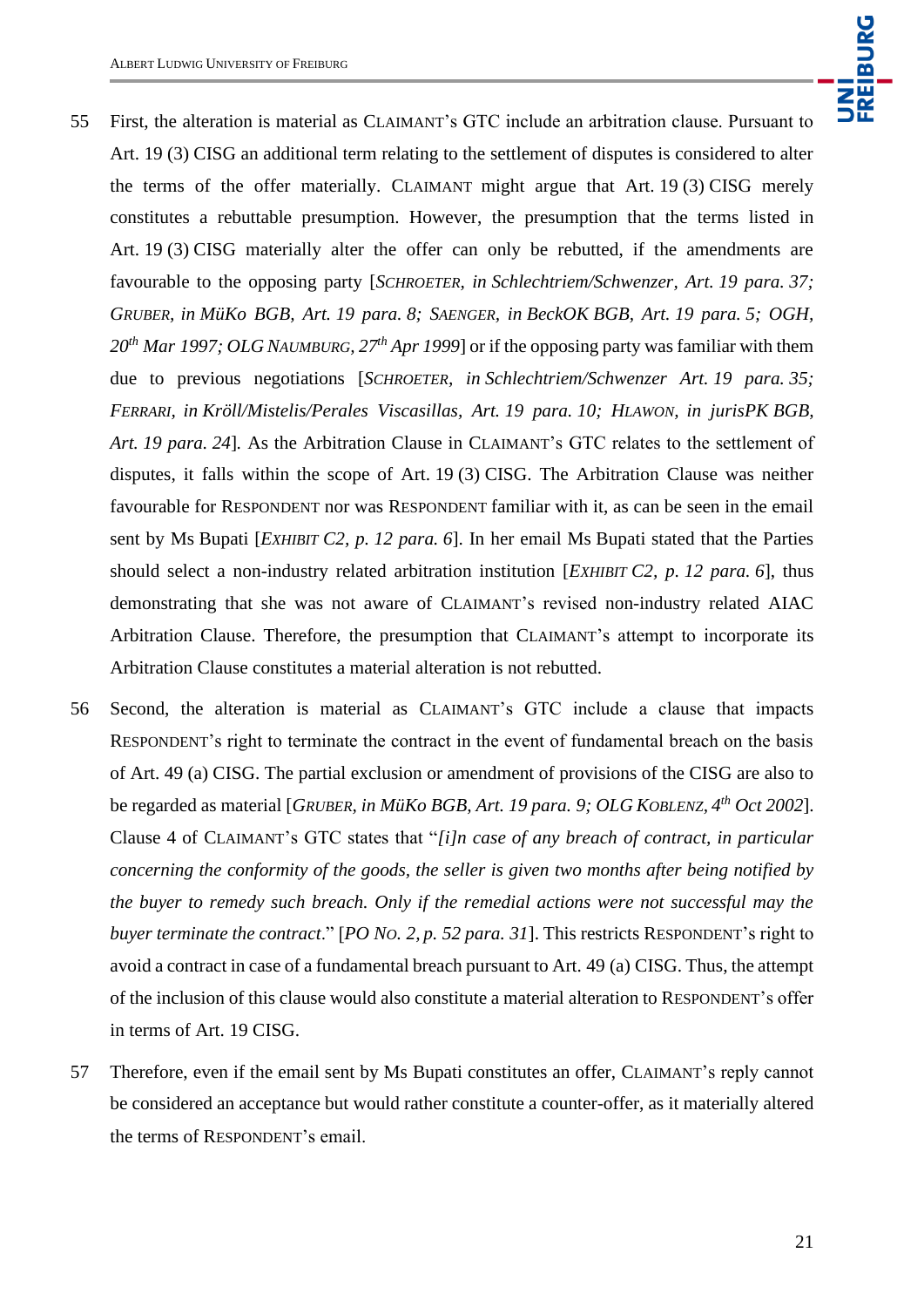

#### **D. RESPONDENT Did Not Accept Any Offer Made by CLAIMANT**

58 RESPONDENT did not accept an offer made by CLAIMANT regardless of whether the Arbitral Tribunal interprets CLAIMANT's reply to the email [*EXHIBIT C3, p. 13; EXHIBIT C4, p. 17*] as an offer or a counter-offer. According to Art. 18 (1) CISG a statement made by or other conduct of the offeree indicating assent to an offer is an acceptance. Silence or inactivity does not in itself amount to acceptance. In the case at hand CLAIMANT argues that silence can be sufficient to constitute a legally binding acceptance due to either the previous record [*MEMO CLAIMANT, p. 16 para. 73*] or an established practice between the Parties [*MEMO CLAIMANT, p. 12 paras. 52 et seq., p. 16 para. 73, MEMO CLAIMANT, p. 17 paras. 77 et seq.*]. However, silence neither constitutes an acceptance due to the previous record [**I**] nor due to a business practice [**II**]. Further, contrary to CLAIMANT's assertion [*MEMO CLAIMANT, p. 12 para. 49*], RESPONDENT did not accept CLAIMANT's offer by conduct [**III**].

### **I. RESPONDENT Did Not Accept CLAIMANT's Offer Due to a Previous Record**

59 RESPONDENT did not accept CLAIMANT's offer due to a previous record. As CLAIMANT points out [*MEMO CLAIMANT, p. 12 para. 52*] RESPONDENT remained silent after Ms Bupati's assistant, Ms Fauconnier, stated she had to revise with RESPONDENT's lawyers before agreeing on the discussed terms [*EXHIBIT C5, p. 18 para. 4*]. CLAIMANT acknowledges that in general silence is not sufficient to show assent to an offer [*MEMO CLAIMANT, p. 12 para. 52*]. However, CLAIMANT brings forward that in the case *Lease America. v. Rowe International* the court had ruled that even though both parties had not actually signed the agreement, the previous record proved an agreement, and the contract was considered to be concluded [*MEMO CLAIMANT, p. 16 para. 73*]. However, in the cited case the mentioned record did not constitute contract negotiations but rather already a performance of the contract, namely payments and transactions [*Lease America. v. Rowe International, US DISTRICT COURT WESTERN DISTRICT OF MICHIGAN, SOUTHERN DIVISION*, *26th Sep 2016*]. Hence, in the case *Lease America v. Rowe International* the conduct and performance indicated assent, not silence. Therefore, CLAIMANT cannot rely on the ruling of the case to allege that RESPONDENT accepted the offer by remaining silent.

#### **II. RESPONDENT Did Not Accept CLAIMANT's Offer Due to a Business Practice**

60 RESPONDENT did not accept the offer due to a business practice. According to Art. 9 (1) CISG, parties are bound by any practice which they have established between themselves. The basic concept of practices in terms of Art. 9 (1) CISG is that they are established by a number of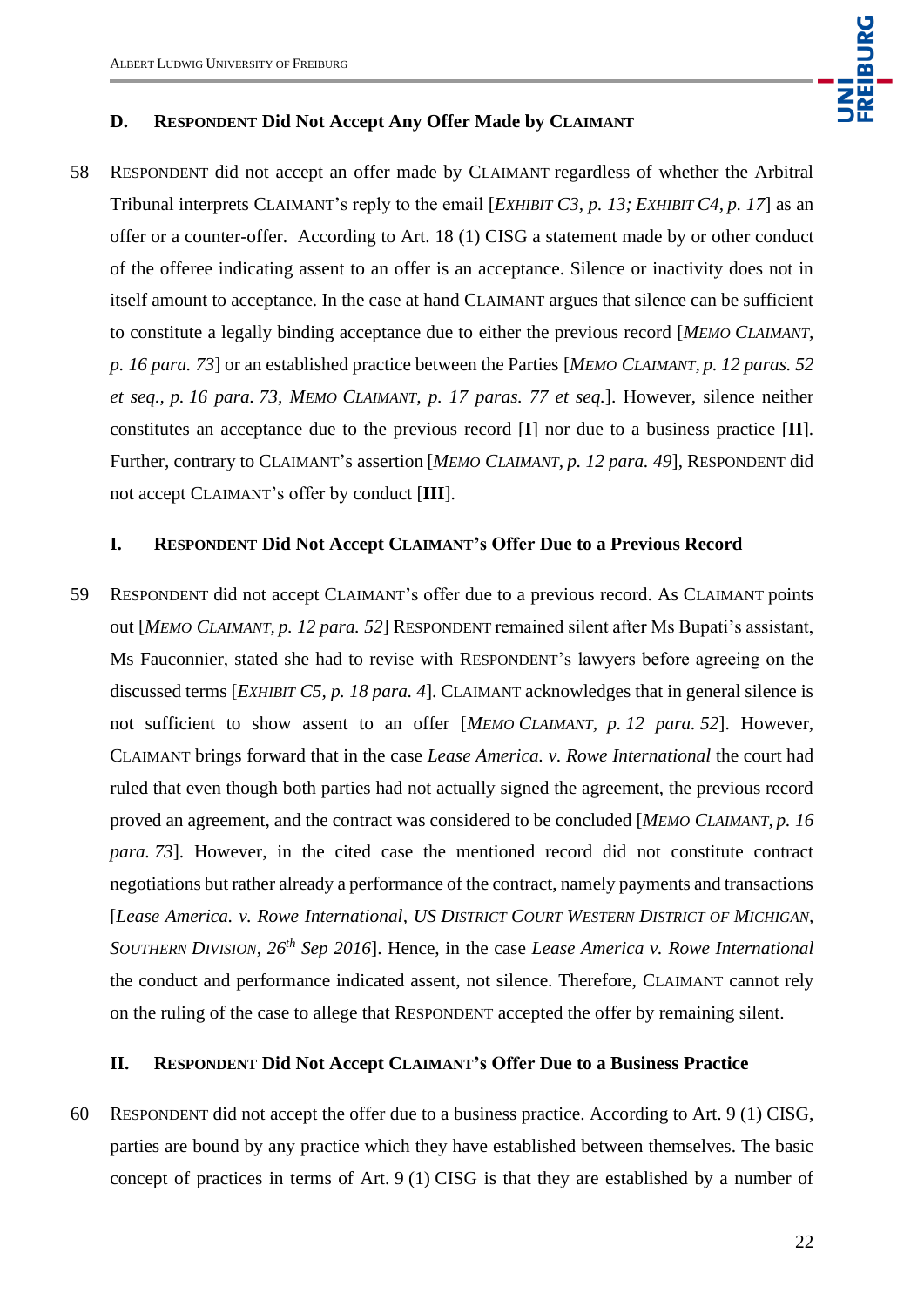repeated transactions carried out over a period of time between the parties [*MAGNUS, in Staudinger BGB, Art. 9 para. 13; PILTZ, p. 98 para. 2-193; GRAFFI, in JLC 2011, p. 279; FERRARI, in IBLJ 2003, p. 572*; *PAMBOUKIS, in JLC 2005, p. 116; OVIEDO-ALBÁN, in Vniversitas 2017, p. 262; SCHMIDT-KESSEL, in Schlechtriem/Schwenzer, Art. 9 para. 8; HG AARGAU, 26th Sep 1997*; *LG FRANKENTHAL, 17 th Apr 1997*; *AG DUISBURG, 13th Apr 2000*]. In the case at hand, CLAIMANT and RESPONDENT have had no previous commercial relationship [*PO NO. 2, p. 48 para. 3*]. Thus, the Parties did not establish a practice themselves in terms of Art. 9 (1) CISG.

61 CLAIMANT alleges that RESPONDENT is bound to a business practice established between CLAIMANT and RESPONDENT's parent company, Southern Commodities [*MEMO CLAIMANT, p. 17 paras. 77 et seq.*]. The transfer of a practice established between other parties would in itself already constitute an unusual occurrence. CLAIMANT argues that it could nonetheless trust in the application of the business practice in accordance with Art. 9 CISG due to various contracts concluded between Ms Bupati and Mr Chandra, when Ms Bupati was still working for Southern Commodities [*MEMO CLAIMANT, p. 10 paras. 40 et seq.; MEMO CLAIMANT, p. 15 para. 70*]. However, a business practice established between CLAIMANT and Southern Commodities cannot be applied to the conclusion of a contract between CLAIMANT and RESPONDENT [**1**]. Even if the Tribunal were to find a practice applicable to the formation of a contract between the Parties, silence would not result in the conclusion of a contract [**2**].

## **1. The Practice Between CLAIMANT and Southern Commodities Is Not Applicable to the Case at Hand**

62 The practice between CLAIMANT and Southern Commodities cannot be applied to the conclusion of a contract between CLAIMANT and RESPONDENT. The practice is not transferable due to the corporate structure of RESPONDENT and Southern Commodities [**a**]. CLAIMANT could not legitimately rely on the application of the practice based on the previous business relationship between Mr Chandra and Ms Bupati [**b**].

#### **a) As RESPONDENT Is a Separate Legal Entity the Practice Cannot Be Transferred**

63 The practice is not transferable due to the corporate structure of RESPONDENT and Southern Commodities. CLAIMANT states that as RESPONDENT is Southern Commodities subsidiary the business practice established between CLAIMANT and Southern Commodities would create legal obligations for RESPONDENT [*MEMO CLAIMANT, p. 17 para. 78*]. However, if companies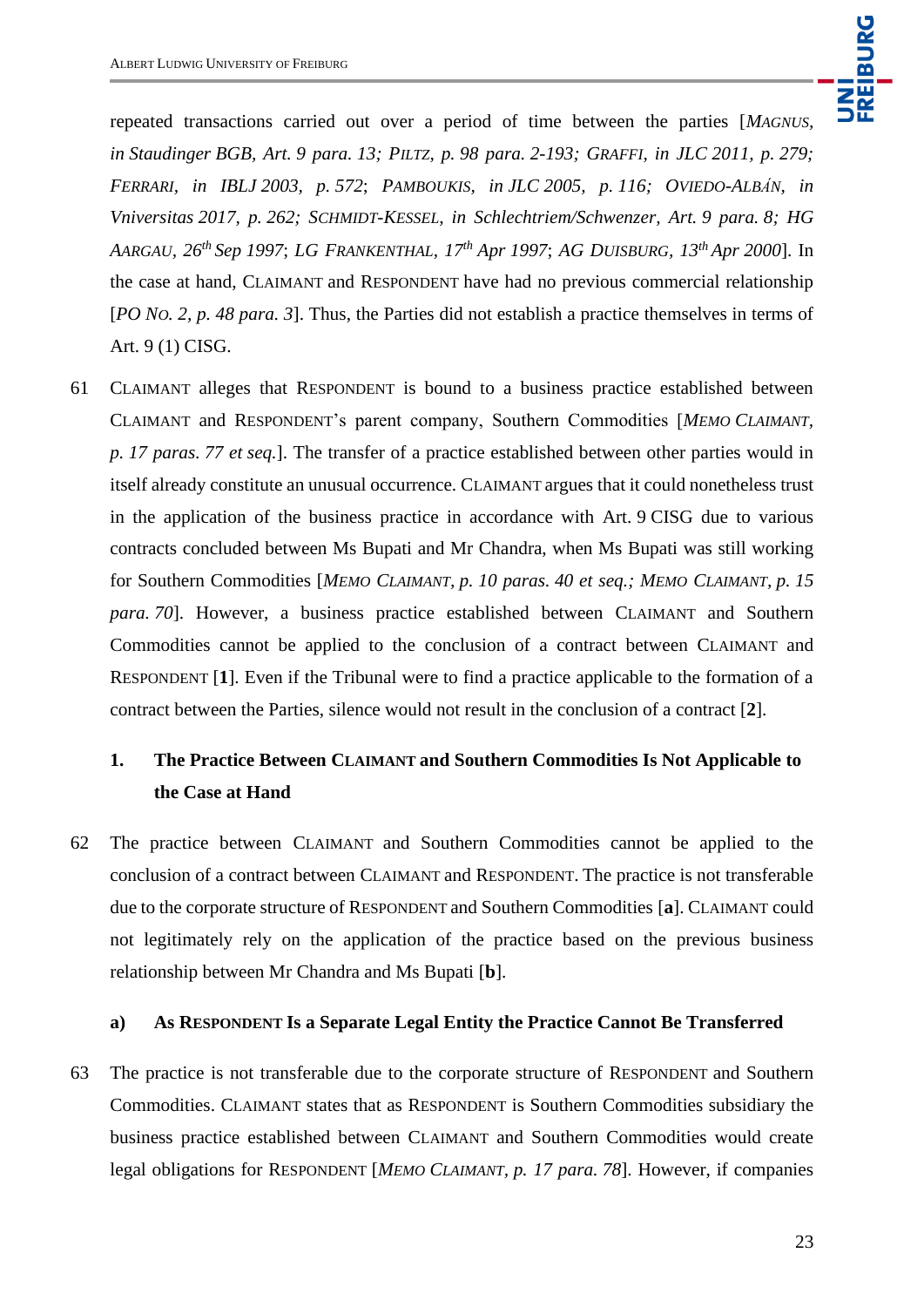

of the same corporation constitute a separate legal entity they have to be treated as individual companies with separate legal rights and liabilities [*Adams v. Cape Indus., UK COURT OF APPEAL, 1990; cf. Salomon v. Salomon & Co. Ltd., HOUSE OF LORDS, 16th Nov 1897; cf. ARS v. Art and another, SG HIGH COURT, 8th Apr 2015; cf. FERRARIO, in JIA 2009, p. 653*]. In the case at hand, RESPONDENT is a subsidiary of Southern Commodities, however, it remained a separate legal entity [*PO NO. 2, p. 48 para. 4*]. As RESPONDENT and Southern Commodities have to be treated as individual companies, the practice cannot simply be transferred from one company to the other. Therefore, CLAIMANT could not rely on the application of the business practice due to the corporate structure of RESPONDENT and Southern Commodities.

## **b) CLAIMANT Cannot Legitimately Rely on the Application of the Practice Due to Previous Business Relationships Between Mr Chandra and Ms Bupati**

- 64 CLAIMANT could not legitimately rely on the application of the practice based on the previous business relationship between Mr Chandra and Ms Bupati. CLAIMANT argues that due to the long-lasting business relationship between the two agents involved in the previous contracts RESPONDENT evoked CLAIMANT's legitimate expectation to apply the practice to the case at hand [*MEMO CLAIMANT, p. 17 para. 78*]. Whether or not RESPONDENT evoked the legitimate expectation to apply a practice in terms of Art. 9 (1) CISG has to be determined according to Art. 8 CISG [*SCHROETER, in Schlechtriem/Schwenzer, Art. 8 para. 44*].
- 65 CLAIMANT might argue such legitimate expectations arose from the email sent by Ms Bupati on 1st April 2020. However, the wording of Ms Bupati's email does not indicate the will to apply the practice established between CLAIMANT and Southern Commodities. In her email, Ms Bupati stated that "*[i]t was good to see [Mr Chandra] at the Palm Oil Summit […], to catch up and to re-establish [a] long lasting and successful business-relationship*" [*EXHIBIT C2, p. 12 para. 2*]. Taking the long-lasting business relationship between the two agents into account, a reasonable person in terms of Art. 8 (2) CISG would have interpreted this statement as an expression of content to conduct business with each other. CLAIMANT could not have interpreted this statement as a legally binding request to transfer a previous business practice as this statement was merely a courtesy phrase to set a friendly tone for the following negotiations. Thus, the wording of Ms Bupati's email does not display RESPONDENT's intention to apply a practice that was established in an individual business relationship between CLAIMANT and Southern Commodities. Therefore, a reasonable person in terms of Art. 8 (2) CISG would not find legitimate expectations arising from the wording of Ms Bupati's email.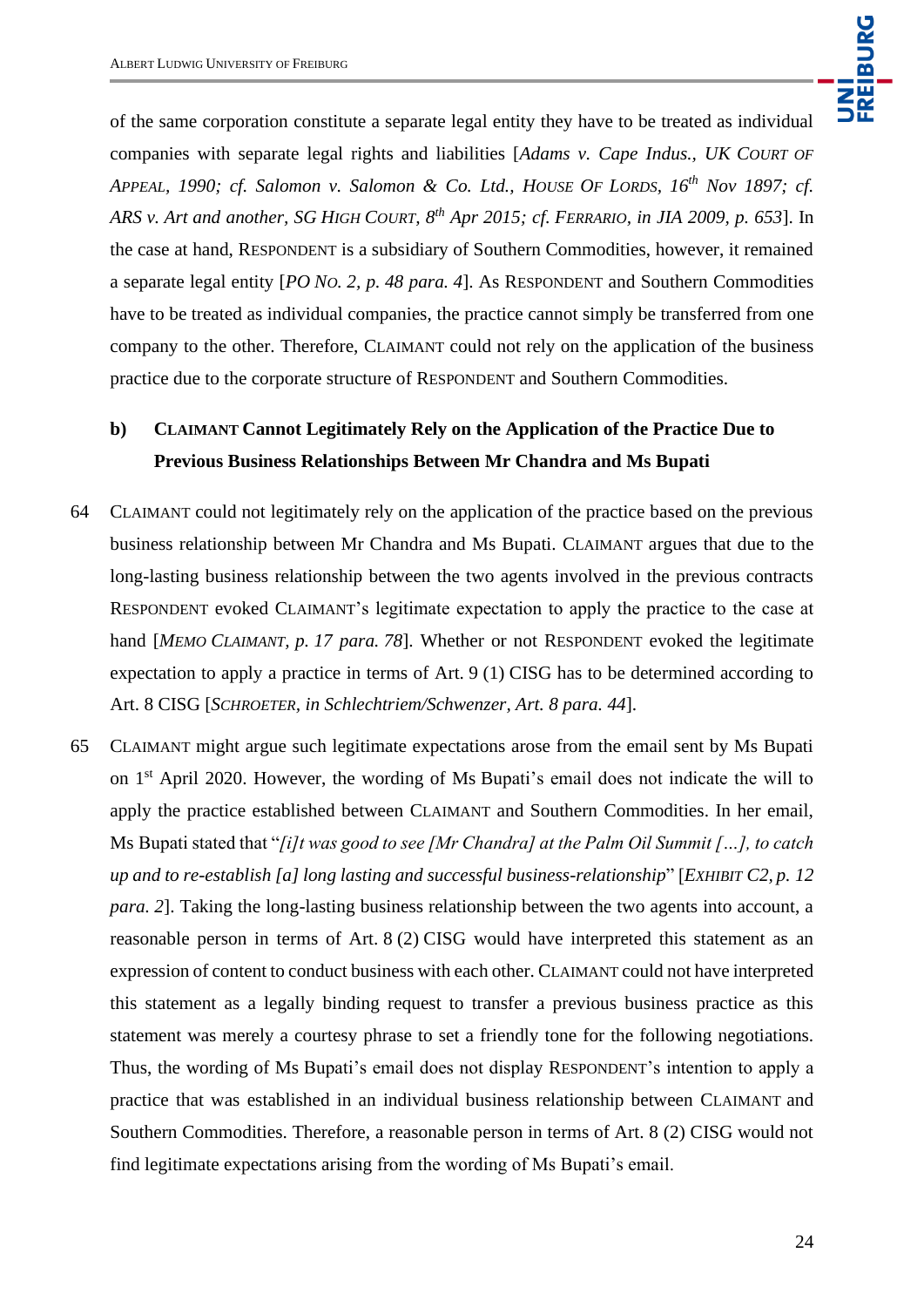

- 66 This understanding is reinforced when considering the different circumstances between the present case and the contracts between CLAIMANT and Southern Commodities. Pursuant to Art. 8 (3) CISG when determining the understanding of a reasonable person, all relevant circumstances of the case have to be considered. Further, in the context of Art. 9 (1) CISG the binding character of a practice can be omitted when the underlying circumstances change [*WITZ, in Witz/Salger/Lorenz, Art. 9 Rn. 17; SCHROETER, in Schlechtriem/Schwenzer, Art. 9 para. 9; MAGNUS, in Staudinger, Art. 9 para. 14*]. Thus, it is coherent that legitimate expectations can only arise if the underlying circumstances are comparable.
- 67 First, the contracts between CLAIMANT and Southern Commodities were governed by Danubian Law [*EXHIBIT C1, p. 10 para. 13; RNOA, p. 26 para. 10*]. In the present case the Parties agreed that a contract would be subject to Mediterranean Law, including the CISG [*MEMO CLAIMANT, p. 5 para. 15; PO NO. 2 p. 52 para. 33*]. This results in a different legal basis being applicable to the Contract at hand. Second, Southern Commodities has its headquarters in Ruritania [*NOA, p. 4 para. 2*]. RESPONDENT by contrast is based in Equatoriana, where environmental issues and sustainability have always played a major role in public discussions [*NOA, p. 4 para. 2; RNOA, p. 25 para. 3*]. Thus, the conclusion of contracts in controversial areas of business such as the sale of palm oil has to be conducted with great caution. Ms Bupati herself clearly communicated this understanding to CLAIMANT, when she stated that she "*had been very surprised about the role played by environmental topics in Equatoriana, both in the general public, but also within JAJA Biofuel.*" [*EXHIBIT C1, p. 10 para. 10*]. She further pointed out, that "*[t]hat was in stark contrast to the attitude she had experienced both in Ruritania […] and also within Southern Commodities, where environmental concerns also played a minor role.*" [*EXHIBIT C1, p. 10 para. 10*]. Therefore, the circumstances in the case at hand widely differ from the circumstances between CLAIMANT and Southern Commodities.
- 68 In conclusion, a reasonable person in terms of Art. 8 CISG would not have assumed that RESPONDENT intended to be bound by a practice established between CLAIMANT and Southern Commodities. Thus, CLAIMANT could not legitimately rely on the application of the practice. Therefore, the alleged practice between CLAIMANT and Southern Commodities is not binding to the formation of a contract between CLAIMANT and RESPONDENT.

#### **2. Even if the Practice Were Applicable, No Contract Was Concluded**

69 Even if the Arbitral Tribunal were to consider the practice applicable to the conclusion of a contract between CLAIMANT and RESPONDENT, this practice would only entail an acceptance by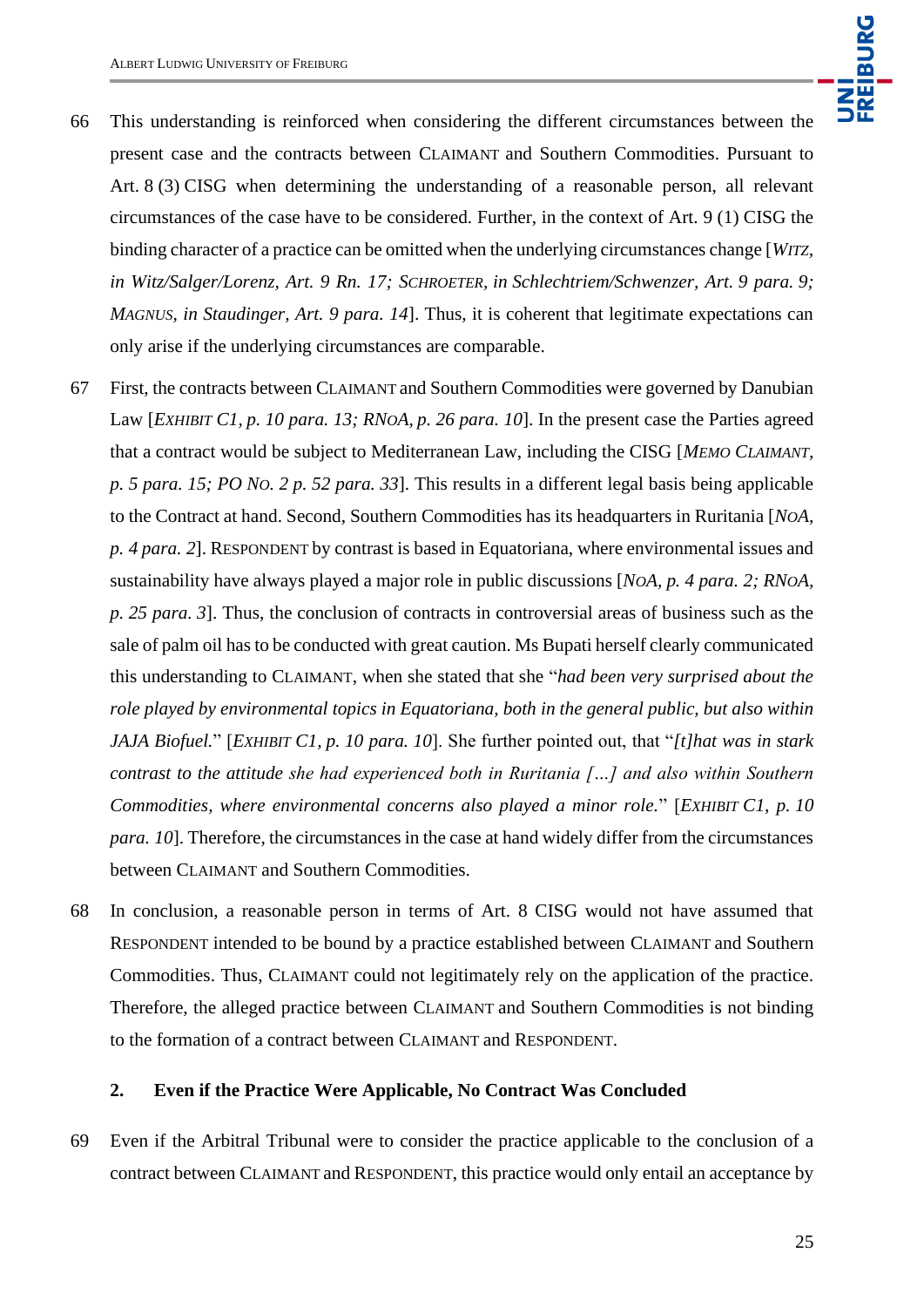signature or performance, not silence. CLAIMANT argues that CLAIMANT and Southern Commodities had established a practice which enabled the conclusion of a contract by remaining silent if Southern Commodities would not object within a week [*EXHIBIT C1, p.11 para.* 14. Next to an express acceptance in terms of Art. 18 (1) CISG, Art. 18 (3) CISG states that as a result of practices, the offeree may also indicate assent by performing the contract, e.g. by payment of the price. The Parties agree that in the majority of the contracts between CLAIMANT and Southern Commodities "*the acceptance occurred via [Southern Commodities] sending back a signed version of the contract*" [*EXHIBIT C1, p. 9 para. 3*]. Thus, a practice where silence constitutes an acceptance could only be derived from the remaining five cases in which Southern Commodities did not sign the contract. In all of these five cases Southern Commodities had performed the contract and thereby showed assent in terms of Art. 18 (3) CISG. Therefore, as all contracts were either expressly accepted by signature or performed in terms of Art. 18 (3) CISG, there is no indication that silence alone constituted an acceptance. In the case at hand RESPONDENT neither sent back a signed version of the contractual documents, nor did it perform the Contract, thus, no contract was concluded.

#### **III. RESPONDENT Did Not Accept CLAIMANT's Offer by Conduct**

70 Contrary to CLAIMANT's submission [*MEMO CLAIMANT, p. 12 para. 49*], RESPONDENT did not accept the offer by subsequent conduct. Art. 18 (1) CISG states that a statement made by or other conduct of the offeree indicating assent to an offer is an acceptance. Whether or not conduct can be seen as an acceptance has to be determined based on the understanding of a reasonable person within the meaning of Art. 8 (2), (3) CISG [*SCHROETER, in Schlechtriem/Schwenzer, Art. 18 para. 30; OGH, 13th Dec 2012*]. On 3rd May 2020, RESPONDENT requested information on suitable banks concerning a possible letter of credit [EXHIBIT C1, p. 11 para. 15; EXHIBIT C5, p. 18 para. 4; EXHIBIT R2, p. 30 para. 3; PO No. 2, *p. 51 para. 23*]. On this occasion, Ms Fauconnier drew attention to "*problems [RESPONDENT] had with the payment terms in another contract recently*" [*EXHIBIT R2, p. 30 para. 3*]. This showed that RESPONDENT merely wanted to be aware of future options and anticipate potential problems. Subsequently, Ms Fauconnier had told Mr Rain that she felt it would be necessary to consult with RESPONDENT's lawyers before agreeing upon any of the terms mentioned by Mr Rain [*EXHIBIT C5, p. 18 para. 4*]. As RESPONDENT had not actually opened a letter of credit and clearly communicated the need for legal advice before agreeing upon any terms, a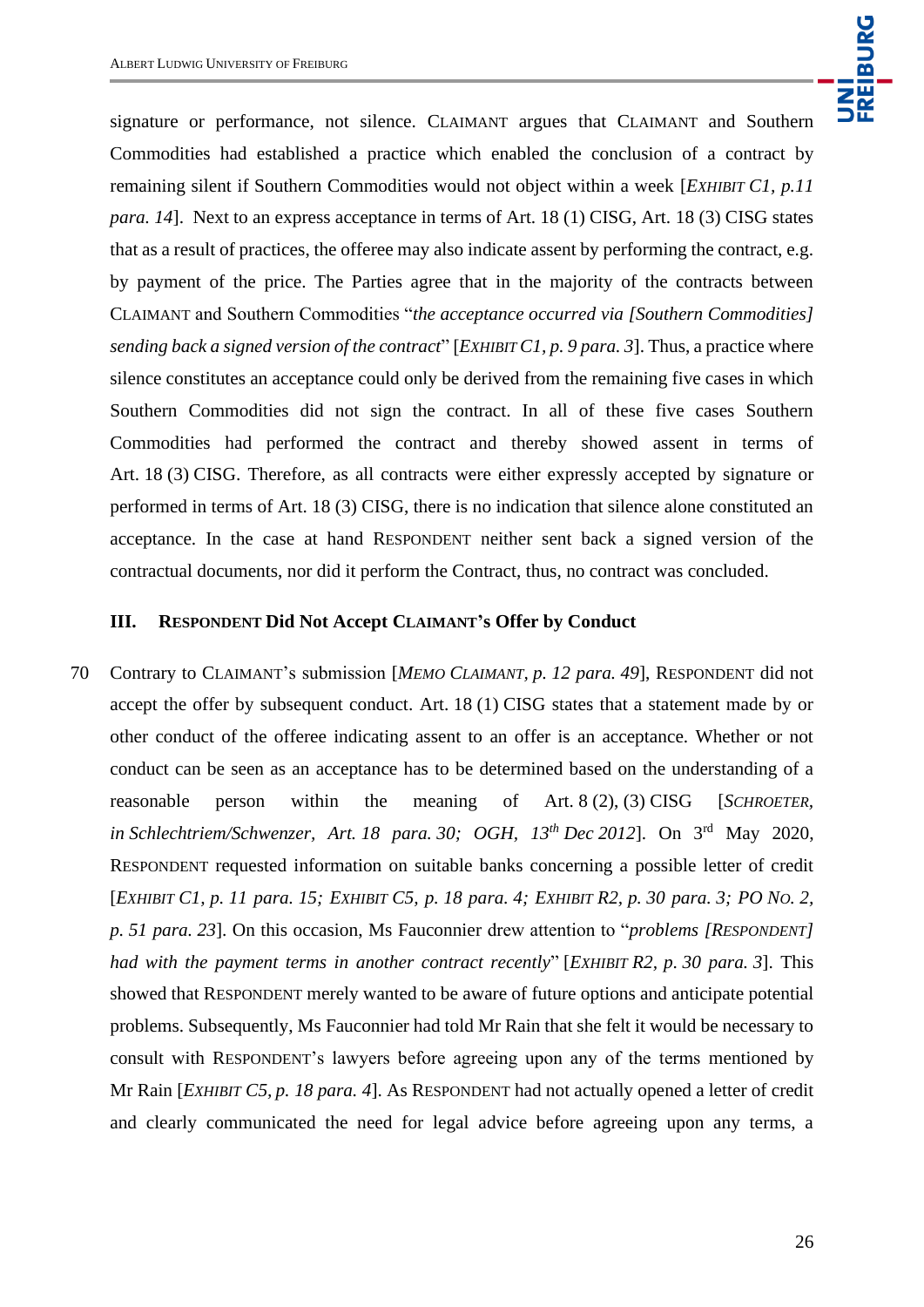reasonable person would have deduced that RESPONDENT did not show assent by conduct. Therefore, RESPONDENT did not accept CLAIMANT's offer by subsequent conduct.

71 **Conclusion of the Second Issue:** RESPONDENT did not have an intention to be bound at the Palm Oil Summit. Further, by sending its email from 1<sup>st</sup> April 2020 RESPONDENT did not make binding offer. Even if the Arbitral Tribunal were to find the email to be a binding offer, CLAIMANT made a counter-offer by including CLAIMANT's General Conditions of Sale in its reply. In any case, CLAIMANT's (counter-)offer was neither accepted by RESPONDENT silence due to a business practice nor by conduct. In conclusion, the Parties at no point in time entered into a legally binding contract, but rather were still at the stage of contract negotiations.

## **ISSUE 3: CLAIMANT'S GENERAL CONDITIONS OF SALE WOULD NOT HAVE BEEN INCLUDED INTO THE ALLEGED CONTRACT**

- 72 Even if the Arbitral Tribunal were to find that a contract was concluded between the Parties, CLAIMANT's GTC would not have been validly incorporated into the Contract.
- 73 The inclusion of CLAIMANT's GTC is crucial for CLAIMANT for two reasons. First, the alleged Arbitration Agreement on which CLAIMANT tries to rely on can only be derived from an inclusion of CLAIMANT's Arbitration Clause contained in CLAIMANT's GTC [*see Issue 1, p. 15 para. 36*]. Second, as CLAIMANT fundamentally breached the alleged Contract RESPONDENT would be entitled to terminate the Contract in accordance with Art. 49 (a) CISG. In order to avoid this termination, CLAIMANT tries to refer to clause 4 of its GTC which states that "*[i]n case of any breach of contract, […] the seller is given two months after being notified by the buyer to remedy such breach. Only if remedial actions were not successful may the buyer terminate the contract*" [*PO NO. 2, p. 52 para. 31*]. However, CLAIMANT can neither rely on the Arbitration Clause nor on clause 4 of its GTC, as they were not validly incorporated into the Contract.
- 74 It is undisputed that the CISG applies to the inclusion of standard terms [*HOGE RAAD,*  28<sup>th</sup> Jan 2005; COUR D'APPEL DE PARIS, 13<sup>th</sup> Dec 1995; GERECHTHOF'S-HERTOGENBOSCH, *24th Feb 2015; OLG WIEN, 27th Feb 2017; US DISTRICT COURT FOR THE DISTRICT OF MINNESOTA, 31st Jan 2007; OLG CELLE, 24th July 2009; OLG MÜNCHEN, 17th Nov 2006*]. As the CISG does not have specific provisions for the incorporation of standard terms, the prerequisites for a valid incorporation are derived of Artt. 8, 14 et seq. [*Golden Valley Grape Juice v. Centrisys, US DISTRICT COURT FOR THE EASTERN DISTRICT OF CALIFORNIA, 21st Jan 2012; RECHTBANK MIDDEN-NEDERLAND, 20th Jan 2016; OLG NAUMBURG, 13th Feb 2013;*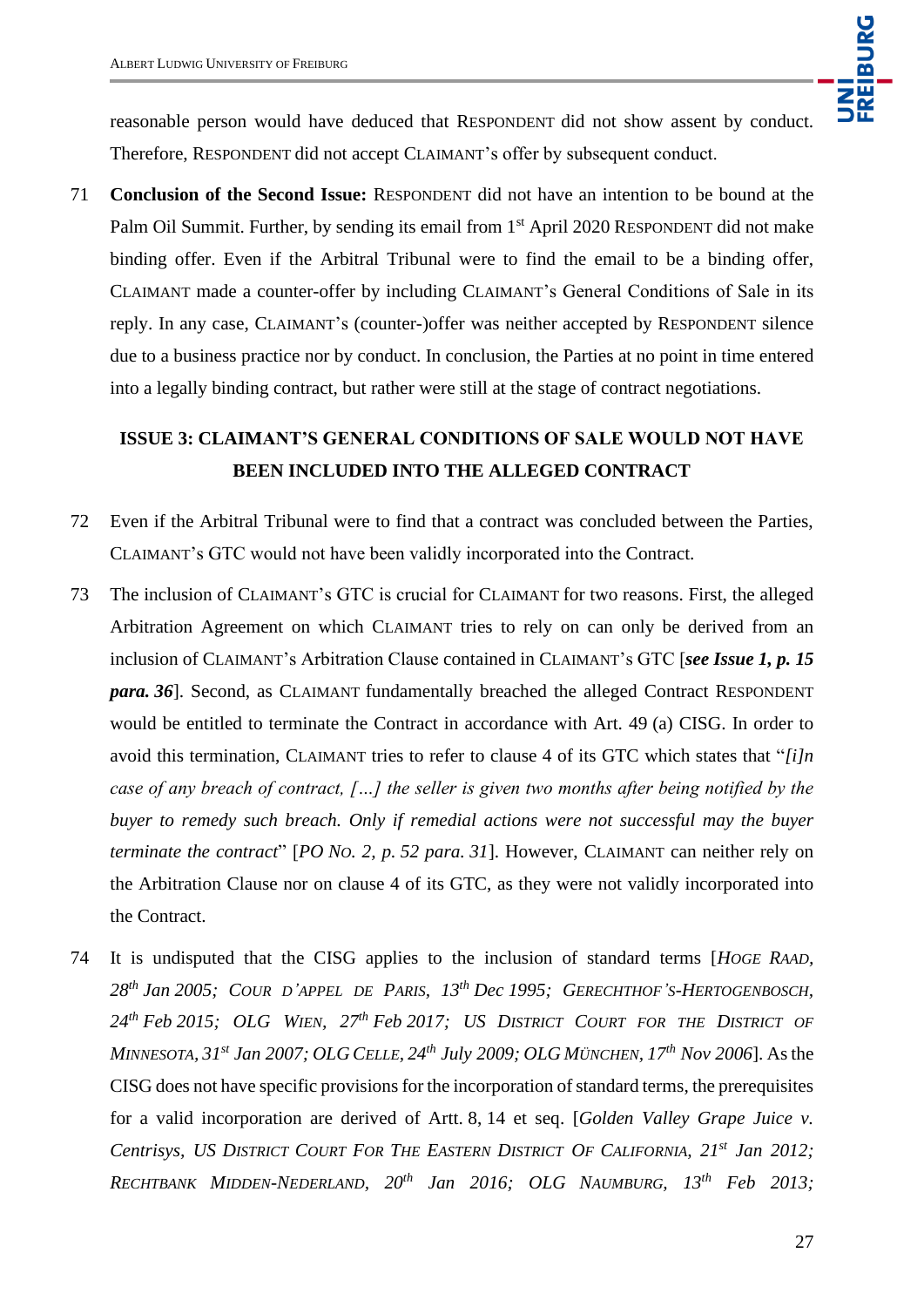*GERECHTHOF'S HERTOGENBOSCH, 29th Sep 2015; RECHTBANK UTRECHT, 21st Jan 2009; RECHTBANK ROTTERDAM, 29th June 2016; SCHMIDT-KESSEL, in ZeuP 2008, p. 608; DRASCH, p. 3 para. 1; SCHLECHTRIEM, in von Caemmerer/Schlechtriem, Art. 14 para. 16; MAGNUS, in Staudinger, Art. 14 paras. 40 et seq.*]. Thus, in order for standard terms to be incorporated into a contract they have to be offered and then accepted.

75 CLAIMANT's GTC were not validly offered to RESPONDENT [**A**]. Even if the Arbitral Tribunal were to rule that CLAIMANT's GTC were validly offered, RESPONDENT would not have accepted them  $[B]$ .

### **A. CLAIMANT Did Not Validly Offer Its General Conditions of Sale**

- 76 CLAIMANT did not validly offer its GTC to RESPONDENT. In order for standard terms to be offered, the offeror has to make a clear reference to their application [*FERRARI, in MüKo HGB, Art. 14 para. 39; GRUBER, in MüKo BGB, Art. 14 para. 28; SAMBUGARO, in IBLJ 2009, p. 71*]. It is undisputed between the Parties that CLAIMANT made a clear reference to its GTC by stating that *"Seller's General Conditions of Sale apply"* [*MEMO CLAIMANT, p. 20 para. 96; EXHIBIT C3, p. 13 cf. Special Conditions; EXHIBIT C4, p. 17 para. 4*].
- 77 Further, it is widely acknowledged that a valid offer of standard terms requires the offeror to ensure the offerees knowledge of their content [*BGH, 31st Oct 2001; OLG DÜSSELDORF, 25th July 2003; OLG Hamburg, 19th Dec 2012; OGH, 29th June 2017; OGH, 17th Dec 2003; GERECHTSHOF DEN HAAG, 22nd Apr 2014; Roser Technologies v. Carl Schreiber, US DISTRICT COURT FOR THE WESTERN DISTRICT OF PENNSYLVANIA, 10th Sep 2013; VAN ALSTINE, p. 194; JANSSEN, in IHR 2004, p. 195 et seq.; VENTSCH/KLUTH, in IHR 2003, p. 62*]. This requirement is based on the duty of the contractual parties to cooperate and inform each other about significant contract matters [*BGH, 31st Oct 2001; OLG KÖLN, 21st Dec 2005; LG NEUBRANDENBURG, 3rd Aug 2005; FERRARI, in Kröll/Mistelis/Perales Viscasillas, Art. 14 para. 138; SAMBUGARO, in IBLJ 2009, p. 72; LUDWIG. pp. 411 et seq.; TEKLOTE, p. 114; HENNEMANN*, p. 74. In addition to that, due to the differences between legal systems in international trade the content of standard terms is often not predictable for the other party [*ibid.*]. This also leads an obligation where the offeror has to transmit the standard terms to the other party.
- 78 Others have argued that the offeror has to at least provide a reasonable opportunity for the offeree to take notice of the content of the standard terms [*EISELEN, in CISG-AC Opinion No. 13,*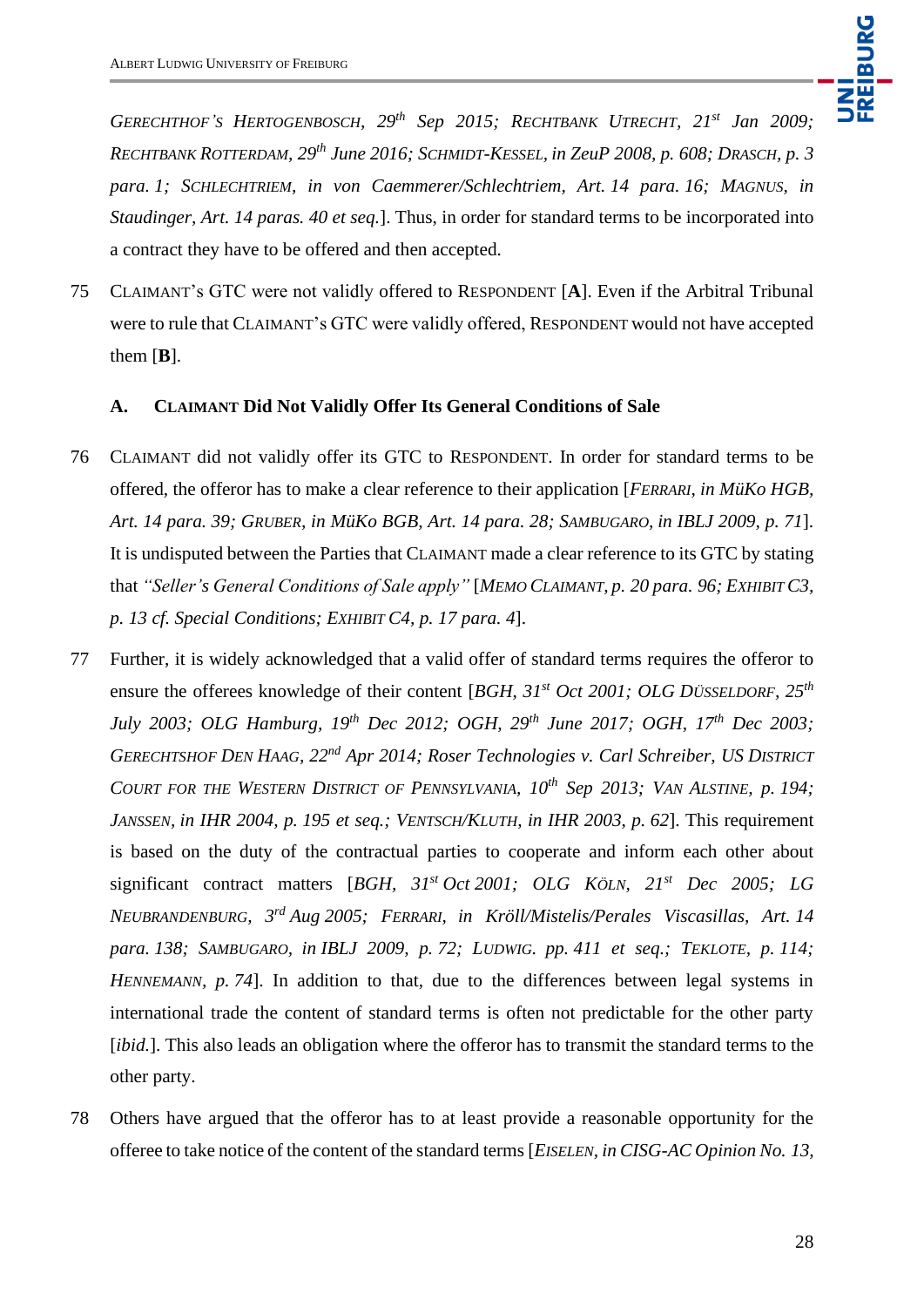*para. 2.2; SCHROETER, in Schlechtriem/Schwenzer, Art. 14 para. 40; FERRARI, in Kröll/Mistelis/Perales Viscasillas Art. 14 para. 39*].

79 CLAIMANT's obligation to ensure RESPONDENT's knowledge of the content of its GTC was neither fulfilled nor dispensable [**I**]. Even if CLAIMANT were only obliged to provide RESPONDENT with a reasonable opportunity to take notice of its GTC, CLAIMANT would not have fulfilled this obligation [**II**].

# **I. CLAIMANT Did Not Fulfil Its Obligation to Ensure RESPONDENT'S Knowledge of CLAIMANT's General Conditions of Sale**

- 80 CLAIMANT did not fulfil its obligation to ensure RESPONDENT's knowledge of CLAIMANT's GTC, as it conveyed neither the GTC in their entirety nor the Arbitration Clause alone to RESPONDENT. The offeror of the standard terms may fulfil its obligation by e.g. attaching the standard terms to the contractual terms and sending them via email or post to the offeree [*BGH, 31st Oct 2001; EISELEN, in CISG-AC Opinion No. 13, para. 3.2; MAGNUS, in Staudinger, Art. 14 para. 41a; TeeVee Toons v. Gerhard Schubert GmbH, US DISTRICT COURT FOR THE SOUTHERN DISTRICT OF NEW YORK,*  $23^{rd}$  *Aug 2006*]. It is also possible for the offeror to provide the contracting party with a copy of its standard terms if the parties conclude the contract in person [*SCHROETER, in Schlechtriem/Schwenzer, Art. 14 para. 135; MAGNUS, in Staudinger, Art. 14 para. 41b*]. CLAIMANT neither attached its GTC to the contractual documents nor to the accompanying email [*NOA, p. 5 para. 7*]. Further, CLAIMANT did not grasp the opportunity to provide RESPONDENT with a copy of its GTC at the Palm Oil Summit. Therefore, as CLAIMANT did not provide RESPONDENT with the content of its GTC, CLAIMANT did not fulfil its obligation to ensure RESPONDENT's knowledge of the content. As the Arbitration Clause is contained in CLAIMANT's GTC and it was also not transmitted separately to RESPONDENT, this also applies to the Arbitration Clause.
- 81 The obligation to ensure RESPONDENT's knowledge is not dispensable. It has been argued, a party does not necessarily have to provide the other party with the content of its standard terms if the other party already has prior knowledge of the content [*GRUBER, in MüKo BGB, Art. 14 para. 32; OGH, 29th Nov 2005; WITZ, in Witz/Salger/Lorenz, vor Artt. 14-24 para. 12; MAGNUS, in FS-Kritzer 2008, p. 332*; *SCHROETER, in Schlechtriem/Schwenzer, Art. 14 para. 125; TEKLOTE, p. 114*]. Neither CLAIMANT's GTC nor its Arbitration Clause individually was ever sent to RESPONDENT [*RNOA, p. 27 para. 13*].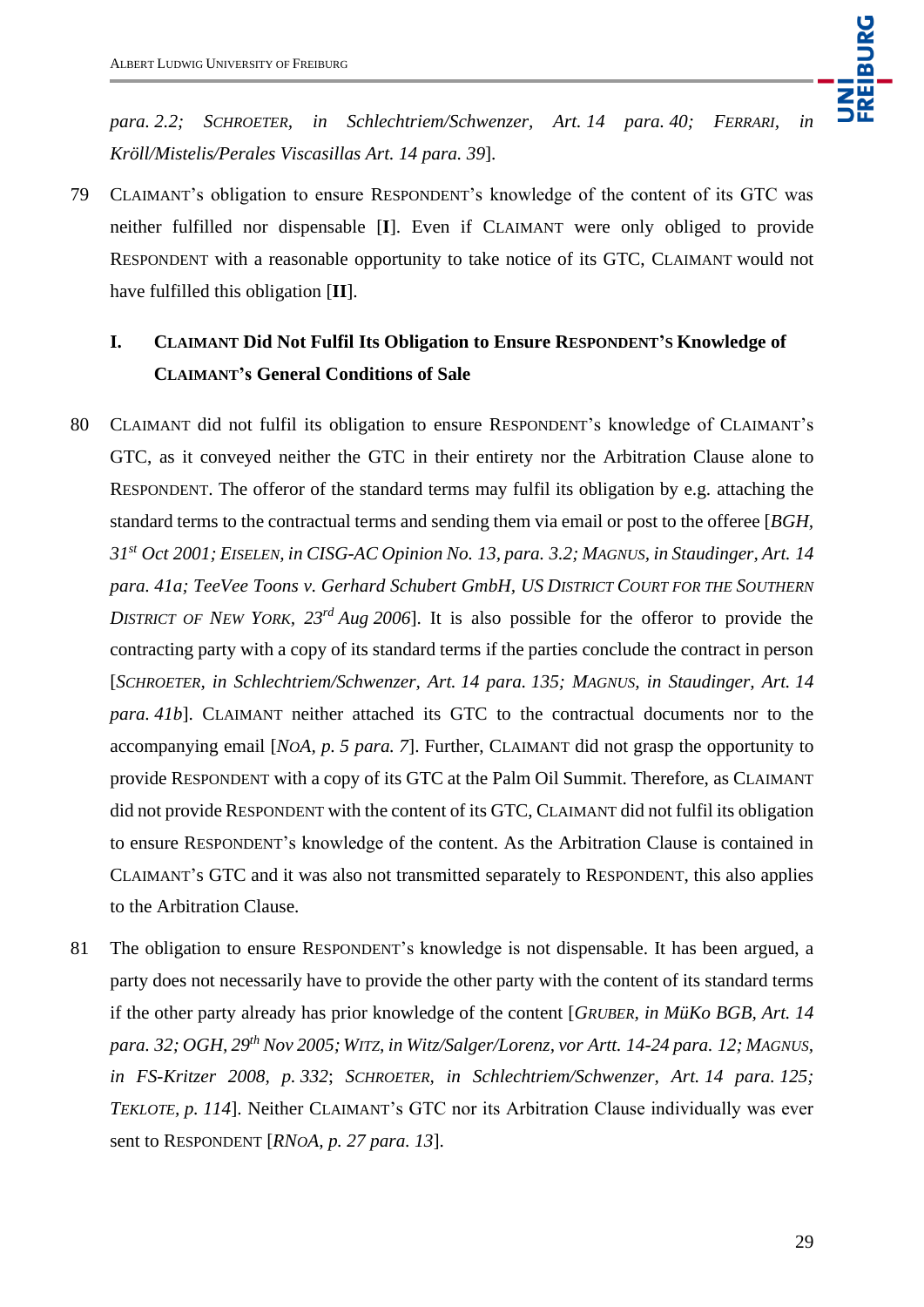

82 However, CLAIMANT argues that RESPONDENT had prior knowledge of the content of CLAIMANT's GTC and that therefore sending them over would be a pure formality [*MEMO CLAIMANT, p. 18 para. 83; NOA, p. 7 para. 20*]. For this assessment, CLAIMANT refers to Ms Bupati's prior dealings with CLAIMANT as representative for Southern Commodities and submits that her knowledge of CLAIMANT's GTC must be imputed to RESPONDENT [*MEMO CLAIMANT, p. 17 para. 81; MEMO CLAIMANT, p. 18 paras. 84 et seq.; NOA, p. 7 para. 20*]. However, CLAIMANT's obligation to convey its GTC was not dispensable, as CLAIMANT could not assume that Ms Bupati still had knowledge of its GTC [**1**]. Even if Ms Bupati knew of the content of CLAIMANT's GTC, this knowledge cannot be imputed to RESPONDENT [**2**].

## **1. CLAIMANT Could Not Have Assumed That Ms Bupati Still Had Knowledge of CLAIMANT's General Conditions of Sale**

- 83 CLAIMANT could not reasonably expect that RESPONDENT's Head of Sales, Ms Bupati, was still aware of the content of CLAIMANT's GTC. CLAIMANT alleges that Ms Bupati must have been aware of CLAIMANT's GTC [*MEMO CLAIMANT, p. 19 para. 94*]. Whether or not a party can legitimately rely on another party's knowledge must be determined in line with Art. 8 (2) CISG. Here CLAIMANT could not rely on Ms Bupati having knowledge of CLAIMANT's GTC for the following reasons:
- 84 First, in her position at Southern Commodities Ms Bupati not only stood in contact with CLAIMANT but also with several other suppliers [*EXHIBIT R3, p. 31 para. 2*]. Apart from concluding contracts subject to CLAIMANT's GTC, Ms Bupati also concluded contracts subject to other standard terms. Thus, as CLAIMANT was merely one of several suppliers for Southern Commodities, a reasonable person in terms of Art. 8 (2) CISG would not assume that Ms Bupati still had knowledge of everything she had read during her employment at Southern Commodities.
- 85 Second, as stated by CLAIMANT [*NOA, p. 7 para. 20*] Ms Bupati was only provided with a copy of CLAIMANT's GTC "*in her function as main purchase manager of Southern Commodities*". Subsequently, Ms Bupati left Southern Commodities and started working for RESPONDENT [*EXHIBIT C1, p. 10 para. 8; EXHIBIT R3, p. 31 para. 4*]. For this purpose, she relocated from Southern Commodities' offices in Ruritania to RESPONDENT's headquarters in Equatoriana [*PO NO. 2, p. 48 para. 5*]. Thus, a reasonable third person in terms of Art. 8 (2) CISG would not infer that she still had access to the copy sent to her in her function at Southern Commodities.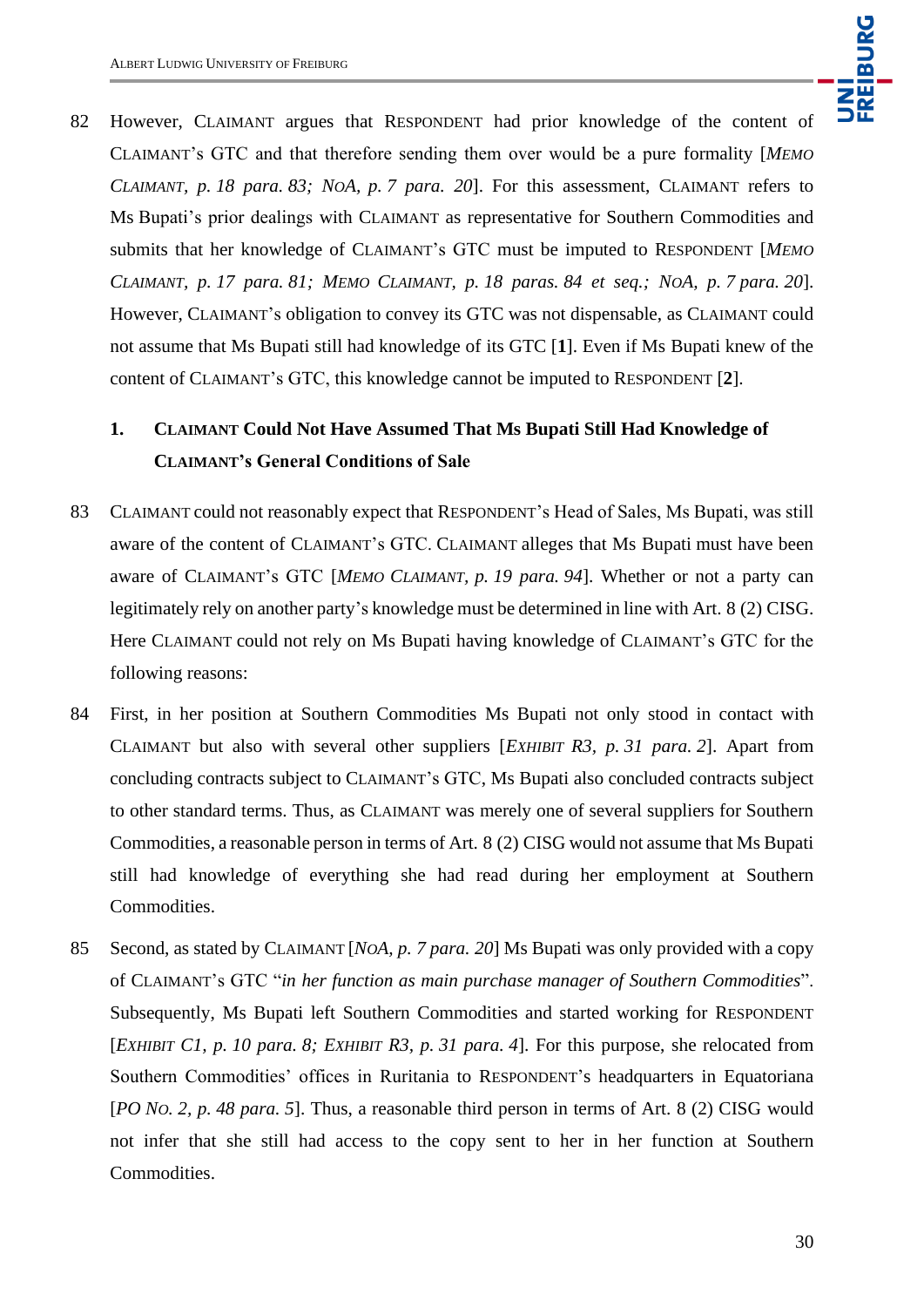

- 86 Therefore, CLAIMANT could not reasonably assume that Ms Bupati was still familiar with the content of CLAIMANT's GTC.
- 87 With regard to the Arbitration Clause, it would be even more unreasonable of CLAIMANT to assume that Ms Bupati had knowledge of the content of the clause. While the Pre-2016 version was read by Ms Bupati in the context of an arbitration between CLAIMANT and Southern Commodities in 2014, Mr Chandra merely informed Ms Bupati of the current Arbitration Clause via phone call [*EXHIBIT C1, p. 9 para. 4*]. CLAIMANT cannot present evidence that it sent its Post-2016 Arbitration Clause to Southern Commodities [*EXHIBIT C1, p. 9 para. 4; RNOA, p. 27 para. 13; PO NO. 2, p. 50 para. 18*]. Further, four years have passed since Mr Chandra mentioned the changed Arbitration Clause to Ms Bupati. Therefore, CLAIMANT could not reasonably assume that Ms Bupati was aware of CLAIMANT's Arbitration Clause.
- 88 Moreover, CLAIMANT must have been aware that Ms Bupati had no knowledge of the content of the Arbitration Clause. In her email sent to CLAIMANT, Ms Bupati stated that if the Parties decide to submit to arbitration, they "*should [at least] select a non-industry related arbitration institution*" [*EXHIBIT C2, p. 12 para. 7*]. As CLAIMANT's current Arbitration Clause provides for a non-industry related arbitration institution, it must have been apparent to CLAIMANT that Ms Bupati was not aware of the content of CLAIMANT's new Arbitration Clause. Hence, it would be all the more unreasonable of CLAIMANT to assume that Ms Bupati had knowledge of its Arbitration Clause.
- 89 Consequently, CLAIMANT could not reasonably assume that Ms Bupati had knowledge of the content of CLAIMANT's GTC or CLAIMANT's Arbitration Clause.

## **2. Even if Ms Bupati Still Had Knowledge of CLAIMANT's General Conditions of Sale, This Knowledge Cannot Be Imputed to RESPONDENT**

90 Even if Ms Bupati was aware of the content of CLAIMANT's GTC, this would not exempt CLAIMANT from its obligation to transmit its GTC and consequently the Arbitration Clause to RESPONDENT as her knowledge cannot be imputed to RESPONDENT. It is recognized that knowledge acquired by an employee while working for its current employer can be imputed under the CISG [*GARRO, in CISG-AC Opinion No. 7, para. 17; MAGNUS, in RabelsZ 1995, p. 487*]. However, the CISG does not specify to what extent knowledge is imputed to the employer. In order to answer this question, regard is to be had to the Conventions' international character and to the need to promote uniformity in its application in accordance with Art. 7 (1) CISG. Therefore, international uniform law rules must be taken into consideration.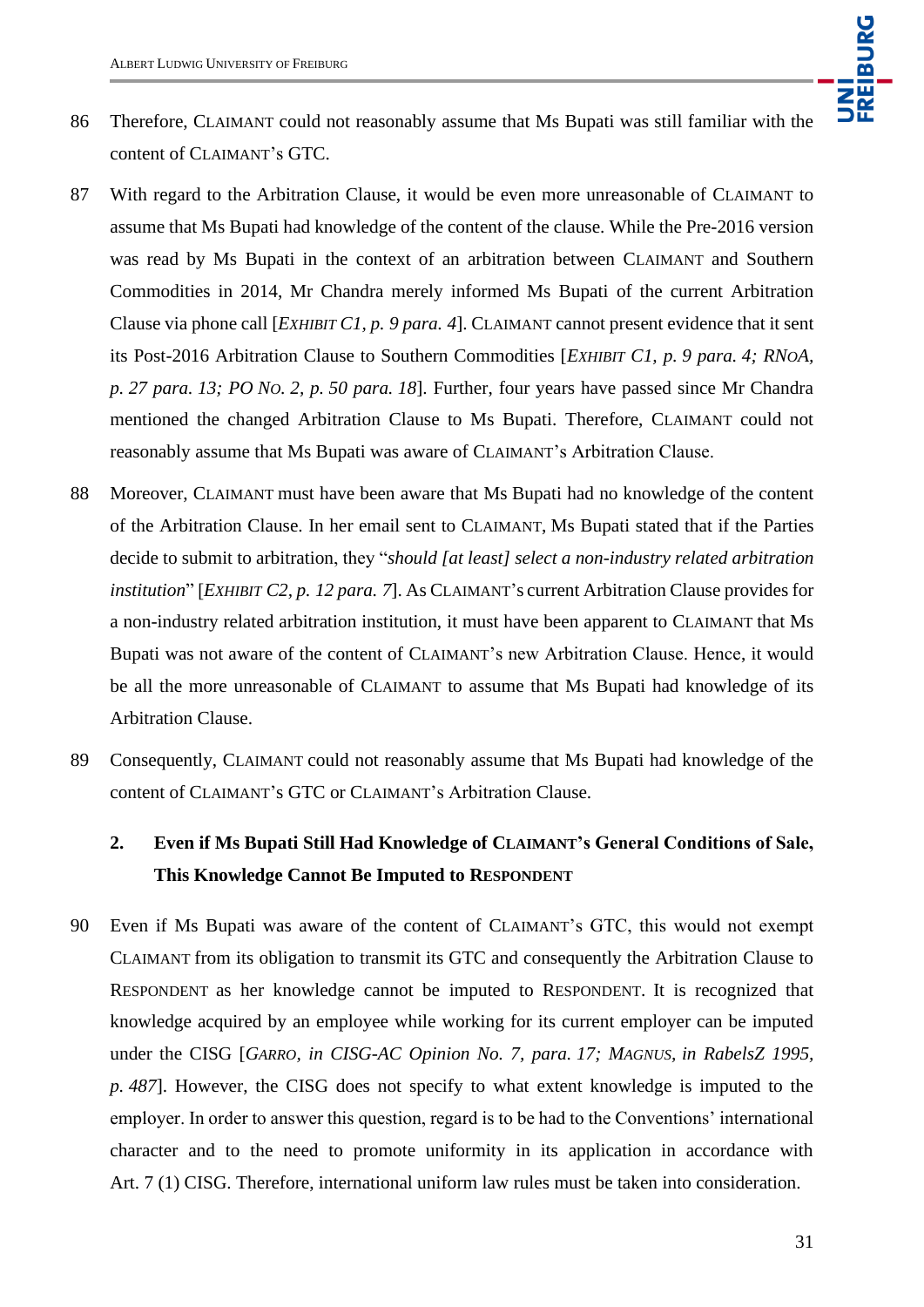91 It is widely recognized internationally that only knowledge or information which is expected to be typically documented or communicated is imputed to the employer [*BGH, 2nd Feb 1996; BGH, 15th Apr 1997; Blackburn, Low & Co. v. Vigors, HOUSE OF LORDS, 9th Aug 1887; Ayrey v. British Legal and United Provident Assurance Company, KING'S BENCH DIVISON, 23rd Nov 1917; Harrington v. United States, US SUPREME COURT, 1870; Carter v. Gugliuzzi, SUPREME COURT OF VERMONT, 22nd May 1998*]. Nine years have passed between Ms Bupati being made aware of the content of the GTC and the dispute at hand. Thus, due to the time difference CLAIMANT could not assume that at the beginning of her new employment, Ms Bupati would have disclosed the content of CLAIMANT's GTC to her new employer. The same applies to the Arbitration Clause, which was only communicated to her six years prior to the contractual negotiations. Further, the content of the standard terms of a supplier of a previous employer cannot be deemed as information that is typically documented or shared when starting a new employment. Therefore, CLAIMANT could not rely on Ms Bupati's knowledge being imputed to RESPONDENT. Consequently, CLAIMANT was not exempt from its obligation to ensure RESPONDENT's knowledge of the content of CLAIMANT's GTC.

## **II. CLAIMANT Did Not Provide RESPONDENT With the Reasonable Opportunity to Take Notice of Its General Conditions of Sale**

92 Even if it was sufficient for CLAIMANT to provide RESPONDENT with a reasonable opportunity to take notice of CLAIMANT's GTC, CLAIMANT would not have fulfilled this obligation. It has been argued that the offeror can also make its standard terms available to the offeree by making them easily accessible on its website [*GRUBER, in MüKo BGB, Art. 14 para. 30 et seq.; EISELEN, in CISG-AC Opinion No. 13, para. (comments) 3.4*]. When the contract is formed via email, a hyperlink attached to the email leading to the standard terms on the website meets the standard of easy accessibility. [*SCHROETER, in Schlechtriem/Schwenzer, Art. 14 para. 138; EISELEN, in CISG-AC Opinion 13, para. 3.5; RECHTBANK MIDDEN-NEDERLAND, 16th Nov 2016; MURMANN/STUCKI, in Brunner, Art. 4 para. 42*]. However, the mere possibility of the offeree being able to find the standard terms on a website does not suffice, as this would place the responsibility of gaining knowledge of the content of the standard terms on the offeree [*SCHROETER, in Schlechtriem/Schwenzer, Art. 14 para. 138*]. CLAIMANT's GTC were neither easily accessible on its website [*PO NO. 2, p. 50 para. 18*] nor did CLAIMANT provide a hyperlink to the GTC [*cf. EXHIBIT C2, p. 12; cf. EXHIBIT C3, p. 13 et seq*.]. CLAIMANT could have argued that the copy sent to Southern Commodities in 2011 provides RESPONDENT with a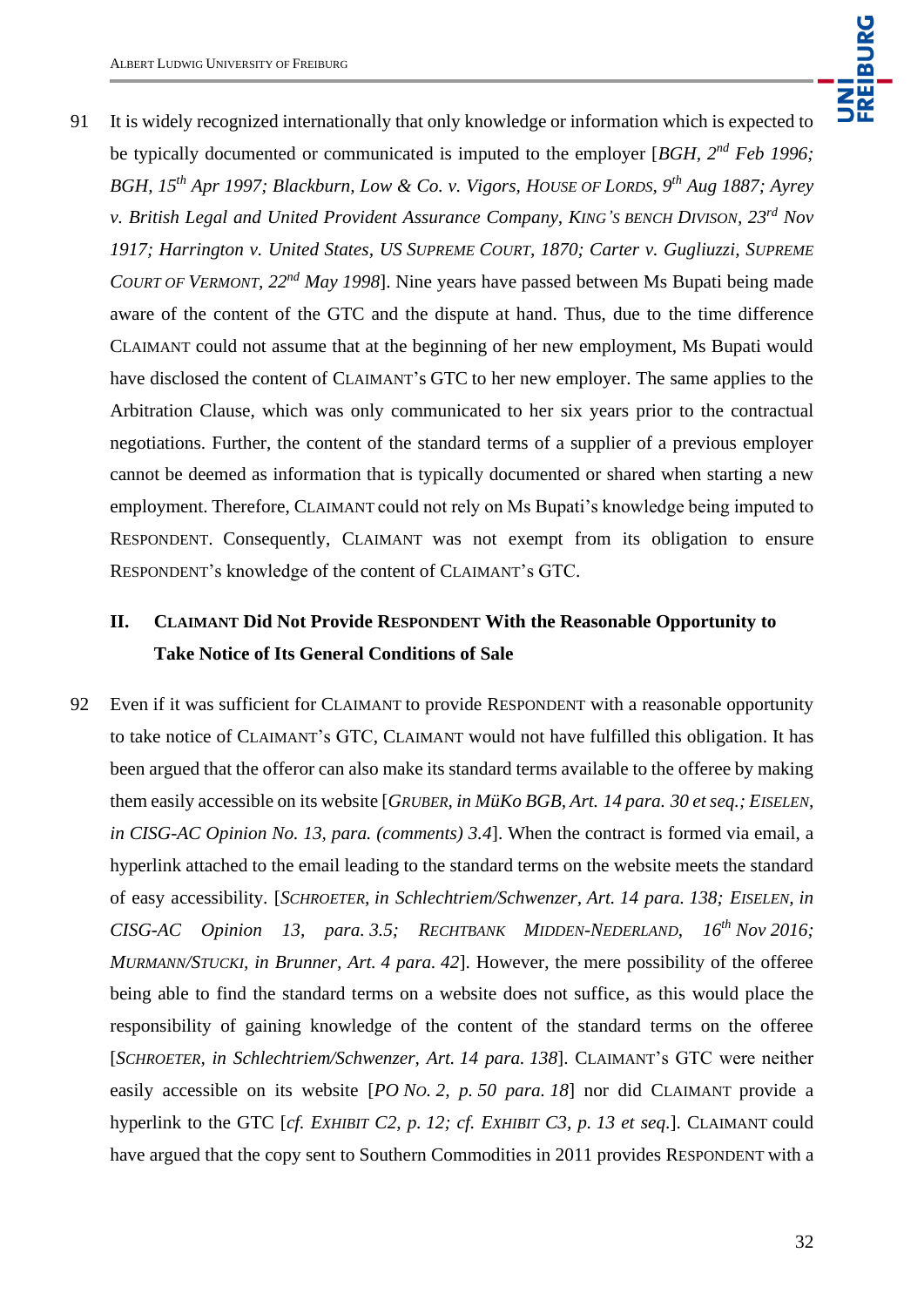

reasonable opportunity to take notice of the content of its GTC. However, similar to having to search for standard terms on a website, this would leave with RESPONDENT with the responsibility of gaining knowledge of the content as it would have to enquire about the copy itself. In addition to that, the copy Southern Commodities was provided with in 2011 does not contain CLAIMANT's current Arbitration Clause. CLAIMANT cannot prove that a copy of the revised GTC was ever sent to Southern Commodities [*PO NO. 2, p. 48 para.7*]. In conclusion, CLAIMANT did not provide RESPONDENT with a reasonable opportunity to take notice of CLAIMANT's GTC nor the Arbitration Clause contained therein.

## **B. Even if CLAIMANT Offered Its General Conditions of Sale Validly, RESPONDENT Did Not Accept Them**

- 93 Even if the Arbitral Tribunal were to determine that CLAIMANT validly offered its GTC, RESPONDENT did not accept the offer. The acceptance of an offer concerning standard terms follows the rules of Artt. 18 et seq. CISG [*SCHROETER, in Schlechtriem/Schwenzer, Art. 14 para. 165; TRIBUNALE DI ROVERETO, 24th Aug 2006*]. Pursuant to Art. 18 (1) CISG, a statement made by or other conduct of the offeree indicating assent to an offer is an acceptance. Silence or inactivity does not in itself amount to acceptance. However, according to Art. 9 (1) CISG, parties are bound by any practice which they have established between themselves. CLAIMANT argues that Southern Commodities and CLAIMANT established a practice according to which silence constitutes an acceptance [*NOA, p. 7 para. 19*], which extends to the acceptance of CLAIMANT's GTC [*NOA, p. 7 para. 20*]. Allegedly, RESPONDENT is also bound by that practice [*NOA, p. 7 para. 19*]. As argued above, CLAIMANT and Southern Commodities did not establish a practice entailing a silent acceptance but rather an acceptance by signing or performing the contract [*see Issue 2, pp. 25-26 para. 69*]. As RESPONDENT neither signed nor performed the Contract, it did not accept the applicability of CLAIMANT's GTC.
- 94 Even if the practice between CLAIMANT and Southern Commodities entailed a silent acceptance, its extension to CLAIMANT's GTC could not be transferred to the business relationship between CLAIMANT and RESPONDENT. The basis for establishing a practice concerning standard terms in the sense of Art. 9 (1) CISG requires that they were validly included into the first contract at the beginning of a business relationship [*ICC No. 8611/HV/JK; OGH, 31st Aug 2005; OGH 6th Feb 1996; OLG LINZ, 8th Aug 2005; KRAMER*, *in FS-Welser, p. 551; SCHROETER, in Schlechtriem/Schwenzer, Art. 14 para. 162*]. The text of the standard terms must therefore have been brought to the attention of the other contracting party [*BGH, 31st Oct 2001; SCHROETER,*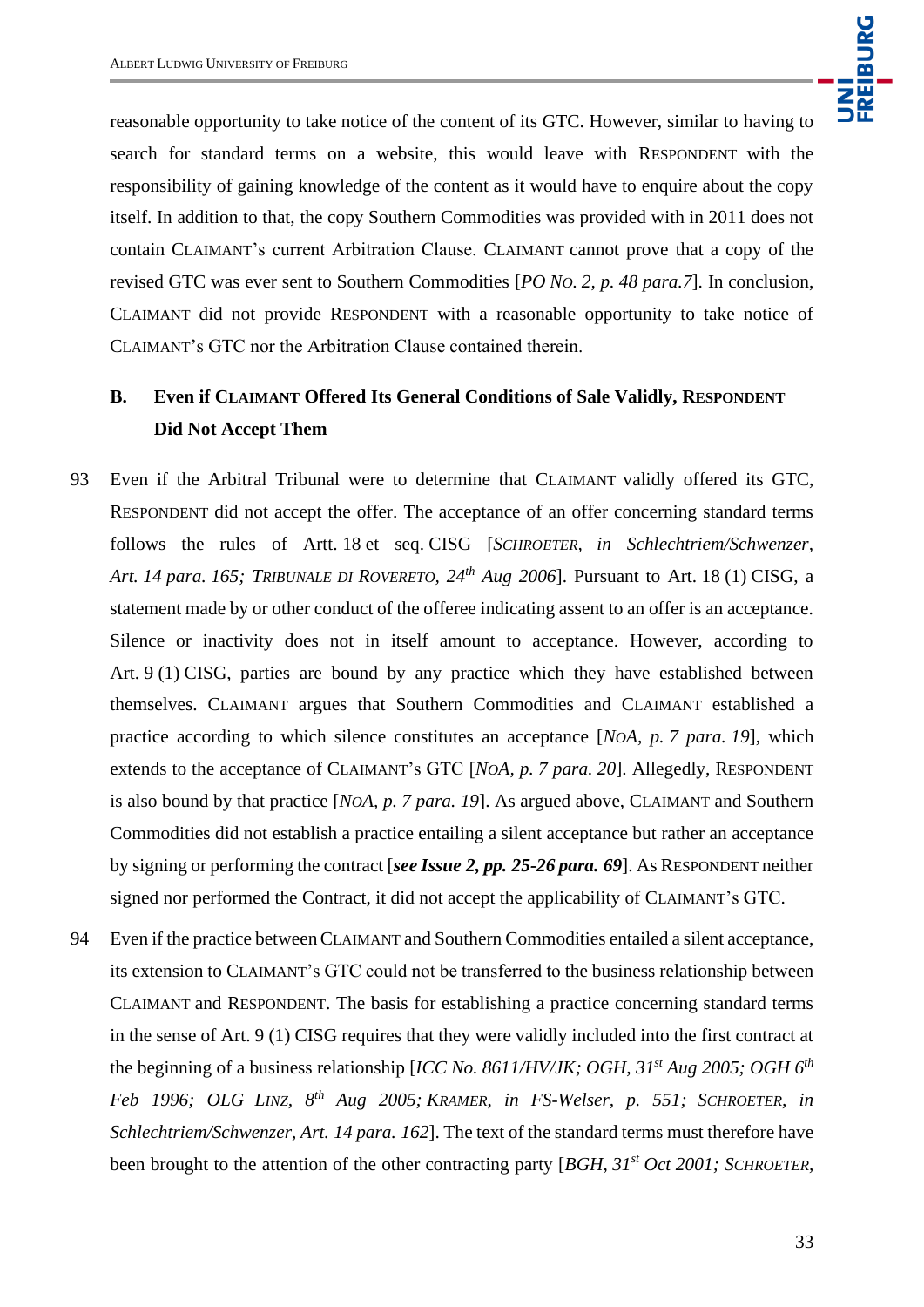*in Schlechtriem/Schwenzer, Art. 14 para. 130*]. CLAIMANT did provide Southern Commodities with a copy of its GTC the first time they concluded a contract [*RNOA, p. 27 para. 11*]. Thus, it would be possible for the two parties to establish a practice concerning CLAIMANT's GTC.

- 95 However, it is undisputed that "*neither the current version nor any previous version of CLAIMANT's General Conditions was ever sent to RESPONDENT*" [*RNOA, p. 27 para. 13*]. As this is the first interaction between the Parties, CLAIMANT's GTC were not incorporated into any contract between them. Thus, there is no basis for a practice between CLAIMANT and RESPONDENT concerning CLAIMANT's GTC. Hence, the extension of the practice to CLAIMANT's GTC cannot be applied to RESPONDENT. Consequently, RESPONDENT did not accept the incorporation of CLAIMANT's post-2016 GTC via an established practice.
- 96 **Conclusion of the Third Issue:** CLAIMANT neither ensured RESPONDENT's knowledge of the content of CLAIMANT's GTC nor did CLAIMANT provide RESPONDENT with a reasonable opportunity to take notice of them. Thus, CLAIMANT did not validly offer its GTC to RESPONDENT. Even if CLAIMANT's GTC were validly offered, RESPONDENT would not have accepted the incorporation of CLAIMANT's GTC. Consequently, CLAIMANT's GTC were not incorporated into the alleged Contract.
- 97 As the Arbitration Clause is part of CLAIMANT's GTC it was also not validly incorporated under the CISG. Hence, the Parties did not conclude a valid Arbitration Agreement. Therefore, the Arbitral Tribunal has no jurisdiction to hear this case.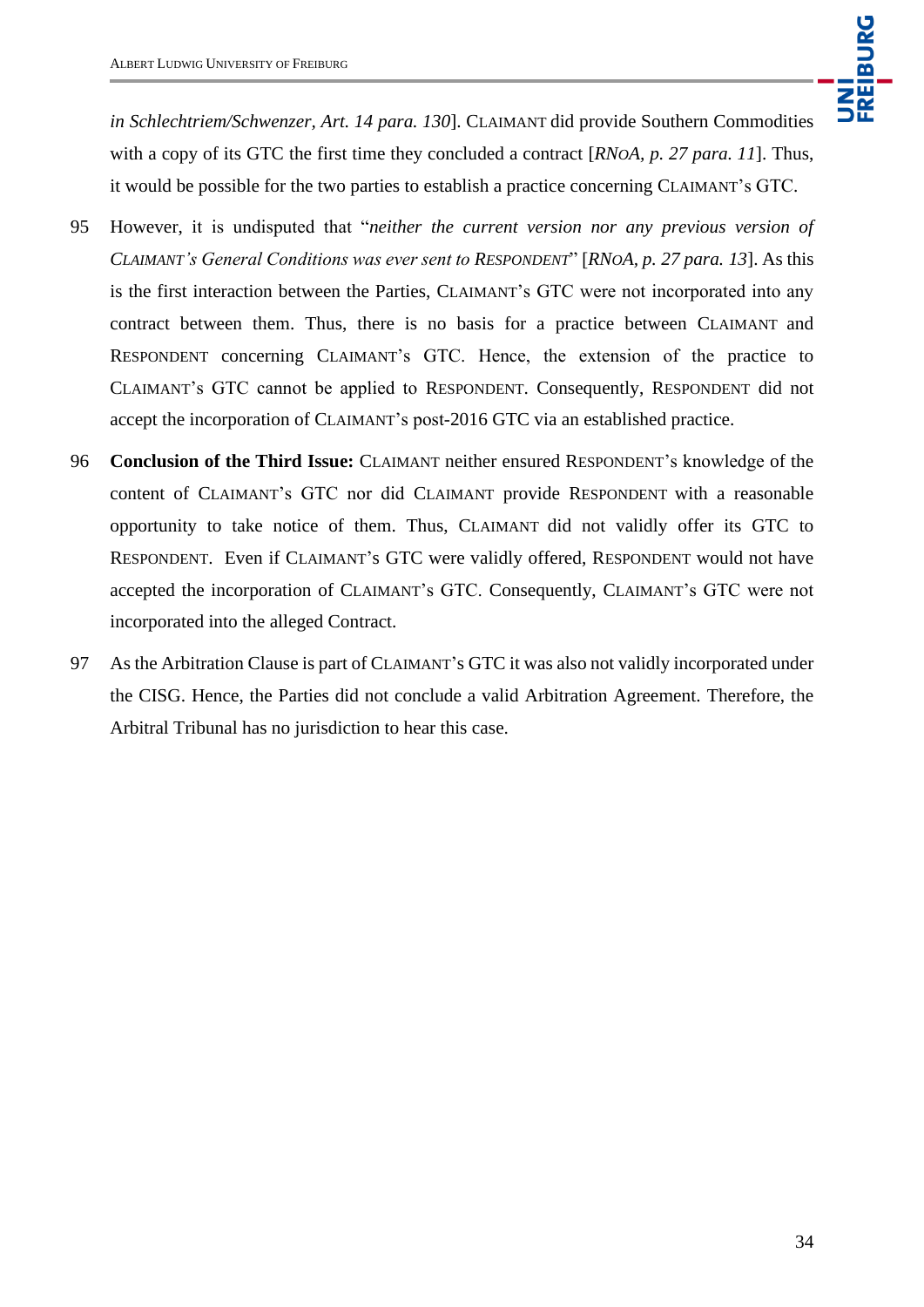### **REQUEST FOR RELIEF**

In response to the Arbitral Tribunals Procedural Orders, Counsel makes the above submissions on behalf of RESPONDENT. For the reasons stated in this Memorandum, Counsel respectfully requests the Arbitral Tribunal to declare that:

- The Arbitral Tribunal has no Jurisdiction to hear the case [**First Issue**]
- The Parties did not conclude a contract [**Second Issue**]
- In any case, CLAIMANT's GTC were not validly incorporated into the alleged contract [**Third Issue**]

On these grounds, the Arbitral Tribunal is respectfully requested to

- reject all claims made
- order CLAIMANT to bear the cost of this arbitration, including any legal cost

Freiburg im Breisgau, 27<sup>th</sup> January 2022

UNI<br>FREIBURG

Anissa Tchakounte • Jens Scheuerbrandt Stella Ujma • Simon Hermes • Florian Illner Paula Schröder • Clara Schreiter • Lorenz Adiprasito